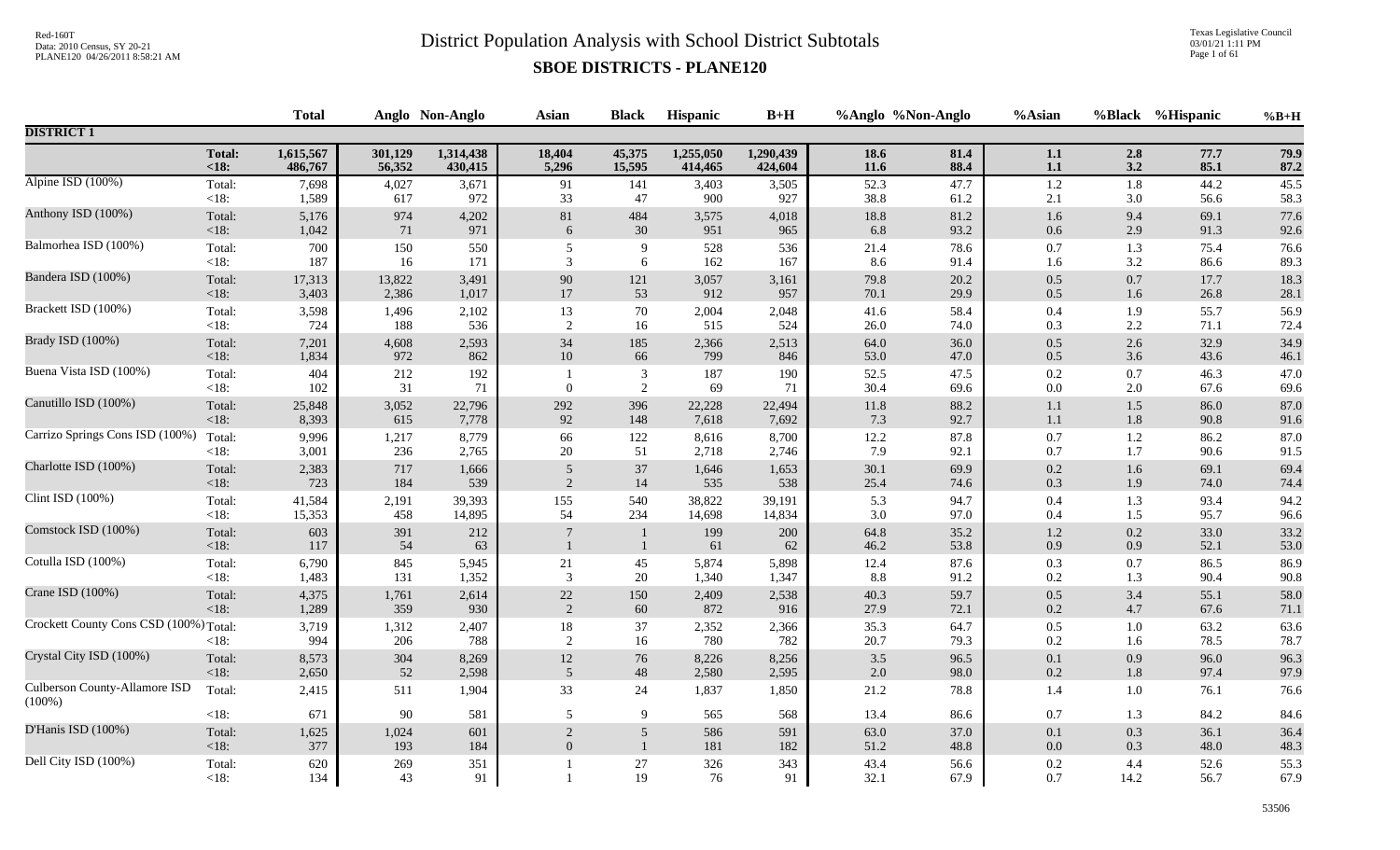Texas Legislative Council 03/01/21 1:11 PM Page 2 of 61

|                               |                 | <b>Total</b>   |                | Anglo Non-Anglo | <b>Asian</b>     | <b>Black</b>              | Hispanic     | $B+H$        |              | %Anglo %Non-Anglo | %Asian         |            | %Black %Hispanic | $%B+H$       |
|-------------------------------|-----------------|----------------|----------------|-----------------|------------------|---------------------------|--------------|--------------|--------------|-------------------|----------------|------------|------------------|--------------|
| <b>DISTRICT 1</b>             |                 |                |                |                 |                  |                           |              |              |              |                   |                |            |                  |              |
| Devine ISD (100%)             | Total:          | 9,217          | 4,407          | 4,810           | 50               | 118                       | 4,626        | 4,701        | 47.8         | 52.2              | $0.5\,$        | 1.3        | 50.2             | 51.0         |
|                               | $<18$ :         | 2,578          | 962            | 1,616           | 17               | 40                        | 1,576        | 1,596        | 37.3         | 62.7              | $0.7\,$        | 1.6        | 61.1             | 61.9         |
| Dilley ISD (100%)             | Total:          | 4,774          | 784            | 3,990           | 59               | 452                       | 3,472        | 3,912        | 16.4         | 83.6              | $1.2\,$        | 9.5        | 72.7             | 81.9         |
|                               | <18:            | 1,090          | 113            | 977             | $7\phantom{.0}$  | 2                         | 969          | 971          | 10.4         | 89.6              | 0.6            | $0.2\,$    | 88.9             | 89.1         |
| Eagle Pass ISD (100%)         | Total:          | 54,258         | 1,552          | 52,706          | 237              | 200                       | 51,914       | 52,004       | 2.9          | 97.1              | 0.4            | 0.4        | 95.7             | 95.8         |
|                               | $<18$ :         | 18,323         | 391            | 17,932          | 67               | 88                        | 17,637       | 17,664       | 2.1          | 97.9              | $0.4\,$        | 0.5        | 96.3             | 96.4         |
| Ector County ISD (100%)       | Total:          | 137,130        | 56,306         | 80,824          | 1,371            | 6,847                     | 72,331       | 78,378       | 41.1         | 58.9              | $1.0\,$        | 5.0        | 52.7             | 57.2         |
|                               | $<18$ :         | 39,808         | 11,041         | 28,767          | 420              | 2,476                     | 26,196       | 28,168       | 27.7         | 72.3              | 1.1            | 6.2        | 65.8             | 70.8         |
| Eden Cons ISD (100%)          | Total:          | 3,344          | 1,213          | 2,131           | 14               | 101                       | 2,045        | 2,099        | 36.3         | 63.7              | $0.4\,$        | $3.0\,$    | 61.2             | 62.8         |
|                               | < 18:           | 439            | 231            | 208             | $\overline{1}$   | 10                        | 205          | 208          | 52.6         | 47.4              | $0.2\,$        | 2.3        | 46.7             | 47.4         |
| El Paso ISD (100%)            | Total:          | 328,584        | 66,355         | 262,229         | 7,783            | 17,141                    | 239,597      | 253,438      | 20.2         | 79.8              | 2.4            | 5.2        | 72.9             | 77.1         |
|                               | <18:            | 91,005         | 12,063         | 78,942          | 2,109            | 6,011                     | 72,711       | 76,912       | 13.3         | 86.7              | 2.3            | 6.6        | 79.9             | 84.5         |
| Fabens ISD (100%)             | Total:          | 9,021          | 399            | 8,622           | 33               | 61                        | 8,590        | 8,601        | 4.4          | 95.6              | $0.4\,$        | 0.7        | 95.2             | 95.3         |
|                               | < 18:           | 3,123          | 108            | 3,015           | $15\,$           | $22\,$                    | 3,011        | 3,011        | 3.5          | 96.5              | $0.5\,$        | $0.7\,$    | 96.4             | 96.4         |
| Fort Davis ISD (100%)         | Total:          | 2,024          | 1,294          | 730             | $10\,$           | 41                        | 671          | 695          | 63.9         | 36.1              | $0.5\,$        | 2.0        | 33.2             | 34.3         |
|                               | $<18$ :         | 417            | 216            | 201             | 3                | 19                        | 182          | 194          | 51.8         | 48.2              | 0.7            | 4.6        | 43.6             | 46.5         |
| Fort Hancock ISD (100%)       | Total:<br>< 18: | 2,226<br>741   | 202<br>28      | 2,024<br>713    | $12\,$           | $16\,$<br>$8\phantom{.}8$ | 1,999<br>702 | 2,005<br>706 | 9.1<br>3.8   | 90.9<br>96.2      | $0.5\,$<br>0.1 | 0.7<br>1.1 | 89.8<br>94.7     | 90.1<br>95.3 |
| Fort Stockton ISD (100%)      | Total:          | 13,461         | 3,325          | 10,136          | 111              | 563                       | 9,436        | 9,957        | 24.7         | 75.3              | $0.8\,$        | 4.2        | 70.1             | 74.0         |
|                               | <18:            | 3,251          | 403            | 2,848           | 27               | 41                        | 2,796        | 2,817        | 12.4         | 87.6              | 0.8            | 1.3        | 86.0             | 86.7         |
| Glasscock County ISD (100%)   | Total:<br>< 18: | 1,226<br>352   | 825<br>212     | 401<br>140      | $\overline{0}$   | 17<br>$7\phantom{.0}$     | 378<br>132   | 395<br>139   | 67.3<br>60.2 | 32.7<br>39.8      | 0.1<br>$0.0\,$ | 1.4<br>2.0 | 30.8<br>37.5     | 32.2<br>39.5 |
| Grandfalls-Royalty ISD (100%) | Total:<br><18:  | 528<br>137     | 282<br>55      | 246<br>82       | 3                | 11<br>5                   | 224<br>74    | 235<br>79    | 53.4<br>40.1 | 46.6<br>59.9      | 0.6<br>0.7     | 2.1<br>3.6 | 42.4<br>54.0     | 44.5<br>57.7 |
| Harper ISD (9%)               | Total:          | 322            | 270            | 52              | $\theta$         | $\overline{c}$            | $47\,$       | 47           | 83.9         | 16.1              | $0.0\,$        | 0.6        | 14.6             | 14.6         |
|                               | $<18$ :         | 50             | 35             | 15              | $\overline{0}$   | $\boldsymbol{0}$          | $15\,$       | 15           | 70.0         | $30.0\,$          | $0.0\,$        | 0.0        | 30.0             | 30.0         |
| Hondo ISD (100%)              | Total:          | 12,669         | 5,072          | 7,597           | 165              | 760                       | 6,681        | 7,369        | 40.0         | 60.0              | 1.3            | 6.0        | 52.7             | 58.2         |
|                               | $<18$ :         | 2,920          | 963            | 1,957           | $20\,$           | 73                        | 1,881        | 1,922        | 33.0         | 67.0              | 0.7            | 2.5        | 64.4             | 65.8         |
| Iraan-Sheffield ISD (100%)    | Total:          | 1,642          | 789            | 853             | $\overline{4}$   | 58                        | 807          | 832          | 48.1         | 51.9              | $0.2\,$        | 3.5        | 49.1             | 50.7         |
|                               | $<18$ :         | 469            | 162            | 307             | $\overline{2}$   | $28\,$                    | 296          | 303          | 34.5         | 65.5              | $0.4\,$        | $6.0\,$    | 63.1             | 64.6         |
| Irion County ISD (100%)       | Total:          | 1,599          | 1,153          | 446             | 5                | 12                        | 407          | 419          | 72.1         | 27.9              | $0.3\,$        | $0.8\,$    | 25.5             | 26.2         |
|                               | <18:            | 368            | 232            | 136             | $\theta$         | 6                         | 124          | 130          | 63.0         | 37.0              | 0.0            | 1.6        | 33.7             | 35.3         |
| Jourdanton ISD (100%)         | Total:          | 6,218          | 2,970          | 3,248           | $22\,$           | 63                        | 3,156        | 3,196        | 47.8         | 52.2              | 0.4            | $1.0\,$    | 50.8             | 51.4         |
|                               | < 18:           | 1,682          | 606            | 1,076           | 10               | 35                        | 1,046        | 1,064        | 36.0         | 64.0              | 0.6            | 2.1        | 62.2             | 63.3         |
| Junction ISD (100%)           | Total:          | 4,279          | 3,175          | 1,104           | $21\,$           | 19                        | 1,029        | 1,048        | 74.2         | 25.8              | $0.5\,$        | 0.4        | 24.0             | 24.5         |
|                               | <18:            | 889            | 520            | 369             | 3                | $\overline{7}$            | 358          | 365          | 58.5         | 41.5              | 0.3            | $0.8\,$    | 40.3             | 41.1         |
| Karnes City ISD (2%)          | Total:          | $81\,$         | 66             | 15              | $\boldsymbol{0}$ | $\mathbf{0}$              | 14           | 14           | 81.5         | 18.5              | $0.0\,$        | 0.0        | 17.3             | 17.3         |
|                               | < 18:           | $\overline{4}$ | $\overline{4}$ | $\overline{0}$  | $\overline{0}$   | $\boldsymbol{0}$          | $\Omega$     | $\theta$     | $100.0\,$    | 0.0               | $0.0\,$        | $0.0\,$    | 0.0              | 0.0          |
| Kermit ISD (100%)             | Total:          | 6,108          | 2,327          | 3,781           | 26               | 174                       | 3,542        | 3,672        | 38.1         | 61.9              | 0.4            | 2.8        | 58.0             | 60.1         |
|                               | $<18$ :         | 1,803          | 458            | 1,345           | $\overline{7}$   | 71                        | 1,262        | 1,305        | 25.4         | 74.6              | 0.4            | 3.9        | 70.0             | 72.4         |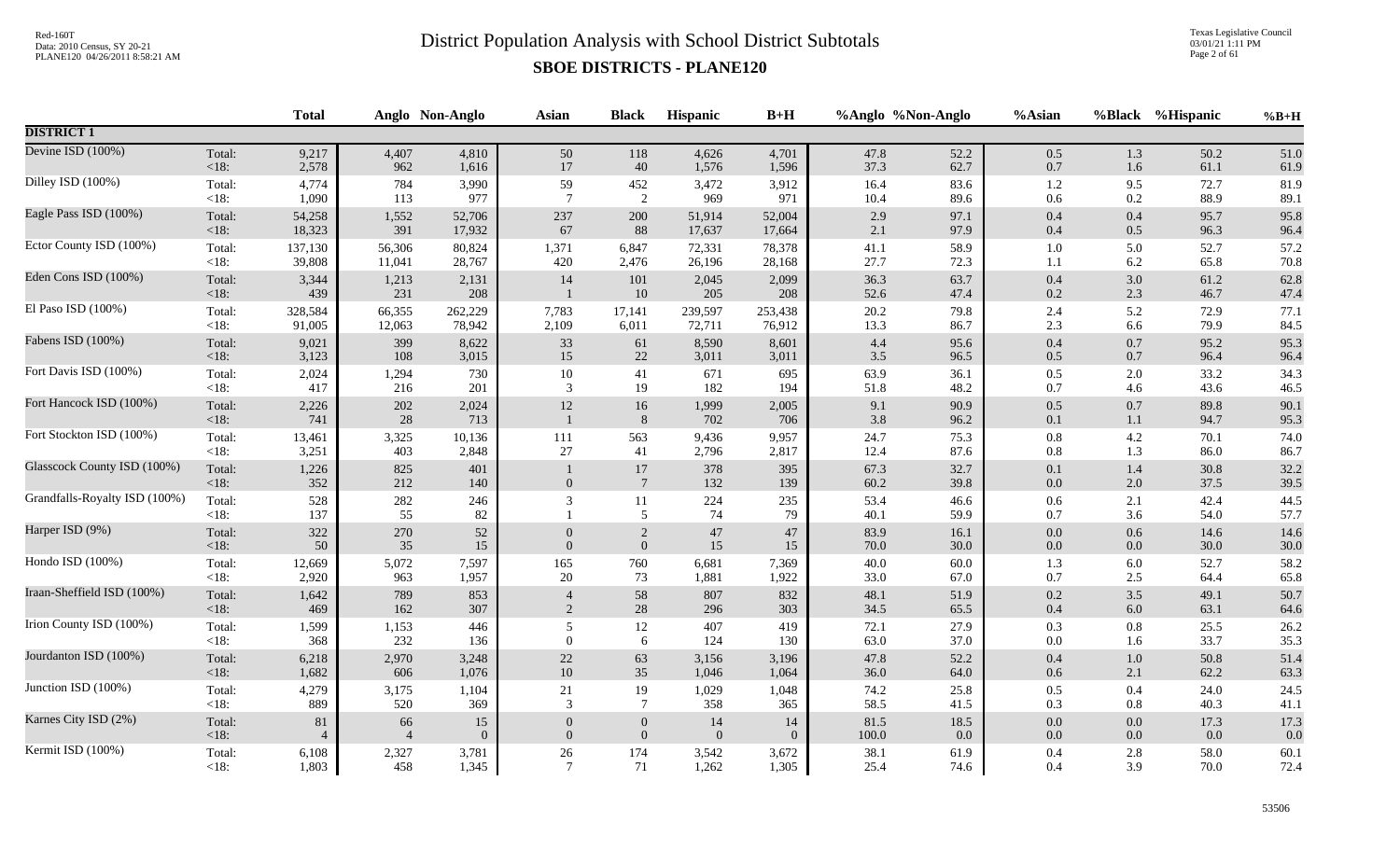Texas Legislative Council 03/01/21 1:11 PM Page 3 of 61

|                                         |                   | <b>Total</b> |              | Anglo Non-Anglo | Asian                          | <b>Black</b>     | <b>Hispanic</b> | $B+H$        |              | %Anglo %Non-Anglo | %Asian             |                | %Black %Hispanic | $%B+H$       |
|-----------------------------------------|-------------------|--------------|--------------|-----------------|--------------------------------|------------------|-----------------|--------------|--------------|-------------------|--------------------|----------------|------------------|--------------|
| <b>DISTRICT 1</b>                       |                   |              |              |                 |                                |                  |                 |              |              |                   |                    |                |                  |              |
| Knippa ISD (100%)                       | Total:            | 931          | 435          | 496             | $\overline{0}$                 | $\overline{2}$   | 492             | 493          | 46.7         | 53.3              | $0.0\,$            | 0.2            | 52.8             | 53.0         |
|                                         | $<18$ :           | 254          | 83           | 171             | $\mathbf{0}$                   | $\boldsymbol{0}$ | 171             | 171          | 32.7         | 67.3              | $0.0\,$            | 0.0            | 67.3             | 67.3         |
| La Pryor ISD (100%)                     | Total:            | 1,913        | 239          | 1,674           | $\overline{7}$                 | 29               | 1,653           | 1,661        | 12.5         | 87.5              | $0.4\,$            | 1.5            | 86.4             | 86.8         |
|                                         | $<18$ :           | 641          | 54           | 587             | $\overline{2}$                 | 13               | 582             | 584          | 8.4          | 91.6              | 0.3                | 2.0            | 90.8             | 91.1         |
| Laredo ISD (100%)                       | Total:            | 92,261       | 1,963        | 90,298          | 420                            | 419              | 89,834          | 89,929       | 2.1          | 97.9              | $0.5\,$            | 0.5            | 97.4             | 97.5         |
|                                         | $<18$ :           | 30,946       | 494          | 30,452          | 128                            | 169              | 30,333          | 30,359       | 1.6          | 98.4              | 0.4                | 0.5            | 98.0             | 98.1         |
| Leakey ISD (100%)                       | Total:<br>$<18$ : | 2,138<br>413 | 1,613<br>240 | 525<br>173      |                                | $18\,$<br>15     | 460<br>150      | 477<br>164   | 75.4<br>58.1 | 24.6<br>41.9      | $0.0\,$<br>$0.2\,$ | $0.8\,$<br>3.6 | 21.5<br>36.3     | 22.3<br>39.7 |
| Lohn ISD (100%)                         | Total:            | 245          | 210          | 35              | $\overline{0}$                 | $\boldsymbol{0}$ | 34              | 34           | 85.7         | 14.3              | 0.0                | 0.0            | 13.9             | 13.9         |
|                                         | <18:              | 35           | 25           | $10\,$          | $\overline{0}$                 | $\boldsymbol{0}$ | 10              | 10           | 71.4         | 28.6              | $0.0\,$            | $0.0\,$        | 28.6             | 28.6         |
| Lytle ISD (100%)                        | Total:            | 6,968        | 2,123        | 4,845           | 39                             | 102              | 4,691           | 4,760        | 30.5         | 69.5              | 0.6                | 1.5            | 67.3             | 68.3         |
|                                         | $<18$ :           | 2,074        | 430          | 1,644           | 14                             | 42               | 1,600           | 1,625        | 20.7         | 79.3              | 0.7                | 2.0            | 77.1             | 78.4         |
| Marathon ISD (100%)                     | Total:<br><18:    | 535<br>91    | 319<br>43    | 216<br>48       | $\overline{0}$<br>$\mathbf{0}$ | $\mathbf{0}$     | 210<br>48       | 210<br>48    | 59.6<br>47.3 | 40.4<br>52.7      | 0.0<br>0.0         | 0.2<br>$0.0\,$ | 39.3<br>52.7     | 39.3<br>52.7 |
| Marfa ISD (100%)                        | Total:<br>$<18$ : | 2,675<br>578 | 845<br>100   | 1,830<br>478    | 5                              | $30\,$<br>19     | 1,780<br>460    | 1,799<br>472 | 31.6<br>17.3 | 68.4<br>82.7      | $0.2\,$<br>0.2     | 1.1<br>3.3     | 66.5<br>79.6     | 67.3<br>81.7 |
| Mason ISD (2%)                          | Total:            | $92\,$       | 73           | $19\,$          | $\mathbf{0}$                   | 2                | 17              | 19           | 79.3         | 20.7              | $0.0\,$            | 2.2            | 18.5             | 20.7         |
|                                         | <18:              | $18\,$       | $8\,$        | $10\,$          | $\mathbf{0}$                   | $\boldsymbol{0}$ | $10\,$          | 10           | 44.4         | 55.6              | $0.0\,$            | $0.0\,$        | 55.6             | 55.6         |
| McCamey ISD (100%)                      | Total:            | 2,247        | 910          | 1,337           | $\overline{c}$                 | 55               | 1,267           | 1,305        | 40.5         | 59.5              | 0.1                | 2.4            | 56.4             | 58.1         |
|                                         | <18:              | 619          | 174          | 445             | $\boldsymbol{0}$               | $23\,$           | 423             | 435          | 28.1         | 71.9              | $0.0\,$            | 3.7            | 68.3             | 70.3         |
| Medina ISD (98%)                        | Total:            | 2,050        | 1,810        | 240             | 6                              | 17               | 195             | 212          | 88.3         | 11.7              | 0.3                | 0.8            | 9.5              | 10.3         |
|                                         | $<18$ :           | 423          | 315          | 108             | $\mathcal{R}$                  | 12               | 89              | 101          | 74.5         | 25.5              | $0.7\,$            | 2.8            | 21.0             | 23.9         |
| Medina Valley ISD (77%)                 | Total:            | 14,558       | 8,228        | 6,330           | 152                            | $202\,$          | 5,913           | 6,085        | 56.5         | 43.5              | $1.0\,$            | 1.4            | 40.6             | 41.8         |
|                                         | $<18$ :           | 3,745        | 1,719        | 2,026           | 54                             | 84               | 1,891           | 1,959        | 45.9         | 54.1              | 1.4                | 2.2            | 50.5             | 52.3         |
| Menard ISD (100%)                       | Total:            | 2,171        | 1,372        | 799             | $\overline{4}$                 | 14               | 774             | 783          | 63.2         | 36.8              | $0.2\,$            | 0.6            | 35.7             | 36.1         |
|                                         | $<18$ :           | 423          | 201          | 222             | $\mathbf{0}$                   | $\overline{4}$   | 220             | 221          | 47.5         | 52.5              | $0.0\,$            | 0.9            | 52.0             | 52.2         |
| Monahans-Wickett-Pyote ISD<br>$(100\%)$ | Total:            | 9,697        | 4,537        | 5,160           | 37                             | 598              | 4,529           | 5,031        | 46.8         | 53.2              | $0.4\,$            | 6.2            | 46.7             | 51.9         |
|                                         | <18:              | 2,682        | 895          | 1,787           | 12                             | 256              | 1,570           | 1,750        | 33.4         | 66.6              | $0.4\,$            | 9.5            | 58.5             | 65.2         |
| Natalia ISD (100%)                      | Total:            | 5,672        | 1,933        | 3,739           | 58                             | 92               | 3,612           | 3,661        | 34.1         | 65.9              | $1.0\,$            | $1.6\,$        | 63.7             | 64.5         |
|                                         | $<18$ :           | 1,516        | 336          | 1,180           | 24                             | 43               | 1,140           | 1,155        | 22.2         | 77.8              | $1.6\,$            | 2.8            | 75.2             | 76.2         |
| Northside ISD (Bexar) (0%)              | Total:            | 1,319        | 938          | 381             | $22\,$                         | $8\,$            | 339             | 346          | 71.1         | 28.9              | 1.7                | 0.6            | 25.7             | 26.2         |
|                                         | $<18$ :           | 323          | 185          | 138             | 9                              | 2                | 127             | 129          | 57.3         | 42.7              | 2.8                | 0.6            | 39.3             | 39.9         |
| Nueces Canyon Cons ISD (100%)           | Total:            | 1,932        | 1,394        | 538             | $\sqrt{2}$                     | 15               | 491             | 501          | 72.2         | 27.8              | 0.1                | 0.8            | 25.4             | 25.9         |
|                                         | <18:              | 368          | 200          | 168             | $\mathbf{0}$                   | 6                | 159             | 162          | 54.3         | 45.7              | 0.0                | 1.6            | 43.2             | 44.0         |
| Paint Rock ISD (100%)                   | Total:            | 672          | 540          | 132             | $\sqrt{5}$                     | $\mathfrak{S}$   | 115             | 119          | 80.4         | 19.6              | $0.7\,$            | 0.7            | 17.1             | 17.7         |
|                                         | $<18$ :           | 124          | 74           | 50              | $\overline{2}$                 | 2                | 43              | 45           | 59.7         | 40.3              | 1.6                | 1.6            | 34.7             | 36.3         |
| Pearsall ISD (100%)                     | Total:            | 11,901       | 1,737        | 10,164          | 338                            | 177              | 9,674           | 9,773        | 14.6         | 85.4              | $2.8\,$            | 1.5            | 81.3             | 82.1         |
|                                         | $<18$ :           | 3,034        | 299          | 2,735           | 16                             | 44               | 2,692           | 2,709        | 9.9          | 90.1              | 0.5                | 1.5            | 88.7             | 89.3         |
| Pecos-Barstow-Toyah ISD (100%)          | Total:            | 13,516       | 2,643        | 10,873          | 129                            | 708              | 10,026          | 10,706       | 19.6         | 80.4              | $1.0\,$            | 5.2            | 74.2             | 79.2         |
|                                         | < 18:             | 3,056        | 305          | 2,751           | 34                             | 62               | 2,660           | 2,715        | 10.0         | 90.0              | 1.1                | 2.0            | 87.0             | 88.8         |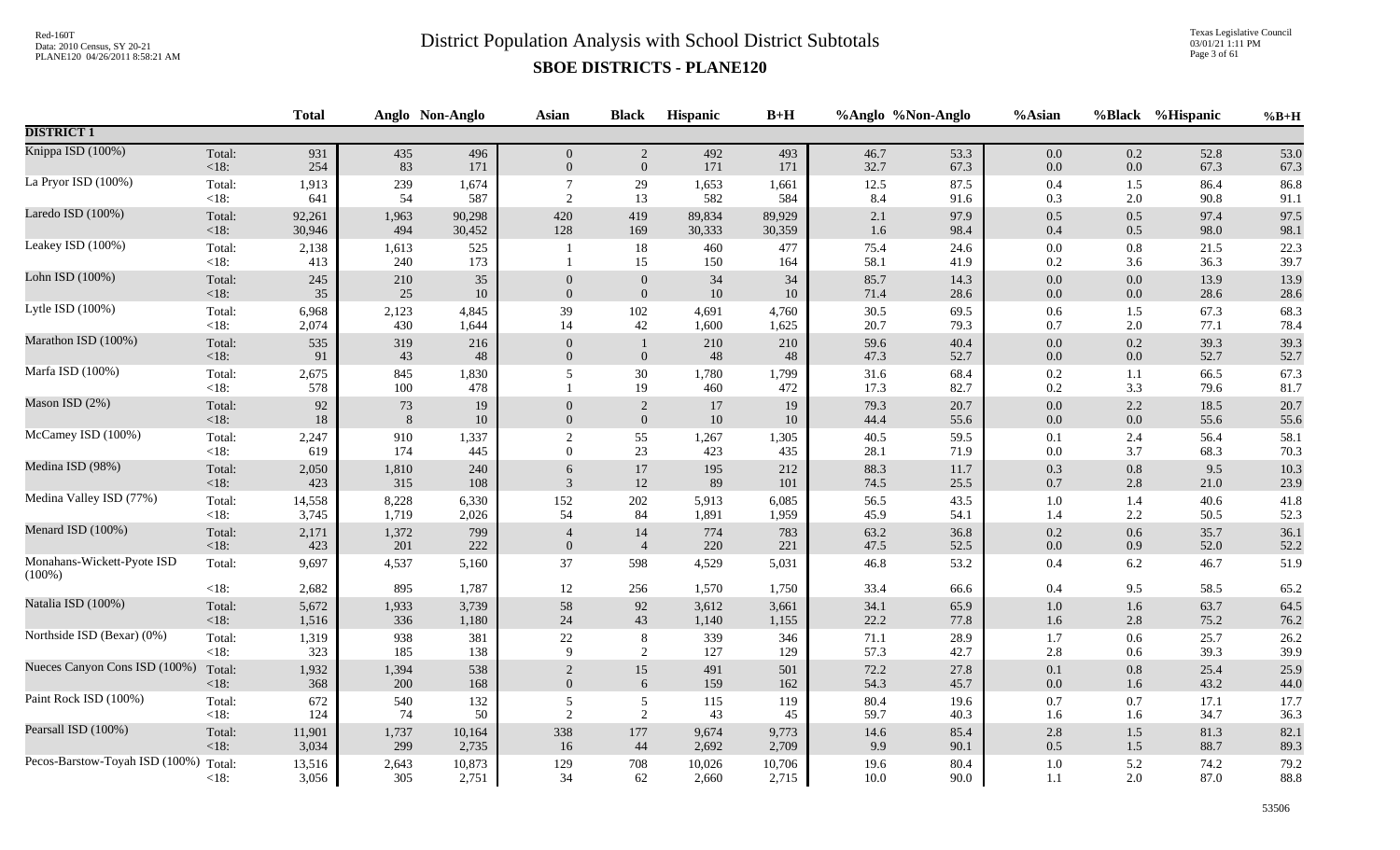Texas Legislative Council 03/01/21 1:11 PM Page 4 of 61

|                                          |                 | <b>Total</b>   |            | Anglo Non-Anglo | <b>Asian</b>    | <b>Black</b>          | Hispanic       | $B+H$          |              | %Anglo %Non-Anglo | %Asian         |            | %Black %Hispanic | $%B+H$       |
|------------------------------------------|-----------------|----------------|------------|-----------------|-----------------|-----------------------|----------------|----------------|--------------|-------------------|----------------|------------|------------------|--------------|
| <b>DISTRICT 1</b>                        |                 |                |            |                 |                 |                       |                |                |              |                   |                |            |                  |              |
| Pleasanton ISD (100%)                    | Total:          | 17,159         | 7,523      | 9,636           | 127             | 142                   | 9,307          | 9,418          | 43.8         | 56.2              | $0.7\,$        | 0.8        | 54.2             | 54.9         |
|                                          | $<18$ :         | 4,725          | 1,523      | 3,202           | 40              | 52                    | 3,122          | 3,158          | 32.2         | 67.8              | $0.8\,$        | 1.1        | 66.1             | 66.8         |
| Poteet ISD (100%)                        | Total:          | 8,485          | 2,128      | 6,357           | 42              | 84                    | 6,209          | 6,252          | 25.1         | 74.9              | $0.5\,$        | 1.0        | 73.2             | 73.7         |
|                                          | $<18$ :         | 2,462          | 444        | 2,018           | 10              | 32                    | 1,987          | 2,000          | 18.0         | 82.0              | 0.4            | 1.3        | 80.7             | 81.2         |
| Presidio ISD (100%)                      | Total:          | 5,143          | 291        | 4,852           | 79              | 39                    | 4,741          | 4,764          | 5.7          | 94.3              | 1.5            | $0.8\,$    | 92.2             | 92.6         |
|                                          | $<18$ :         | 1,686          | 73         | 1,613           | 34              | 21                    | 1,563          | 1,576          | 4.3          | 95.7              | 2.0            | 1.2        | 92.7             | 93.5         |
| Rankin ISD (100%)                        | Total:<br>< 18: | 1,108<br>296   | 701<br>174 | 407<br>122      |                 | 19<br>6               | 377<br>114     | 391<br>117     | 63.3<br>58.8 | 36.7<br>41.2      | 0.1<br>0.3     | 1.7<br>2.0 | 34.0<br>38.5     | 35.3<br>39.5 |
| Reagan County ISD (100%)                 | Total:          | 3,367          | 1,219      | 2,148           | 12              | 94                    | 2,051          | 2,125          | 36.2         | 63.8              | $0.4\,$        | 2.8        | 60.9             | 63.1         |
|                                          | $<18$ :         | 1,010          | 212        | 798             | 5               | 28                    | 769            | 790            | 21.0         | 79.0              | 0.5            | 2.8        | 76.1             | 78.2         |
| Rochelle ISD (100%)                      | Total:          | 893            | 792        | 101             | $\overline{4}$  | 2                     | 89             | 90             | 88.7         | 11.3              | $0.4\,$        | 0.2        | 10.0             | 10.1         |
|                                          | $<18$ :         | 182            | 143        | 39              | 2               | 2                     | 33             | 34             | 78.6         | 21.4              | 1.1            | $1.1\,$    | 18.1             | 18.7         |
| Rocksprings ISD (100%)                   | Total:<br><18:  | 1,632<br>370   | 626<br>93  | 1,006<br>277    | $\overline{4}$  | 12<br>$5\overline{)}$ | 986<br>273     | 996<br>277     | 38.4<br>25.1 | 61.6<br>74.9      | $0.5\,$<br>1.1 | 0.7<br>1.4 | 60.4<br>73.8     | 61.0<br>74.9 |
| Sabinal ISD (100%)                       | Total:          | 2,645          | 1,148      | 1,497           | $10\,$          | 19                    | 1,452          | 1,466          | 43.4         | 56.6              | $0.4\,$        | 0.7        | 54.9             | 55.4         |
|                                          | $<18$ :         | 681            | 196        | 485             | 3               | 12                    | 462            | 470            | 28.8         | 71.2              | 0.4            | 1.8        | 67.8             | 69.0         |
| San Elizario ISD (100%)                  | Total:          | 13,860         | 147        | 13,713          | 28              | $30\,$                | 13,651         | 13,661         | 1.1          | 98.9              | $0.2\,$        | 0.2        | 98.5             | 98.6         |
|                                          | <18:            | 5,103          | 34         | 5,069           | 16              | 16                    | 5,051          | 5,056          | 0.7          | 99.3              | 0.3            | 0.3        | 99.0             | 99.1         |
| San Felipe-Del Rio Cons ISD<br>$(100\%)$ | Total:          | 48,272         | 8,157      | 40,115          | 388             | 923                   | 38,996         | 39,620         | 16.9         | 83.1              | $0.8\,$        | 1.9        | 80.8             | 82.1         |
|                                          | <18:            | 14,446         | 1,432      | 13,014          | 137             | 305                   | 12,733         | 12,886         | 9.9          | 90.1              | 0.9            | 2.1        | 88.1             | 89.2         |
| San Vicente ISD (100%)                   | Total:          | 219            | 158        | 61              | 3               | $\mathbf{0}$          | 58             | 58             | 72.1         | 27.9              | 1.4            | $0.0\,$    | 26.5             | 26.5         |
|                                          | $<18$ :         | 38             | 15         | 23              | 2               | $\mathbf{0}$          | 21             | 21             | 39.5         | 60.5              | 5.3            | 0.0        | 55.3             | 55.3         |
| Schleicher ISD (100%)                    | Total:          | 3,461          | 1,872      | 1,589           | $10\,$          | 55                    | 1,536          | 1,572          | 54.1         | 45.9              | 0.3            | 1.6        | 44.4             | 45.4         |
|                                          | $<18$ :         | 1,103          | 564        | 539             | $\overline{4}$  | 26                    | 518            | 535            | 51.1         | 48.9              | 0.4            | 2.4        | 47.0             | 48.5         |
| Sierra Blanca ISD (100%)                 | Total:          | 613            | 150        | 463             | 9               | 19                    | 433            | 450            | 24.5         | 75.5              | $1.5\,$        | 3.1        | 70.6             | 73.4         |
|                                          | $<18$ :         | 168            | 16         | 152             | 3               | $\mathbf{1}$          | 148            | 149            | 9.5          | 90.5              | 1.8            | 0.6        | 88.1             | 88.7         |
| Socorro ISD (100%)                       | Total:          | 179,766        | 13,252     | 166,514         | 2,176           | 4,985                 | 160,191        | 164,040        | 7.4          | 92.6              | $1.2\,$        | 2.8        | 89.1             | 91.3         |
|                                          | <18:            | 60,858         | 2,948      | 57,910          | 787             | 1,847                 | 55,960         | 57,142         | 4.8          | 95.2              | 1.3            | 3.0        | 92.0             | 93.9         |
| Somerset ISD (37%)                       | Total:          | 5,612          | 1,198      | 4,414           | 29              | 85                    | 4,281          | 4,341          | 21.3         | 78.7              | $0.5\,$        | 1.5        | 76.3             | 77.4         |
|                                          | $<18$ :         | 1,841          | 254        | 1,587           | $7\phantom{.0}$ | 44                    | 1,541          | 1,570          | 13.8         | 86.2              | 0.4            | 2.4        | 83.7             | 85.3         |
| Sonora ISD (100%)                        | Total:          | 4,128          | 1,639      | 2,489           | 9               | 38                    | 2,459          | 2,470          | 39.7         | 60.3              | $0.2\,$        | 0.9        | 59.6             | 59.8         |
|                                          | $<18$ :         | 1,134          | 339        | 795             | 3               | 17                    | 786            | 791            | 29.9         | 70.1              | 0.3            | 1.5        | 69.3             | 69.8         |
| Terlingua CSD (100%)                     | Total:          | 780            | 507        | 273             | 5               | $7\phantom{.0}$       | 247            | 251            | 65.0         | 35.0              | 0.6            | 0.9        | 31.7             | 32.2         |
|                                          | $<18$ :         | 159            | 47         | 112             | $\mathbf{0}$    | $\overline{4}$        | 107            | 109            | 29.6         | 70.4              | $0.0\,$        | 2.5        | 67.3             | 68.6         |
| Terrell County ISD (100%)                | Total:          | 984            | 495        | 489             | 5               | $\overline{9}$        | 467            | 475            | 50.3         | 49.7              | $0.5\,$        | 0.9        | 47.5             | 48.3         |
|                                          | $<18$ :         | 218            | 88         | 130             | 2               | $\mathfrak{Z}$        | 124            | 127            | 40.4         | 59.6              | 0.9            | 1.4        | 56.9             | 58.3         |
| Tornillo ISD (100%)                      | Total:<br><18:  | 3,717<br>1,515 | 76<br>15   | 3,641<br>1,500  | $\overline{4}$  | 16<br>11              | 3,637<br>1,497 | 3,641<br>1,500 | 2.0<br>1.0   | 98.0<br>99.0      | $0.1\,$<br>0.1 | 0.4<br>0.7 | 97.8<br>98.8     | 98.0<br>99.0 |
| United ISD (100%)                        | Total:          | 156,720        | 6,300      | 150,420         | 1,410           | 1,011                 | 148,586        | 149,042        | $4.0\,$      | 96.0              | 0.9            | 0.6        | 94.8             | 95.1         |
|                                          | $<18$ :         | 56,803         | 1,591      | 55,212          | 421             | 392                   | 54,734         | 54,863         | 2.8          | 97.2              | 0.7            | 0.7        | 96.4             | 96.6         |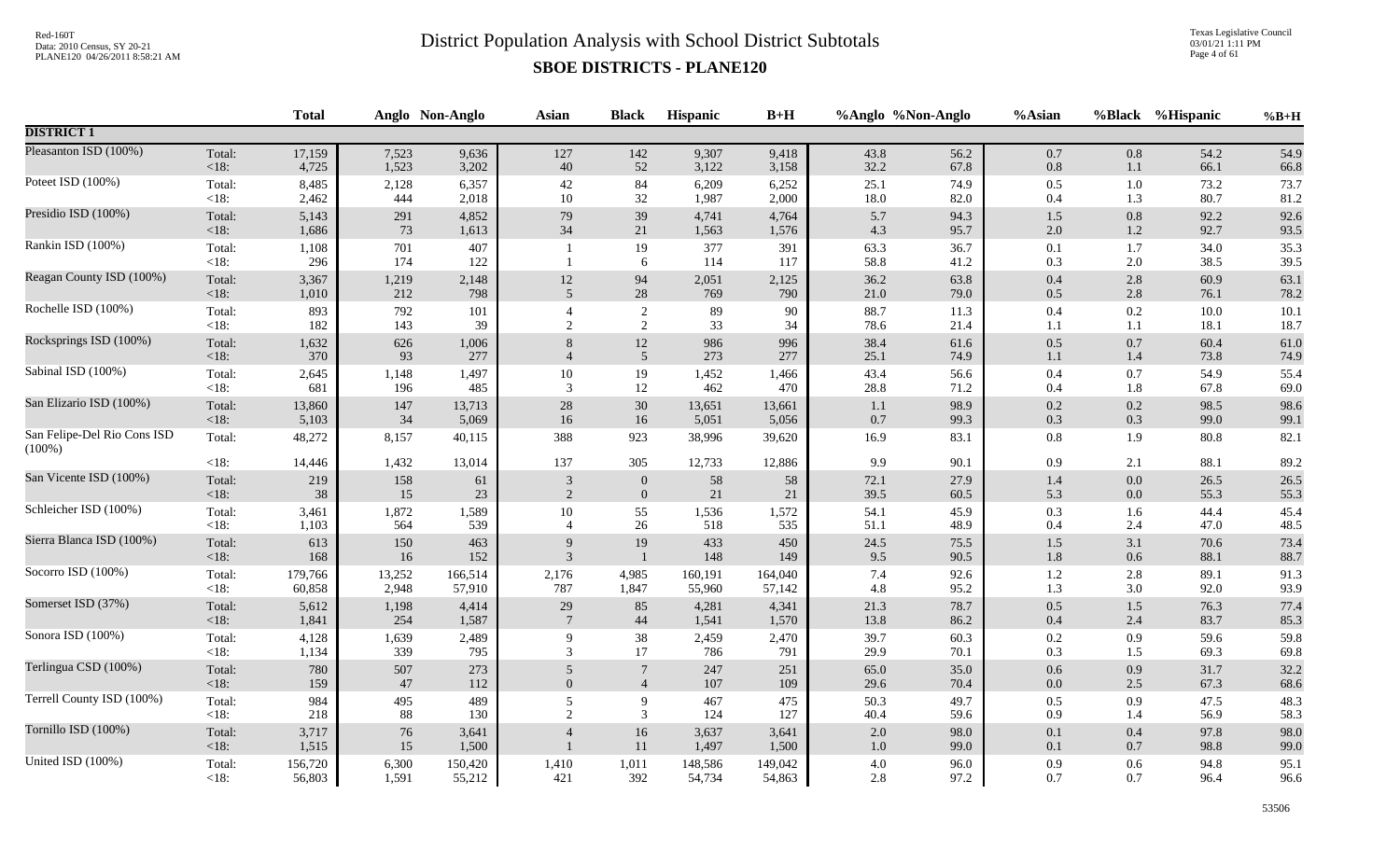Texas Legislative Council 03/01/21 1:11 PM Page 5 of 61

|                            |                   | <b>Total</b> |             | Anglo Non-Anglo | <b>Asian</b>   | <b>Black</b>   | Hispanic     | $B+H$        | %Anglo %Non-Anglo |              | %Asian             |            | %Black %Hispanic | $%B+H$       |
|----------------------------|-------------------|--------------|-------------|-----------------|----------------|----------------|--------------|--------------|-------------------|--------------|--------------------|------------|------------------|--------------|
| <b>DISTRICT 1</b>          |                   |              |             |                 |                |                |              |              |                   |              |                    |            |                  |              |
| Utopia ISD (100%)          | Total:            | 1,387        | 1,222       | 165             | $\overline{0}$ | $\mathfrak{S}$ | 140          | 145          | 88.1              | 11.9         | $0.0\,$            | 0.4        | 10.1             | 10.5         |
|                            | $<18$ :           | 221          | 174         | $47\,$          | $\overline{0}$ | $\mathfrak{Z}$ | 41           | 44           | 78.7              | 21.3         | $0.0\,$            | 1.4        | 18.6             | 19.9         |
| Uvalde Cons ISD (100%)     | Total:            | 22,957       | 5,321       | 17,636          | 167            | 208            | 17,264       | 17,382       | 23.2              | 76.8         | $0.7\,$            | 0.9        | 75.2             | 75.7         |
|                            | <18:              | 6,873        | 912         | 5,961           | 62             | 84             | 5,836        | 5,882        | 13.3              | 86.7         | 0.9                | 1.2        | 84.9             | 85.6         |
| Valentine ISD (100%)       | Total:            | 318          | 196         | 122             | $\overline{0}$ | 2              | 119          | 121          | 61.6              | 38.4         | 0.0                | 0.6        | 37.4             | 38.1         |
|                            | <18:              | 47           | 18          | 29              | $\Omega$       | $\mathbf{0}$   | 29           | 29           | 38.3              | 61.7         | $0.0\,$            | 0.0        | 61.7             | 61.7         |
| Webb Cons ISD (100%)       | Total:<br>$<18$ : | 1,323<br>409 | $82\,$<br>6 | 1,241<br>403    | $\Omega$       | 12<br>5        | 1,233<br>402 | 1,236<br>403 | 6.2<br>1.5        | 93.8<br>98.5 | 0.1<br>$0.0\,$     | 0.9<br>1.2 | 93.2<br>98.3     | 93.4<br>98.5 |
| Wink-Loving ISD (100%)     | Total:<br><18:    | 1,084<br>315 | 757<br>193  | 327<br>122      |                | $17\,$<br>9    | 300<br>113   | 313<br>119   | 69.8<br>61.3      | 30.2<br>38.7 | $0.1\,$<br>$0.3\,$ | 1.6<br>2.9 | 27.7<br>35.9     | 28.9<br>37.8 |
| Ysleta ISD (100%)          | Total:            | 193,091      | 18,800      | 174,291         | 1,734          | 5,893          | 167,843      | 172,050      | 9.7               | 90.3         | 0.9                | 3.1        | 86.9             | 89.1         |
|                            | <18:              | 54,421       | 2,850       | 51,571          | 470            | 2,074          | 49,945       | 51,076       | 5.2               | 94.8         | 0.9                | 3.8        | 91.8             | 93.9         |
| Zapata County ISD (100%)   | Total:            | 14,018       | 861         | 13,157          | 39             | 26             | 13,084       | 13,097       | $6.1\,$           | 93.9         | $0.3\,$            | 0.2        | 93.3             | 93.4         |
|                            | $<18$ :           | 4,805        | 113         | 4,692           | 13             | 10             | 4,673        | 4,677        | 2.4               | 97.6         | 0.3                | 0.2        | 97.3             | 97.3         |
| <b>DISTRICT 2</b>          |                   |              |             |                 |                |                |              |              |                   |              |                    |            |                  |              |
|                            | <b>Total:</b>     | 1,664,048    | 378,807     | 1,285,241       | 21,690         | 49,497         | 1,217,928    | 1,259,436    | 22.8              | 77.2         | 1.3                | 3.0        | 73.2             | 75.7         |
|                            | < 18:             | 503,028      | 65,404      | 437,624         | 6,240          | 16,306         | 419,556      | 431,103      | 13.0              | 87.0         | $1.2\,$            | 3.2        | 83.4             | 85.7         |
| Agua Dulce ISD (72%)       | Total:<br>$<18$ : | 1,110<br>340 | 301<br>64   | 809<br>276      | 8              | 22<br>14       | 782<br>263   | 796<br>271   | 27.1<br>18.8      | 72.9<br>81.2 | $0.7\,$<br>0.3     | 2.0<br>4.1 | 70.5<br>77.4     | 71.7<br>79.7 |
| Aransas County ISD (100%)  | Total:            | 21,003       | 14,935      | 6,068           | 489            | 354            | 5,068        | 5,351        | 71.1              | 28.9         | 2.3                | 1.7        | 24.1             | 25.5         |
|                            | $<18$ :           | 4,042        | 2,083       | 1,959           | 125            | 130            | 1,733        | 1,818        | 51.5              | 48.5         | 3.1                | 3.2        | 42.9             | 45.0         |
| Aransas Pass ISD (100%)    | Total:            | 11,037       | 6,369       | 4,668           | 146            | 354            | 4,109        | 4,398        | 57.7              | 42.3         | 1.3                | 3.2        | 37.2             | 39.8         |
|                            | $<18$ :           | 2,666        | 1,088       | 1,578           | 35             | 144            | 1,429        | 1,525        | 40.8              | 59.2         | 1.3                | 5.4        | 53.6             | 57.2         |
| Austwell-Tivoli ISD (100%) | Total:            | 850          | 313         | 537             | 9              | 13             | 518          | 527          | 36.8              | 63.2         | $1.1\,$            | 1.5        | 60.9             | 62.0         |
|                            | $<18$ :           | 181          | 41          | 140             | $\overline{0}$ | $\mathbf{1}$   | 137          | 137          | 22.7              | 77.3         | $0.0\,$            | $0.6\,$    | 75.7             | 75.7         |
| Banquete ISD (100%)        | Total:            | 3,989        | 1,450       | 2,539           | 12             | 46             | 2,482        | 2,518        | 36.3              | 63.7         | $0.3\,$            | 1.2        | 62.2             | 63.1         |
|                            | $<18$ :           | 1,092        | 308         | 784             | 6              | 18             | 767          | 779          | 28.2              | 71.8         | 0.5                | 1.6        | 70.2             | 71.3         |
| Bay City ISD (100%)        | Total:            | 20,201       | 8,617       | 11,584          | 226            | 3,081          | 8,332        | 11,276       | 42.7              | 57.3         | 1.1                | 15.3       | 41.2             | 55.8         |
|                            | <18:              | 5,510        | 1,627       | 3,883           | 61             | 913            | 2,983        | 3,814        | 29.5              | 70.5         | $1.1\,$            | 16.6       | 54.1             | 69.2         |
| Bishop Cons ISD (100%)     | Total:            | 5,365        | 1,634       | 3,731           | 33             | 103            | 3,618        | 3,676        | 30.5              | 69.5         | $0.6\,$            | 1.9        | 67.4             | 68.5         |
|                            | <18:              | 1,462        | 300         | 1,162           | 14             | 44             | 1,123        | 1,148        | 20.5              | 79.5         | 1.0                | 3.0        | 76.8             | 78.5         |
| Bloomington ISD (100%)     | Total:            | 4,103        | 1,045       | 3,058           | $10\,$         | $227\,$        | 2,826        | 3,035        | 25.5              | 74.5         | 0.2                | 5.5        | 68.9             | 74.0         |
|                            | $<18$ :           | 1,277        | 203         | 1,074           | 5              | 77             | 1,002        | 1,064        | 15.9              | 84.1         | $0.4\,$            | 6.0        | 78.5             | 83.3         |
| Boling ISD (100%)          | Total:            | 4,208        | 2,131       | 2,077           | $\overline{7}$ | 622            | 1,444        | 2,050        | 50.6              | 49.4         | $0.2\,$            | 14.8       | 34.3             | 48.7         |
|                            | $<18$ :           | 1,081        | 428         | 653             | $\theta$       | 133            | 528          | 651          | 39.6              | 60.4         | $0.0\,$            | 12.3       | 48.8             | 60.2         |
| Brownsville ISD (100%)     | Total:            | 189,858      | 10,579      | 179,279         | 1,439          | 989            | 177,415      | 177,813      | 5.6               | 94.4         | $0.8\,$            | 0.5        | 93.4             | 93.7         |
|                            | $<18$ :           | 65,202       | 1,882       | 63,320          | 424            | 423            | 62,804       | 62,927       | 2.9               | 97.1         | $0.7\,$            | 0.6        | 96.3             | 96.5         |
| Calallen ISD (100%)        | Total:            | 20,286       | 10,560      | 9,726           | 179            | 354            | 9,138        | 9,427        | 52.1              | 47.9         | 0.9                | 1.7        | 45.0             | 46.5         |
|                            | <18:              | 5,610        | 2,235       | 3,375           | 59             | 156            | 3,181        | 3,295        | 39.8              | 60.2         | 1.1                | 2.8        | 56.7             | 58.7         |
| Calhoun County ISD (100%)  | Total:            | 21,381       | 9,794       | 11,587          | 998            | 655            | 9,922        | 10,484       | 45.8              | 54.2         | 4.7                | 3.1        | 46.4             | 49.0         |
|                            | $<18$ :           | 5,671        | 1,729       | 3,942           | 280            | 193            | 3,506        | 3,645        | 30.5              | 69.5         | 4.9                | 3.4        | 61.8             | 64.3         |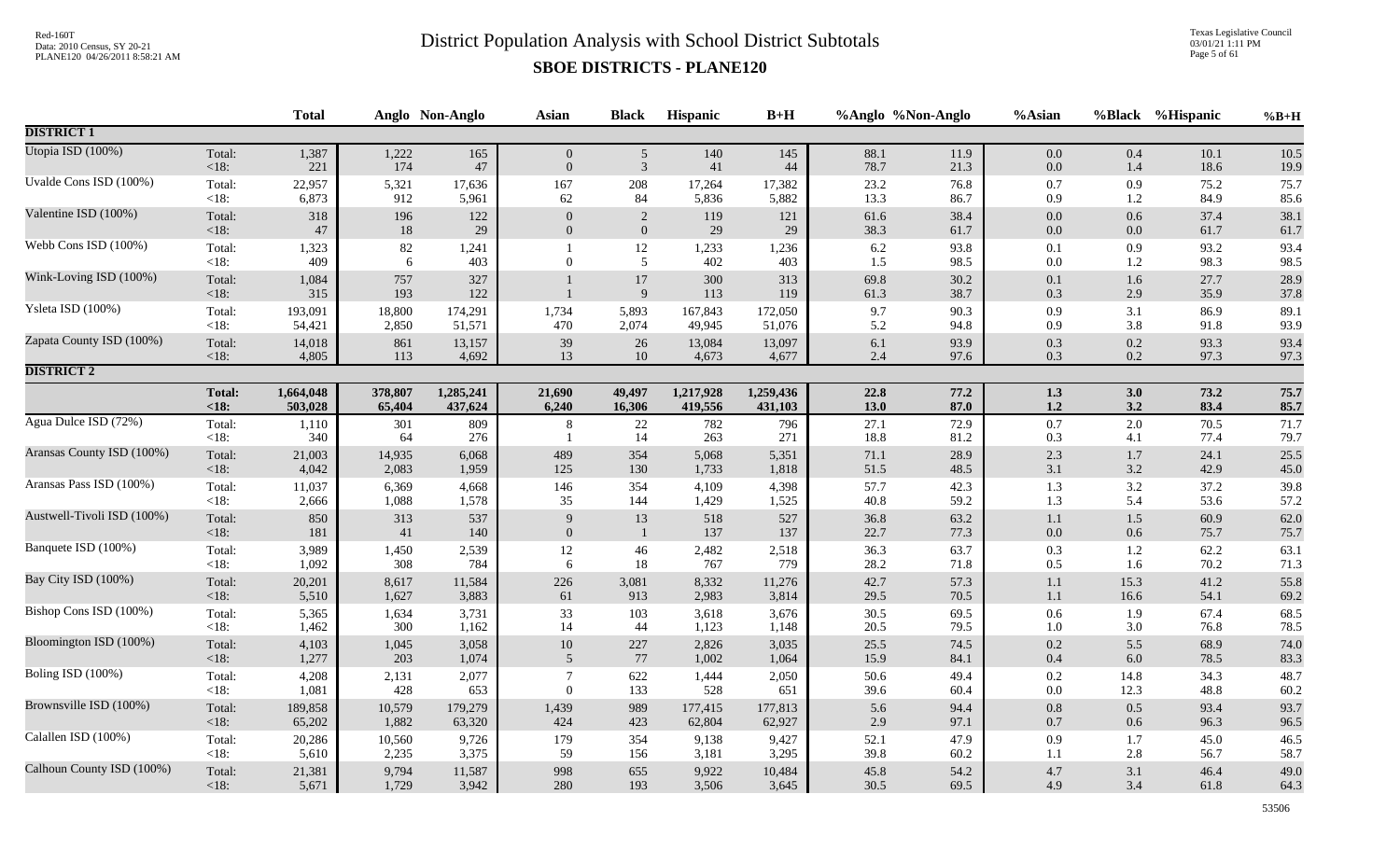Texas Legislative Council 03/01/21 1:11 PM Page 6 of 61

|                                      |         | <b>Total</b>   |              | Anglo Non-Anglo | <b>Asian</b>     | <b>Black</b>              | <b>Hispanic</b> | $B+H$     |              | %Anglo %Non-Anglo | %Asian             |            | %Black %Hispanic | $%B+H$       |
|--------------------------------------|---------|----------------|--------------|-----------------|------------------|---------------------------|-----------------|-----------|--------------|-------------------|--------------------|------------|------------------|--------------|
| <b>DISTRICT 2</b>                    |         |                |              |                 |                  |                           |                 |           |              |                   |                    |            |                  |              |
| Columbus ISD (96%)                   | Total:  | 9,791          | 6,753        | 3,038           | 56               | 1,068                     | 1,929           | 2,931     | 69.0         | 31.0              | 0.6                | 10.9       | 19.7             | 29.9         |
|                                      | $<18$ : | 2,254          | 1,215        | 1,039           | 24               | 324                       | 726             | 1,007     | 53.9         | 46.1              | 1.1                | 14.4       | 32.2             | 44.7         |
| Corpus Christi ISD (100%)            | Total:  | 235,270        | 66,854       | 168,416         | 5,565            | 12,085                    | 151,590         | 161,957   | 28.4         | 71.6              | 2.4                | 5.1        | 64.4             | 68.8         |
|                                      | < 18:   | 60,205         | 10,537       | 49,668          | 1,478            | 3,759                     | 45,465          | 48,145    | 17.5         | 82.5              | $2.5\,$            | 6.2        | 75.5             | 80.0         |
| Cuero ISD (100%)                     | Total:  | 10,463         | 5,026        | 5,437           | 34               | 1,602                     | 3,768           | 5,252     | 48.0         | 52.0              | $0.3\,$            | 15.3       | 36.0             | 50.2         |
|                                      | $<18$ : | 2,293          | 840          | 1,453           | 14               | 405                       | 1,049           | 1,373     | 36.6         | 63.4              | 0.6                | 17.7       | 45.7             | 59.9         |
| Donna ISD (100%)                     | Total:  | 58,681         | 4,241        | 54,440          | 112              | 184                       | 54,273          | 54,319    | $7.2\,$      | 92.8              | 0.2                | 0.3        | 92.5             | 92.6         |
|                                      | $<18$ : | 22,391         | 445          | 21,946          | $46\,$           | 98                        | 21,884          | 21,904    | $2.0\,$      | 98.0              | $0.2\,$            | $0.4\,$    | 97.7             | 97.8         |
| Driscoll ISD (100%)                  | Total:  | 1,406          | 212          | 1,194           | 6                | $\sqrt{5}$                | 1,183           | 1,188     | 15.1         | 84.9              | 0.4                | 0.4        | 84.1             | 84.5         |
|                                      | $<18$ : | 433            | 42           | 391             | $\sqrt{2}$       | $\overline{4}$            | 386             | 390       | 9.7          | 90.3              | 0.5                | 0.9        | 89.1             | 90.1         |
| East Bernard ISD (100%)              | Total:  | 4,142          | 2,857        | 1,285           | 17               | 296                       | 977             | 1,257     | 69.0         | 31.0              | 0.4                | 7.1        | 23.6             | 30.3         |
|                                      | < 18:   | 1,135          | 706          | 429             | 3                | 95                        | 340             | 426       | 62.2         | 37.8              | 0.3                | 8.4        | 30.0             | 37.5         |
| Edcouch-Elsa ISD (100%)              | Total:  | 18,121         | 400          | 17,721          | 24               | 123                       | 17,682          | 17,707    | $2.2\,$      | 97.8              | 0.1                | 0.7        | 97.6             | 97.7         |
|                                      | $<18$ : | 6,583          | 104          | 6,479           | 15               | 59                        | 6,468           | 6,477     | 1.6          | 98.4              | 0.2                | 0.9        | 98.3             | 98.4         |
| Edinburg Cons ISD (16%)              | Total:  | 22,181         | 737          | 21,444          | 53               | 48                        | 21,382          | 21,394    | 3.3          | 96.7              | $0.2\,$            | $0.2\,$    | 96.4             | 96.5         |
|                                      | $<18$ : | 8,811          | 216          | 8,595           | 21               | 23                        | 8,574           | 8,578     | 2.5          | 97.5              | $0.2\,$            | 0.3        | 97.3             | 97.4         |
| Edna ISD (100%)                      | Total:  | 7,840          | 4,626        | 3,214           | 45               | 942                       | 2,246           | 3,119     | 59.0         | 41.0              | $0.6\,$            | 12.0       | 28.6             | 39.8         |
|                                      | $<18$ : | 2,030          | 923          | 1,107           | 11               | 332                       | 803             | 1,086     | 45.5         | 54.5              | $0.5\,$            | 16.4       | 39.6             | 53.5         |
| El Campo ISD (100%)                  | Total:  | 17,808         | 8,083        | 9,725           | 101              | 2,009                     | 7,678           | 9,576     | 45.4         | 54.6              | $0.6\,$            | 11.3       | 43.1             | 53.8         |
|                                      | < 18:   | 5,029          | 1,548        | 3,481           | 25               | 664                       | 2,853           | 3,454     | 30.8         | 69.2              | $0.5\,$            | 13.2       | 56.7             | 68.7         |
| Flour Bluff ISD (100%)               | Total:  | 30,542         | 20,412       | 10,130          | 1,241            | 1,226                     | 7,496           | 8,573     | 66.8         | 33.2              | 4.1                | 4.0        | 24.5             | 28.1         |
|                                      | $<18$ : | 7,173          | 3,837        | 3,336           | 317              | 490                       | 2,623           | 3,011     | 53.5         | 46.5              | 4.4                | 6.8        | 36.6             | 42.0         |
| Ganado ISD (100%)                    | Total:  | 3,217          | 1,990        | 1,227           | 14               | 71                        | 1,136           | 1,199     | 61.9         | 38.1              | 0.4                | 2.2        | 35.3             | 37.3         |
|                                      | < 18:   | 793            | 362          | 431             | 6                | 19                        | 406             | 421       | 45.6         | 54.4              | $0.8\,$            | 2.4        | 51.2             | 53.1         |
| Goliad ISD (100%)                    | Total:  | 7,210          | 4,337        | 2,873           | 31               | 385                       | 2,462           | 2,794     | 60.2         | 39.8              | $0.4\,$            | 5.3        | 34.1             | 38.8         |
|                                      | < 18:   | 1,648          | 765          | 883             | 11               | 123                       | 778             | 867       | 46.4         | 53.6              | 0.7                | 7.5        | 47.2             | 52.6         |
| Gregory-Portland ISD (100%)          | Total:  | 18,384         | 9,939        | 8,445           | 313              | 348                       | 7,696           | 7,993     | 54.1         | 45.9              | $1.7\,$            | 1.9        | 41.9             | 43.5         |
|                                      | < 18:   | 5,199          | 2,372        | 2,827           | 108              | 137                       | 2,585           | 2,694     | 45.6         | 54.4              | 2.1                | 2.6        | 49.7             | 51.8         |
| Hallettsville ISD (0%)               | Total:  | $\overline{0}$ | $\mathbf{0}$ | $\theta$        | $\mathbf{0}$     | $\boldsymbol{0}$          | $\overline{0}$  | $\theta$  | $0.0\,$      | 0.0               | $0.0\,$            | 0.0        | 0.0              | 0.0          |
|                                      | < 18:   | $\Omega$       | $\mathbf{0}$ | $\overline{0}$  | $\mathbf{0}$     | $\overline{0}$            | $\theta$        | $\Omega$  | 0.0          | $0.0\,$           | $0.0\,$            | 0.0        | 0.0              | $0.0\,$      |
| Harlingen Cons ISD (100%)            | Total:  | 83,646         | 15,702       | 67,944          | 1,130            | 918                       | 66,112          | 66,695    | 18.8         | 81.2              | 1.4                | 1.1        | 79.0             | 79.7         |
|                                      | < 18:   | 25,260         | 2,286        | 22,974          | 367              | 376                       | 22,465          | 22,630    | 9.0          | 91.0              | 1.5                | $1.5$      | 88.9             | 89.6         |
| Hidalgo ISD (100%)                   | Total:  | 8,049          | 178          | 7,871           | 3                | 43                        | 7,854           | 7,862     | $2.2\,$      | 97.8              | $0.0\,$            | 0.5        | 97.6             | 97.7         |
|                                      | $<18$ : | 2,844          | 26           | 2,818           | $\mathbf{0}$     | 25                        | 2,812           | 2,816     | 0.9          | 99.1              | $0.0\,$            | 0.9        | 98.9             | 99.0         |
| Industrial ISD (100%)                | Total:  | 4,153          | 3,198        | 955             | $10\,$           | 79                        | 861             | 918       | 77.0         | 23.0              | $0.2\,$            | 1.9        | 20.7             | 22.1         |
|                                      | < 18:   | 1,156          | 805          | 351             | $\overline{4}$   | 42                        | 322             | 347       | 69.6         | 30.4              | 0.3                | 3.6        | 27.9             | 30.0         |
| Ingleside ISD (100%)                 | Total:  | 10,056         | 5,552        | 4,504           | 279              | 250                       | 3,953           | 4,171     | 55.2         | 44.8              | $2.8\,$            | 2.5        | 39.3             | 41.5         |
|                                      | $<18$ : | 2,979          | 1,307        | 1,672           | 89               | 110                       | 1,488           | 1,577     | 43.9         | 56.1              | 3.0                | 3.7        | 49.9             | 52.9         |
| Kenedy County-Wide CSD (100%) Total: | $<18$ : | 413<br>$102\,$ | 85<br>$18\,$ | 328<br>$84\,$   | $\boldsymbol{0}$ | $\,8\,$<br>$\overline{4}$ | 317<br>$78\,$   | 319<br>79 | 20.6<br>17.6 | 79.4<br>82.4      | $0.2\,$<br>$0.0\,$ | 1.9<br>3.9 | 76.8<br>76.5     | 77.2<br>77.5 |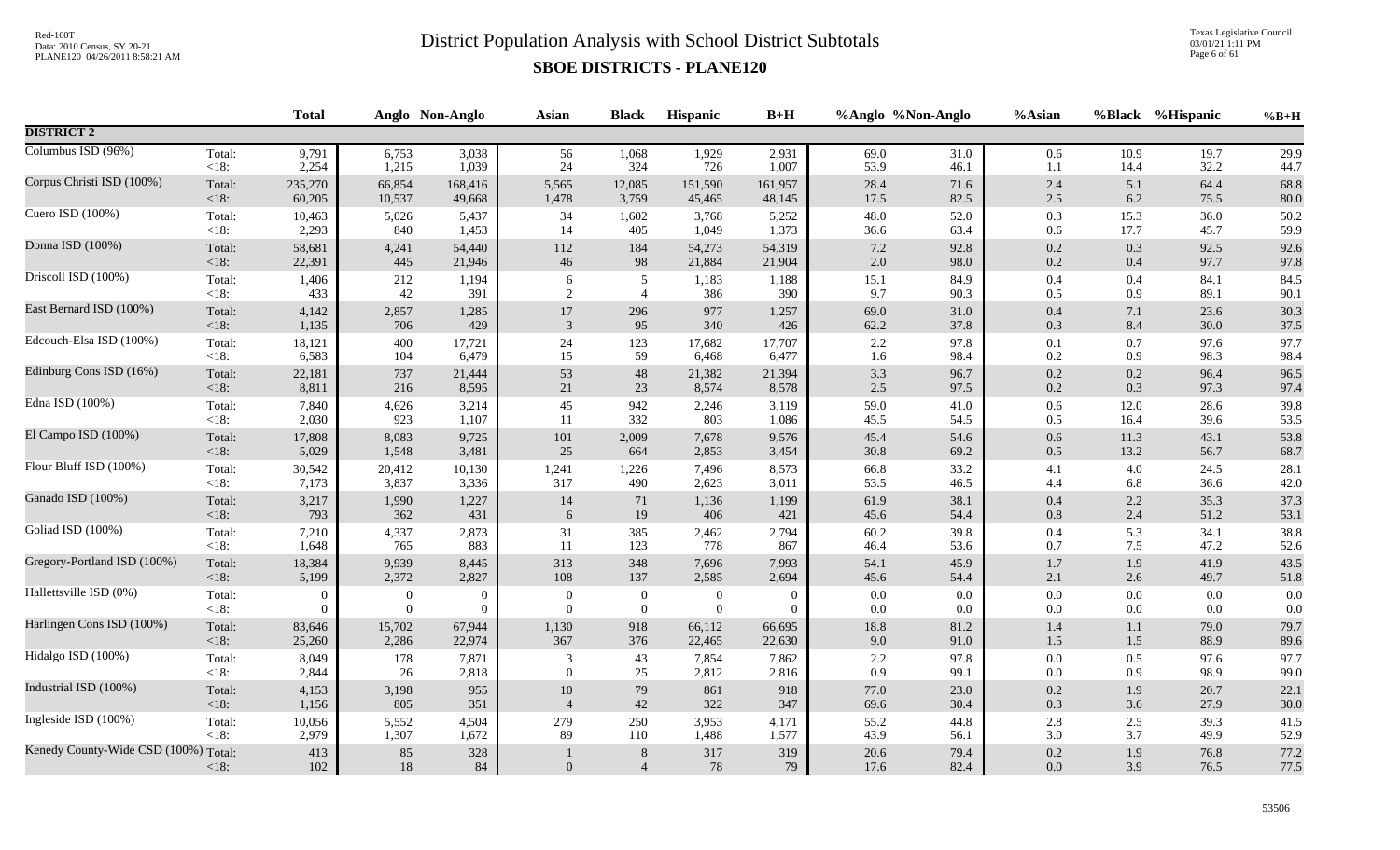Texas Legislative Council 03/01/21 1:11 PM Page 7 of 61

|                             |                   | <b>Total</b> |              | Anglo Non-Anglo | <b>Asian</b>     | <b>Black</b>       | Hispanic     | $B+H$        |                | %Anglo %Non-Anglo | %Asian             |            | %Black %Hispanic | $%B+H$       |
|-----------------------------|-------------------|--------------|--------------|-----------------|------------------|--------------------|--------------|--------------|----------------|-------------------|--------------------|------------|------------------|--------------|
| <b>DISTRICT 2</b>           |                   |              |              |                 |                  |                    |              |              |                |                   |                    |            |                  |              |
| Kingsville ISD (100%)       | Total:            | 26,603       | 5,677        | 20,926          | 806              | 1,341              | 18,927       | 20,055       | 21.3           | 78.7              | 3.0                | 5.0        | 71.1             | 75.4         |
|                             | $<18$ :           | 6,568        | 862          | 5,706           | 133              | 365                | 5,352        | 5,587        | 13.1           | 86.9              | $2.0\,$            | 5.6        | 81.5             | 85.1         |
| La Feria ISD (100%)         | Total:            | 15,131       | 2,497        | 12,634          | 93               | $77\,$             | 12,502       | 12,530       | 16.5           | 83.5              | $0.6\,$            | 0.5        | 82.6             | 82.8         |
|                             | $<18$ :           | 4,791        | 348          | 4,443           | 26               | 37                 | 4,409        | 4,424        | 7.3            | 92.7              | $0.5\,$            | 0.8        | 92.0             | 92.3         |
| La Joya ISD (5%)            | Total:            | 4,981        | 55           | 4,926           | 13               | 13                 | 4,905        | 4,907        | 1.1            | 98.9              | $0.3\,$            | 0.3        | 98.5             | 98.5         |
|                             | $<18$ :           | 1,865        | 18           | 1,847           | 8                | 5                  | 1,840        | 1,840        | 1.0            | 99.0              | 0.4                | 0.3        | 98.7             | 98.7         |
| La Villa ISD (100%)         | Total:<br>< 18:   | 3,270<br>842 | $84\,$<br>16 | 3,186<br>826    | $\overline{4}$   | $28\,$<br>$12\,$   | 3,171<br>821 | 3,183<br>826 | $2.6\,$<br>1.9 | 97.4<br>98.1      | $0.1\,$<br>$0.1\,$ | 0.9<br>1.4 | 97.0<br>97.5     | 97.3<br>98.1 |
| Lasara ISD (100%)           | Total:            | 1,408        | 100          | 1,308           | $\boldsymbol{0}$ | 16                 | 1,305        | 1,307        | 7.1            | 92.9              | $0.0\,$            | 1.1        | 92.7             | 92.8         |
|                             | $<18$ :           | 460          | 21           | 439             | $\overline{0}$   | $7\phantom{.0}$    | 439          | 439          | $4.6\,$        | 95.4              | $0.0\,$            | 1.5        | 95.4             | 95.4         |
| London ISD (100%)           | Total:            | 1,526        | 793          | 733             | $25\,$           | 26                 | 674          | 699          | 52.0           | 48.0              | 1.6                | 1.7        | 44.2             | 45.8         |
|                             | $<18$ :           | 491          | 233          | 258             | 13               | $\overline{9}$     | 234          | 243          | 47.5           | 52.5              | $2.6\,$            | 1.8        | 47.7             | 49.5         |
| Los Fresnos Cons ISD (100%) | Total:            | 41,312       | 4,151        | 37,161          | 353              | 334                | 36,561       | 36,764       | 10.0           | 90.0              | 0.9                | 0.8        | 88.5             | 89.0         |
|                             | $<18$ :           | 14,113       | 775          | 13,338          | 87               | 97                 | 13,217       | 13,251       | 5.5            | 94.5              | 0.6                | 0.7        | 93.7             | 93.9         |
| Louise ISD (100%)           | Total:            | 2,414        | 1,640        | 774             | $10\,$           | 118                | 640          | 753          | 67.9           | 32.1              | 0.4                | 4.9        | 26.5             | 31.2         |
|                             | $<18$ :           | 614          | 350          | 264             | $\overline{4}$   | 31                 | 229          | 257          | 57.0           | 43.0              | $0.7\,$            | 5.0        | 37.3             | 41.9         |
| Lyford Cons ISD (100%)      | Total:            | 6,335        | 588          | 5,747           | 11               | 55                 | 5,707        | 5,722        | 9.3            | 90.7              | $0.2\,$            | 0.9        | 90.1             | 90.3         |
|                             | $<18$ :           | 1,976        | 127          | 1,849           | 3                | 33                 | 1,834        | 1,840        | 6.4            | 93.6              | $0.2\,$            | 1.7        | 92.8             | 93.1         |
| Matagorda ISD (100%)        | Total:            | 1,034        | 905          | 129             | 3                | $18\,$             | 103          | 118          | 87.5           | 12.5              | $0.3\,$            | $1.7\,$    | 10.0             | 11.4         |
|                             | $<18$ :           | 144          | 107          | 37              | $\theta$         | $\overline{4}$     | 34           | 37           | 74.3           | 25.7              | $0.0\,$            | $2.8\,$    | 23.6             | 25.7         |
| Mathis ISD (91%)            | Total:            | 8,123        | 1,726        | 6,397           | $32\,$           | 107                | 6,292        | 6,364        | 21.2           | 78.8              | 0.4                | 1.3        | 77.5             | 78.3         |
|                             | $<18$ :           | 2,251        | 233          | 2,018           | $12\,$           | 37                 | 1,990        | 2,010        | 10.4           | 89.6              | $0.5\,$            | 1.6        | 88.4             | 89.3         |
| McAllen ISD (79%)           | Total:            | 94,356       | 9,048        | 85,308          | 2,061            | 938                | 82,660       | 83,196       | 9.6            | 90.4              | 2.2                | $1.0\,$    | 87.6             | 88.2         |
|                             | $<18$ :           | 27,981       | 1,471        | 26,510          | 612              | 367                | 25,764       | 25,923       | 5.3            | 94.7              | $2.2\,$            | 1.3        | 92.1             | 92.6         |
| Mercedes ISD (100%)         | Total:            | 20,673       | 849          | 19,824          | $38\,$           | 110                | 19,739       | 19,765       | 4.1            | 95.9              | $0.2\,$            | 0.5        | 95.5             | 95.6         |
|                             | <18:              | 7,536        | 201          | 7,335           | 14               | 60                 | 7,305        | 7,320        | 2.7            | 97.3              | 0.2                | 0.8        | 96.9             | 97.1         |
| Meyersville ISD (100%)      | Total:            | 1,194        | 1,051        | 143             | $\overline{0}$   | 19                 | 121          | 138          | 88.0           | 12.0              | $0.0\,$            | 1.6        | 10.1             | 11.6         |
|                             | $<18$ :           | 265          | 215          | 50              | $\Omega$         | $\overline{5}$     | 43           | 48           | 81.1           | 18.9              | $0.0\,$            | 1.9        | 16.2             | 18.1         |
| Mission Cons ISD (69%)      | Total:            | 42,287       | 4,571        | 37,716          | 223              | 328                | 37,288       | 37,421       | $10.8\,$       | 89.2              | $0.5\,$            | $0.8\,$    | 88.2             | 88.5         |
|                             | $<18$ :           | 13,443       | 435          | 13,008          | 61               | 136                | 12,896       | 12,935       | 3.2            | 96.8              | 0.5                | $1.0\,$    | 95.9             | 96.2         |
| Monte Alto ISD (100%)       | Total:            | 3,380        | 260          | 3,120           | $\mathbf{0}$     | $10\,$             | 3,106        | 3,111        | $7.7\,$        | 92.3              | $0.0\,$            | 0.3        | 91.9             | 92.0         |
|                             | $<18$ :           | 1,269        | 71           | 1,198           | $\Omega$         | $7\phantom{.0}$    | 1,191        | 1,194        | 5.6            | 94.4              | $0.0\,$            | 0.6        | 93.9             | 94.1         |
| Nordheim ISD (99%)          | Total:<br>$<18$ : | 694<br>126   | 520<br>86    | 174<br>40       | $\overline{0}$   | 13<br>$\mathbf{3}$ | 160<br>39    | 171<br>40    | 74.9<br>68.3   | 25.1<br>31.7      | 0.1<br>$0.0\,$     | 1.9<br>2.4 | 23.1<br>31.0     | 24.6<br>31.7 |
| Nursery ISD (100%)          | Total:            | 1,537        | 1,128        | 409             | $\overline{4}$   | 46                 | 358          | 398          | 73.4           | 26.6              | $0.3\,$            | 3.0        | 23.3             | 25.9         |
|                             | $<18$ :           | 340          | 222          | 118             | 2                | 18                 | 100          | 113          | 65.3           | 34.7              | 0.6                | 5.3        | 29.4             | 33.2         |
| Odem-Edroy ISD (100%)       | Total:            | 4,882        | 1,463        | 3,419           | $12\,$           | 35                 | 3,377        | 3,392        | 30.0           | 70.0              | $0.2\,$            | 0.7        | 69.2             | 69.5         |
|                             | $<18$ :           | 1,457        | 331          | 1,126           | $\overline{4}$   | 15                 | 1,116        | 1,119        | 22.7           | 77.3              | $0.3\,$            | 1.0        | 76.6             | 76.8         |
| Palacios ISD (100%)         | Total:            | 6,825        | 2,643        | 4,182           | 567              | 272                | 3,361        | 3,580        | 38.7           | 61.3              | 8.3                | $4.0\,$    | 49.2             | 52.5         |
|                             | $<18$ :           | 1,903        | 412          | 1,491           | 204              | 109                | 1,228        | 1,295        | 21.7           | 78.3              | 10.7               | 5.7        | 64.5             | 68.1         |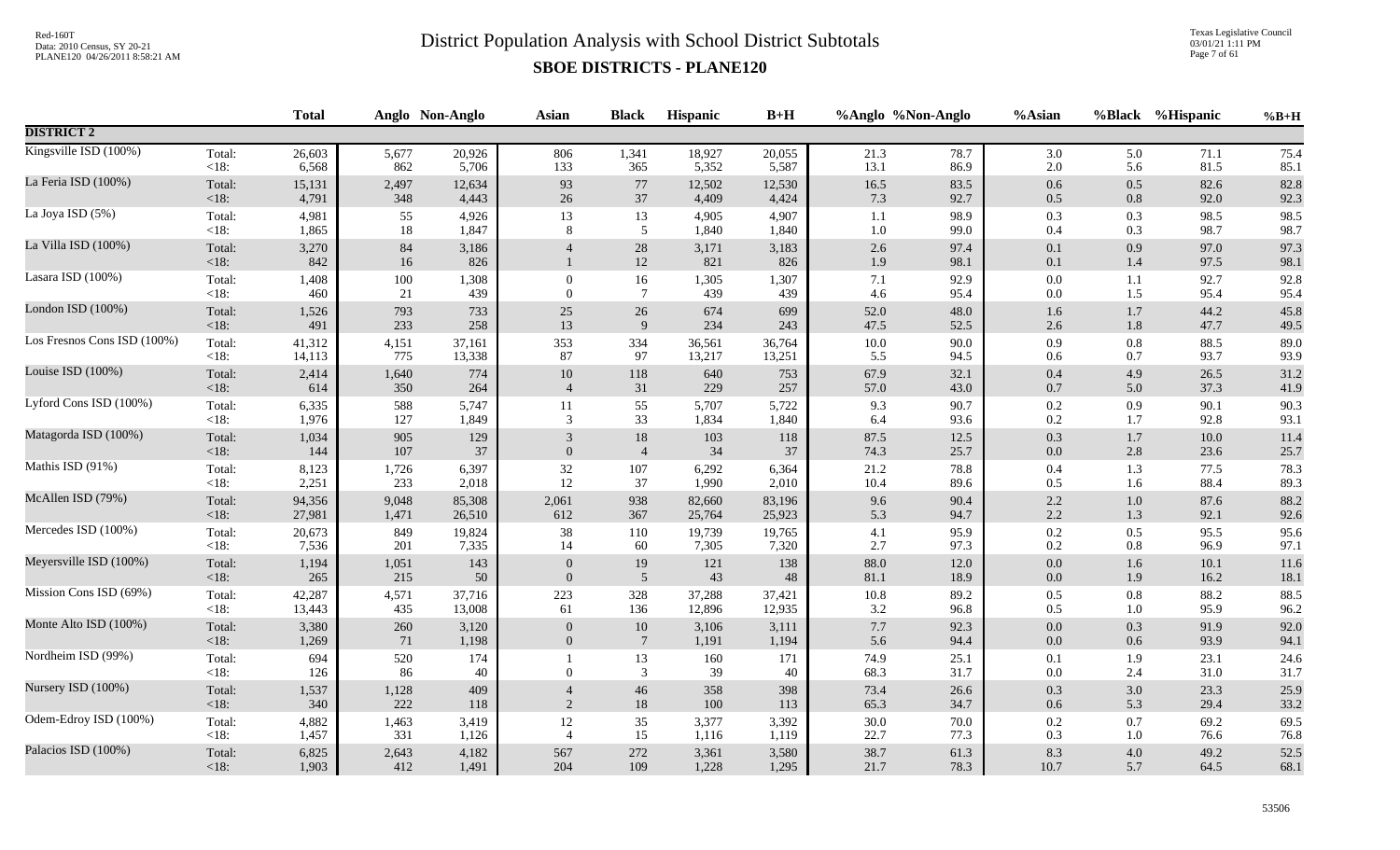Texas Legislative Council 03/01/21 1:11 PM Page 8 of 61

|                                        |                   | <b>Total</b>      |                | Anglo Non-Anglo      | <b>Asian</b>   | <b>Black</b>                     | Hispanic          | $B+H$                |                | %Anglo %Non-Anglo | %Asian             |                | %Black %Hispanic | $%B+H$       |
|----------------------------------------|-------------------|-------------------|----------------|----------------------|----------------|----------------------------------|-------------------|----------------------|----------------|-------------------|--------------------|----------------|------------------|--------------|
| <b>DISTRICT 2</b>                      |                   |                   |                |                      |                |                                  |                   |                      |                |                   |                    |                |                  |              |
| Pharr-San Juan-Alamo ISD (100%) Total: | $<18$ :           | 121,205<br>41,895 | 7,657<br>747   | 113,548<br>41,148    | 741<br>193     | 686<br>325                       | 112,522<br>40,876 | 112,778<br>40,966    | 6.3<br>1.8     | 93.7<br>98.2      | 0.6<br>0.5         | 0.6<br>$0.8\,$ | 92.8<br>97.6     | 93.0<br>97.8 |
| Point Isabel ISD (100%)                | Total:            | 15,752            | 6,022          | 9,730                | 133            | 130                              | 9,458             | 9,523                | 38.2           | 61.8              | $0.8\,$            | $0.8\,$        | 60.0             | 60.5         |
|                                        | <18:              | 3,832             | 658            | 3,174                | $28\,$         | $38\,$                           | 3,126             | 3,138                | 17.2           | 82.8              | $0.7\,$            | 1.0            | 81.6             | 81.9         |
| Port Aransas ISD (100%)                | Total:            | 3,585             | 3,168          | 417                  | 57             | 19                               | 282               | 297                  | 88.4           | 11.6              | 1.6                | 0.5            | 7.9              | 8.3          |
|                                        | $<18$ :           | 580               | 460            | 120                  | 18             | 8                                | 85                | 92                   | 79.3           | 20.7              | 3.1                | 1.4            | 14.7             | 15.9         |
| Progreso ISD (100%)                    | Total:<br>< 18:   | 7,545<br>2,783    | 377<br>70      | 7,168<br>2,713       | 5              | 26<br>$10\,$                     | 7,157<br>2,709    | 7,161<br>2,710       | 5.0<br>$2.5\,$ | 95.0<br>97.5      | $0.1\,$<br>$0.0\,$ | 0.3<br>$0.4\,$ | 94.9<br>97.3     | 94.9<br>97.4 |
| Raymondville ISD (100%)                | Total:            | 13,612            | 1,314          | 12,298               | 156            | 457                              | 11,743            | 12,128               | 9.7            | 90.3              | $1.1\,$            | 3.4            | 86.3             | 89.1         |
|                                        | $<18$ :           | 3,273             | 237            | 3,036                | 21             | 57                               | 2,994             | 3,016                | $7.2\,$        | 92.8              | 0.6                | 1.7            | 91.5             | 92.1         |
| Refugio ISD (97%)                      | Total:            | 3,824             | 1,602          | 2,222                | 13             | 405                              | 1,817             | 2,188                | 41.9           | 58.1              | $0.3\,$            | 10.6           | 47.5             | 57.2         |
|                                        | $<18$ :           | 963               | 284            | 679                  | 2              | 128                              | 573               | 673                  | 29.5           | 70.5              | 0.2                | 13.3           | 59.5             | 69.9         |
| Ricardo ISD (100%)                     | Total:            | 3,849             | 1,061          | 2,788                | 48             | $42\,$                           | 2,716             | 2,728                | 27.6           | 72.4              | $1.2\,$            | 1.1            | 70.6             | 70.9         |
|                                        | $<18$ :           | 1,121             | 213            | 908                  | 21             | 23                               | 879               | 886                  | 19.0           | 81.0              | 1.9                | 2.1            | 78.4             | 79.0         |
| Rice Cons ISD (100%)                   | Total:            | 6,843             | 2,903          | 3,940                | 15             | 1,323                            | 2,656             | 3,890                | 42.4           | 57.6              | $0.2\,$            | 19.3           | 38.8             | 56.8         |
|                                        | $<18$ :           | 1,790             | 493            | 1,297                | $\overline{4}$ | 423                              | 917               | 1,289                | 27.5           | 72.5              | $0.2\,$            | 23.6           | 51.2             | 72.0         |
| Rio Hondo ISD (100%)                   | Total:            | 9,845             | 1,209          | 8,636                | 30             | 65                               | 8,564             | 8,580                | 12.3           | 87.7              | 0.3                | 0.7            | 87.0             | 87.2         |
|                                        | <18:              | 3,164             | 217            | 2,947                | 6              | 38                               | 2,927             | 2,934                | 6.9            | 93.1              | 0.2                | 1.2            | 92.5             | 92.7         |
| Riviera ISD (100%)                     | Total:            | 1,582             | 728            | 854                  | 6              | $5\overline{)}$                  | 839               | 841                  | 46.0           | 54.0              | $0.4\,$            | 0.3            | 53.0             | 53.2         |
|                                        | $<18$ :           | 354               | 111            | 243                  | 2              | 2                                | 241               | 241                  | 31.4           | 68.6              | 0.6                | $0.6\,$        | 68.1             | 68.1         |
| Robstown ISD (100%)                    | Total:            | 15,441            | 945            | 14,496               | 39             | 238                              | 14,292            | 14,436               | 6.1            | 93.9              | 0.3                | 1.5            | 92.6             | 93.5         |
|                                        | $<18$ :           | 4,558             | 181            | 4,377                | 9              | 102                              | 4,327             | 4,368                | $4.0\,$        | 96.0              | 0.2                | 2.2            | 94.9             | 95.8         |
| San Benito Cons ISD (100%)             | Total:            | 42,769            | 2,962          | 39,807               | 159            | 216                              | 39,565            | 39,634               | 6.9            | 93.1              | $0.4\,$            | 0.5            | 92.5             | 92.7         |
|                                        | $<18$ :           | 15,101            | 432            | 14,669               | 53             | 101                              | 14,603            | 14,630               | 2.9            | 97.1              | 0.4                | 0.7            | 96.7             | 96.9         |
| San Perlita ISD (100%)                 | Total:            | 959               | 276            | 683                  | 6              | $\overline{4}$                   | 677               | 677                  | 28.8           | 71.2              | $0.6\,$            | 0.4            | 70.6             | 70.6         |
|                                        | $<18$ :           | 261               | 38             | 223                  | 3              | $\mathfrak{Z}$                   | 221               | 221                  | 14.6           | 85.4              | 1.1                | 1.1            | 84.7             | 84.7         |
| Santa Gertrudis ISD (100%)             | Total:<br>$<18$ : | 30                | 14<br>5        | 16<br>$\overline{2}$ | $\mathbf{0}$   | $\boldsymbol{0}$<br>$\mathbf{0}$ | 15<br>2           | 15<br>$\overline{2}$ | 46.7<br>71.4   | 53.3<br>28.6      | 3.3<br>0.0         | 0.0<br>0.0     | 50.0<br>28.6     | 50.0<br>28.6 |
| Santa Maria ISD (100%)                 | Total:            | 2,549             | $77\,$         | 2,472                | $\mathfrak{S}$ | 13                               | 2,462             | 2,467                | $3.0\,$        | 97.0              | 0.2                | 0.5            | 96.6             | 96.8         |
|                                        | <18:              | 954               | 16             | 938                  | 2              | 9                                | 936               | 938                  | 1.7            | 98.3              | 0.2                | 0.9            | 98.1             | 98.3         |
| Santa Rosa ISD (100%)                  | Total:            | 5,235             | 214            | 5,021                | 9              | $20\,$                           | 4,999             | 5,000                | 4.1            | 95.9              | $0.2\,$            | 0.4            | 95.5             | 95.5         |
|                                        | $<18$ :           | 1,755             | 32             | 1,723                | 2              | 14                               | 1,719             | 1,719                | 1.8            | 98.2              | 0.1                | 0.8            | 97.9             | 97.9         |
| Sharyland ISD (81%)                    | Total:            | 32,240            | 5,935          | 26,305               | 1,351          | 374                              | 24,722            | 24,991               | 18.4           | 81.6              | $4.2\,$            | 1.2            | 76.7             | 77.5         |
|                                        | $<18$ :           | 10,697            | 1,128          | 9,569                | 495            | 165                              | 9,014             | 9,115                | $10.5\,$       | 89.5              | 4.6                | 1.5            | 84.3             | 85.2         |
| Sinton ISD (100%)                      | Total:            | 9,354             | 2,690          | 6,664                | 39             | 198                              | 6,447             | 6,598                | 28.8           | 71.2              | $0.4\,$            | 2.1            | 68.9             | 70.5         |
|                                        | $<18$ :           | 2,636             | 493            | 2,143                | 11             | 71                               | 2,085             | 2,127                | 18.7           | 81.3              | 0.4                | 2.7            | 79.1             | 80.7         |
| Skidmore-Tynan ISD (1%)                | Total:            | 17                | $\overline{2}$ | 15                   | $\overline{0}$ | $\overline{0}$                   | 15                | 15                   | 11.8           | 88.2              | $0.0\,$            | 0.0            | 88.2             | 88.2         |
|                                        | <18:              | 9                 | $\overline{0}$ | 9                    | $\overline{0}$ | $\overline{0}$                   | 9                 | -9                   | 0.0            | 100.0             | $0.0\,$            | 0.0            | 100.0            | 100.0        |
| Taft ISD (100%)                        | Total:            | 5,120             | 1,018          | 4,102                | $12\,$         | 113                              | 3,981             | 4,058                | 19.9           | 80.1              | $0.2\,$            | 2.2            | 77.8             | 79.3         |
|                                        | < 18:             | 1,559             | 168            | 1,391                | 5              | $42\,$                           | 1,357             | 1,376                | $10.8\,$       | 89.2              | 0.3                | 2.7            | 87.0             | 88.3         |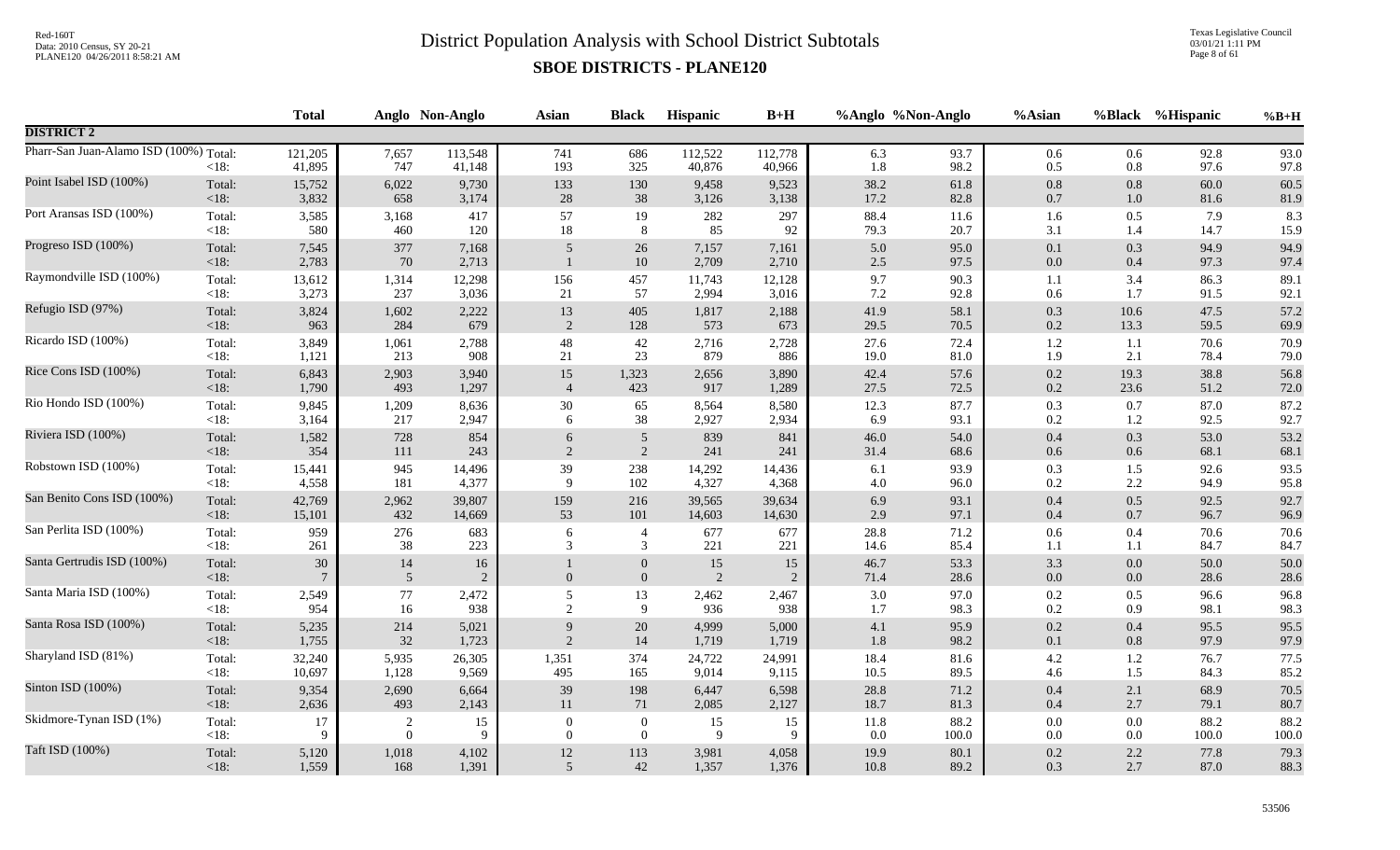Texas Legislative Council 03/01/21 1:11 PM Page 9 of 61

|                                          |                   | <b>Total</b>    |              | Anglo Non-Anglo | <b>Asian</b>        | <b>Black</b>                     | Hispanic        | $B+H$           | %Anglo %Non-Anglo |              | %Asian             |                    | %Black %Hispanic | $%B+H$       |
|------------------------------------------|-------------------|-----------------|--------------|-----------------|---------------------|----------------------------------|-----------------|-----------------|-------------------|--------------|--------------------|--------------------|------------------|--------------|
| <b>DISTRICT 2</b>                        |                   |                 |              |                 |                     |                                  |                 |                 |                   |              |                    |                    |                  |              |
| Tidehaven ISD (100%)                     | Total:            | 4,070           | 2,360        | 1,710           | 23                  | 200                              | 1,476           | 1,669           | 58.0              | 42.0         | 0.6                | 4.9                | 36.3             | 41.0         |
|                                          | <18:              | 1,083           | 487          | 596             | $\sqrt{6}$          | 65                               | 532             | 591             | 45.0              | 55.0         | 0.6                | $6.0\,$            | 49.1             | 54.6         |
| Tuloso-Midway ISD (100%)                 | Total:            | 12,480          | 4,757        | 7,723           | 105                 | 294                              | 7,339           | 7,547           | 38.1              | 61.9         | $0.8\,$            | 2.4                | 58.8             | 60.5         |
|                                          | < 18:             | 3,706           | 989          | 2,717           | $23\,$              | 122                              | 2,620           | 2,689           | 26.7              | 73.3         | $0.6\,$            | 3.3                | 70.7             | 72.6         |
| Valley View ISD (Hidalgo) (100%) Total:  | $<18$ :           | 14,509<br>5,776 | 129<br>51    | 14,380<br>5,725 | $29\,$<br>6         | 71<br>34                         | 14,349<br>5,715 | 14,361<br>5,721 | 0.9<br>0.9        | 99.1<br>99.1 | 0.2<br>$0.1\,$     | 0.5<br>0.6         | 98.9<br>98.9     | 99.0<br>99.0 |
| Van Vleck ISD (100%)                     | Total:            | 4,945           | 3,314        | 1,631           | $27\,$              | 766                              | 818             | 1,570           | 67.0              | 33.0         | 0.5                | 15.5               | 16.5             | 31.7         |
|                                          | $<18$ :           | 1,068           | 606          | 462             | 13                  | 181                              | 274             | 447             | 56.7              | 43.3         | $1.2\,$            | 16.9               | 25.7             | 41.9         |
| Victoria ISD (100%)                      | Total:            | 79,038          | 37,582       | 41,456          | 1,113               | 5,820                            | 34,662          | 39,969          | 47.5              | 52.5         | 1.4                | 7.4                | 43.9             | 50.6         |
|                                          | $<18$ :           | 20,988          | 7,094        | 13,894          | 353                 | 1,998                            | 11,819          | 13,463          | 33.8              | 66.2         | 1.7                | 9.5                | 56.3             | 64.1         |
| Weimar ISD (94%)                         | Total:            | 4,240           | 2,840        | 1,400           | 35                  | 518                              | 867             | 1,352           | 67.0              | 33.0         | $0.8\,$            | 12.2               | 20.4             | 31.9         |
|                                          | $<18$ :           | 924             | 431          | 493             | 11                  | 155                              | 354             | 480             | 46.6              | 53.4         | $1.2\,$            | 16.8               | 38.3             | 51.9         |
| Weslaco ISD (100%)                       | Total:            | 67,702          | 6,534        | 61,168          | 515                 | 413                              | 60,467          | 60,612          | 9.7               | 90.3         | $0.8\,$            | 0.6                | 89.3             | 89.5         |
|                                          | $<18$ :           | 22,905          | 711          | 22,194          | 158                 | 190                              | 21,984          | 22,035          | 3.1               | 96.9         | 0.7                | 0.8                | 96.0             | 96.2         |
| West Oso ISD (100%)                      | Total:            | 9,209           | 770          | 8,439           | 54                  | 1,046                            | 7,417           | 8,358           | 8.4               | 91.6         | $0.6\,$            | 11.4               | 80.5             | 90.8         |
|                                          | < 18:             | 2,605           | 137          | 2,468           | 24                  | 291                              | 2,224           | 2,445           | 5.3               | 94.7         | 0.9                | 11.2               | 85.4             | 93.9         |
| Westhoff ISD (100%)                      | Total:            | 483             | 377          | 106             | 9                   | 10                               | $88\,$          | 93              | 78.1              | 21.9         | 1.9                | 2.1                | 18.2             | 19.3         |
|                                          | <18:              | 72              | 41           | 31              | $\overline{4}$      | 5                                | 26              | 26              | 56.9              | 43.1         | 5.6                | 6.9                | 36.1             | 36.1         |
| Wharton ISD (100%)                       | Total:            | 13,007          | 5,113        | 7,894           | $78\,$              | 3,107                            | 4,757           | 7,759           | 39.3              | 60.7         | $0.6\,$            | 23.9               | 36.6             | 59.7         |
|                                          | $<18$ :           | 3,278           | 850          | 2,428           | $24\,$              | 845                              | 1,617           | 2,388           | 25.9              | 74.1         | $0.7\,$            | 25.8               | 49.3             | 72.8         |
| Woodsboro ISD (100%)                     | Total:            | 2,757           | 1,457        | 1,300           | 16                  | 117                              | 1,162           | 1,253           | 52.8              | 47.2         | $0.6\,$            | 4.2                | 42.1             | 45.4         |
|                                          | <18:              | 650             | 278          | 372             | 5                   | 40                               | 336             | 360             | 42.8              | 57.2         | $0.8\,$            | 6.2                | 51.7             | 55.4         |
| Yoakum ISD (46%)                         | Total:<br>$<18$ : | 4,009<br>1,031  | 2,429<br>468 | 1,580<br>563    | 6                   | 307<br>101                       | 1,276<br>474    | 1,561<br>556    | 60.6<br>45.4      | 39.4<br>54.6 | $0.1\,$<br>$0.1\,$ | 7.7<br>9.8         | 31.8<br>46.0     | 38.9<br>53.9 |
| Yorktown ISD (100%)                      | Total:<br><18:    | 3,514<br>763    | 2,312<br>402 | 1,202<br>361    | $\,8\,$             | 80<br>$28\,$                     | 1,115<br>339    | 1,178<br>355    | 65.8<br>52.7      | 34.2<br>47.3 | $0.2\,$<br>0.1     | 2.3<br>3.7         | 31.7<br>44.4     | 33.5<br>46.5 |
| <b>DISTRICT 3</b>                        |                   |                 |              |                 |                     |                                  |                 |                 |                   |              |                    |                    |                  |              |
|                                          | <b>Total:</b>     | 1,688,404       | 326,631      | 1,361,773       | 35,345              | 118,476                          | 1,219,095       | 1,322,824       | 19.3              | 80.7         | 2.1                | 7.0                | 72.2             | 78.3         |
|                                          | < 18:             | 490,473         | 55,446       | 435,027         | 9,431               | 35,914                           | 398,930         | 426,469         | 11.3              | 88.7         | 1.9                | 7.3                | 81.3             | 87.0         |
| Agua Dulce ISD (28%)                     | Total:<br>$<18$ : | 427<br>123      | 154<br>38    | 273<br>85       | $\mathbf{0}$        | $\mathbf{1}$<br>$\boldsymbol{0}$ | 270<br>85       | 271<br>85       | 36.1<br>30.9      | 63.9<br>69.1 | $0.2\,$<br>$0.0\,$ | $0.2\,$<br>$0.0\,$ | 63.2<br>69.1     | 63.5<br>69.1 |
| Alamo Heights ISD (14%)                  | Total:            | 3,951           | 905          | 3,046           | 92                  | 186                              | 2,804           | 2,960           | 22.9              | 77.1         | 2.3                | 4.7                | 71.0             | 74.9         |
|                                          | <18:              | 1,084           | 133          | 951             | 38                  | 66                               | 877             | 927             | 12.3              | 87.7         | 3.5                | 6.1                | 80.9             | 85.5         |
| Alice ISD (100%)                         | Total:            | 25,647          | 3,420        | 22,227          | 175                 | 204                              | 21,872          | 21,995          | 13.3              | 86.7         | $0.7\,$            | $0.8\,$            | 85.3             | 85.8         |
|                                          | $<18$ :           | 7,390           | 571          | 6,819           | $46\,$              | 87                               | 6,728           | 6,764           | 7.7               | 92.3         | $0.6\,$            | 1.2                | 91.0             | 91.5         |
| Beeville ISD (100%)                      | Total:            | 26,738          | 8,508        | 18,230          | 228                 | 2,661                            | 15,346          | 17,886          | 31.8              | 68.2         | 0.9                | $10.0\,$           | 57.4             | 66.9         |
|                                          | <18:              | 5,629           | 1,085        | 4,544           | 62                  | 199                              | 4,330           | 4,466           | 19.3              | 80.7         | 1.1                | 3.5                | 76.9             | 79.3         |
| Ben Bolt-Palito Blanco ISD (100%) Total: | < 18:             | 2,571<br>803    | 290<br>76    | 2,281<br>727    | $\overline{5}$<br>3 | $\overline{9}$<br>$\mathbf{3}$   | 2,270<br>723    | 2,272<br>723    | 11.3<br>9.5       | 88.7<br>90.5 | $0.2\,$<br>0.4     | 0.4<br>0.4         | 88.3<br>90.0     | 88.4<br>90.0 |
| Benavides ISD (100%)                     | Total:<br>< 18:   | 2,236<br>514    | 169<br>29    | 2,067<br>485    | $\overline{4}$      | $\mathfrak{Z}$<br>2              | 2,053<br>480    | 2,054<br>480    | 7.6<br>5.6        | 92.4<br>94.4 | $0.2\,$<br>0.2     | 0.1<br>0.4         | 91.8<br>93.4     | 91.9<br>93.4 |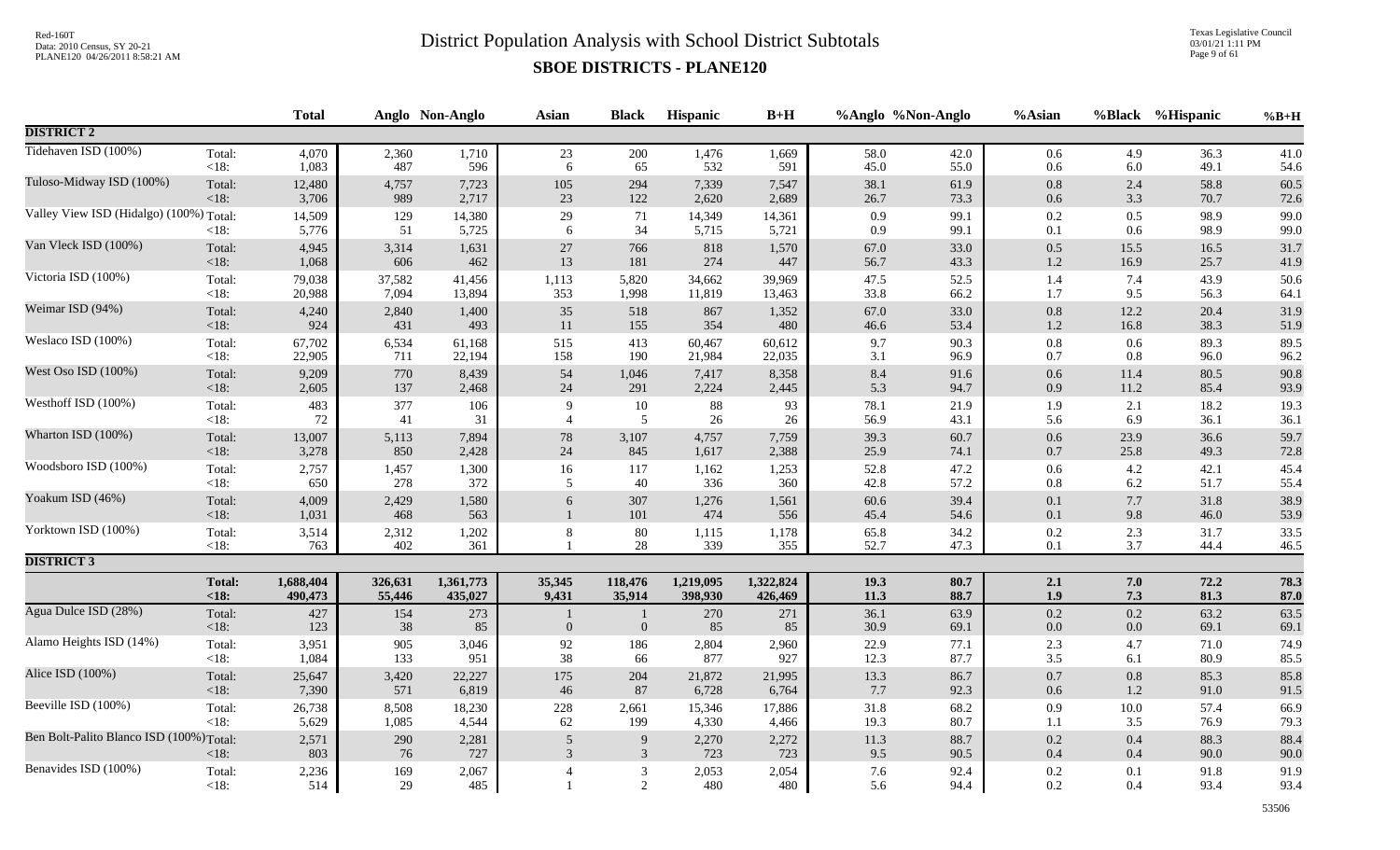Texas Legislative Council 03/01/21 1:11 PM Page 10 of 61

|                             |                   | <b>Total</b>         |                  | Anglo Non-Anglo | <b>Asian</b>                   | <b>Black</b>      | Hispanic         | $B+H$          |              | %Anglo %Non-Anglo | %Asian             |                    | %Black %Hispanic | $%B+H$           |
|-----------------------------|-------------------|----------------------|------------------|-----------------|--------------------------------|-------------------|------------------|----------------|--------------|-------------------|--------------------|--------------------|------------------|------------------|
| <b>DISTRICT 3</b>           |                   |                      |                  |                 |                                |                   |                  |                |              |                   |                    |                    |                  |                  |
| Brooks County ISD (100%)    | Total:            | 7,223                | 573              | 6,650           | 28                             | 48                | 6,590            | 6,612          | 7.9          | 92.1              | 0.4                | 0.7                | 91.2             | 91.5             |
|                             | $<18$ :           | 2,006                | 113              | 1,893           | 8                              | 18                | 1,878            | 1,885          | 5.6          | 94.4              | 0.4                | 0.9                | 93.6             | 94.0             |
| Cuero ISD (0%)              | Total:<br>$<18$ : | 21<br>$\overline{4}$ | 18<br>3          | 3               | $\mathbf{0}$<br>$\overline{0}$ | 2<br>$\mathbf{1}$ | $\mathbf{0}$     | 3              | 85.7<br>75.0 | 14.3<br>25.0      | $0.0\,$<br>$0.0\,$ | 9.5<br>25.0        | 4.8<br>$0.0\,$   | 14.3<br>$25.0\,$ |
| East Central ISD (63%)      | Total:            | 28,272               | 6,090            | 22,182          | 296                            | 3,360             | 18,783           | 21,813         | 21.5         | 78.5              | 1.0                | 11.9               | 66.4             | 77.2             |
|                             | $<18$ :           | 8,676                | 1,097            | 7,579           | 111                            | 1,007             | 6,688            | 7,484          | 12.6         | 87.4              | 1.3                | 11.6               | 77.1             | 86.3             |
| Edgewood ISD (Bexar) (100%) | Total:            | 58,041               | 1,344            | 56,697          | 242                            | 1,451             | 55,320           | 56,371         | 2.3          | 97.7              | $0.4\,$            | 2.5                | 95.3             | 97.1             |
|                             | $<18$ :           | 17,822               | 234              | 17,588          | 86                             | 422               | 17,281           | 17,491         | 1.3          | 98.7              | 0.5                | 2.4                | 97.0             | 98.1             |
| Edinburg Cons ISD (84%)     | Total:            | 114,820              | 7,768            | 107,052         | 2,020                          | 1,586             | 103,811          | 104,964        | $6.8\,$      | 93.2              | 1.8                | 1.4                | 90.4             | 91.4             |
|                             | $<18$ :           | 38,463               | 1,254            | 37,209          | 600                            | 435               | 36,418           | 36,629         | 3.3          | 96.7              | 1.6                | 1.1                | 94.7             | 95.2             |
| Ezzell ISD (100%)           | Total:            | 727                  | 685              | 42              | $\overline{7}$                 | 3                 | 27               | 30             | 94.2         | 5.8               | $1.0\,$            | 0.4                | 3.7              | 4.1              |
|                             | <18:              | 160                  | 146              | 14              | 2                              | $\overline{1}$    | 11               | 12             | 91.3         | $8.8\,$           | 1.3                | 0.6                | 6.9              | 7.5              |
| Falls City ISD (100%)       | Total:<br>$<18$ : | 1,745<br>437         | 1,474<br>351     | 271<br>86       | 3                              | 12<br>$\,$ 8 $\,$ | 244<br>73        | 254<br>80      | 84.5<br>80.3 | 15.5<br>19.7      | $0.2\,$<br>0.2     | $0.7\,$<br>$1.8\,$ | 14.0<br>16.7     | 14.6<br>18.3     |
| Floresville ISD (100%)      | Total:            | 21,588               | 9,939            | 11,649          | 178                            | 496               | 10,956           | 11,385         | 46.0         | 54.0              | $0.8\,$            | 2.3                | 50.8             | 52.7             |
|                             | <18:              | 5,563                | 1,983            | 3,580           | 58                             | 133               | 3,419            | 3,512          | 35.6         | 64.4              | 1.0                | 2.4                | 61.5             | 63.1             |
| Fort Sam Houston ISD (0%)   | Total:            | $\theta$             | $\boldsymbol{0}$ | $\mathbf{0}$    | $\boldsymbol{0}$               | $\boldsymbol{0}$  | $\boldsymbol{0}$ | $\overline{0}$ | $0.0\,$      | $0.0\,$           | $0.0\,$            | 0.0                | $0.0\,$          | 0.0              |
|                             | $<18$ :           | $\Omega$             | $\boldsymbol{0}$ | $\mathbf{0}$    | $\boldsymbol{0}$               | $\boldsymbol{0}$  | $\boldsymbol{0}$ | $\overline{0}$ | 0.0          | $0.0\,$           | $0.0\,$            | $0.0\,$            | 0.0              | 0.0              |
| Freer ISD (100%)            | Total:            | 3,269                | 608              | 2,661           | 17                             | 20                | 2,631            | 2,636          | 18.6         | 81.4              | 0.5                | 0.6                | 80.5             | 80.6             |
|                             | < 18:             | 959                  | 142              | 817             | $\overline{2}$                 | 6                 | 812              | 812            | 14.8         | 85.2              | 0.2                | 0.6                | 84.7             | 84.7             |
| George West ISD (100%)      | Total:            | 6,550                | 4,203            | 2,347           | $27\,$                         | 56                | 2,215            | 2,253          | 64.2         | 35.8              | $0.4\,$            | 0.9                | 33.8             | 34.4             |
|                             | < 18:             | 1,415                | 741              | 674             | $7\phantom{.0}$                | 24                | 631              | 649            | 52.4         | 47.6              | 0.5                | $1.7\,$            | 44.6             | 45.9             |
| Gonzales ISD (98%)          | Total:            | 12,726               | 5,979            | 6,747           | 76                             | 1,226             | 5,502            | 6,605          | 47.0         | 53.0              | 0.6                | 9.6                | 43.2             | 51.9             |
|                             | < 18:             | 3,469                | 1,103            | 2,366           | 24                             | 374               | 2,018            | 2,319          | 31.8         | 68.2              | 0.7                | 10.8               | 58.2             | 66.8             |
| Hallettsville ISD (100%)    | Total:            | 6,840                | 5,497            | 1,343           | $26\,$                         | 633               | 672              | 1,276          | 80.4         | 19.6              | $0.4\,$            | 9.3                | 9.8              | 18.7             |
|                             | <18:              | 1,431                | 1,004            | 427             | 10                             | 196               | 236              | 411            | 70.2         | 29.8              | $0.7\,$            | 13.7               | 16.5             | 28.7             |
| Harlandale ISD (100%)       | Total:            | 61,015               | 4,953            | 56,062          | 266                            | 685               | 55,469           | 55,709         | 8.1          | 91.9              | 0.4                | 1.1                | 90.9             | 91.3             |
|                             | $<18$ :           | 17,529               | 745              | 16,784          | 68                             | 300               | 16,661           | 16,729         | 4.3          | 95.7              | 0.4                | 1.7                | 95.0             | 95.4             |
| Hidalgo ISD (0%)            | Total:            | $\Omega$             | $\boldsymbol{0}$ | $\overline{0}$  | $\overline{0}$                 | $\mathbf{0}$      | $\mathbf{0}$     | $\overline{0}$ | 0.0          | 0.0               | $0.0\,$            | 0.0                | 0.0              | 0.0              |
|                             | < 18:             | $\Omega$             | $\mathbf{0}$     | $\overline{0}$  | $\mathbf{0}$                   | $\mathbf{0}$      | $\mathbf{0}$     | $\overline{0}$ | 0.0          | 0.0               | 0.0                | 0.0                | 0.0              | 0.0              |
| Jim Hogg County ISD (100%)  | Total:            | 5,300                | 334              | 4,966           | 22                             | 31                | 4,907            | 4,928          | 6.3          | 93.7              | 0.4                | 0.6                | 92.6             | 93.0             |
|                             | $<18$ :           | 1,538                | 51               | 1,487           | $\overline{4}$                 | 12                | 1,463            | 1,470          | 3.3          | 96.7              | 0.3                | 0.8                | 95.1             | 95.6             |
| Judson ISD (54%)            | Total:            | 61,288               | 12,869           | 48,419          | 2,327                          | 18,364            | 29,152           | 45,972         | 21.0         | 79.0              | $3.8\,$            | 30.0               | 47.6             | 75.0             |
|                             | < 18:             | 20,088               | 2,563            | 17,525          | 744                            | 6,789             | 11,041           | 16,882         | 12.8         | 87.2              | $3.7\,$            | 33.8               | 55.0             | 84.0             |
| Karnes City ISD (98%)       | Total:            | 4,561                | 2,028            | 2,533           | 3                              | 163               | 2,375            | 2,518          | 44.5         | 55.5              | $0.1\,$            | 3.6                | 52.1             | 55.2             |
|                             | $<18$ :           | 1,073                | 366              | 707             | $\overline{0}$                 | 56                | 660              | 705            | 34.1         | 65.9              | 0.0                | 5.2                | 61.5             | 65.7             |
| Kenedy ISD (100%)           | Total:            | 7,058                | 1,918            | 5,140           | 39                             | 1,218             | 3,865            | 5,058          | 27.2         | 72.8              | 0.6                | 17.3               | 54.8             | 71.7             |
|                             | < 18:             | 1,084                | 201              | 883             | 11                             | 25                | 844              | 859            | 18.5         | 81.5              | $1.0\,$            | 2.3                | 77.9             | 79.2             |
| La Gloria ISD (100%)        | Total:            | 285                  | 56               | 229             | $\sqrt{2}$                     | -1                | $227\,$          | 227            | 19.6         | 80.4              | $0.7\,$            | 0.4                | 79.6             | 79.6             |
|                             | $<18$ :           | 65                   | $10\,$           | 55              | $\Omega$                       | $\overline{1}$    | 55               | 55             | 15.4         | 84.6              | 0.0                | 1.5                | 84.6             | 84.6             |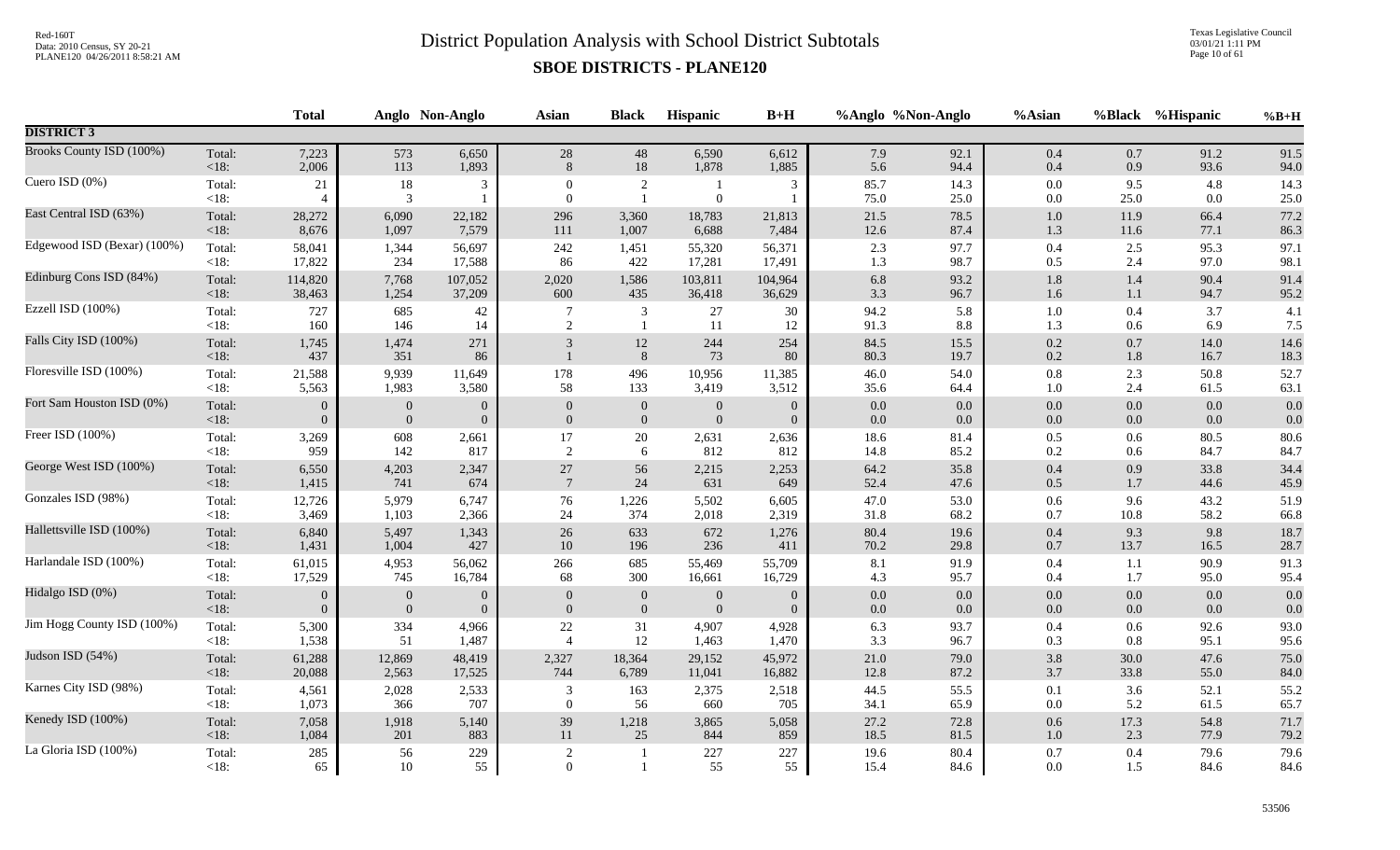Texas Legislative Council 03/01/21 1:11 PM Page 11 of 61

|                             |                 | <b>Total</b>        |                                  | Anglo Non-Anglo  | <b>Asian</b>                     | <b>Black</b>                 | Hispanic                         | $B+H$                          | %Anglo %Non-Anglo |                 | %Asian             |            | %Black %Hispanic | $%B+H$       |
|-----------------------------|-----------------|---------------------|----------------------------------|------------------|----------------------------------|------------------------------|----------------------------------|--------------------------------|-------------------|-----------------|--------------------|------------|------------------|--------------|
| <b>DISTRICT 3</b>           |                 |                     |                                  |                  |                                  |                              |                                  |                                |                   |                 |                    |            |                  |              |
| La Joya ISD (95%)           | Total:          | 88,910              | 5,460                            | 83,450           | 121                              | 146                          | 83,255                           | 83,291                         | 6.1               | 93.9            | 0.1                | 0.2        | 93.6             | 93.7         |
|                             | <18:            | 34,816              | 1,036                            | 33,780           | 37                               | 79                           | 33,736                           | 33,750                         | 3.0               | 97.0            | 0.1                | 0.2        | 96.9             | 96.9         |
| La Vernia ISD (92%)         | Total:          | 12,976              | 9,879                            | 3,097            | 91                               | 250                          | 2,604                            | 2,838                          | 76.1              | 23.9            | $0.7\,$            | 1.9        | 20.1             | 21.9         |
|                             | <18:            | 3,643               | 2,561                            | 1,082            | 31                               | 87                           | 936                              | 1,013                          | 70.3              | 29.7            | 0.9                | 2.4        | 25.7             | 27.8         |
| Lackland ISD (100%)         | Total:          | 11,714              | 7,864                            | 3,850            | 332                              | 1,983                        | 1,122                            | 3,036                          | 67.1              | 32.9            | $2.8\,$            | 16.9       | 9.6              | 25.9         |
|                             | $<18$ :         | 976                 | 502                              | 474              | 57                               | 219                          | 232                              | 415                            | 51.4              | 48.6            | 5.8                | 22.4       | 23.8             | 42.5         |
| Mathis ISD (9%)             | Total:<br>< 18: | 793<br>131          | 564<br>68                        | 229<br>63        | $\overline{0}$                   | 2<br>$\overline{0}$          | 216<br>61                        | 218<br>61                      | 71.1<br>51.9      | 28.9<br>48.1    | 0.1<br>0.0         | 0.3<br>0.0 | 27.2<br>46.6     | 27.5<br>46.6 |
| McAllen ISD (21%)           | Total:          | 24,922              | 4,361                            | 20,561           | 1,269                            | 473                          | 18,954                           | 19,304                         | 17.5              | 82.5            | 5.1                | 1.9        | 76.1             | 77.5         |
|                             | <18:            | 7,876               | 975                              | 6,901            | 383                              | 182                          | 6,443                            | 6,552                          | 12.4              | 87.6            | 4.9                | 2.3        | 81.8             | 83.2         |
| McMullen County ISD (100%)  | Total:          | 707                 | 432                              | 275              | $\overline{7}$                   | $8\,$                        | 261                              | 269                            | 61.1              | 38.9            | $1.0\,$            | 1.1        | 36.9             | 38.0         |
|                             | < 18:           | 119                 | 53                               | 66               | $\overline{4}$                   | 2                            | 64                               | 66                             | 44.5              | 55.5            | 3.4                | 1.7        | 53.8             | 55.5         |
| Medina Valley ISD (21%)     | Total:          | 4,052               | 1,776                            | 2,276            | $46\,$                           | 146                          | 2,090                            | 2,219                          | 43.8              | 56.2            | $1.1\,$            | 3.6        | 51.6             | 54.8         |
|                             | <18:            | 992                 | 251                              | 741              | $11\,$                           | 47                           | 686                              | 730                            | 25.3              | 74.7            | $1.1\,$            | 4.7        | 69.2             | 73.6         |
| Mission Cons ISD (31%)      | Total:          | 19,185              | 1,143                            | 18,042           | 21                               | 32                           | 17,984                           | 18,008                         | 6.0               | 94.0            | 0.1                | 0.2        | 93.7             | 93.9         |
|                             | < 18:           | 7,082               | 291                              | 6,791            | 6                                | 14                           | 6,767                            | 6,777                          | 4.1               | 95.9            | 0.1                | 0.2        | 95.6             | 95.7         |
| Moulton ISD (100%)          | Total:          | 2,146               | 1,716                            | 430              | 8                                | 18                           | 393                              | 409                            | 80.0              | 20.0            | 0.4                | 0.8        | 18.3             | 19.1         |
|                             | <18:            | 450                 | 311                              | 139              | 2                                | $\mathbf{1}$                 | 135                              | 135                            | 69.1              | 30.9            | 0.4                | 0.2        | 30.0             | 30.0         |
| Nixon-Smiley Cons ISD (98%) | Total:          | 4,837               | 1,936                            | 2,901            | 19                               | 146                          | 2,747                            | 2,856                          | 40.0              | 60.0            | $0.4\,$            | 3.0        | 56.8             | 59.0         |
|                             | $<18$ :         | 1,348               | 340                              | 1,008            | 5                                | 50                           | 976                              | 999                            | 25.2              | 74.8            | 0.4                | 3.7        | 72.4             | 74.1         |
| Nordheim ISD (1%)           | Total:<br><18:  | 8<br>$\overline{2}$ | $\overline{7}$<br>$\overline{2}$ | $\boldsymbol{0}$ | $\boldsymbol{0}$<br>$\mathbf{0}$ | $\mathbf{0}$<br>$\mathbf{0}$ | $\mathbf{0}$<br>$\boldsymbol{0}$ | $\mathbf{0}$<br>$\overline{0}$ | 87.5<br>100.0     | 12.5<br>$0.0\,$ | $0.0\,$<br>$0.0\,$ | 0.0<br>0.0 | 0.0<br>0.0       | 0.0<br>0.0   |
| North East ISD (24%)        | Total:          | 96,368              | 22,962                           | 73,406           | 2,474                            | 13,349                       | 58,702                           | 70,593                         | 23.8              | 76.2            | 2.6                | 13.9       | 60.9             | 73.3         |
|                             | $<18$ :         | 26,064              | 2,925                            | 23,139           | 563                              | 4,628                        | 18,800                           | 22,591                         | 11.2              | 88.8            | $2.2\,$            | 17.8       | 72.1             | 86.7         |
| Northside ISD (Bexar) (79%) | Total:          | 406,908             | 111,308                          | 295,600          | 20,537                           | 35,464                       | 243,864                          | 274,513                        | 27.4              | 72.6            | 5.0                | 8.7        | 59.9             | 67.5         |
|                             | <18:            | 111,157             | 19,699                           | 91,458           | 5,320                            | 11,362                       | 78,275                           | 86,828                         | 17.7              | 82.3            | $4.8\,$            | 10.2       | 70.4             | 78.1         |
| Orange Grove ISD (100%)     | Total:          | 7,286               | 3,483                            | 3,803            | 40                               | 65                           | 3,684                            | 3,723                          | 47.8              | 52.2            | 0.5                | 0.9        | 50.6             | 51.1         |
|                             | $<18$ :         | 2,097               | 866                              | 1,231            | 18                               | 34                           | 1,196                            | 1,211                          | 41.3              | 58.7            | 0.9                | 1.6        | 57.0             | 57.7         |
| Pawnee ISD (100%)           | Total:          | 602                 | 303                              | 299              | $\mathbf{0}$                     | $\mathbf{0}$                 | 295                              | 295                            | 50.3              | 49.7            | $0.0\,$            | 0.0        | 49.0             | 49.0         |
|                             | $<18$ :         | 114                 | 44                               | $70\,$           | $\overline{0}$                   | $\overline{0}$               | 70                               | 70                             | 38.6              | 61.4            | $0.0\,$            | 0.0        | 61.4             | 61.4         |
| Pettus ISD (100%)           | Total:          | 1,766               | 1,013                            | 753              | 6                                | 15                           | 715                              | 730                            | 57.4              | 42.6            | 0.3                | 0.8        | 40.5             | 41.3         |
|                             | <18:            | 476                 | 190                              | 286              | $\sqrt{2}$                       | $\overline{5}$               | 276                              | 281                            | 39.9              | 60.1            | $0.4\,$            | 1.1        | 58.0             | 59.0         |
| Poth ISD (100%)             | Total:<br>< 18: | 3,754<br>981        | 2,243<br>474                     | 1,511<br>507     | $\overline{4}$                   | $27\,$<br>15                 | 1,476<br>493                     | 1,496<br>501                   | 59.7<br>48.3      | 40.3<br>51.7    | 0.2<br>$0.4\,$     | 0.7<br>1.5 | 39.3<br>50.3     | 39.9<br>51.1 |
| Premont ISD (100%)          | Total:          | 3,636               | 553                              | 3,083            | 5                                | 16                           | 3,064                            | 3,069                          | 15.2              | 84.8            | 0.1                | 0.4        | 84.3             | 84.4         |
|                             | $<18$ :         | 961                 | 111                              | 850              | 3                                | 8                            | 845                              | 848                            | 11.6              | 88.4            | 0.3                | 0.8        | 87.9             | 88.2         |
| Ramirez CSD (100%)          | Total:          | 341                 | 36                               | 305              | $\sqrt{2}$                       | $\mathbf{1}$                 | 303                              | 304                            | 10.6              | 89.4            | 0.6                | 0.3        | 88.9             | 89.1         |
|                             | <18:            | 75                  | 8                                | 67               | $\theta$                         | $\mathbf{1}$                 | 66                               | 67                             | 10.7              | 89.3            | $0.0\,$            | 1.3        | 88.0             | 89.3         |
| Refugio ISD (3%)            | Total:          | 105                 | 68                               | $37\,$           | $\theta$                         | $\boldsymbol{0}$             | $36\,$                           | 36                             | 64.8              | 35.2            | $0.0\,$            | 0.0        | 34.3             | 34.3         |
|                             | $<18$ :         | 18                  | 6                                | 12               | $\Omega$                         | $\overline{0}$               | 12                               | 12                             | 33.3              | 66.7            | $0.0\,$            | $0.0\,$    | 66.7             | 66.7         |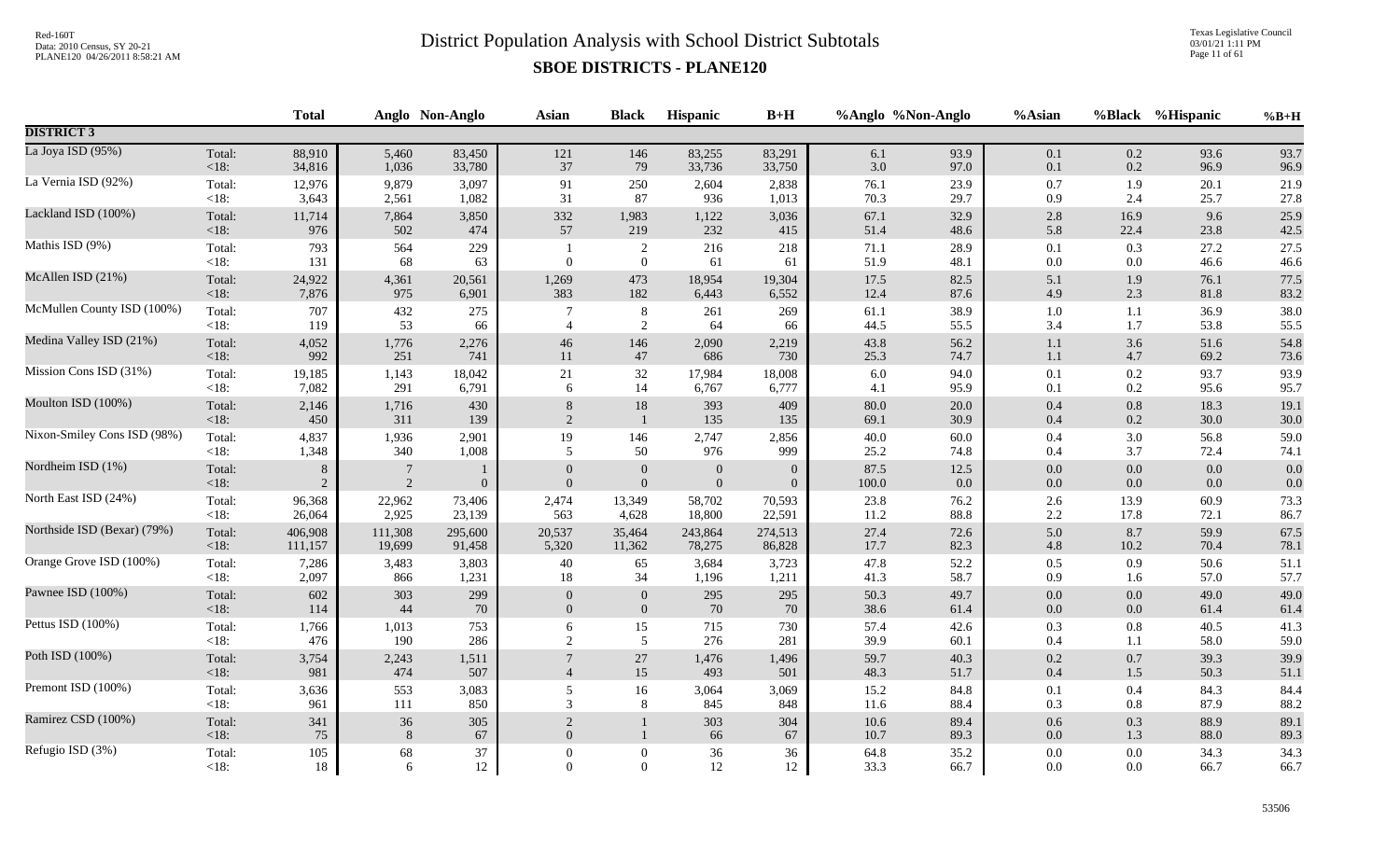Texas Legislative Council 03/01/21 1:11 PM Page 12 of 61

|                                        |                   | <b>Total</b>     |              | Anglo Non-Anglo  | Asian            | <b>Black</b>         | <b>Hispanic</b>  | $B+H$            | %Anglo %Non-Anglo |              | %Asian             |                | %Black %Hispanic | $%B+H$       |
|----------------------------------------|-------------------|------------------|--------------|------------------|------------------|----------------------|------------------|------------------|-------------------|--------------|--------------------|----------------|------------------|--------------|
| <b>DISTRICT 3</b>                      |                   |                  |              |                  |                  |                      |                  |                  |                   |              |                    |                |                  |              |
| Rio Grande City Cons ISD (100%) Total: | $<18$ :           | 36,386<br>12,437 | 1,350<br>408 | 35,036<br>12,029 | 139<br>$47\,$    | 68<br>31             | 34,875<br>11,978 | 34,892<br>11,984 | 3.7<br>3.3        | 96.3<br>96.7 | $0.4\,$<br>$0.4\,$ | 0.2<br>0.2     | 95.8<br>96.3     | 95.9<br>96.4 |
| Roma ISD (100%)                        | Total:<br><18:    | 23,556<br>7,998  | 1,003<br>356 | 22,553<br>7,642  | 9                | 17<br>$\overline{7}$ | 22,541<br>7,639  | 22,545<br>7,640  | 4.3<br>4.5        | 95.7<br>95.5 | 0.0<br>0.0         | 0.1<br>0.1     | 95.7<br>95.5     | 95.7<br>95.5 |
| Runge ISD (100%)                       | Total:            | 1,326            | 507          | 819              | $\overline{5}$   | $30\,$               | 789              | 813              | 38.2              | 61.8         | $0.4\,$            | 2.3            | 59.5             | 61.3         |
|                                        | < 18:             | 369              | 111          | 258              | $\overline{0}$   | $\overline{9}$       | 252              | 258              | 30.1              | 69.9         | $0.0\,$            | 2.4            | 68.3             | 69.9         |
| San Antonio ISD (99%)                  | Total:            | 305,055          | 35,266       | 269,789          | 2,649            | 27,987               | 241,716          | 266,615          | 11.6              | 88.4         | 0.9                | 9.2            | 79.2             | 87.4         |
|                                        | <18:              | 80,980           | 3,724        | 77,256           | 612              | 7,113                | 71,258           | 76,749           | 4.6               | 95.4         | $0.8\,$            | $8.8\,$        | 88.0             | 94.8         |
| San Diego ISD (100%)                   | Total:            | 6,922            | 499          | 6,423            | 13               | 110                  | 6,304            | 6,392            | $7.2\,$           | 92.8         | $0.2\,$            | 1.6            | 91.1             | 92.3         |
|                                        | < 18:             | 1,846            | 95           | 1,751            | $\mathfrak{S}$   | 16                   | 1,741            | 1,748            | 5.1               | 94.9         | 0.3                | 0.9            | 94.3             | 94.7         |
| San Isidro ISD (100%)                  | Total:            | 1,026            | 96           | 930              | 11               | $\mathfrak{Z}$       | 921              | 921              | 9.4               | 90.6         | 1.1                | 0.3            | 89.8             | 89.8         |
|                                        | $<18$ :           | 243              | 11           | 232              | 3                | $\mathbf{0}$         | 230              | 230              | 4.5               | 95.5         | 1.2                | $0.0\,$        | 94.7             | 94.7         |
| Sharyland ISD (19%)                    | Total:<br>< 18:   | 7,695<br>2,614   | 737<br>135   | 6,958<br>2,479   | $18\,$           | 31<br>14             | 6,899<br>2,467   | 6,919<br>2,474   | 9.6<br>5.2        | 90.4<br>94.8 | $0.2\,$<br>$0.0\,$ | 0.4<br>0.5     | 89.7<br>94.4     | 89.9<br>94.6 |
| Shiner ISD (100%)                      | Total:            | 3,910            | 3,335        | 575              | 11               | 279                  | 275              | 534              | 85.3              | 14.7         | 0.3                | 7.1            | 7.0              | 13.7         |
|                                        | <18:              | 889              | 696          | 193              | $\overline{4}$   | 95                   | 103              | 182              | 78.3              | 21.7         | 0.4                | 10.7           | 11.6             | 20.5         |
| Skidmore-Tynan ISD (99%)               | Total:            | 2,863            | 1,187        | 1,676            | 13               | 41                   | 1,614            | 1,644            | 41.5              | 58.5         | 0.5                | 1.4            | 56.4             | 57.4         |
|                                        | < 18:             | 780              | 234          | 546              | $7\phantom{.0}$  | 16                   | 534              | 542              | 30.0              | 70.0         | 0.9                | 2.1            | 68.5             | 69.5         |
| Somerset ISD (63%)                     | Total:            | 9,441            | 2,124        | 7,317            | 47               | 126                  | 7,159            | 7,232            | 22.5              | 77.5         | 0.5                | 1.3            | 75.8             | 76.6         |
|                                        | $< 18$ :          | 2,940            | 404          | 2,536            | 11               | 59                   | 2,503            | 2,522            | 13.7              | 86.3         | 0.4                | 2.0            | 85.1             | 85.8         |
| South San Antonio ISD (100%)           | Total:            | 44,855           | 3,125        | 41,730           | 299              | 1,144                | 40,608           | 41,419           | 7.0               | 93.0         | 0.7                | 2.6            | 90.5             | 92.3         |
|                                        | < 18:             | 14,109           | 519          | 13,590           | 71               | 423                  | 13,311           | 13,541           | 3.7               | 96.3         | 0.5                | 3.0            | 94.3             | 96.0         |
| Southside ISD (100%)                   | Total:            | 23,246           | 4,178        | 19,068           | 245              | 506                  | 18,453           | 18,783           | 18.0              | 82.0         | 1.1                | 2.2            | 79.4             | 80.8         |
|                                        | <18:              | 7,449            | 888          | 6,561            | 68               | 198                  | 6,403            | 6,510            | 11.9              | 88.1         | 0.9                | 2.7            | 86.0             | 87.4         |
| Southwest ISD (100%)                   | Total:            | 51,570           | 6,907        | 44,663           | 725              | 2,336                | 41,930           | 43,844           | 13.4              | 86.6         | 1.4                | 4.5            | 81.3             | 85.0         |
|                                        | < 18:             | 17,099           | 1,320        | 15,779           | 242              | 758                  | 15,066           | 15,569           | 7.7               | 92.3         | 1.4                | 4.4            | 88.1             | 91.1         |
| Stockdale ISD (100%)                   | Total:            | 4,325            | 2,839        | 1,486            | $18\,$           | 61                   | 1,391            | 1,440            | 65.6              | 34.4         | 0.4                | 1.4            | 32.2             | 33.3         |
|                                        | <18:              | 1,095            | 583          | 512              | 8                | 24                   | 482              | 498              | 53.2              | 46.8         | 0.7                | $2.2\,$        | 44.0             | 45.5         |
| Sweet Home ISD (100%)                  | Total:<br>$<18$ : | 781<br>184       | 702<br>149   | 79<br>35         | $\mathbf{0}$     | 24<br>$11\,$         | 56<br>$26\,$     | 77<br>34         | 89.9<br>81.0      | 10.1<br>19.0 | $0.1\,$<br>$0.0\,$ | 3.1<br>$6.0\,$ | 7.2<br>14.1      | 9.9<br>18.5  |
| Three Rivers ISD (100%)                | Total:            | 4,269            | 2,106        | 2,163            | 42               | 475                  | 1,642            | 2,078            | 49.3              | 50.7         | 1.0                | 11.1           | 38.5             | 48.7         |
|                                        | $<18$ :           | 830              | 377          | 453              | 3                | 11                   | 443              | 449              | 45.4              | 54.6         | 0.4                | 1.3            | 53.4             | 54.1         |
| Vysehrad ISD (100%)                    | Total:            | 751              | 670          | 81               | $\overline{0}$   | 43                   | 37               | 80               | 89.2              | 10.8         | 0.0                | 5.7            | 4.9              | 10.7         |
|                                        | < 18:             | 177              | 151          | 26               | $\overline{0}$   | 14                   | $12\,$           | 26               | 85.3              | 14.7         | $0.0\,$            | 7.9            | 6.8              | 14.7         |
| Waelder ISD (90%)                      | Total:            | 1,812            | 520          | 1,292            | 6                | $206\,$              | 1,086            | 1,280            | 28.7              | 71.3         | $0.3\,$            | 11.4           | 59.9             | 70.6         |
|                                        | <18:              | 438              | 65           | 373              | $\overline{2}$   | 53                   | 331              | 372              | 14.8              | 85.2         | 0.5                | 12.1           | 75.6             | 84.9         |
| Weimar ISD (0%)                        | Total:            | 12               | $12\,$       | $\boldsymbol{0}$ | $\boldsymbol{0}$ | $\boldsymbol{0}$     | $\boldsymbol{0}$ | $\mathbf{0}$     | $100.0\,$         | 0.0          | 0.0                | 0.0            | 0.0              | 0.0          |
|                                        | < 18:             | $\Omega$         | $\theta$     | $\overline{0}$   | $\overline{0}$   | $\boldsymbol{0}$     | $\overline{0}$   | $\Omega$         | 0.0               | $0.0\,$      | $0.0\,$            | $0.0\,$        | $0.0\,$          | 0.0          |
| Yoakum ISD (54%)                       | Total:            | 4,688            | 2,579        | 2,109            | 24               | 429                  | 1,672            | 2,057            | 55.0              | 45.0         | 0.5                | 9.2            | 35.7             | 43.9         |
|                                        | <18:              | 1,293            | 468          | 825              | 14               | 163                  | 670              | 804              | 36.2              | 63.8         | 1.1                | 12.6           | 51.8             | 62.2         |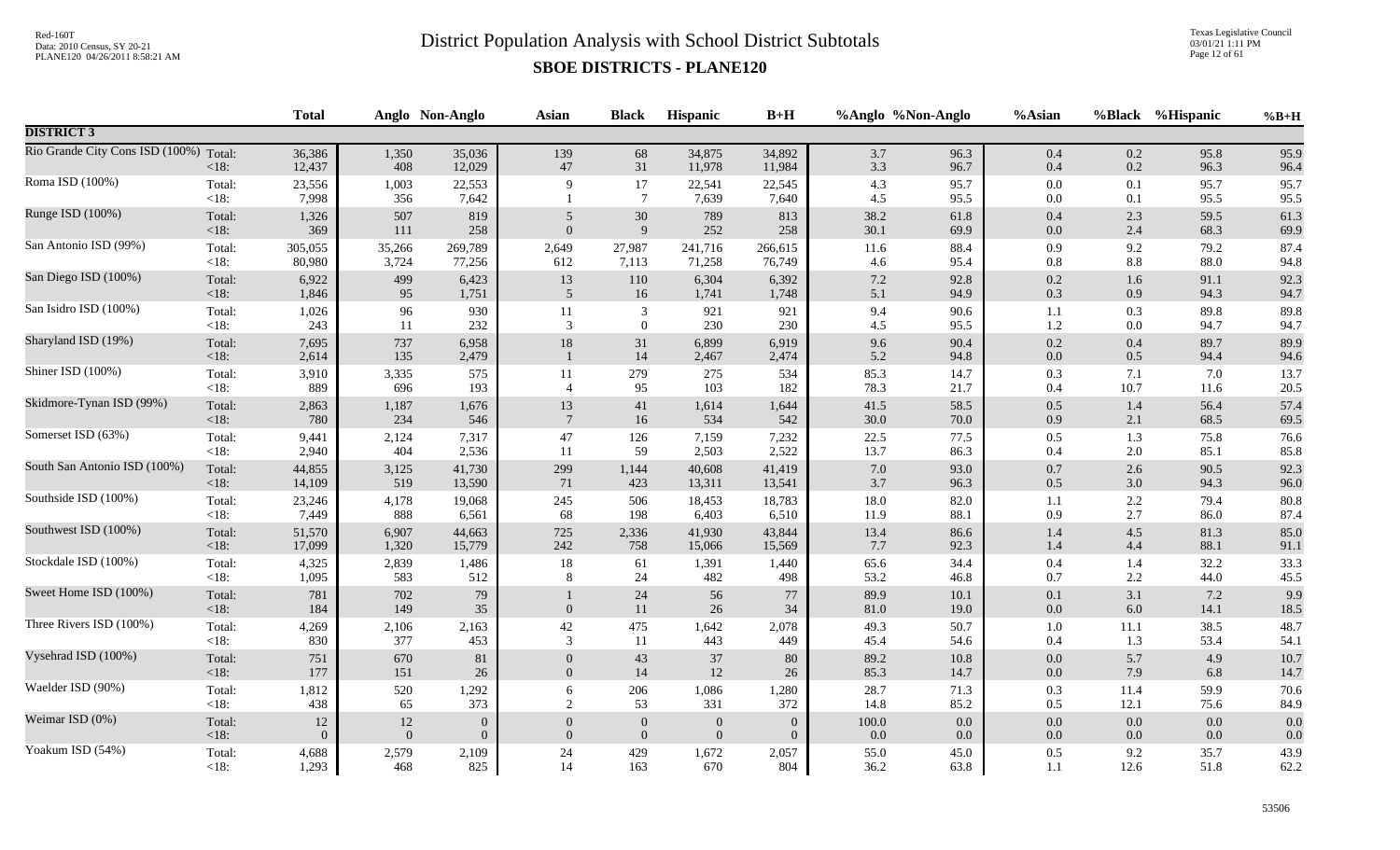Texas Legislative Council 03/01/21 1:11 PM Page 13 of 61

|                            |               | <b>Total</b> |              | Anglo Non-Anglo | <b>Asian</b>     | <b>Black</b>     | Hispanic         | $B+H$          | %Anglo %Non-Anglo |          | %Asian   |         | %Black %Hispanic | $%B+H$ |
|----------------------------|---------------|--------------|--------------|-----------------|------------------|------------------|------------------|----------------|-------------------|----------|----------|---------|------------------|--------|
| <b>DISTRICT 4</b>          |               |              |              |                 |                  |                  |                  |                |                   |          |          |         |                  |        |
|                            | <b>Total:</b> | 1,677,829    | 193,742      | 1,484,087       | 63,556           | 551,212          | 881,826          | 1,416,967      | 11.5              | 88.5     | 3.8      | 32.9    | 52.6             | 84.5   |
|                            | < 18:         | 503,789      | 25,825       | 477,964         | 13,403           | 156,102          | 315,854          | 464,361        | $5.1\,$           | 94.9     | 2.7      | 31.0    | 62.7             | 92.2   |
| Aldine ISD (95%)           | Total:        | 252,012      | 22,767       | 229,245         | 7,359            | 73,892           | 150,147          | 221,477        | 9.0               | 91.0     | 2.9      | 29.3    | 59.6             | 87.9   |
|                            | <18:          | 84,619       | 3,105        | 81,514          | 1,734            | 24,260           | 56,765           | 79,753         | $3.7\,$           | 96.3     | $2.0\,$  | 28.7    | 67.1             | 94.2   |
| Alief ISD (18%)            | Total:        | 45,770       | 3,285        | 42,485          | 6,901            | 15,098           | 20,964           | 35,518         | $7.2\,$           | 92.8     | 15.1     | 33.0    | 45.8             | 77.6   |
|                            | $<18$ :       | 14,097       | 397          | 13,700          | 1,323            | 4,937            | 7,671            | 12,378         | 2.8               | 97.2     | 9.4      | 35.0    | 54.4             | 87.8   |
| Channelview ISD (72%)      | Total:        | 26,332       | 4,803        | 21,529          | 705              | 5,184            | 15,761           | 20,739         | 18.2              | 81.8     | $2.7\,$  | 19.7    | 59.9             | 78.8   |
|                            | <18:          | 9,180        | 958          | 8,222           | 199              | 1,795            | 6,327            | 8,007          | $10.4\,$          | 89.6     | $2.2\,$  | 19.6    | 68.9             | 87.2   |
| Clear Creek ISD (1%)       | Total:        | 1,598        | 536          | 1,062           | 456              | 223              | 394              | 610            | 33.5              | 66.5     | 28.5     | 14.0    | 24.7             | 38.2   |
|                            | $<18$ :       | 461          | 121          | 340             | 142              | 76               | 133              | 204            | 26.2              | 73.8     | 30.8     | 16.5    | 28.9             | 44.3   |
| Cypress-Fairbanks ISD (0%) | Total:        | $\Omega$     | $\mathbf{0}$ | $\overline{0}$  | $\boldsymbol{0}$ | $\mathbf{0}$     | $\mathbf{0}$     | $\mathbf{0}$   | $0.0\,$           | $0.0\,$  | $0.0\,$  | 0.0     | 0.0              | 0.0    |
|                            | < 18:         | $\Omega$     | $\mathbf{0}$ | $\overline{0}$  | $\mathbf{0}$     | $\boldsymbol{0}$ | $\boldsymbol{0}$ | $\overline{0}$ | 0.0               | $0.0\,$  | 0.0      | 0.0     | 0.0              | 0.0    |
| Deer Park ISD (2%)         | Total:        | 1,069        | 155          | 914             | 6                | 13               | 890              | 903            | 14.5              | 85.5     | $0.6\,$  | $1.2\,$ | 83.3             | 84.5   |
|                            | $<18$ :       | 348          | 25           | 323             | $\overline{0}$   | 8                | 313              | 321            | 7.2               | 92.8     | $0.0\,$  | 2.3     | 89.9             | 92.2   |
| Fort Bend ISD (25%)        | Total:        | 87,766       | 6,274        | 81,492          | 2,735            | 53,561           | 26,139           | 78,630         | $7.1\,$           | 92.9     | $3.1\,$  | 61.0    | 29.8             | 89.6   |
|                            | < 18:         | 27,059       | 1,013        | 26,046          | 662              | 16,291           | 9,639            | 25,423         | 3.7               | 96.3     | 2.4      | 60.2    | 35.6             | 94.0   |
| Galena Park ISD (100%)     | Total:        | 83,588       | 11,848       | 71,740          | 1,717            | 16,006           | 54,555           | 69,837         | $14.2\,$          | 85.8     | 2.1      | 19.1    | 65.3             | 83.5   |
|                            | <18:          | 26,906       | 1,730        | 25,176          | 366              | 4,708            | 20,463           | 24,783         | 6.4               | 93.6     | 1.4      | 17.5    | 76.1             | 92.1   |
| Houston ISD (62%)          | Total:        | 841,577      | 94,539       | 747,038         | 26,826           | 303,705          | 422,236          | 718,364        | $11.2\,$          | 88.8     | $3.2\,$  | 36.1    | 50.2             | 85.4   |
|                            | $<18$ :       | 231,248      | 10,369       | 220,879         | 4,591            | 76,188           | 143,342          | 216,160        | 4.5               | 95.5     | 2.0      | 32.9    | 62.0             | 93.5   |
| Humble ISD (19%)           | Total:        | 32,445       | 9,583        | 22,862          | 1,273            | 9,784            | 11,872           | 21,358         | 29.5              | 70.5     | 3.9      | 30.2    | 36.6             | 65.8   |
|                            | $<18$ :       | 9,326        | 1,932        | 7,394           | 342              | 2,808            | 4,309            | 7,000          | 20.7              | 79.3     | 3.7      | 30.1    | 46.2             | 75.1   |
| Klein ISD (15%)            | Total:        | 32,001       | 2,761        | 29,240          | 3,631            | 10,065           | 15,846           | 25,612         | 8.6               | 91.4     | $11.3\,$ | 31.5    | 49.5             | 80.0   |
|                            | $<18$ :       | 10,295       | 428          | 9,867           | 897              | 3,145            | 5,984            | 8,993          | 4.2               | 95.8     | 8.7      | 30.5    | 58.1             | 87.4   |
| Pasadena ISD (64%)         | Total:        | 153,951      | 22,299       | 131,652         | 5,821            | 14,358           | 112,520          | 125,561        | 14.5              | 85.5     | $3.8\,$  | 9.3     | 73.1             | 81.6   |
|                            | $<18$ :       | 50,920       | 3,404        | 47,516          | 1,526            | 5,076            | 41,685           | 46,029         | 6.7               | 93.3     | $3.0\,$  | 10.0    | 81.9             | 90.4   |
| Sheldon ISD (90%)          | Total:        | 27,226       | 4,546        | 22,680          | 363              | 6,996            | 15,434           | 22,185         | $16.7\,$          | 83.3     | $1.3$    | 25.7    | 56.7             | 81.5   |
|                            | $<18$ :       | 9,841        | 907          | 8,934           | 104              | 2,493            | 6,426            | 8,787          | 9.2               | $90.8\,$ | $1.1\,$  | 25.3    | 65.3             | 89.3   |
| Spring ISD (51%)           | Total:        | 84,864       | 8,654        | 76,210          | 4,702            | 39,955           | 32,522           | 71,322         | 10.2              | 89.8     | 5.5      | 47.1    | 38.3             | 84.0   |
|                            | $<18$ :       | 27,415       | 1,186        | 26,229          | 1,284            | 13,540           | 11,943           | 24,932         | 4.3               | 95.7     | 4.7      | 49.4    | 43.6             | 90.9   |
| Stafford MSD (43%)         | Total:        | 7,630        | 1,692        | 5,938           | 1,061            | 2,372            | 2,546            | 4,851          | 22.2              | 77.8     | 13.9     | 31.1    | 33.4             | 63.6   |
|                            | $<18$ :       | 2,074        | 250          | 1,824           | 233              | 777              | 854              | 1,591          | 12.1              | 87.9     | 11.2     | 37.5    | 41.2             | 76.7   |
| <b>DISTRICT 5</b>          |               |              |              |                 |                  |                  |                  |                |                   |          |          |         |                  |        |
|                            | <b>Total:</b> | 1,689,618    | 938,063      | 751,555         | 63,868           | 112,231          | 576,632          | 677,834        | 55.5              | 44.5     | $3.8$    | 6.6     | 34.1             | 40.1   |
|                            | $18$          | 405,870      | 170,817      | 235,053         | 16,535           | 33,618           | 190,200          | 217,823        | 42.1              | 57.9     | 4.1      | 8.3     | 46.9             | 53.7   |
| Alamo Heights ISD (86%)    | Total:        | 24,903       | 19,162       | 5,741           | 611              | 329              | 4,727            | 5,012          | 76.9              | 23.1     | $2.5\,$  | 1.3     | 19.0             | 20.1   |
|                            | $<18$ :       | 5,522        | 3,857        | 1,665           | 190              | 86               | 1,389            | 1,454          | 69.8              | 30.2     | 3.4      | 1.6     | 25.2             | 26.3   |
| Austin ISD (72%)           | Total:        | 454,540      | 225,422      | 229,118         | 24,446           | 40,240           | 165,190          | 202,011        | 49.6              | 50.4     | 5.4      | 8.9     | 36.3             | 44.4   |
|                            | $<18$ :       | 96,892       | 30,617       | 66,275          | 4,539            | 10,958           | 52,286           | 61,548         | 31.6              | 68.4     | $4.7\,$  | 11.3    | 54.0             | 63.5   |
| Blanco ISD (100%)          | Total:        | 6,620        | 5,171        | 1,449           | 51               | 63               | 1,280            | 1,330          | 78.1              | 21.9     | $0.8\,$  | 1.0     | 19.3             | 20.1   |
|                            | < 18:         | 1,419        | 943          | 476             | 22               | 17               | 438              | 450            | 66.5              | 33.5     | 1.6      | 1.2     | 30.9             | 31.7   |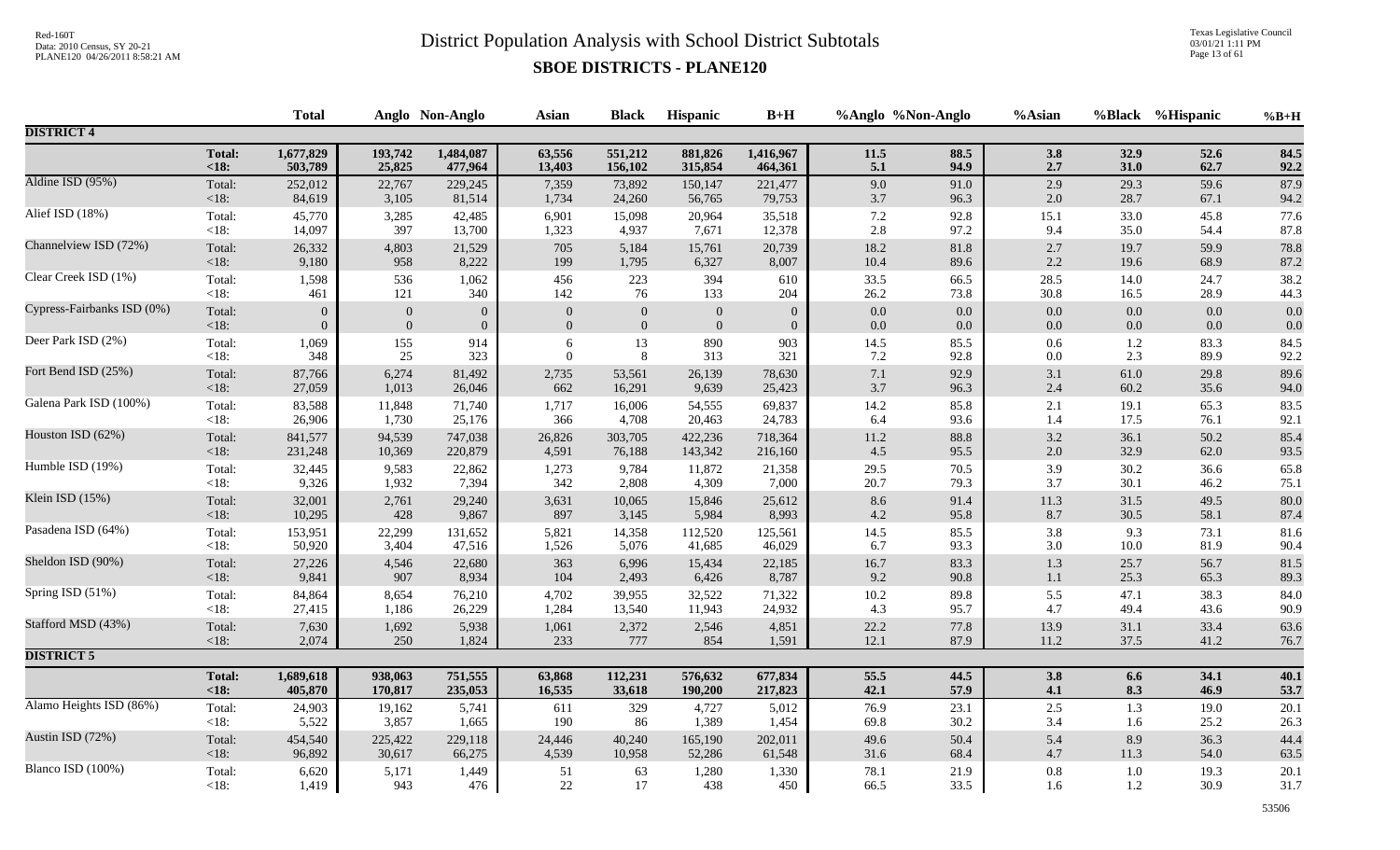Texas Legislative Council 03/01/21 1:11 PM Page 14 of 61

|                             |                   | <b>Total</b> |               | Anglo Non-Anglo | <b>Asian</b>   | <b>Black</b>         | Hispanic        | $B+H$           |              | %Anglo %Non-Anglo | %Asian             |                | %Black %Hispanic | $%B+H$       |
|-----------------------------|-------------------|--------------|---------------|-----------------|----------------|----------------------|-----------------|-----------------|--------------|-------------------|--------------------|----------------|------------------|--------------|
| <b>DISTRICT 5</b>           |                   |              |               |                 |                |                      |                 |                 |              |                   |                    |                |                  |              |
| Boerne ISD (100%)           | Total:            | 34,870       | 27,609        | 7,261           | 443            | 273                  | 6,309           | 6,532           | 79.2         | 20.8              | $1.3\,$            | 0.8            | 18.1             | 18.7         |
|                             | $<18$ :           | 8,573        | 6,075         | 2,498           | 162            | 116                  | 2,196           | 2,277           | 70.9         | 29.1              | 1.9                | 1.4            | 25.6             | 26.6         |
| Burnet Cons ISD (11%)       | Total:            | 2,341        | 2,223         | 118             | 16             | 5                    | 71              | 76              | 95.0         | 5.0               | $0.7\,$            | $0.2\,$        | 3.0              | 3.2          |
|                             | $<18$ :           | 231          | 213           | 18              | 3              | $\overline{1}$       | 13              | 14              | 92.2         | $7.8\,$           | 1.3                | 0.4            | 5.6              | 6.1          |
| Center Point ISD (100%)     | Total:            | 3,964        | 2,684         | 1,280           | 19             | 38                   | 1,173           | 1,191           | 67.7         | 32.3              | $0.5\,$            | $1.0\,$        | 29.6             | 30.0         |
|                             | $<18$ :           | 1,017        | 496           | 521             | 9              | 26                   | 483             | 495             | 48.8         | 51.2              | 0.9                | 2.6            | 47.5             | 48.7         |
| Cherokee ISD (100%)         | Total:<br>$<18$ : | 596<br>139   | 495<br>99     | 101<br>40       |                | 9<br>8               | $82\,$<br>29    | 90<br>37        | 83.1<br>71.2 | 16.9<br>28.8      | 0.3<br>$0.7\,$     | 1.5<br>5.8     | 13.8<br>20.9     | 15.1<br>26.6 |
| Comal ISD (100%)            | Total:            | 98,991       | 70,958        | 28,033          | 1,739          | 2,604                | 23,134          | 25,436          | 71.7         | 28.3              | $1.8\,$            | 2.6            | 23.4             | 25.7         |
|                             | <18:              | 24,628       | 14,948        | 9,680           | 569            | 890                  | 8,276           | 8,980           | 60.7         | 39.3              | 2.3                | 3.6            | 33.6             | 36.5         |
| Comfort ISD (100%)          | Total:            | 7,660        | 5,106         | 2,554           | 38             | 49                   | 2,406           | 2,431           | 66.7         | 33.3              | $0.5\,$            | 0.6            | 31.4             | 31.7         |
|                             | $<18$ :           | 1,709        | 826           | 883             | 9              | 15                   | 855             | 864             | 48.3         | 51.7              | 0.5                | 0.9            | 50.0             | 50.6         |
| Del Valle ISD (98%)         | Total:            | 58,681       | 12,478        | 46,203          | 2,060          | 8,181                | 36,525          | 43,995          | 21.3         | 78.7              | $3.5\,$            | 13.9           | 62.2             | 75.0         |
|                             | $<18$ :           | 16,482       | 1,342         | 15,140          | 250            | 2,221                | 13,026          | 14,902          | 8.1          | 91.9              | $1.5$              | 13.5           | 79.0             | 90.4         |
| Divide ISD (100%)           | Total:            | 174          | 146           | 28              | $\theta$       | $\overline{0}$       | 28              | 28              | 83.9         | 16.1              | $0.0\,$            | 0.0            | 16.1             | 16.1         |
|                             | $<18$ :           | 36           | 26            | 10              | $\overline{0}$ | $\overline{0}$       | 10              | 10              | 72.2         | 27.8              | $0.0\,$            | 0.0            | 27.8             | 27.8         |
| Doss Cons CSD (100%)        | Total:            | 307          | 277           | $30\,$          | 2              | $\overline{2}$       | 21              | 23              | 90.2         | 9.8               | $0.7\,$            | 0.7            | 6.8              | 7.5          |
|                             | < 18:             | 56           | 47            | 9               | $\overline{0}$ | $\boldsymbol{0}$     | $7\phantom{.0}$ | $7\phantom{.0}$ | 83.9         | 16.1              | $0.0\,$            | 0.0            | 12.5             | 12.5         |
| Dripping Springs ISD (100%) | Total:            | 22,717       | 18,933        | 3,784           | 499            | 302                  | 2,747           | 3,018           | 83.3         | 16.7              | $2.2\,$            | 1.3            | 12.1             | 13.3         |
|                             | $<18$ :           | 6,414        | 5,005         | 1,409           | 184            | 130                  | 1,051           | 1,159           | 78.0         | 22.0              | 2.9                | 2.0            | 16.4             | 18.1         |
| Eanes ISD (100%)            | Total:            | 35,414       | 28,983        | 6,431           | 3,015          | 340                  | 2,835           | 3,144           | 81.8         | 18.2              | $8.5\,$            | $1.0\,$        | 8.0              | 8.9          |
|                             | <18:              | 9,753        | 7,472         | 2,281           | 1,088          | 135                  | 1,001           | 1,121           | 76.6         | 23.4              | 11.2               | 1.4            | 10.3             | 11.5         |
| East Central ISD (37%)      | Total:            | 16,951       | 9,701         | 7,250           | 154            | 955                  | 6,161           | 7,030           | 57.2         | 42.8              | 0.9                | 5.6            | 36.3             | 41.5         |
|                             | <18:              | 4,237        | 1,854         | 2,383           | 58             | 297                  | 2,085           | 2,330           | 43.8         | 56.2              | 1.4                | 7.0            | 49.2             | 55.0         |
| Fort Sam Houston ISD (100%) | Total:            | 7,129        | 4,227         | 2,902           | 381            | 1,263                | 1,200           | 2,373           | 59.3         | 40.7              | 5.3                | 17.7           | 16.8             | 33.3         |
|                             | < 18:             | 1,545        | 726           | 819             | 76             | 372                  | 392             | 707             | 47.0         | 53.0              | 4.9                | 24.1           | 25.4             | 45.8         |
| Fredericksburg ISD (100%)   | Total:            | 21,950       | 16,880        | 5,070           | 117            | 110                  | 4,723           | 4,789           | 76.9         | 23.1              | $0.5\,$            | 0.5            | 21.5             | 21.8         |
|                             | $<18$ :           | 4,490        | 2,657         | 1,833           | 38             | 37                   | 1,727           | 1,752           | 59.2         | 40.8              | 0.8                | 0.8            | 38.5             | 39.0         |
| Gonzales ISD (2%)           | Total:<br>< 18:   | 302<br>51    | $230\,$<br>31 | $72\,$<br>20    | $\overline{0}$ | 12<br>$\mathbf{3}$   | 56<br>17        | 68<br>20        | 76.2<br>60.8 | 23.8<br>39.2      | 0.3<br>0.0         | $4.0\,$<br>5.9 | 18.5<br>33.3     | 22.5<br>39.2 |
| Harper ISD (91%)            | Total:<br>$<18$ : | 3,273<br>631 | 2,938<br>512  | 335<br>119      | 14             | 12<br>$\overline{4}$ | 280<br>109      | 287<br>110      | 89.8<br>81.1 | $10.2\,$<br>18.9  | $0.4\,$<br>$0.6\,$ | 0.4<br>$0.6\,$ | 8.6<br>17.3      | 8.8<br>17.4  |
| Hays Cons ISD (100%)        | Total:            | 67,891       | 31,509        | 36,382          | 1,048          | 3,216                | 32,231          | 34,948          | 46.4         | 53.6              | $1.5\,$            | 4.7            | 47.5             | 51.5         |
|                             | < 18:             | 21,717       | 7,809         | 13,908          | 385            | 1,239                | 12,546          | 13,485          | 36.0         | 64.0              | $1.8\,$            | 5.7            | 57.8             | 62.1         |
| Hunt ISD (100%)             | Total:            | 1,691        | 1,489         | 202             | 11             | $\sqrt{2}$           | 179             | 181             | 88.1         | 11.9              | $0.7\,$            | 0.1            | 10.6             | 10.7         |
|                             | <18:              | 260          | 195           | 65              | $\overline{4}$ | $\overline{1}$       | 59              | 60              | 75.0         | 25.0              | $1.5$              | 0.4            | 22.7             | 23.1         |
| Ingram ISD (100%)           | Total:            | 8,275        | 6,371         | 1,904           | 68             | $102\,$              | 1,664           | 1,741           | 77.0         | 23.0              | $0.8\,$            | $1.2\,$        | 20.1             | 21.0         |
|                             | <18:              | 1,708        | 999           | 709             | 29             | $60\,$               | 621             | 665             | 58.5         | 41.5              | $1.7\,$            | 3.5            | 36.4             | 38.9         |
| Johnson City ISD (100%)     | Total:            | 5,416        | 4,519         | 897             | 34             | 55                   | 766             | 810             | 83.4         | 16.6              | $0.6\,$            | 1.0            | 14.1             | 15.0         |
|                             | <18:              | 1,163        | 860           | 303             | 11             | 33                   | 262             | 288             | 73.9         | 26.1              | 0.9                | 2.8            | 22.5             | 24.8         |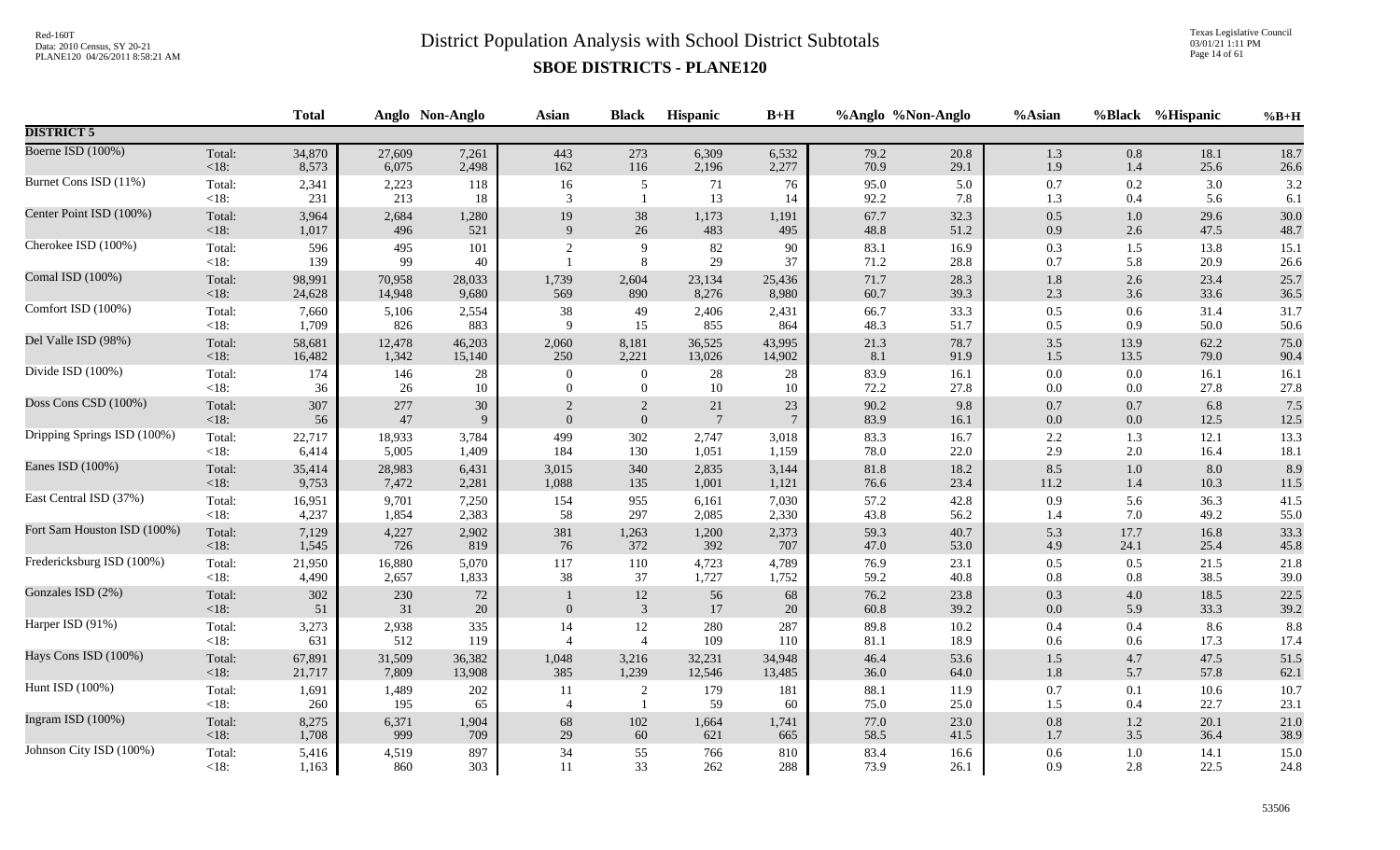Texas Legislative Council 03/01/21 1:11 PM Page 15 of 61

|                             |                | <b>Total</b>  |           | Anglo Non-Anglo | <b>Asian</b>             | <b>Black</b>                     | Hispanic            | $B+H$           |              | %Anglo %Non-Anglo | %Asian         |            | %Black %Hispanic | $%B+H$     |
|-----------------------------|----------------|---------------|-----------|-----------------|--------------------------|----------------------------------|---------------------|-----------------|--------------|-------------------|----------------|------------|------------------|------------|
| <b>DISTRICT 5</b>           |                |               |           |                 |                          |                                  |                     |                 |              |                   |                |            |                  |            |
| Judson ISD (46%)            | Total:         | 52,698        | 23,454    | 29,244          | 2,236                    | 8,707                            | 18,868              | 26,745          | 44.5         | 55.5              | $4.2\,$        | 16.5       | 35.8             | 50.8       |
|                             | <18:           | 14,087        | 4,349     | 9,738           | 607                      | 3,001                            | 6,662               | 9,179           | 30.9         | 69.1              | 4.3            | 21.3       | 47.3             | 65.2       |
| Kerrville ISD (100%)        | Total:         | 33,300        | 23,563    | 9,737           | 413                      | 937                              | 8,273               | 9,049           | 70.8         | 29.2              | $1.2\,$        | 2.8        | 24.8             | 27.2       |
|                             | $<18$ :        | 6,536         | 3,410     | 3,126           | 112                      | 290                              | 2,803               | 2,994           | 52.2         | 47.8              | 1.7            | 4.4        | 42.9             | 45.8       |
| La Vernia ISD (8%)          | Total:         | 1,090         | 895       | 195             | 6                        | $24\,$                           | $147\,$             | 171             | 82.1         | 17.9              | $0.6\,$        | $2.2\,$    | 13.5             | 15.7       |
|                             | <18:           | 251           | 184       | 67              | 3                        | 6                                | 55                  | 61              | 73.3         | 26.7              | 1.2            | 2.4        | 21.9             | 24.3       |
| Lake Travis ISD (0%)        | Total:         | 41            | 38        | 3               | $\theta$                 | $\boldsymbol{0}$                 | $\mathfrak{Z}$      | 3               | 92.7         | 7.3               | $0.0\,$        | 0.0        | 7.3              | 7.3        |
|                             | $<18$ :        | 14            | 14        | $\theta$        | $\overline{0}$           | $\mathbf{0}$                     | $\mathbf{0}$        | $\overline{0}$  | 100.0        | $0.0\,$           | $0.0\,$        | 0.0        | 0.0              | $0.0\,$    |
| Llano ISD (100%)            | Total:         | 16,958        | 15,078    | 1,880           | 98                       | 158                              | 1,471               | 1,604           | 88.9         | 11.1              | $0.6\,$        | 0.9        | 8.7              | 9.5        |
|                             | $<18$ :        | 2,846         | 2,189     | 657             | 36                       | 74                               | 533                 | 587             | 76.9         | 23.1              | 1.3            | 2.6        | 18.7             | 20.6       |
| Lockhart ISD (100%)         | Total:         | 23,727        | 10,645    | 13,082          | 168                      | 1,787                            | 11,134              | 12,783          | 44.9         | 55.1              | $0.7\,$        | 7.5        | 46.9             | 53.9       |
|                             | <18:           | 6,384         | 2,002     | 4,382           | 54                       | 482                              | 3,905               | 4,300           | 31.4         | 68.6              | $0.8\,$        | 7.6        | 61.2             | 67.4       |
| Luling ISD (100%)           | Total:         | 7,583         | 3,580     | 4,003           | 58                       | 604                              | 3,394               | 3,914           | 47.2         | 52.8              | $0.8\,$        | 8.0        | 44.8             | 51.6       |
|                             | <18:           | 1,981         | 613       | 1,368           | 13                       | 185                              | 1,230               | 1,354           | 30.9         | 69.1              | $0.7\,$        | 9.3        | 62.1             | 68.3       |
| Manor ISD (25%)             | Total:         | 8,884         | 1,320     | 7,564           | 75                       | 2,173                            | 5,362               | 7,460           | 14.9         | 85.1              | 0.8            | 24.5       | 60.4             | 84.0       |
|                             | $<18$ :        | 2,808         | 140       | 2,668           | 12                       | 601                              | 2,088               | 2,652           | 5.0          | 95.0              | 0.4            | 21.4       | 74.4             | 94.4       |
| Marion ISD (100%)           | Total:         | 6,986         | 4,851     | 2,135           | 85                       | 187                              | 1,815               | 1,988           | 69.4         | 30.6              | $1.2\,$        | 2.7        | 26.0             | 28.5       |
|                             | <18:           | 1,722         | 1,000     | 722             | 23                       | 65                               | 642                 | 697             | 58.1         | 41.9              | 1.3            | 3.8        | 37.3             | 40.5       |
| Mason ISD (98%)             | Total:         | 4,046         | 3,119     | 927             | $10\,$                   | $26\,$                           | 866                 | 888             | 77.1         | 22.9              | $0.2\,$        | 0.6        | 21.4             | 21.9       |
|                             | <18:           | 862           | 572       | 290             | 2                        | 12                               | 273                 | 282             | 66.4         | 33.6              | 0.2            | 1.4        | 31.7             | 32.7       |
| Medina ISD (2%)             | Total:         | 51            | 41        | $10\,$          | $\Omega$                 | $\boldsymbol{0}$                 | $\boldsymbol{9}$    | $\overline{9}$  | 80.4         | 19.6              | $0.0\,$        | 0.0        | 17.6             | 17.6       |
|                             | $<18$ :        | 14            | 9         | 5               | $\overline{0}$           | $\mathbf{0}$                     | 5                   | $5\overline{)}$ | 64.3         | 35.7              | $0.0\,$        | 0.0        | 35.7             | 35.7       |
| Medina Valley ISD (2%)      | Total:         | 415           | 259       | 156             | $\overline{2}$           | $\,8\,$                          | 144                 | 149             | 62.4         | 37.6              | 0.5            | 1.9        | 34.7             | 35.9       |
|                             | <18:           | 85            | 44        | 41              | $\theta$                 | 2                                | 41                  | 41              | 51.8         | 48.2              | $0.0\,$        | 2.4        | 48.2             | 48.2       |
| Navarro ISD (100%)          | Total:         | 6,910         | 4,160     | 2,750           | 78                       | 192                              | 2,468               | 2,614           | 60.2         | 39.8              | 1.1            | 2.8        | 35.7             | 37.8       |
|                             | <18:           | 1,956         | 1,019     | 937             | 30                       | 71                               | 855                 | 899             | 52.1         | 47.9              | $1.5\,$        | 3.6        | 43.7             | 46.0       |
| New Braunfels ISD (100%)    | Total:         | 44,501        | 28,273    | 16,228          | 552                      | 877                              | 14,659              | 15,393          | 63.5         | 36.5              | $1.2\,$        | 2.0        | 32.9             | 34.6       |
|                             | $<18$ :        | 11,591        | 6,098     | 5,493           | 174                      | 319                              | 5,023               | 5,264           | 52.6         | 47.4              | 1.5            | 2.8        | 43.3             | 45.4       |
| Nixon-Smiley Cons ISD (2%)  | Total:<br><18: | 120<br>$29\,$ | 114<br>28 | 6<br>1          | $\theta$<br>$\mathbf{0}$ | $\boldsymbol{0}$<br>$\mathbf{0}$ | 6<br>$\overline{1}$ | 6               | 95.0<br>96.6 | 5.0<br>3.4        | $0.0\,$<br>0.0 | 0.0<br>0.0 | 5.0<br>3.4       | 5.0<br>3.4 |
| North East ISD (76%)        | Total:         | 300,036       | 159,276   | 140,760         | 14,455                   | 20,391                           | 106,949             | 125,159         | 53.1         | 46.9              | 4.8            | 6.8        | 35.6             | 41.7       |
|                             | $<18$ :        | 74,621        | 31,439    | 43,182          | 4,528                    | 6,423                            | 33,550              | 38,775          | 42.1         | 57.9              | 6.1            | 8.6        | 45.0             | 52.0       |
| Northside ISD (Bexar) (21%) | Total:         | 108,074       | 56,642    | 51,432          | 6,503                    | 4,478                            | 40,771              | 44,697          | 52.4         | 47.6              | $6.0\,$        | 4.1        | 37.7             | 41.4       |
|                             | < 18:          | 28,060        | 11,983    | 16,077          | 2,039                    | 1,421                            | 13,031              | 14,134          | 42.7         | 57.3              | 7.3            | 5.1        | 46.4             | 50.4       |
| Prairie Lea ISD (100%)      | Total:         | 1,311         | 759       | 552             | $8\phantom{.0}$          | 67                               | 448                 | 515             | 57.9         | 42.1              | $0.6\,$        | 5.1        | 34.2             | 39.3       |
|                             | $<18$ :        | 346           | 157       | 189             | 2                        | 24                               | 153                 | 177             | 45.4         | 54.6              | 0.6            | 6.9        | 44.2             | 51.2       |
| Randolph Field ISD (100%)   | Total:         | 1,241         | 827       | 414             | 76                       | 172                              | 188                 | 339             | 66.6         | 33.4              | $6.1\,$        | 13.9       | 15.1             | 27.3       |
|                             | $<18$ :        | 516           | 323       | 193             | 32                       | 79                               | 99                  | 164             | 62.6         | 37.4              | $6.2\,$        | 15.3       | 19.2             | 31.8       |
| Richland Springs ISD (100%) | Total:         | 939           | $810\,$   | 129             | $\overline{4}$           | 20                               | $100\,$             | 111             | 86.3         | 13.7              | $0.4\,$        | 2.1        | 10.6             | 11.8       |
|                             | $<18$ :        | 212           | 158       | 54              | $\mathcal{R}$            | 16                               | $42\,$              | 50              | 74.5         | 25.5              | 1.4            | 7.5        | 19.8             | 23.6       |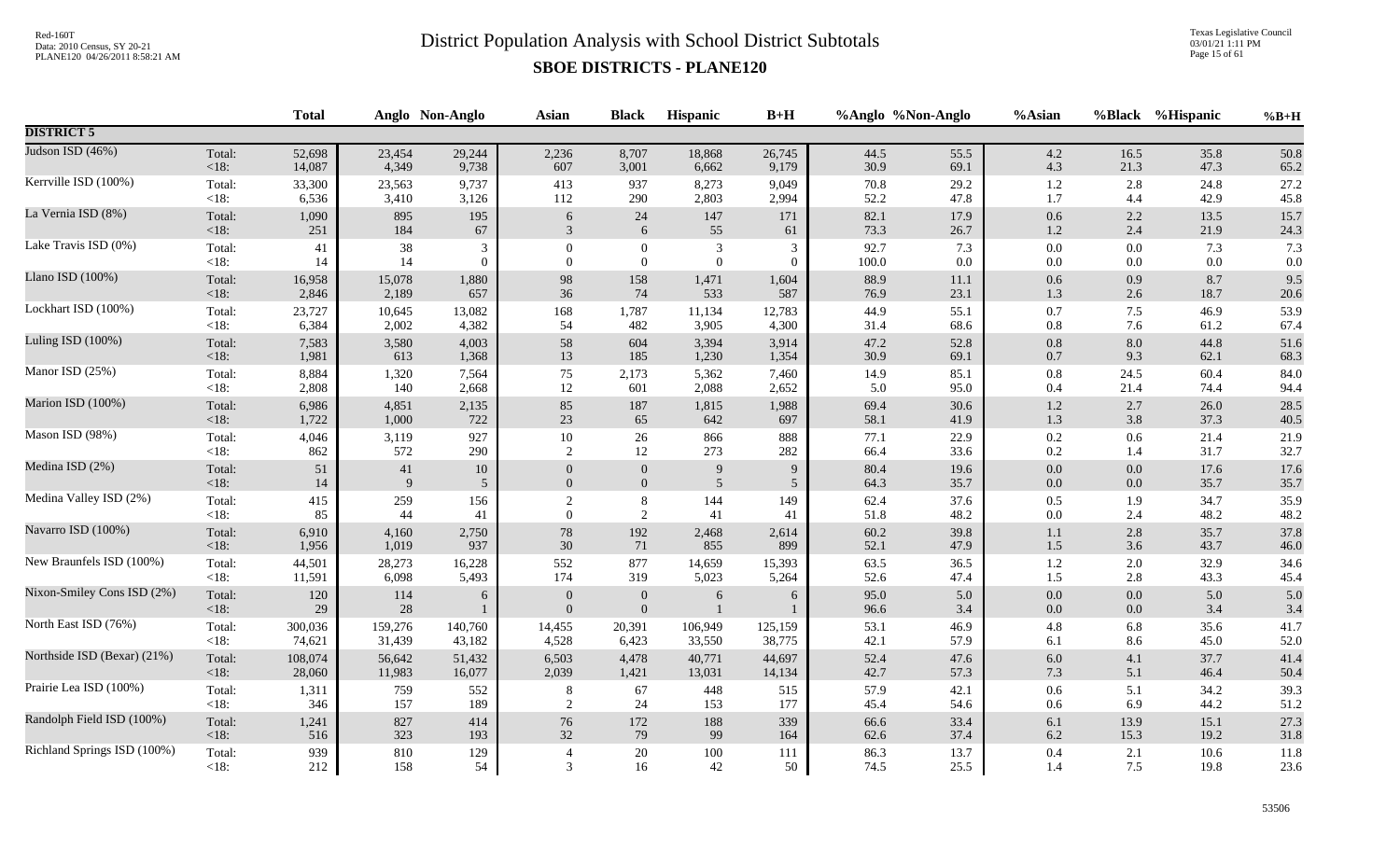Texas Legislative Council 03/01/21 1:11 PM Page 16 of 61

|                                                       |                   | <b>Total</b> |            | Anglo Non-Anglo | Asian          | <b>Black</b>   | Hispanic   | $B+H$      |              | %Anglo %Non-Anglo | %Asian             |            | %Black %Hispanic | $%B+H$       |
|-------------------------------------------------------|-------------------|--------------|------------|-----------------|----------------|----------------|------------|------------|--------------|-------------------|--------------------|------------|------------------|--------------|
| <b>DISTRICT 5</b>                                     |                   |              |            |                 |                |                |            |            |              |                   |                    |            |                  |              |
| San Antonio ISD (1%)                                  | Total:            | 2,459        | 1,407      | 1,052           | 50             | 115            | 881        | 986        | 57.2         | 42.8              | $2.0\,$            | 4.7        | 35.8             | 40.1         |
|                                                       | $<18$ :           | 123          | 60         | 63              | $\overline{4}$ | 2              | 58         | 59         | 48.8         | 51.2              | 3.3                | 1.6        | 47.2             | 48.0         |
| San Marcos Cons ISD (100%)                            | Total:            | 64,257       | 32,598     | 31,659          | 1,444          | 3,533          | 26,723     | 29,791     | 50.7         | 49.3              | $2.2\,$            | 5.5        | 41.6             | 46.4         |
|                                                       | $<18$ :           | 11,243       | 3,197      | 8,046           | 271            | 822            | 7,151      | 7,735      | 28.4         | 71.6              | 2.4                | 7.3        | 63.6             | 68.8         |
| San Saba ISD (100%)                                   | Total:            | 4,537        | 2,779      | 1,758           | $25\,$         | 184            | 1,530      | 1,710      | 61.3         | 38.7              | $0.6\,$            | 4.1        | 33.7             | 37.7         |
|                                                       | $<18$ :           | 921          | 448        | 473             | 11             | $\overline{5}$ | 461        | 462        | 48.6         | 51.4              | $1.2\,$            | 0.5        | 50.1             | 50.2         |
| Schertz-Cibolo-Universal City ISD Total:<br>$(100\%)$ |                   | 58,437       | 33,954     | 24,483          | 2,373          | 6,565          | 15,717     | 21,784     | 58.1         | 41.9              | 4.1                | 11.2       | 26.9             | 37.3         |
|                                                       | <18:              | 16,787       | 8,327      | 8,460           | 832            | 2,236          | 5,718      | 7,658      | 49.6         | 50.4              | 5.0                | 13.3       | 34.1             | 45.6         |
| Seguin ISD (100%)                                     | Total:            | 42,985       | 20,600     | 22,385          | 313            | 2,789          | 19,373     | 21,811     | 47.9         | 52.1              | $0.7\,$            | 6.5        | 45.1             | 50.7         |
|                                                       | $<18$ :           | 10,558       | 3,451      | 7,107           | 90             | 812            | 6,384      | 6,981      | 32.7         | 67.3              | $0.9\,$            | 7.7        | 60.5             | 66.1         |
| Waelder ISD (10%)                                     | Total:<br>$<18$ : | 210<br>33    | 143<br>19  | 67<br>14        | $\overline{0}$ | $\,8\,$<br>-1  | 56<br>13   | 64<br>14   | 68.1<br>57.6 | 31.9<br>42.4      | $0.5\,$<br>$0.0\,$ | 3.8<br>3.0 | 26.7<br>39.4     | 30.5<br>42.4 |
| Wimberley ISD (100%)                                  | Total:            | 13,166       | 11,367     | 1,799           | 66             | $67\,$         | 1,489      | 1,547      | 86.3         | 13.7              | $0.5\,$            | 0.5        | 11.3             | 11.7         |
|                                                       | $<18$ :           | 2,611        | 1,975      | 636             | 26             | $20\,$         | 546        | 563        | 75.6         | 24.4              | $1.0\,$            | $0.8\,$    | 20.9             | 21.6         |
| <b>DISTRICT 6</b>                                     |                   |              |            |                 |                |                |            |            |              |                   |                    |            |                  |              |
|                                                       | <b>Total:</b>     | 1,682,301    | 750,027    | 932,274         | 177,670        | 211,125        | 548,266    | 747,495    | 44.6         | 55.4              | 10.6               | 12.5       | 32.6             | 44.4         |
|                                                       | < 18:             | 432,240      | 147,152    | 285,088         | 43,279         | 64,255         | 181,937    | 240,865    | 34.0         | 66.0              | $10.0$             | 14.9       | 42.1             | 55.7         |
| Aldine ISD $(3%)$                                     | Total:            | 7,698        | 993        | 6,705           | 166            | 660            | 5,933      | 6,525      | 12.9         | 87.1              | 2.2                | 8.6        | 77.1             | 84.8         |
|                                                       | <18:              | 2,521        | 103        | 2,418           | 32             | 229            | 2,177      | 2,376      | 4.1          | 95.9              | 1.3                | 9.1        | 86.4             | 94.2         |
| Alief ISD (82%)                                       | Total:            | 210,684      | 24,924     | 185,760         | 38,932         | 60,288         | 89,075     | 146,576    | $11.8\,$     | 88.2              | 18.5               | 28.6       | 42.3             | 69.6         |
|                                                       | $<18$ :           | 58,966       | 3,240      | 55,726          | 8,057          | 19,156         | 29,737     | 47,709     | 5.5          | 94.5              | 13.7               | 32.5       | 50.4             | 80.9         |
| Cypress-Fairbanks ISD (84%)                           | Total:            | 416,108      | 193,616    | 222,492         | 45,185         | 53,888         | 124,383    | 175,405    | 46.5         | 53.5              | 10.9               | 13.0       | 29.9             | 42.2         |
|                                                       | <18:              | 119,982      | 45,357     | 74,625          | 12,774         | 17,841         | 45,230     | 61,564     | 37.8         | 62.2              | $10.6\,$           | 14.9       | 37.7             | 51.3         |
| Houston ISD (38%)                                     | Total:            | 522,780      | 249,199    | 273,581         | 49,375         | 51,459         | 173,967    | 222,062    | 47.7         | 52.3              | 9.4                | 9.8        | 33.3             | 42.5         |
|                                                       | $<18$ :           | 104,913      | 34,393     | 70,520          | 9,758          | 11,834         | 49,946     | 60,589     | 32.8         | 67.2              | 9.3                | 11.3       | 47.6             | 57.8         |
| Katy ISD (36%)                                        | Total:            | 92,381       | 51,726     | 40,655          | 10,047         | 8,009          | 22,559     | 30,033     | 56.0         | 44.0              | 10.9               | 8.7        | 24.4             | 32.5         |
|                                                       | <18:              | 25,343       | 12,082     | 13,261          | 2,916          | 2,692          | 7,789      | 10,221     | 47.7         | 52.3              | 11.5               | 10.6       | 30.7             | 40.3         |
| Klein ISD (85%)                                       | Total:            | 185,568      | 109,524    | 76,044          | 16,218         | 18,953         | 40,615     | 58,695     | 59.0         | 41.0              | 8.7                | 10.2       | 21.9             | 31.6         |
|                                                       | $<18$ :           | 53,411       | 26,951     | 26,460          | 5,058          | 6,550          | 15,117     | 21,176     | 50.5         | 49.5              | 9.5                | 12.3       | 28.3             | 39.6         |
| Spring Branch ISD (100%)                              | Total:            | 172,268      | 76,953     | 95,315          | 12,285         | 8,814          | 74,646     | 82,398     | 44.7         | 55.3              | 7.1                | 5.1        | 43.3             | 47.8         |
|                                                       | $<18$ :           | 47,024       | 15,471     | 31,553          | 3,141          | 3,001          | 25,799     | 28,330     | 32.9         | 67.1              | 6.7                | 6.4        | 54.9             | 60.2         |
| Spring ISD (15%)                                      | Total:            | 24,914       | 8,530      | 16,384          | 2,623          | 6,248          | 7,604      | 13,647     | 34.2         | 65.8              | $10.5\,$           | 25.1       | 30.5             | 54.8         |
|                                                       | $<18$ :           | 6,285        | 1,192      | 5,093           | 586            | 1,996          | 2,616      | 4,492      | 19.0         | 81.0              | 9.3                | 31.8       | 41.6             | 71.5         |
| Tomball ISD (87%)                                     | Total:            | 48,198       | 33,605     | 14,593          | 2,805          | 2,759          | 8,832      | 11,458     | 69.7         | 30.3              | 5.8                | 5.7        | 18.3             | 23.8         |
|                                                       | $<18$ :           | 13,278       | 8,135      | 5,143           | 950            | 930            | 3,272      | 4,131      | 61.3         | 38.7              | 7.2                | 7.0        | 24.6             | 31.1         |
| Waller ISD (5%)                                       | Total:<br>$<18$ : | 1,702<br>517 | 957<br>228 | 745<br>289      | $34\,$         | 47<br>$26\,$   | 652<br>254 | 696<br>277 | 56.2<br>44.1 | 43.8<br>55.9      | $2.0\,$<br>$1.4\,$ | 2.8<br>5.0 | 38.3<br>49.1     | 40.9<br>53.6 |
| <b>DISTRICT 7</b>                                     |                   |              |            |                 |                |                |            |            |              |                   |                    |            |                  |              |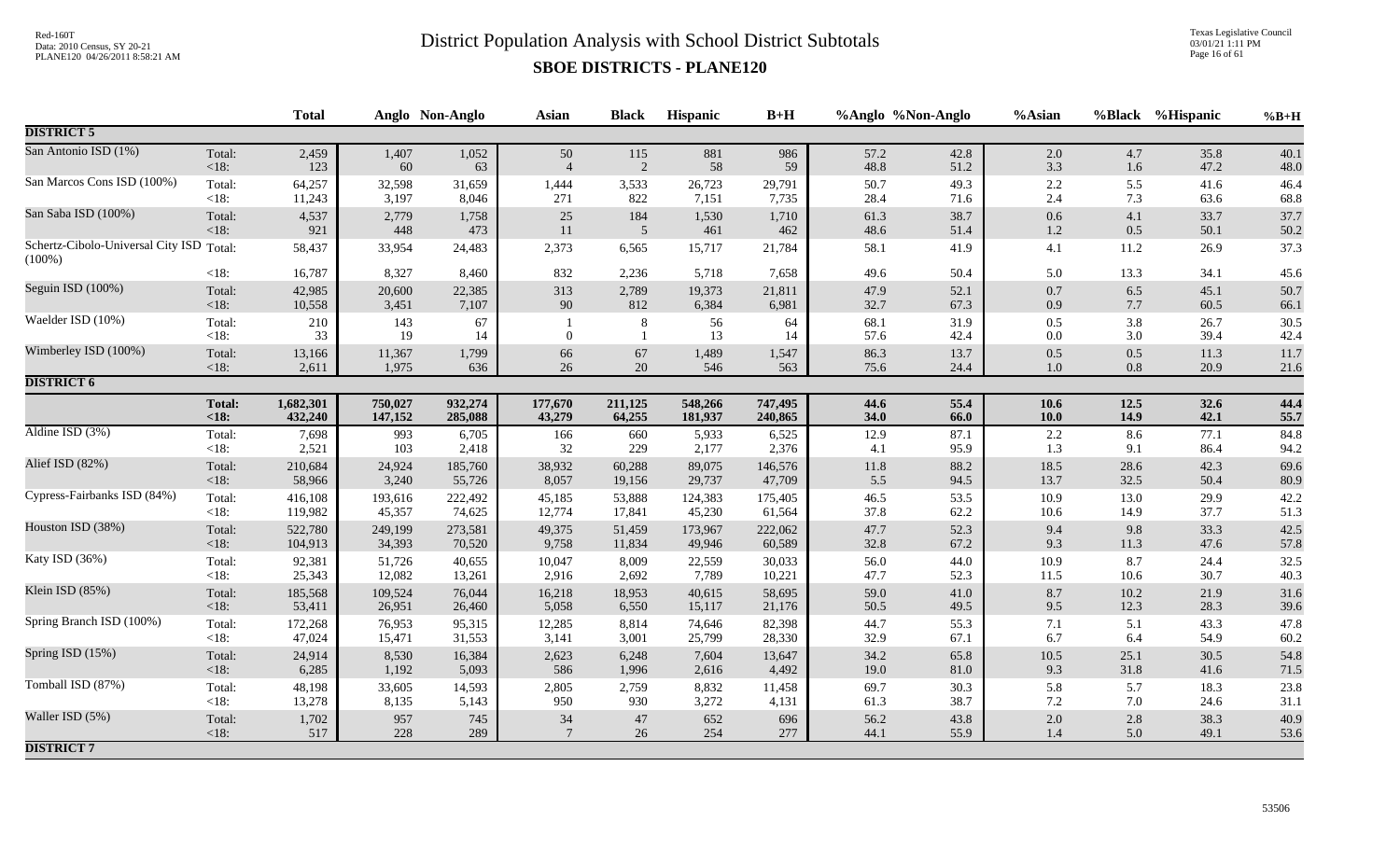Texas Legislative Council 03/01/21 1:11 PM Page 17 of 61

|                              |                | <b>Total</b> |              | Anglo Non-Anglo | <b>Asian</b>     | <b>Black</b> | Hispanic       | $B+H$          | %Anglo %Non-Anglo |            | %Asian     |            | %Black %Hispanic | $%B+H$     |
|------------------------------|----------------|--------------|--------------|-----------------|------------------|--------------|----------------|----------------|-------------------|------------|------------|------------|------------------|------------|
| <b>DISTRICT 7</b>            |                |              |              |                 |                  |              |                |                |                   |            |            |            |                  |            |
|                              | <b>Total:</b>  | 1,685,861    | 919,642      | 766,219         | 144,267          | 281,844      | 337,445        | 611,656        | 54.6              | 45.4       | 8.6        | 16.7       | 20.0             | 36.3       |
|                              | $18$           | 450,923      | 205,518      | 245,405         | 42,969           | 85,191       | 119,745        | 200,694        | 45.6              | 54.4       | 9.5        | 18.9       | 26.6             | 44.5       |
| Alvin ISD (100%)             | Total:         | 86,716       | 41,293       | 45,423          | 7,525            | 10,430       | 27,289         | 37,387         | 47.6              | 52.4       | 8.7        | 12.0       | 31.5             | 43.1       |
|                              | < 18:          | 24,893       | 8,993        | 15,900          | 2,478            | 3,408        | 10,144         | 13,349         | 36.1              | 63.9       | 10.0       | 13.7       | 40.8             | 53.6       |
| Anahuac ISD (100%)           | Total:         | 6,780        | 4,055        | 2,725           | 120              | 1,147        | 1,425          | 2,552          | 59.8              | 40.2       | 1.8        | 16.9       | 21.0             | 37.6       |
|                              | <18:           | 1,660        | 847          | 813             | 32               | 272          | 512            | 772            | 51.0              | 49.0       | 1.9        | 16.4       | 30.8             | 46.5       |
| Angleton ISD (100%)          | Total:         | 38,880       | 19,585       | 19,295          | 375              | 6,979        | 11,933         | 18,697         | 50.4              | 49.6       | $1.0\,$    | 18.0       | 30.7             | 48.1       |
|                              | $<18$ :        | 8,706        | 3,757        | 4,949           | 88               | 1,221        | 3,698          | 4,810          | 43.2              | 56.8       | $1.0\,$    | 14.0       | 42.5             | 55.2       |
| Barbers Hill ISD (100%)      | Total:         | 14,684       | 12,049       | 2,635           | 145              | 527          | 1,898          | 2,376          | 82.1              | 17.9       | $1.0\,$    | 3.6        | 12.9             | 16.2       |
|                              | <18:           | 4,434        | 3,391        | 1,043           | 60               | 199          | 785            | 952            | 76.5              | 23.5       | 1.4        | 4.5        | 17.7             | 21.5       |
| Beaumont ISD (100%)          | Total:         | 130,951      | 45,584       | 85,367          | 4,438            | 61,617       | 19,383         | 80,263         | 34.8              | 65.2       | 3.4        | 47.1       | 14.8             | 61.3       |
|                              | <18:           | 30,079       | 6,583        | 23,496          | 1,141            | 16,928       | 5,697          | 22,299         | 21.9              | 78.1       | $3.8\,$    | 56.3       | 18.9             | 74.1       |
| Brazos ISD (49%)             | Total:         | 2,172        | 1,226        | 946             | $17\,$           | 141          | 785            | 918            | 56.4              | 43.6       | $0.8\,$    | 6.5        | 36.1             | 42.3       |
|                              | <18:           | 550          | 243          | 307             | $7\phantom{.0}$  | 33           | 271            | 300            | 44.2              | 55.8       | 1.3        | 6.0        | 49.3             | 54.5       |
| Brazosport ISD (100%)        | Total:         | 61,860       | 33,099       | 28,761          | 1,289            | 5,527        | 21,909         | 27,015         | 53.5              | 46.5       | 2.1        | 8.9        | 35.4             | 43.7       |
|                              | $<18$ :        | 17,395       | 6,985        | 10,410          | 388              | 1,966        | 8,268          | 9,950          | 40.2              | 59.8       | $2.2\,$    | 11.3       | 47.5             | 57.2       |
| Bridge City ISD (100%)       | Total:         | 12,860       | 11,251       | 1,609           | 284              | 142          | 1,088          | 1,219          | 87.5              | 12.5       | 2.2        | 1.1        | 8.5              | 9.5        |
|                              | <18:           | 3,215        | 2,605        | 610             | 102              | 62           | 430            | 488            | 81.0              | 19.0       | $3.2\,$    | 1.9        | 13.4             | 15.2       |
| Broaddus ISD (100%)          | Total:         | 2,930        | 2,716        | 214             | 8                | 85           | 95             | 179            | 92.7              | 7.3        | 0.3        | 2.9        | 3.2              | 6.1        |
|                              | $<18$ :        | 595          | 518          | 77              | $\overline{4}$   | 25           | 42             | 66             | 87.1              | 12.9       | 0.7        | 4.2        | 7.1              | 11.1       |
| Brookeland ISD (100%)        | Total:         | 2,407        | 2,129        | 278             | 15               | 178          | $70\,$         | 242            | 88.5              | 11.5       | 0.6        | 7.4        | 2.9              | 10.1       |
|                              | <18:           | 500          | 405          | 95              | 3                | 61           | 31             | 88             | 81.0              | 19.0       | 0.6        | 12.2       | 6.2              | 17.6       |
| Buna ISD (100%)              | Total:         | 7,887        | 7,327        | 560             | 36               | 249          | 200            | 441            | 92.9              | 7.1        | 0.5        | 3.2        | 2.5              | 5.6        |
|                              | $<18$ :        | 1,987        | 1,793        | 194             | 10               | 79           | 80             | 155            | 90.2              | 9.8        | 0.5        | 4.0        | 4.0              | 7.8        |
| Burkeville ISD (100%)        | Total:         | 2,390        | 1,720        | 670             | $10\,$           | 592          | 45             | 636            | 72.0              | 28.0       | 0.4        | 24.8       | 1.9              | 26.6       |
|                              | <18:           | 479          | 317          | 162             | 3                | 134          | 19             | 153            | 66.2              | 33.8       | 0.6        | 28.0       | 4.0              | 31.9       |
| Chester ISD (62%)            | Total:         | 791          | 751          | 40              | $\boldsymbol{0}$ | 13           | 18             | 31             | 94.9              | 5.1        | $0.0\,$    | 1.6        | 2.3              | 3.9        |
|                              | $<18$ :        | 198          | 188          | 10              | $\Omega$         | 2            | 5              | $\overline{7}$ | 94.9              | 5.1        | $0.0\,$    | $1.0\,$    | 2.5              | 3.5        |
| Chireno ISD (11%)            | Total:         | 188          | 174          | 14              | $\theta$         | $10\,$       | $\overline{4}$ | 14             | 92.6              | $7.4\,$    | $0.0\,$    | 5.3        | 2.1              | 7.4        |
|                              | <18:           | 41           | 41           | $\theta$        | $\overline{0}$   | $\mathbf{0}$ | $\overline{0}$ | $\mathbf{0}$   | 100.0             | 0.0        | $0.0\,$    | 0.0        | 0.0              | 0.0        |
| Clear Creek ISD (36%)        | Total:         | 75,517       | 53,214       | 22,303          | 4,618            | 4,958        | 12,490         | 17,204         | 70.5              | 29.5       | 6.1        | 6.6        | 16.5             | 22.8       |
|                              | $<18$ :        | 21,411       | 13,742       | 7,669           | 1,484            | 1,653        | 4,595          | 6,113          | 64.2              | 35.8       | 6.9        | 7.7        | 21.5             | 28.6       |
| Cleveland ISD (84%)          | Total:         | 16,703       | 9,886        | 6,817           | 188              | 2,100        | 4,454          | 6,491          | 59.2              | 40.8       | 1.1        | 12.6       | 26.7             | 38.9       |
|                              | <18:           | 4,693        | 2,254        | 2,439           | 57               | 622          | 1,766          | 2,354          | 48.0              | 52.0       | $1.2\,$    | 13.3       | 37.6             | 50.2       |
| Colmesneil ISD (100%)        | Total:<br><18: | 2,428<br>543 | 2,251<br>490 | 177<br>53       | 6                | 80<br>19     | 63<br>27       | 142<br>45      | 92.7<br>90.2      | 7.3<br>9.8 | 0.2<br>0.2 | 3.3<br>3.5 | 2.6<br>5.0       | 5.8<br>8.3 |
| Columbia-Brazoria ISD (100%) | Total:         | 18,785       | 13,297       | 5,488           | 144              | 2,006        | 3,220          | 5,159          | 70.8              | 29.2       | $0.8\,$    | 10.7       | 17.1             | 27.5       |
|                              | $<18$ :        | 4,716        | 2,863        | 1,853           | 56               | 606          | 1,200          | 1,758          | 60.7              | 39.3       | 1.2        | 12.8       | 25.4             | 37.3       |
| Damon ISD (100%)             | Total:         | 1,232        | 828          | 404             | $18\,$           | 27           | 354            | 376            | 67.2              | 32.8       | $1.5$      | 2.2        | 28.7             | 30.5       |
|                              | $<18$ :        | 329          | 171          | 158             | 10               | 14           | 140            | 149            | 52.0              | 48.0       | 3.0        | 4.3        | 42.6             | 45.3       |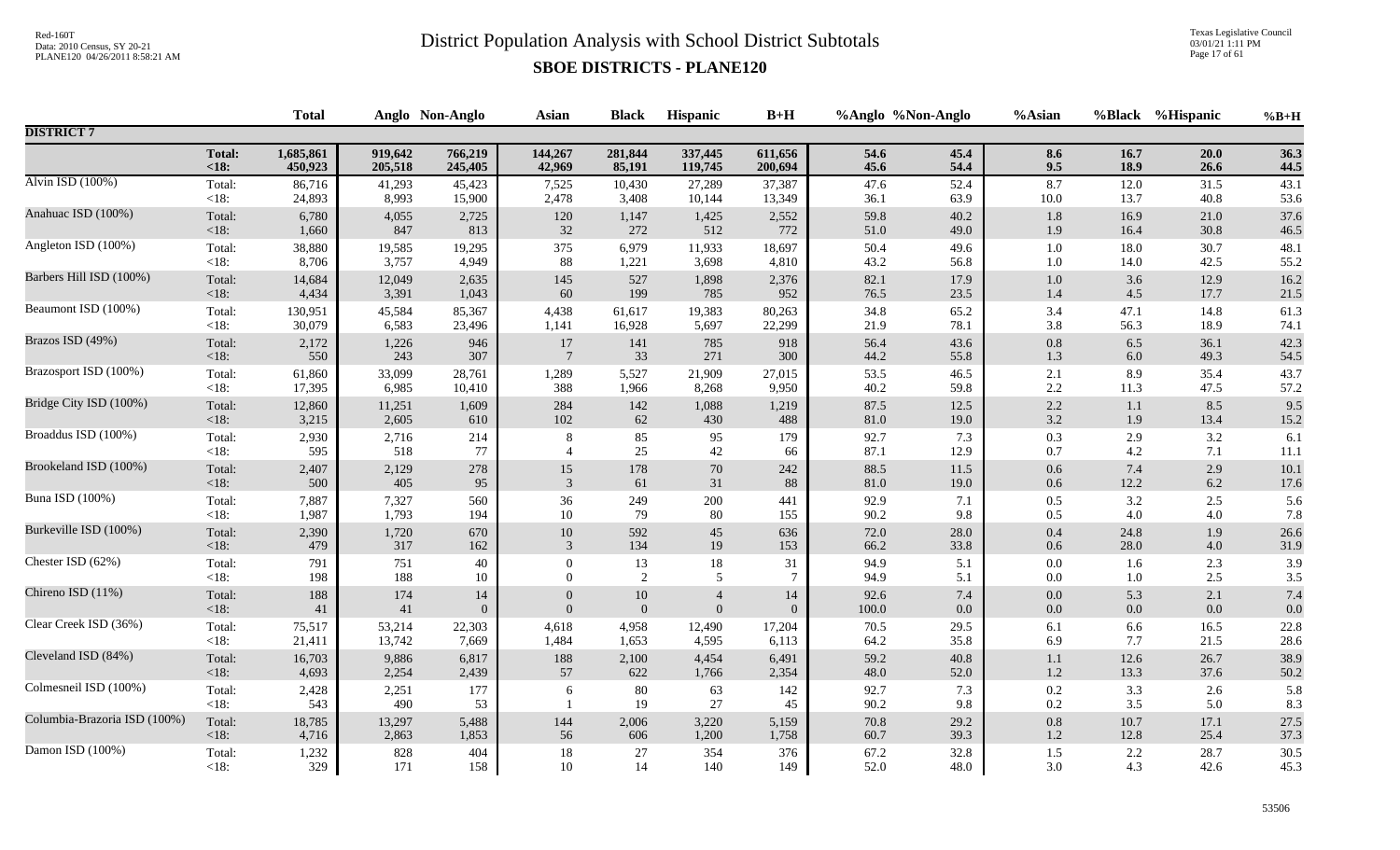Texas Legislative Council 03/01/21 1:11 PM Page 18 of 61

|                                             |                   | <b>Total</b> |           | Anglo Non-Anglo | <b>Asian</b>     | <b>Black</b>                 | Hispanic | $B+H$    |                  | %Anglo %Non-Anglo | %Asian             |                | %Black %Hispanic | $%B+H$      |
|---------------------------------------------|-------------------|--------------|-----------|-----------------|------------------|------------------------------|----------|----------|------------------|-------------------|--------------------|----------------|------------------|-------------|
| <b>DISTRICT 7</b>                           |                   |              |           |                 |                  |                              |          |          |                  |                   |                    |                |                  |             |
| Danbury ISD (100%)                          | Total:            | 4,336        | 3,433     | 903             | 31               | 227                          | 605      | 827      | 79.2             | 20.8              | 0.7                | 5.2            | 14.0             | 19.1        |
|                                             | <18:              | 1,021        | 798       | 223             | 6                | $22\,$                       | 171      | 192      | 78.2             | 21.8              | 0.6                | 2.2            | 16.7             | 18.8        |
| Dayton ISD (100%)                           | Total:            | 28,131       | 18,672    | 9,459           | 181              | 3,324                        | 5,746    | 9,002    | 66.4             | 33.6              | $0.6\,$            | 11.8           | 20.4             | 32.0        |
|                                             | $<18$ :           | 6,722        | 4,077     | 2,645           | 49               | 677                          | 1,901    | 2,546    | 60.7             | 39.3              | 0.7                | 10.1           | 28.3             | 37.9        |
| Devers ISD (100%)                           | Total:            | 941          | 706       | 235             | $\mathbf{0}$     | 73                           | 153      | 223      | 75.0             | 25.0              | 0.0                | 7.8            | 16.3             | 23.7        |
|                                             | $<18$ :           | 245          | 172       | 73              | $\Omega$         | 17                           | 57       | 72       | 70.2             | 29.8              | $0.0\,$            | 6.9            | 23.3             | 29.4        |
| Deweyville ISD (100%)                       | Total:            | 3,701        | 3,487     | 214             | 19               | 36                           | 97       | 132      | 94.2             | 5.8               | $0.5\,$            | 1.0            | 2.6              | 3.6         |
|                                             | < 18:             | 882          | 808       | 74              | 6                | 14                           | 41       | 54       | 91.6             | 8.4               | 0.7                | 1.6            | 4.6              | 6.1         |
| Dickinson ISD (100%)                        | Total:            | 51,334       | 27,132    | 24,202          | 1,866            | 6,554                        | 15,641   | 21,892   | 52.9             | 47.1              | $3.6$              | 12.8           | 30.5             | 42.6        |
|                                             | $<18$ :           | 13,770       | 5,206     | 8,564           | 534              | 2,178                        | 5,956    | 7,957    | 37.8             | 62.2              | 3.9                | 15.8           | 43.3             | 57.8        |
| East Chambers ISD (100%)                    | Total:            | 6,277        | 4,191     | 2,086           | 35               | 543                          | 1,478    | 1,997    | 66.8             | 33.2              | 0.6                | 8.7            | 23.5             | 31.8        |
|                                             | $<18$ :           | 1,708        | 938       | 770             | 9                | 137                          | 626      | 751      | 54.9             | 45.1              | 0.5                | $8.0\,$        | 36.7             | 44.0        |
| Evadale ISD (100%)                          | Total:            | 1,636        | 1,587     | 49              | $\overline{0}$   | 12                           | $32\,$   | 44       | 97.0             | 3.0               | $0.0\,$            | $0.7\,$        | 2.0              | 2.7         |
|                                             | <18:              | 440          | 420       | 20              | $\Omega$         | 11                           | 9        | 20       | 95.5             | 4.5               | $0.0\,$            | 2.5            | 2.0              | 4.5         |
| Fort Bend ISD (75%)                         | Total:            | 260,157      | 92,225    | 167,932         | 76,772           | 45,875                       | 46,137   | 90,592   | 35.4             | 64.6              | 29.5               | 17.6           | 17.7             | 34.8        |
|                                             | $<18$ :           | 73,652       | 21,439    | 52,213          | 21,759           | 15,378                       | 15,892   | 30,537   | 29.1             | 70.9              | 29.5               | 20.9           | 21.6             | 41.5        |
| Friendswood ISD (100%)                      | Total:            | 25,522       | 21,035    | 4,487           | 1,240            | 527                          | 2,541    | 3,044    | 82.4             | 17.6              | 4.9                | 2.1            | $10.0\,$         | 11.9        |
|                                             | <18:              | 7,087        | 5,519     | 1,568           | 419              | 174                          | 944      | 1,109    | 77.9             | 22.1              | 5.9                | 2.5            | 13.3             | 15.6        |
| Galveston ISD (100%)                        | Total:            | 50,606       | 23,855    | 26,751          | 1,784            | 9,580                        | 15,307   | 24,487   | 47.1             | 52.9              | $3.5\,$            | 18.9           | 30.2             | 48.4        |
|                                             | $<18$ :           | 9,630        | 2,625     | 7,005           | 318              | 2,443                        | 4,395    | 6,619    | 27.3             | 72.7              | 3.3                | 25.4           | 45.6             | 68.7        |
| <b>Goose Creek Consolidated ISD</b><br>(7%) | Total:            | 7,355        | 4,472     | 2,883           | 152              | 875                          | 1,834    | 2,684    | 60.8             | 39.2              | 2.1                | 11.9           | 24.9             | 36.5        |
|                                             | $<18$ :           | 2,209        | 1,112     | 1,097           | 64               | 300                          | 745      | 1,027    | 50.3             | 49.7              | $2.9\,$            | 13.6           | 33.7             | 46.5        |
| Hamshire-Fannett ISD (100%)                 | Total:            | 9,116        | 7,636     | 1,480           | 73               | 530                          | 814      | 1,338    | 83.8             | 16.2              | $0.8\,$            | 5.8            | 8.9              | 14.7        |
|                                             | $<18$ :           | 2,266        | 1,759     | 507             | $22\,$           | 151                          | 327      | 472      | 77.6             | 22.4              | $1.0\,$            | 6.7            | 14.4             | 20.8        |
| Hardin ISD (100%)                           | Total:            | 6,874        | 5,978     | 896             | $22\,$           | 254                          | 549      | 795      | 87.0             | 13.0              | 0.3                | 3.7            | 8.0              | 11.6        |
|                                             | <18:              | 1,709        | 1,390     | 319             | $7\phantom{.0}$  | 78                           | 219      | 291      | 81.3             | 18.7              | 0.4                | 4.6            | 12.8             | 17.0        |
| Hardin-Jefferson ISD (100%)                 | Total:            | 12,064       | 9,979     | 2,085           | $72\,$           | 1,119                        | 803      | 1,909    | 82.7             | 17.3              | $0.6\,$            | 9.3            | 6.7              | 15.8        |
|                                             | $<18$ :           | 2,770        | 2,160     | 610             | $22\,$           | 286                          | 293      | 575      | 78.0             | 22.0              | $0.8\,$            | 10.3           | 10.6             | 20.8        |
| Hemphill ISD (100%)                         | Total:            | 7,636        | 6,680     | 956             | 44               | 585                          | 237      | 821      | 87.5             | 12.5              | 0.6                | 7.7            | 3.1              | 10.8        |
|                                             | $<18$ :           | 1,281        | 1,017     | 264             | 10               | 153                          | 83       | 235      | 79.4             | 20.6              | 0.8                | 11.9           | 6.5              | 18.3        |
| High Island ISD (100%)                      | Total:<br>$<18$ : | 537<br>88    | 477<br>73 | 60<br>15        | $\boldsymbol{0}$ | $\sqrt{5}$<br>$\overline{0}$ | 43<br>14 | 48<br>14 | $88.8\,$<br>83.0 | 11.2<br>17.0      | $0.2\,$<br>$0.0\,$ | 0.9<br>$0.0\,$ | 8.0<br>15.9      | 8.9<br>15.9 |
| Hitchcock ISD (100%)                        | Total:            | 8,582        | 4,026     | 4,556           | 69               | 2,678                        | 1,837    | 4,446    | 46.9             | 53.1              | 0.8                | 31.2           | 21.4             | 51.8        |
|                                             | <18:              | 2,168        | 715       | 1,453           | 18               | 815                          | 664      | 1,432    | 33.0             | 67.0              | 0.8                | 37.6           | 30.6             | 66.1        |
| Hull-Daisetta ISD (100%)                    | Total:            | 3,079        | 2,277     | 802             | 13               | 569                          | 194      | 749      | 74.0             | 26.0              | 0.4                | 18.5           | 6.3              | 24.3        |
|                                             | $<18$ :           | 747          | 537       | 210             | $\overline{4}$   | 127                          | 77       | 203      | 71.9             | 28.1              | 0.5                | 17.0           | 10.3             | 27.2        |
| Jasper ISD (100%)                           | Total:            | 16,714       | 10,015    | 6,699           | 175              | 5,000                        | 1,431    | 6,393    | 59.9             | 40.1              | $1.0\,$            | 29.9           | 8.6              | 38.2        |
|                                             | $<18$ :           | 4,214        | 2,019     | 2,195           | 56               | 1,587                        | 533      | 2,098    | 47.9             | 52.1              | 1.3                | 37.7           | 12.6             | 49.8        |
| Katy ISD (32%)                              | Total:            | 81,073       | 49,397    | 31,676          | 13,370           | 4,733                        | 13,432   | 17,861   | 60.9             | 39.1              | 16.5               | 5.8            | 16.6             | 22.0        |
|                                             | $<18$ :           | 28,570       | 16,120    | 12,450          | 5,192            | 1,880                        | 5,422    | 7,121    | 56.4             | 43.6              | 18.2               | 6.6            | 19.0             | 24.9        |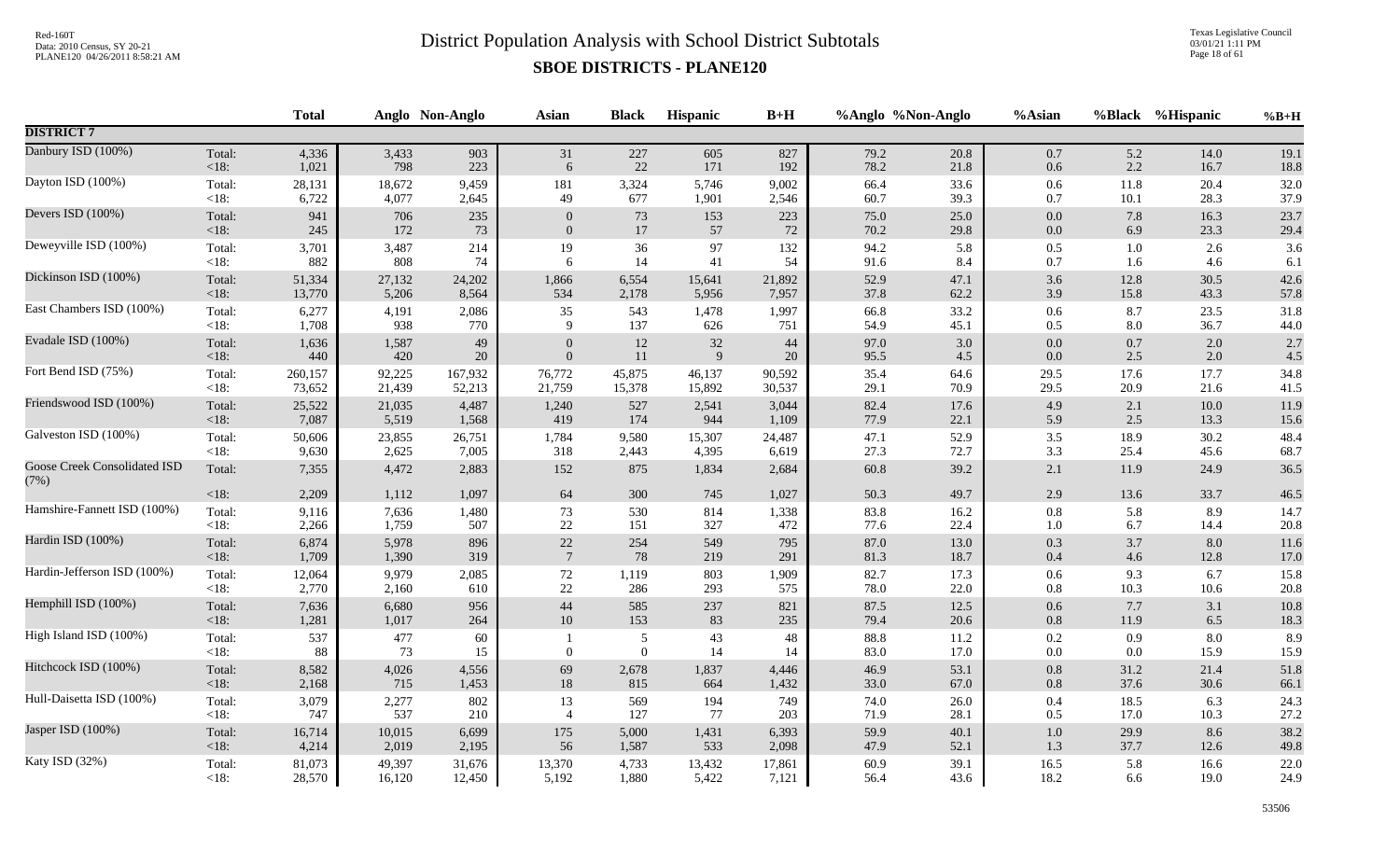Texas Legislative Council 03/01/21 1:11 PM Page 19 of 61

|                                                |                   | <b>Total</b>   |              | Anglo Non-Anglo       | Asian                    | <b>Black</b>         | Hispanic       | $B+H$                |              | %Anglo %Non-Anglo | %Asian         |              | %Black %Hispanic | $%B+H$       |
|------------------------------------------------|-------------------|----------------|--------------|-----------------------|--------------------------|----------------------|----------------|----------------------|--------------|-------------------|----------------|--------------|------------------|--------------|
| <b>DISTRICT 7</b>                              |                   |                |              |                       |                          |                      |                |                      |              |                   |                |              |                  |              |
| Kirbyville Cons ISD (100%)                     | Total:            | 7,872          | 6,454        | 1,418                 | 25                       | 1,001                | 303            | 1,299                | 82.0         | 18.0              | $0.3\,$        | 12.7         | 3.8              | 16.5         |
|                                                | <18:              | 1,900          | 1,451        | 449                   | 8                        | 280                  | 126            | 404                  | 76.4         | 23.6              | $0.4\,$        | 14.7         | 6.6              | 21.3         |
| Kountze ISD (100%)                             | Total:            | 7,711          | 6,623        | 1,088                 | 39                       | 690                  | 300            | 983                  | 85.9         | 14.1              | $0.5\,$        | 8.9          | 3.9              | 12.7         |
|                                                | $<18$ :           | 1,925          | 1,583        | 342                   | 16                       | 213                  | 104            | 316                  | 82.2         | 17.8              | 0.8            | $11.1\,$     | 5.4              | 16.4         |
| La Porte ISD (0%)                              | Total:            | $\mathbf{0}$   | $\theta$     | $\overline{0}$        | $\overline{0}$           | $\theta$             | $\overline{0}$ | $\theta$             | 0.0          | 0.0               | 0.0            | 0.0          | 0.0              | 0.0          |
|                                                | <18:              | $\overline{0}$ | $\mathbf{0}$ | $\overline{0}$        | $\Omega$                 | $\mathbf{0}$         | $\Omega$       | $\theta$             | $0.0\,$      | $0.0\,$           | $0.0\,$        | $0.0\,$      | 0.0              | 0.0          |
| Lamar Cons ISD (100%)                          | Total:            | 123,773        | 50,497       | 73,276                | 9,009                    | 20,783               | 44,002         | 63,870               | $40.8\,$     | 59.2              | 7.3            | 16.8         | 35.6             | 51.6         |
|                                                | $<18$ :           | 36,108         | 11,401       | 24,707                | 2,638                    | 7,127                | 15,449         | 22,062               | 31.6         | 68.4              | 7.3            | 19.7         | 42.8             | 61.1         |
| Liberty ISD (100%)                             | Total:            | 11,256         | 6,772        | 4,484                 | 82                       | 2,195                | 2,127          | 4,293                | 60.2         | 39.8              | 0.7            | 19.5         | 18.9             | 38.1         |
|                                                | $<18$ :           | 2,866          | 1,459        | 1,407                 | 21                       | 559                  | 824            | 1,370                | 50.9         | 49.1              | $0.7\,$        | 19.5         | 28.8             | 47.8         |
| Little Cypress-Mauriceville Cons<br>ISD (100%) | Total:            | 18,873         | 16,310       | 2,563                 | 225                      | 1,135                | 995            | 2,110                | 86.4         | 13.6              | $1.2\,$        | 6.0          | 5.3              | 11.2         |
|                                                | $<18$ :           | 4,970          | 4,006        | 964                   | 82                       | 424                  | 404            | 816                  | 80.6         | 19.4              | 1.6            | 8.5          | 8.1              | 16.4         |
| Lumberton ISD (100%)                           | Total:            | 19,598         | 18,170       | 1,428                 | 189                      | 111                  | 981            | 1,081                | 92.7         | 7.3               | $1.0\,$        | $0.6\,$      | 5.0              | 5.5          |
|                                                | $<18$ :           | 5,307          | 4,770        | 537                   | 69                       | 55                   | 386            | 436                  | 89.9         | 10.1              | 1.3            | 1.0          | 7.3              | 8.2          |
| Nederland ISD (100%)                           | Total:            | 27,029         | 21,636       | 5,393                 | 1,127                    | 1,252                | 2,894          | 4,081                | 80.0         | 20.0              | 4.2            | 4.6          | 10.7             | 15.1         |
|                                                | $<18$ :           | 6,244          | 4,427        | 1,817                 | 362                      | 471                  | 987            | 1,416                | 70.9         | 29.1              | 5.8            | 7.5          | 15.8             | 22.7         |
| Needville ISD (100%)                           | Total:            | 13,003         | 8,175        | 4,828                 | 123                      | 655                  | 4,030          | 4,645                | 62.9         | 37.1              | 0.9            | 5.0          | 31.0             | 35.7         |
|                                                | $<18$ :           | 3,586          | 1,860        | 1,726                 | 45                       | 190                  | 1,502          | 1,666                | 51.9         | 48.1              | 1.3            | 5.3          | 41.9             | 46.5         |
| Newton ISD (100%)                              | Total:            | 7,611          | 5,117        | 2,494                 | 45                       | 2,147                | 243            | 2,381                | 67.2         | 32.8              | $0.6\,$        | 28.2         | 3.2              | 31.3         |
|                                                | < 18:             | 1,810          | 1,108        | 702                   | 10                       | 589                  | 94             | 677                  | 61.2         | 38.8              | 0.6            | 32.5         | 5.2              | 37.4         |
| Orangefield ISD (100%)                         | Total:            | 7,726          | 7,067        | 659                   | 136                      | $77\,$               | 340            | 414                  | 91.5         | 8.5               | 1.8            | 1.0          | 4.4              | 5.4          |
|                                                | $<18$ :           | 2,031          | 1,765        | 266                   | 51                       | 37                   | 150            | 186                  | 86.9         | 13.1              | 2.5            | 1.8          | 7.4              | 9.2          |
| Pearland ISD (98%)                             | Total:            | 91,269         | 48,183       | 43,086                | 9,635                    | 13,529               | 19,891         | 32,982               | 52.8         | 47.2              | 10.6           | 14.8         | 21.8             | 36.1         |
|                                                | $<18$ :           | 27,389         | 12,426       | 14,963                | 3,134                    | 4,606                | 7,404          | 11,750               | 45.4         | 54.6              | 11.4           | 16.8         | 27.0             | 42.9         |
| Port Arthur ISD (100%)                         | Total:            | 52,259         | 11,333       | 40,926                | 2,824                    | 22,051               | 16,278         | 37,949               | 21.7         | 78.3              | 5.4            | 42.2         | 31.1             | 72.6         |
|                                                | <18:              | 14,131         | 1,274        | 12,857                | 776                      | 6,137                | 6,114          | 12,054               | 9.0          | 91.0              | 5.5            | 43.4         | 43.3             | 85.3         |
| Port Neches-Groves ISD (100%)                  | Total:            | 26,407         | 21,407       | 5,000                 | 981                      | 925                  | 3,003          | 3,872                | $81.1\,$     | 18.9              | 3.7            | 3.5          | 11.4             | 14.7         |
|                                                | $<18$ :           | 6,303          | 4,574        | 1,729                 | 266                      | 344                  | 1,119          | 1,427                | 72.6         | 27.4              | 4.2            | 5.5          | 17.8             | 22.6         |
| Sabine Pass ISD (100%)                         | Total:<br>$<18$ : | 396<br>66      | 354<br>59    | 42<br>$7\phantom{.0}$ | $\Omega$                 | 21<br>$\blacksquare$ | 16<br>6        | 37<br>7              | 89.4<br>89.4 | 10.6<br>10.6      | 0.3<br>0.0     | 5.3<br>1.5   | 4.0<br>9.1       | 9.3<br>10.6  |
| San Augustine ISD (99%)                        | Total:            | 5,559          | 3,108        | 2,451                 | 23                       | 1,963                | 431            | 2,390                | 55.9         | 44.1              | 0.4            | 35.3         | 7.8              | 43.0         |
|                                                | $<18$ :           | 1,214          | 513          | 701                   | 8                        | 512                  | 175            | 685                  | 42.3         | 57.7              | 0.7            | 42.2         | 14.4             | 56.4         |
| Santa Fe ISD (100%)                            | Total:            | 24,183         | 20,123       | 4,060                 | 192                      | 317                  | 3,338          | 3,628                | 83.2         | 16.8              | 0.8            | 1.3          | 13.8             | 15.0         |
|                                                | $<18$ :           | 6,022          | 4,663        | 1,359                 | 58                       | 130                  | 1,128          | 1,244                | 77.4         | 22.6              | 1.0            | 2.2          | 18.7             | 20.7         |
| Shelbyville ISD (1%)                           | Total:<br>$<18$ : | 53<br>14       | 29<br>10     | 24<br>$\overline{4}$  | $\mathbf{0}$<br>$\theta$ | 18<br>3              | 6              | 24<br>$\overline{4}$ | 54.7<br>71.4 | 45.3<br>28.6      | $0.0\,$<br>0.0 | 34.0<br>21.4 | 11.3<br>7.1      | 45.3<br>28.6 |
| Silsbee ISD (100%)                             | Total:            | 16,892         | 13,574       | 3,318                 | 105                      | 2,413                | 699            | 3,104                | 80.4         | 19.6              | 0.6            | 14.3         | 4.1              | 18.4         |
|                                                | <18:              | 4,352          | 3,247        | 1,105                 | 37                       | 760                  | 297            | 1,052                | 74.6         | 25.4              | 0.9            | 17.5         | 6.8              | 24.2         |
| Spurger ISD (100%)                             | Total:<br>$<18$ : | 2,188<br>520   | 2,069<br>475 | 119<br>45             | 3                        | 36<br>9              | 56<br>$26\,$   | 91<br>35             | 94.6<br>91.3 | 5.4<br>8.7        | 0.1<br>0.2     | 1.6<br>1.7   | 2.6<br>5.0       | 4.2<br>6.7   |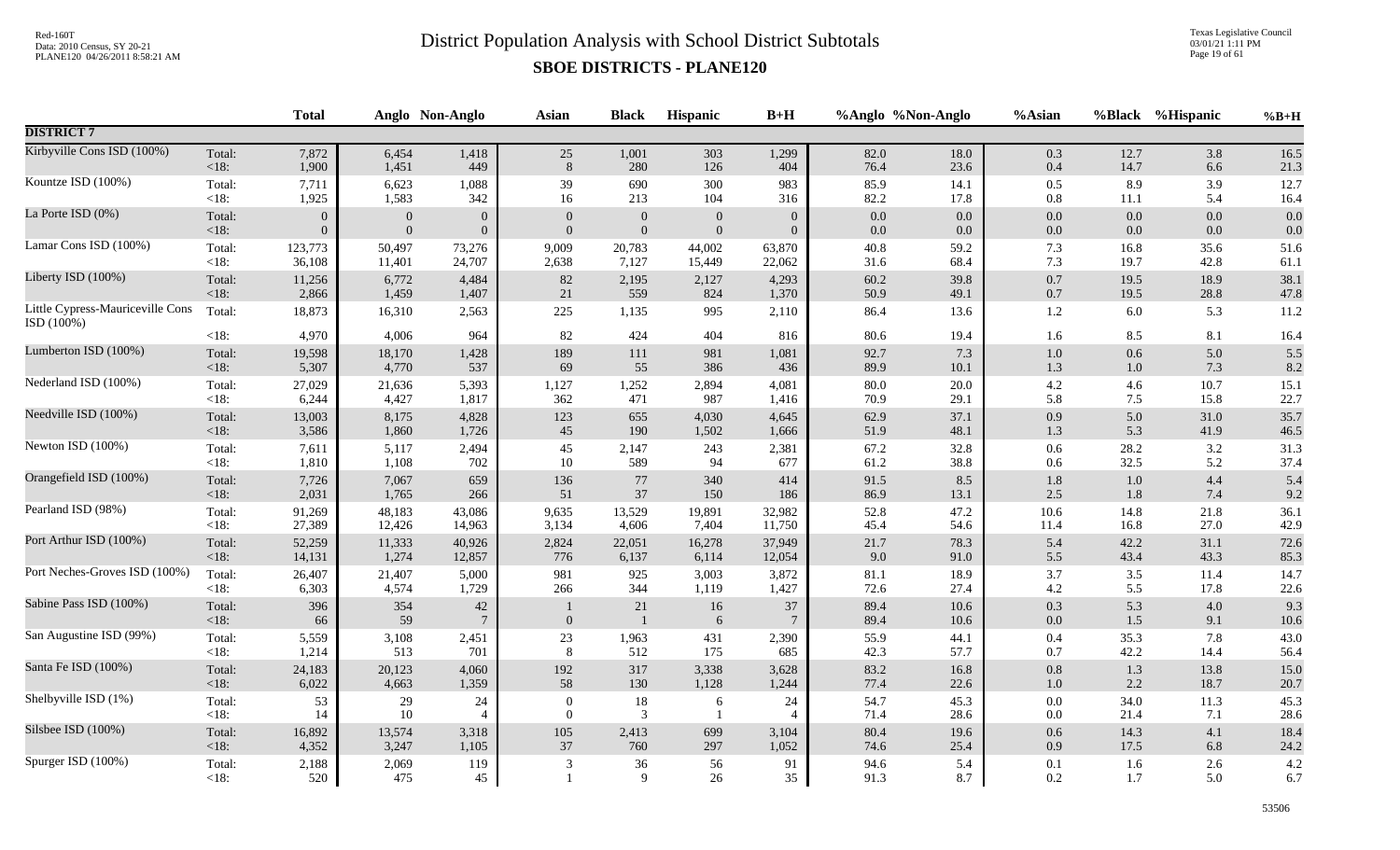Texas Legislative Council 03/01/21 1:11 PM Page 20 of 61

|                                          |                   | <b>Total</b> |              | Anglo Non-Anglo | Asian           | <b>Black</b>    | Hispanic     | $B+H$     |              | %Anglo %Non-Anglo | %Asian     |              | %Black %Hispanic | $%B+H$       |
|------------------------------------------|-------------------|--------------|--------------|-----------------|-----------------|-----------------|--------------|-----------|--------------|-------------------|------------|--------------|------------------|--------------|
| <b>DISTRICT 7</b>                        |                   |              |              |                 |                 |                 |              |           |              |                   |            |              |                  |              |
| Stafford MSD (57%)                       | Total:            | 10,104       | 2,284        | 7,820           | 3,193           | 2,676           | 2,077        | 4,633     | 22.6         | 77.4              | 31.6       | 26.5         | 20.6             | 45.9         |
|                                          | <18:              | 2,326        | 298          | 2,028           | 647             | 768             | 689          | 1,396     | 12.8         | 87.2              | 27.8       | 33.0         | 29.6             | 60.0         |
| Sweeny ISD (100%)                        | Total:            | 10,076       | 6,952        | 3,124           | 66              | 1,560           | 1,442        | 2,957     | 69.0         | 31.0              | 0.7        | 15.5         | 14.3             | 29.3         |
|                                          | $<18$ :           | 2,531        | 1,531        | 1,000           | $22\,$          | 450             | 519          | 947       | 60.5         | 39.5              | 0.9        | 17.8         | 20.5             | 37.4         |
| Tarkington ISD (100%)                    | Total:            | 8,659        | 8,030        | 629             | $18\,$          | 141             | 379          | 520       | 92.7         | 7.3               | $0.2\,$    | 1.6          | 4.4              | 6.0          |
|                                          | $<18$ :           | 2,385        | 2,167        | 218             | 6               | 41              | 150          | 191       | 90.9         | 9.1               | 0.3        | 1.7          | 6.3              | $8.0\,$      |
| Texas City ISD (100%)                    | Total:            | 55,040       | 22,794       | 32,246          | 603             | 17,666          | 14,073       | 31,268    | 41.4         | 58.6              | 1.1        | 32.1         | 25.6             | 56.8         |
|                                          | $<18$ :           | 13,996       | 3,850        | 10,146          | 158             | 5,320           | 4,925        | 9,927     | 27.5         | 72.5              | 1.1        | 38.0         | 35.2             | 70.9         |
| Vidor ISD (100%)                         | Total:            | 25,473       | 23,707       | 1,766           | 171             | 54              | 1,189        | 1,239     | 93.1         | 6.9               | 0.7        | $0.2\,$      | 4.7              | 4.9          |
|                                          | $<18$ :           | 6,554        | 5,912        | 642             | 61              | 25              | 458          | 482       | 90.2         | 9.8               | 0.9        | 0.4          | 7.0              | 7.4          |
| Warren ISD (100%)                        | Total:            | 6,113        | 5,699        | 414             | $22\,$          | 153             | 155          | 307       | 93.2         | 6.8               | $0.4\,$    | 2.5          | 2.5              | 5.0          |
|                                          | $<18$ :           | 1,354        | 1,224        | 130             | $\,8\,$         | 51              | 54           | 105       | 90.4         | 9.6               | 0.6        | 3.8          | 4.0              | 7.8          |
| West Hardin County Cons ISD<br>$(100\%)$ | Total:            | 3,643        | 3,504        | 139             | 5               | $5\overline{)}$ | 85           | 90        | 96.2         | 3.8               | 0.1        | 0.1          | 2.3              | 2.5          |
| West Orange-Cove Cons ISD                | <18:              | 902          | 870          | $32\,$          | $\overline{1}$  | $\sqrt{2}$      | $14\,$       | 16        | 96.5         | 3.5               | 0.1        | 0.2          | 1.6              | 1.8          |
| $(100\%)$                                | Total:            | 17,410       | 10,042       | 7,368           | 223             | 5,890           | 1,163        | 7,018     | 57.7         | 42.3              | 1.3        | 33.8         | 6.7              | 40.3         |
|                                          | $<18$ :           | 3,880        | 1,577        | 2,303           | 48              | 1,850           | 388          | 2,224     | 40.6         | 59.4              | 1.2        | 47.7         | 10.0             | 57.3         |
| West Sabine ISD (100%)                   | Total:            | 2,711        | 2,358        | 353             | 5               | 240             | 93           | 325       | 87.0         | 13.0              | $0.2\,$    | 8.9          | 3.4              | 12.0         |
|                                          | <18:              | 726          | 606          | 120             | 2               | 83              | 37           | 114       | 83.5         | 16.5              | 0.3        | 11.4         | 5.1              | 15.7         |
| Woodville ISD (100%)                     | Total:            | 11,142       | 7,576        | 3,566           | $42\,$          | 2,233           | 1,222        | 3,439     | 68.0         | 32.0              | 0.4        | 20.0         | $11.0\,$         | 30.9         |
|                                          | <18:              | 1,908        | 1,322        | 586             | 15              | 422             | 136          | 552       | 69.3         | 30.7              | $0.8\,$    | 22.1         | 7.1              | 28.9         |
| <b>DISTRICT 8</b>                        |                   |              |              |                 |                 |                 |              |           |              |                   |            |              |                  |              |
|                                          | <b>Total:</b>     | 1,682,598    | 989,084      | 693,514         | 67,856          | 181,999         | 439,416      | 613,126   | 58.8         | 41.2              | 4.0        | 10.8         | 26.1             | 36.4         |
|                                          | < 18:             | 447,906      | 210,318      | 237,588         | 18,817          | 59,144          | 161,387      | 216,084   | 47.0         | 53.0              | 4.2        | 13.2         | 36.0             | 48.2         |
| Aldine ISD (2%)                          | Total:            | 4,664        | 1,676        | 2,988           | 90              | 1,079           | 1,804        | 2,847     | 35.9         | 64.1              | 1.9        | 23.1         | 38.7             | 61.0         |
|                                          | $<18$ :           | 1,245        | 190          | 1,055           | $18\,$          | 368             | 671          | 1,021     | 15.3         | 84.7              | 1.4        | 29.6         | 53.9             | 82.0         |
| Anderson-Shiro Cons ISD (100%)           | Total:            | 3,360        | 2,677        | 683             | 8               | 319             | 337          | 644       | 79.7         | 20.3              | 0.2        | 9.5          | 10.0             | 19.2         |
|                                          | <18:              | 765          | 552          | 213             | 3               | 73              | 134          | 201       | 72.2         | 27.8              | 0.4        | 9.5          | 17.5             | 26.3         |
| Apple Springs ISD (100%)                 | Total:            | 1,168        | 983          | 185             | 6               | 136             | 35           | 171       | 84.2         | 15.8              | 0.5        | 11.6         | 3.0              | 14.6         |
|                                          | <18:              | 250          | 211          | 39              | 2               | 22              | 14           | 36        | 84.4         | 15.6              | 0.8        | 8.8          | 5.6              | 14.4         |
| Big Sandy ISD (Polk) (100%)              | Total:<br>$<18$ : | 2,158<br>553 | 1,439<br>315 | 719<br>238      | 5               | $30\,$<br>18    | 138<br>55    | 165<br>70 | 66.7<br>57.0 | 33.3<br>43.0      | 0.2<br>0.2 | 1.4<br>3.3   | 6.4<br>9.9       | 7.6<br>12.7  |
| Bryan ISD (100%)                         | Total:            | 92,277       | 44,196       | 48,081          | 1,755           | 15,427          | 31,046       | 45,926    | 47.9         | 52.1              | 1.9        | 16.7         | 33.6             | 49.8         |
|                                          | <18:              | 23,637       | 7,239        | 16,398          | 290             | 5,079           | 11,301       | 16,067    | 30.6         | 69.4              | $1.2\,$    | 21.5         | 47.8             | 68.0         |
| Centerville ISD (Trinity) (100%)         | Total:            | 767          | 713          | 54              | 12              | 5               | 31           | 36        | 93.0         | 7.0               | 1.6        | 0.7          | 4.0              | 4.7          |
|                                          | $<18$ :           | 180          | 155          | 25              | $7\phantom{.0}$ | $\mathbf{0}$    | 16           | 16        | 86.1         | 13.9              | 3.9        | 0.0          | 8.9              | 8.9          |
| Channelview ISD (28%)                    | Total:            | 10,218       | 3,361        | 6,857           | 45              | 176             | 6,615        | 6,739     | 32.9         | 67.1              | 0.4        | 1.7          | 64.7             | 66.0         |
|                                          | $<18$ :           | 3,417        | 630          | 2,787           | 12              | 69              | 2,721        | 2,764     | 18.4         | 81.6              | 0.4        | 2.0          | 79.6             | 80.9         |
| Chester ISD (38%)                        | Total:<br>$<18$ : | 475<br>89    | 307<br>59    | 168<br>30       | $\mathbf{0}$    | 134<br>21       | 31<br>$10\,$ | 162<br>30 | 64.6<br>66.3 | 35.4<br>33.7      | 0.2<br>0.0 | 28.2<br>23.6 | 6.5<br>11.2      | 34.1<br>33.7 |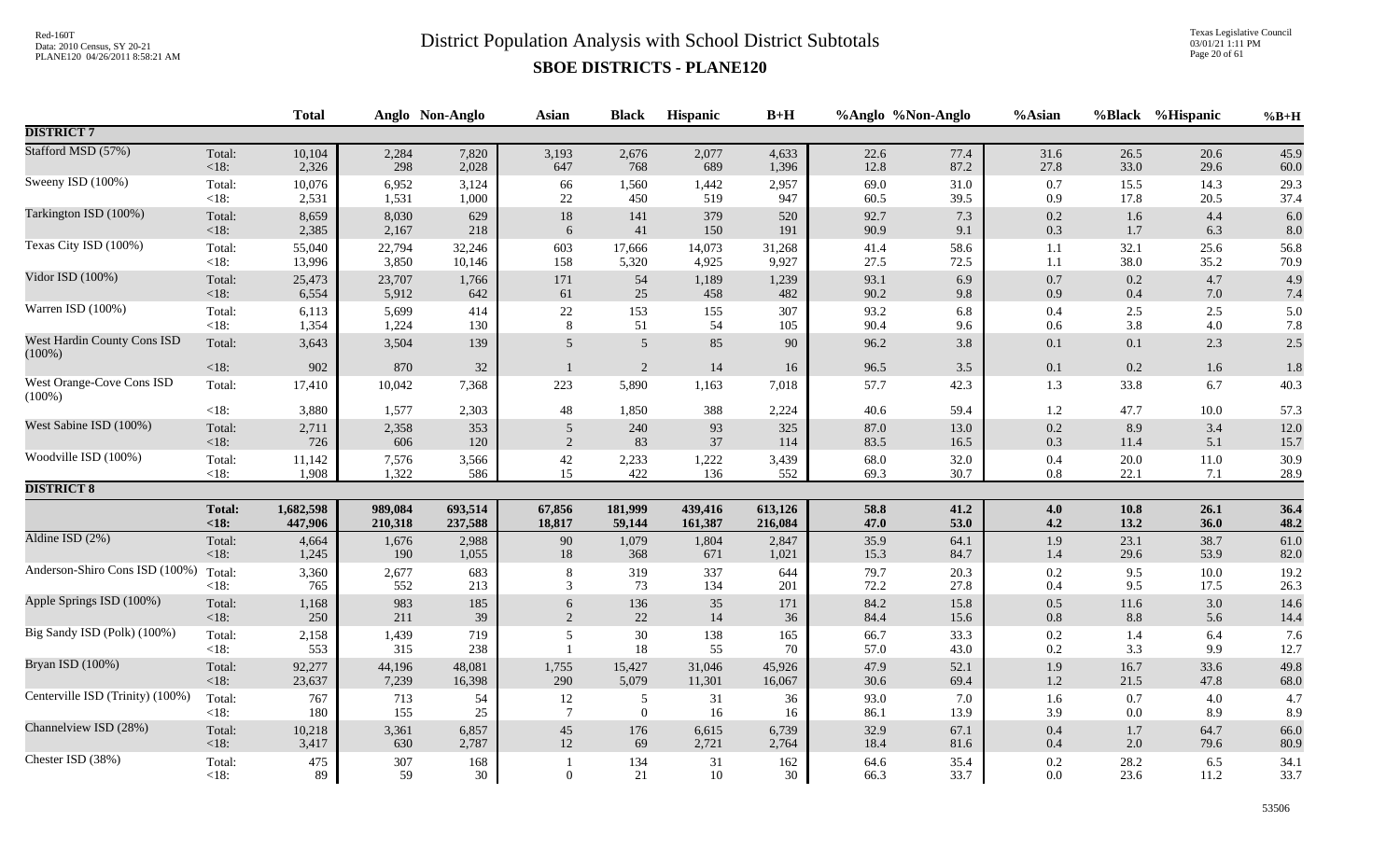Texas Legislative Council 03/01/21 1:11 PM Page 21 of 61

|                                              |                   | <b>Total</b> |             | Anglo Non-Anglo      | <b>Asian</b>               | <b>Black</b>                       | Hispanic                   | $B+H$   | %Anglo %Non-Anglo |              | %Asian         |            | %Black %Hispanic | $%B+H$       |
|----------------------------------------------|-------------------|--------------|-------------|----------------------|----------------------------|------------------------------------|----------------------------|---------|-------------------|--------------|----------------|------------|------------------|--------------|
| <b>DISTRICT 8</b>                            |                   |              |             |                      |                            |                                    |                            |         |                   |              |                |            |                  |              |
| Clear Creek ISD (63%)                        | Total:            | 133,535      | 80,636      | 52,899               | 16,296                     | 11,298                             | 25,012                     | 35,660  | 60.4              | 39.6         | 12.2           | 8.5        | 18.7             | 26.7         |
|                                              | < 18:             | 32,548       | 16,414      | 16,134               | 4,450                      | 3,530                              | 8,321                      | 11,506  | 50.4              | 49.6         | 13.7           | 10.8       | 25.6             | 35.4         |
| Cleveland ISD (16%)                          | Total:            | 3,126        | 2,376       | 750                  | 11                         | 140                                | 572                        | 707     | 76.0              | 24.0         | $0.4\,$        | 4.5        | 18.3             | 22.6         |
|                                              | $<18$ :           | 987          | 660         | 327                  | 5                          | 49                                 | 266                        | 313     | 66.9              | 33.1         | 0.5            | 5.0        | 27.0             | 31.7         |
| Coldspring-Oakhurst Cons ISD<br>$(100\%)$    | Total:            | 13,347       | 10,536      | 2,811                | 70                         | 1,938                              | 658                        | 2,564   | 78.9              | 21.1         | $0.5\,$        | 14.5       | 4.9              | 19.2         |
|                                              | $<18$ :           | 2,528        | 1,751       | 777                  | 29                         | 511                                | 214                        | 708     | 69.3              | 30.7         | $1.1\,$        | 20.2       | 8.5              | 28.0         |
| College Station ISD (100%)                   | Total:            | 101,199      | 70,118      | 31,081               | 9,626                      | 7,097                              | 14,067                     | 20,824  | 69.3              | 30.7         | 9.5            | 7.0        | 13.9             | 20.6         |
|                                              | $<18$ :           | 15,856       | 9,275       | 6,581                | 1,593                      | 2,189                              | 2,886                      | 4,896   | 58.5              | 41.5         | 10.0           | 13.8       | 18.2             | 30.9         |
| Conroe ISD (100%)                            | Total:            | 258,552      | 175,816     | 82,736               | 9,353                      | 14,356                             | 58,042                     | 71,457  | 68.0              | 32.0         | 3.6            | 5.6        | 22.4             | 27.6         |
|                                              | < 18:             | 72,463       | 42,632      | 29,831               | 3,163                      | 4,981                              | 21,687                     | 26,224  | 58.8              | 41.2         | $4.4\,$        | 6.9        | 29.9             | 36.2         |
| Corrigan-Camden ISD (100%)                   | Total:            | 4,890        | 2,617       | 2,273                | 20                         | 1,110                              | 1,127                      | 2,227   | 53.5              | 46.5         | 0.4            | 22.7       | 23.0             | 45.5         |
|                                              | $<18$ :           | 1,319        | 540         | 779                  | $\overline{4}$             | 361                                | 415                        | 770     | 40.9              | 59.1         | 0.3            | 27.4       | 31.5             | 58.4         |
| Crockett ISD (100%)                          | Total:            | 9,477        | 4,401       | 5,076                | 86                         | 3,648                              | 1,322                      | 4,930   | 46.4              | 53.6         | $0.9\,$        | 38.5       | 13.9             | 52.0         |
|                                              | < 18:             | 2,319        | 673         | 1,646                | 30                         | 1,060                              | 543                        | 1,587   | 29.0              | 71.0         | 1.3            | 45.7       | 23.4             | 68.4         |
| Crosby ISD (100%)                            | Total:            | 24,689       | 15,435      | 9,254                | 164                        | 4,154                              | 4,815                      | 8,894   | 62.5              | 37.5         | $0.7\,$        | 16.8       | 19.5             | 36.0         |
|                                              | < 18:             | 6,898        | 3,654       | 3,244                | 53                         | 1,259                              | 1,939                      | 3,143   | 53.0              | 47.0         | $0.8\,$        | 18.3       | 28.1             | 45.6         |
| Cypress-Fairbanks ISD (16%)                  | Total:            | 80,409       | 22,335      | 58,074               | 5,718                      | 18,228                             | 35,114                     | 52,205  | 27.8              | 72.2         | $7.1\,$        | 22.7       | 43.7             | 64.9         |
|                                              | <18:              | 28,811       | 6,138       | 22,673               | 1,896                      | 7,336                              | 14,097                     | 20,802  | 21.3              | 78.7         | 6.6            | 25.5       | 48.9             | 72.2         |
| Dayton ISD (0%)                              | Total:<br>$<18$ : | 39<br>12     | $25\,$<br>5 | 14<br>$\overline{7}$ | $\overline{0}$             | $\boldsymbol{0}$<br>$\overline{0}$ | 13<br>$7\phantom{.0}$      | 13<br>7 | 64.1<br>41.7      | 35.9<br>58.3 | $2.6\,$<br>0.0 | 0.0<br>0.0 | 33.3<br>58.3     | 33.3<br>58.3 |
| Deer Park ISD (98%)                          | Total:            | 48,968       | 30,228      | 18,740               | 1,252                      | 1,459                              | 15,901                     | 17,190  | 61.7              | 38.3         | $2.6\,$        | 3.0        | 32.5             | 35.1         |
|                                              | < 18:             | 13,428       | 6,534       | 6,894                | 327                        | 617                                | 6,008                      | 6,517   | 48.7              | 51.3         | 2.4            | 4.6        | 44.7             | 48.5         |
| Elkhart ISD (1%)                             | Total:<br>$<18$ : | 63<br>16     | 60<br>15    | 3                    | $\Omega$<br>$\overline{0}$ | 3<br>$\mathbf{1}$                  | $\Omega$<br>$\overline{0}$ | 3       | 95.2<br>93.8      | 4.8<br>6.3   | $0.0\,$<br>0.0 | 4.8<br>6.3 | 0.0<br>0.0       | 4.8<br>6.3   |
| Galena Park ISD (0%)                         | Total:            | 314          | 74          | 240                  | $\overline{0}$             | $\overline{7}$                     | 234                        | 240     | 23.6              | 76.4         | $0.0\,$        | $2.2\,$    | 74.5             | 76.4         |
|                                              | < 18:             | 89           | 10          | 79                   | $\Omega$                   | 2                                  | 77                         | 79      | 11.2              | 88.8         | $0.0\,$        | 2.2        | 86.5             | 88.8         |
| Goodrich ISD (100%)                          | Total:            | 2,150        | 1,520       | 630                  | $\sqrt{2}$                 | 283                                | 330                        | 611     | 70.7              | 29.3         | 0.1            | 13.2       | 15.3             | 28.4         |
|                                              | $<18$ :           | 449          | 266         | 183                  | $\overline{0}$             | 56                                 | 125                        | 180     | 59.2              | 40.8         | $0.0\,$        | 12.5       | 27.8             | 40.1         |
| <b>Goose Creek Consolidated ISD</b><br>(93%) | Total:            | 91,432       | 36,901      | 54,531               | 1,639                      | 14,892                             | 38,137                     | 52,378  | 40.4              | 59.6         | $1.8\,$        | 16.3       | 41.7             | 57.3         |
|                                              | < 18:             | 26,847       | 7,208       | 19,639               | 428                        | 4,863                              | 14,586                     | 19,098  | 26.8              | 73.2         | 1.6            | 18.1       | 54.3             | 71.1         |
| Grapeland ISD (100%)                         | Total:            | 4,089        | 3,177       | 912                  | 14                         | 749                                | 126                        | 870     | 77.7              | 22.3         | $0.3\,$        | 18.3       | 3.1              | 21.3         |
|                                              | < 18:             | 888          | 628         | 260                  | $\overline{4}$             | 194                                | 55                         | 247     | 70.7              | 29.3         | 0.5            | 21.8       | 6.2              | 27.8         |
| Groveton ISD (100%)                          | Total:            | 5,166        | 4,459       | 707                  | 16                         | 334                                | 305                        | 639     | 86.3              | 13.7         | $0.3\,$        | 6.5        | 5.9              | 12.4         |
|                                              | $<18$ :           | 1,032        | 829         | 203                  | $\mathbf Q$                | 82                                 | 99                         | 181     | 80.3              | 19.7         | 0.9            | 7.9        | 9.6              | 17.5         |
| Huffman ISD (100%)                           | Total:            | 14,985       | 12,365      | 2,620                | 175                        | 433                                | 1,859                      | 2,272   | 82.5              | 17.5         | $1.2\,$        | 2.9        | 12.4             | 15.2         |
|                                              | <18:              | 4,125        | 3,186       | 939                  | 55                         | 147                                | 708                        | 843     | 77.2              | 22.8         | 1.3            | 3.6        | 17.2             | 20.4         |
| Humble ISD (81%)                             | Total:            | 135,163      | 86,800      | 48,363               | 5,213                      | 16,922                             | 25,966                     | 42,190  | 64.2              | 35.8         | 3.9            | 12.5       | 19.2             | 31.2         |
|                                              | $<18$ :           | 39,352       | 22,094      | 17,258               | 1,670                      | 6,056                              | 9,728                      | 15,378  | 56.1              | 43.9         | 4.2            | 15.4       | 24.7             | 39.1         |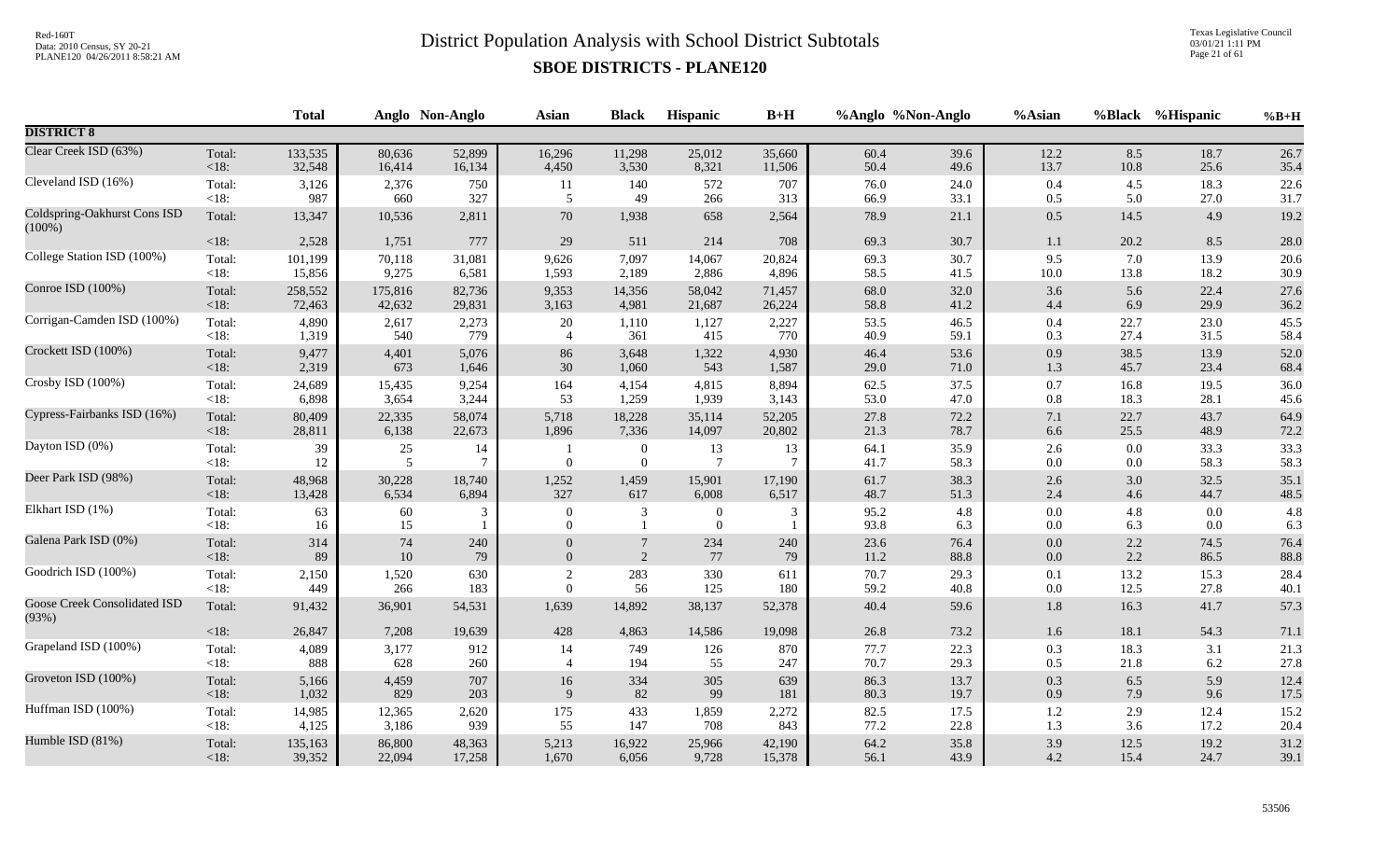Texas Legislative Council 03/01/21 1:11 PM Page 22 of 61

|                             |                | <b>Total</b> |                  | Anglo Non-Anglo | <b>Asian</b>     | <b>Black</b>     | Hispanic         | $B+H$        |              | %Anglo %Non-Anglo | %Asian         |            | %Black %Hispanic | $%B+H$       |
|-----------------------------|----------------|--------------|------------------|-----------------|------------------|------------------|------------------|--------------|--------------|-------------------|----------------|------------|------------------|--------------|
| <b>DISTRICT 8</b>           |                |              |                  |                 |                  |                  |                  |              |              |                   |                |            |                  |              |
| Huntsville ISD (100%)       | Total:         | 62,255       | 35,422           | 26,833          | 784              | 14,909           | 10,967           | 25,636       | 56.9         | 43.1              | 1.3            | 23.9       | 17.6             | 41.2         |
|                             | $<18$ :        | 9,860        | 4,559            | 5,301           | 147              | 2,571            | 2,606            | 5,072        | 46.2         | 53.8              | 1.5            | 26.1       | 26.4             | 51.4         |
| Iola ISD (100%)             | Total:         | 2,518        | 2,157            | 361             | $10\,$           | $48\,$           | 276              | 317          | 85.7         | 14.3              | $0.4\,$        | 1.9        | 11.0             | 12.6         |
|                             | <18:           | 624          | 471              | 153             | $\overline{4}$   | $29\,$           | 116              | 141          | 75.5         | 24.5              | $0.6\,$        | 4.6        | 18.6             | 22.6         |
| Katy ISD (32%)              | Total:         | 81,404       | 32,747           | 48,657          | 4,724            | 11,151           | 33,041           | 43,528       | 40.2         | 59.8              | 5.8            | 13.7       | 40.6             | 53.5         |
|                             | < 18:          | 25,900       | 7,997            | 17,903          | 1,485            | 4,267            | 12,424           | 16,355       | 30.9         | 69.1              | 5.7            | 16.5       | 48.0             | 63.1         |
| Kennard ISD $(100\%)$       | Total:         | 2,240        | 1,775            | 465             | $10\,$           | 381              | 46               | 425          | 79.2         | 20.8              | 0.4            | 17.0       | 2.1              | 19.0         |
|                             | <18:           | 463          | 333              | 130             | $\overline{4}$   | 103              | 18               | 120          | 71.9         | 28.1              | $0.9\,$        | 22.2       | 3.9              | 25.9         |
| Klein ISD (0%)              | Total:         | $\mathbf{0}$ | $\boldsymbol{0}$ | $\overline{0}$  | $\boldsymbol{0}$ | $\boldsymbol{0}$ | $\boldsymbol{0}$ | $\mathbf{0}$ | 0.0          | 0.0               | $0.0\,$        | 0.0        | 0.0              | 0.0          |
|                             | < 18:          | $\Omega$     | $\mathbf{0}$     | $\theta$        | $\overline{0}$   | $\boldsymbol{0}$ | $\overline{0}$   | $\Omega$     | 0.0          | 0.0               | $0.0\,$        | 0.0        | 0.0              | 0.0          |
| La Porte ISD (100%)         | Total:         | 41,389       | 25,802           | 15,587          | 755              | 2,574            | 12,089           | 14,482       | 62.3         | 37.7              | $1.8\,$        | $6.2\,$    | 29.2             | 35.0         |
|                             | $<18$ :        | 11,547       | 5,931            | 5,616           | 231              | 893              | 4,513            | 5,314        | 51.4         | 48.6              | $2.0\,$        | $7.7\,$    | 39.1             | 46.0         |
| Latexo ISD (100%)           | Total:<br><18: | 2,307<br>502 | 2,014<br>392     | 293<br>110      | $\overline{4}$   | 111<br>43        | 154<br>63        | 262<br>103   | 87.3<br>78.1 | 12.7<br>21.9      | $0.2\,$<br>0.2 | 4.8<br>8.6 | 6.7<br>12.5      | 11.4<br>20.5 |
| Leggett ISD (100%)          | Total:         | 1,272        | 833              | 439             | 5                | 271              | 151              | 406          | 65.5         | 34.5              | 0.4            | 21.3       | 11.9             | 31.9         |
|                             | <18:           | 321          | 185              | 136             | 2                | 80               | 52               | 121          | 57.6         | 42.4              | 0.6            | 24.9       | 16.2             | 37.7         |
| Livingston ISD (100%)       | Total:         | 27,257       | 19,518           | 7,739           | 161              | 3,410            | 3,900            | 7,261        | 71.6         | 28.4              | $0.6\,$        | 12.5       | 14.3             | 26.6         |
|                             | $<18$ :        | 5,537        | 3,627            | 1,910           | 41               | 693              | 1,117            | 1,783        | 65.5         | 34.5              | 0.7            | 12.5       | 20.2             | 32.2         |
| Lovelady ISD (100%)         | Total:         | 5,452        | 3,302            | 2,150           | $10\,$           | 1,400            | 711              | 2,104        | $60.6\,$     | 39.4              | $0.2\,$        | 25.7       | 13.0             | 38.6         |
|                             | $<18$ :        | 713          | 573              | 140             | $\overline{4}$   | 76               | 50               | 126          | 80.4         | 19.6              | $0.6\,$        | 10.7       | 7.0              | 17.7         |
| Madisonville Cons ISD (16%) | Total:         | 2,143        | 1,658            | 485             | 6                | 185              | 235              | 413          | 77.4         | 22.6              | 0.3            | 8.6        | 11.0             | 19.3         |
|                             | $<18$ :        | 529          | 355              | 174             | 2                | 63               | 93               | 149          | 67.1         | 32.9              | 0.4            | 11.9       | 17.6             | 28.2         |
| Magnolia ISD (100%)         | Total:         | 53,729       | 41,551           | 12,178          | 605              | 1,340            | 9,721            | 10,976       | 77.3         | 22.7              | 1.1            | 2.5        | 18.1             | 20.4         |
|                             | $<18$ :        | 15,724       | 11,011           | 4,713           | 207              | 448              | 3,926            | 4,338        | 70.0         | 30.0              | 1.3            | 2.8        | 25.0             | 27.6         |
| Montgomery ISD (100%)       | Total:         | 36,499       | 31,521           | 4,978           | 486              | 1,260            | 2,888            | 4,100        | 86.4         | 13.6              | 1.3            | 3.5        | 7.9              | 11.2         |
|                             | <18:           | 8,741        | 7,012            | 1,729           | 155              | 418              | 1,085            | 1,477        | 80.2         | 19.8              | 1.8            | 4.8        | 12.4             | 16.9         |
| Navasota ISD (100%)         | Total:         | 19,324       | 10,085           | 9,239           | 68               | 4,052            | 5,054            | 9,039        | 52.2         | 47.8              | $0.4\,$        | 21.0       | 26.2             | 46.8         |
|                             | <18:           | 4,345        | 1,684            | 2,661           | 20               | 925              | 1,733            | 2,613        | 38.8         | 61.2              | $0.5\,$        | 21.3       | 39.9             | 60.1         |
| New Caney ISD (100%)        | Total:         | 50,152       | 32,742           | 17,410          | 1,120            | 2,192            | 13,727           | 15,773       | 65.3         | 34.7              | $2.2\,$        | 4.4        | 27.4             | 31.5         |
|                             | $<18$ :        | 13,865       | 7,317            | 6,548           | 328              | 702              | 5,479            | 6,102        | 52.8         | 47.2              | 2.4            | 5.1        | 39.5             | 44.0         |
| New Waverly ISD (100%)      | Total:         | 4,598        | 3,379            | 1,219           | 41               | 783              | 362              | 1,134        | 73.5         | 26.5              | 0.9            | 17.0       | 7.9              | 24.7         |
|                             | $<18$ :        | 1,219        | 739              | 480             | 15               | 285              | 183              | 459          | 60.6         | 39.4              | $1.2\,$        | 23.4       | 15.0             | 37.7         |
| Onalaska ISD (100%)         | Total:         | 7,173        | 6,562            | 611             | 44               | 209              | 282              | 488          | 91.5         | 8.5               | $0.6\,$        | 2.9        | 3.9              | 6.8          |
|                             | $<18$ :        | 1,296        | 1,109            | 187             | 13               | 62               | 101              | 163          | 85.6         | 14.4              | $1.0\,$        | 4.8        | 7.8              | 12.6         |
| Pasadena ISD (36%)          | Total:         | 88,348       | 31,671           | 56,677          | 4,292            | 5,214            | 47,418           | 52,083       | 35.8         | 64.2              | 4.9            | 5.9        | 53.7             | 59.0         |
|                             | <18:           | 25,122       | 5,015            | 20,107          | 1,118            | 1,827            | 17,441           | 18,986       | 20.0         | 80.0              | 4.5            | 7.3        | 69.4             | 75.6         |
| Pearland ISD (2%)           | Total:         | 1,791        | 1,226            | 565             | 204              | 103              | 251              | 354          | 68.5         | 31.5              | 11.4           | 5.8        | 14.0             | 19.8         |
|                             | $<18$ :        | 382          | 192              | 190             | 61               | 36               | 92               | 128          | 50.3         | 49.7              | 16.0           | 9.4        | 24.1             | 33.5         |
| Richards ISD (100%)         | Total:         | 1,576        | 1,341            | 235             | 6                | 135              | $82\,$           | 216          | 85.1         | 14.9              | $0.4\,$        | 8.6        | 5.2              | 13.7         |
|                             | $<18$ :        | 336          | 276              | 60              | 3                | 26               | 31               | 57           | 82.1         | 17.9              | 0.9            | 7.7        | 9.2              | 17.0         |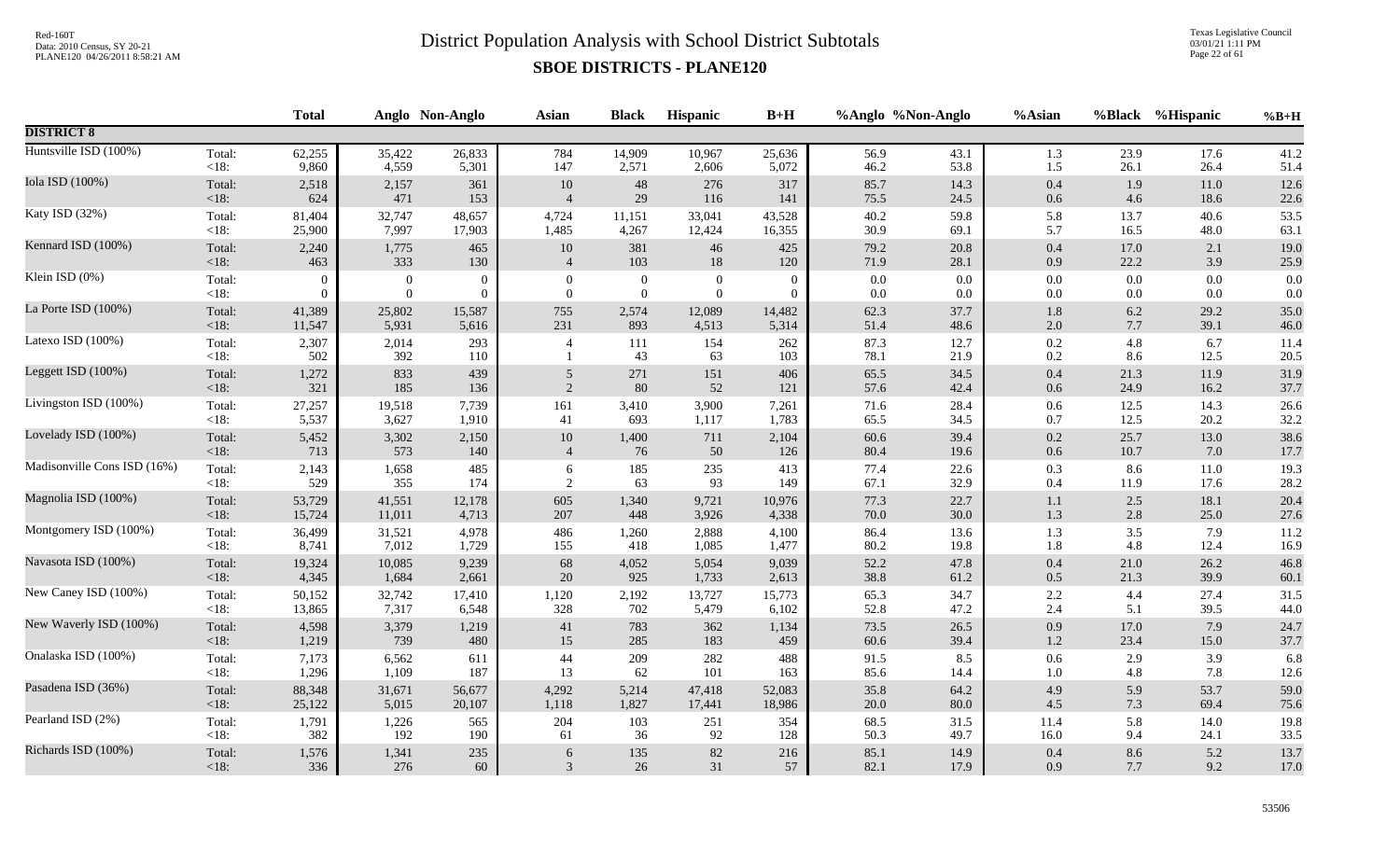Texas Legislative Council 03/01/21 1:11 PM Page 23 of 61

|                               |                        | <b>Total</b>         |                      | Anglo Non-Anglo                  | Asian                              | <b>Black</b>                 | Hispanic                         | $B+H$              | %Anglo %Non-Anglo |                 | %Asian             |              | %Black %Hispanic | $%B+H$             |
|-------------------------------|------------------------|----------------------|----------------------|----------------------------------|------------------------------------|------------------------------|----------------------------------|--------------------|-------------------|-----------------|--------------------|--------------|------------------|--------------------|
| <b>DISTRICT 8</b>             |                        |                      |                      |                                  |                                    |                              |                                  |                    |                   |                 |                    |              |                  |                    |
| Sheldon ISD (10%)             | Total:                 | 3,175                | 1,916                | 1,259                            | 73                                 | 207                          | 961                              | 1,152              | 60.3              | 39.7            | 2.3                | 6.5          | 30.3             | 36.3               |
|                               | $<18$ :                | 776                  | 335                  | 441                              | $20\,$                             | 78                           | 350                              | 416                | 43.2              | 56.8            | 2.6                | 10.1         | 45.1             | 53.6               |
| Shepherd ISD (100%)           | Total:                 | 9,172                | 6,724                | 2,448                            | 103                                | 788                          | 1,513                            | 2,245              | 73.3              | 26.7            | $1.1\,$            | 8.6          | 16.5             | 24.5               |
|                               | <18:                   | 2,603                | 1,718                | 885                              | 37                                 | 212                          | 646                              | 835                | 66.0              | 34.0            | 1.4                | 8.1          | 24.8             | 32.1               |
| Splendora ISD (100%)          | Total:                 | 14,315               | 11,400               | 2,915                            | 78                                 | 245                          | 2,449                            | 2,665              | 79.6              | 20.4            | $0.5\,$            | 1.7          | 17.1             | 18.6               |
|                               | <18:                   | 4,134                | 2,953                | 1,181                            | 18                                 | 86                           | 1,045                            | 1,119              | 71.4              | 28.6            | 0.4                | 2.1          | 25.3             | 27.1               |
| Spring ISD (34%)              | Total:                 | 57,330               | 25,925               | 31,405                           | 2,111                              | 12,239                       | 17,050                           | 28,773             | 45.2              | 54.8            | 3.7                | 21.3         | 29.7             | 50.2               |
|                               | <18:                   | 17,434               | 5,744                | 11,690                           | 669                                | 4,733                        | 6,432                            | 10,856             | 32.9              | 67.1            | 3.8                | 27.1         | 36.9             | 62.3               |
| Tomball ISD (13%)             | Total:                 | 7,358                | 6,058                | 1,300                            | 69                                 | 142                          | 1,037                            | 1,169              | 82.3              | 17.7            | 0.9                | 1.9          | 14.1             | 15.9               |
|                               | <18:                   | 1,924                | 1,421                | 503                              | 29                                 | 56                           | 423                              | 471                | 73.9              | 26.1            | 1.5                | 2.9          | 22.0             | 24.5               |
| Trinity ISD (100%)            | Total:                 | 8,000                | 6,102                | 1,898                            | 46                                 | 993                          | 783                              | 1,775              | 76.3              | 23.7            | $0.6\,$            | 12.4         | 9.8              | 22.2               |
|                               | <18:                   | 1,705                | 1,070                | 635                              | 13                                 | 297                          | 311                              | 608                | 62.8              | 37.2            | $0.8\,$            | 17.4         | 18.2             | 35.7               |
| Waller ISD (27%)              | Total:                 | 8,720                | 4,025                | 4,695                            | 104                                | 1,012                        | 3,532                            | 4,510              | 46.2              | 53.8            | $1.2\,$            | 11.6         | 40.5             | 51.7               |
|                               | $<18$ :                | 2,736                | 899                  | 1,837                            | 28                                 | 345                          | 1,448                            | 1,778              | 32.9              | 67.1            | 1.0                | 12.6         | 52.9             | 65.0               |
| Willis ISD (100%)             | Total:                 | 36,383               | 26,363               | 10,020                           | 359                                | 2,287                        | 7,099                            | 9,275              | $72.5\,$          | 27.5            | $1.0\,$            | 6.3          | 19.5             | 25.5               |
|                               | < 18:                  | 9,452                | 5,524                | 3,928                            | 113                                | 846                          | 2,926                            | 3,709              | 58.4              | 41.6            | $1.2\,$            | 9.0          | 31.0             | 39.2               |
| Woodville ISD (0%)            | Total:<br><18:         | $38\,$<br>13         | 34<br>13             | $\overline{4}$<br>$\overline{0}$ | $\boldsymbol{0}$<br>$\overline{0}$ | $\mathbf{1}$<br>$\mathbf{0}$ | $\boldsymbol{0}$<br>$\mathbf{0}$ | $\overline{0}$     | 89.5<br>100.0     | 10.5<br>$0.0\,$ | $0.0\,$<br>$0.0\,$ | 2.6<br>0.0   | 0.0<br>$0.0\,$   | 2.6<br>$0.0\,$     |
| <b>DISTRICT 9</b>             |                        |                      |                      |                                  |                                    |                              |                                  |                    |                   |                 |                    |              |                  |                    |
|                               | <b>Total:</b><br>< 18: | 1,711,047<br>427,509 | 1,192,906<br>253,402 | 518,141<br>174,107               | 18,511<br>5,737                    | 245,422<br>70,565            | 239,367<br>95,681                | 480,112<br>163,584 | 69.7<br>59.3      | 30.3<br>40.7    | $1.1\,$<br>1.3     | 14.3<br>16.5 | 14.0<br>22.4     | 28.1               |
| Alba-Golden ISD (100%)        | Total:                 | 5,328                | 4,807                | 521                              | 20                                 | 37                           | 368                              | 403                | 90.2              | 9.8             | 0.4                | 0.7          | 6.9              | $\frac{38.3}{7.6}$ |
|                               | < 18:                  | 1,173                | 993                  | 180                              | $7\phantom{.0}$                    | 20                           | 134                              | 153                | 84.7              | 15.3            | 0.6                | 1.7          | 11.4             | 13.0               |
| Alto ISD (100%)               | Total:                 | 3,642                | 2,220                | 1,422                            | 24                                 | 812                          | 573                              | 1,384              | 61.0              | 39.0            | 0.7                | 22.3         | 15.7             | 38.0               |
|                               | <18:                   | 927                  | 433                  | 494                              | 12                                 | 239                          | 238                              | 476                | 46.7              | 53.3            | 1.3                | 25.8         | 25.7             | 51.3               |
| Arp ISD (100%)                | Total:                 | 5,354                | 4,348                | 1,006                            | $18\,$                             | 628                          | 302                              | 926                | $81.2\,$          | 18.8            | $0.3\,$            | 11.7         | 5.6              | 17.3               |
|                               | <18:                   | 1,272                | 980                  | 292                              | 2                                  | 165                          | 109                              | 273                | 77.0              | 23.0            | $0.2\,$            | 13.0         | 8.6              | 21.5               |
| Athens ISD (100%)             | Total:                 | 22,059               | 14,658               | 7,401                            | 123                                | 2,681                        | 4,432                            | 7,036              | 66.4              | 33.6            | 0.6                | 12.2         | 20.1             | 31.9               |
|                               | <18:                   | 5,237                | 2,612                | 2,625                            | $22\,$                             | 804                          | 1,790                            | 2,539              | 49.9              | 50.1            | 0.4                | 15.4         | 34.2             | 48.5               |
| Atlanta ISD (100%)            | Total:                 | 10,518               | 7,510                | 3,008                            | 65                                 | 2,482                        | 380                              | 2,856              | 71.4              | 28.6            | $0.6\,$            | 23.6         | 3.6              | 27.2               |
|                               | < 18:                  | 2,500                | 1,555                | 945                              | 22                                 | 726                          | 166                              | 890                | 62.2              | 37.8            | 0.9                | 29.0         | 6.6              | 35.6               |
| Avery ISD (100%)              | Total:                 | 1,612                | 1,446                | 166                              | $\overline{4}$                     | 68                           | 74                               | 138                | 89.7              | 10.3            | $0.2\,$            | 4.2          | 4.6              | 8.6                |
|                               | <18:                   | 358                  | 318                  | 40                               | 2                                  | $7\phantom{.0}$              | 29                               | 33                 | 88.8              | 11.2            | 0.6                | 2.0          | 8.1              | 9.2                |
| Avinger ISD (100%)            | Total:<br><18:         | 1,191<br>217         | 982<br>145           | 209<br>$72\,$                    | $\overline{2}$                     | 124<br>$37\,$                | 65<br>33                         | 189<br>70          | 82.5<br>66.8      | 17.5<br>33.2    | 0.6<br>0.9         | 10.4<br>17.1 | 5.5<br>15.2      | 15.9<br>32.3       |
| Beckville ISD (100%)          | Total:                 | 2,645                | 2,105                | 540                              | 3                                  | 324                          | 198                              | 521                | 79.6              | 20.4            | 0.1                | 12.2         | 7.5              | 19.7               |
|                               | <18:                   | 704                  | 529                  | 175                              | $\overline{0}$                     | 89                           | 79                               | 168                | 75.1              | 24.9            | $0.0\,$            | 12.6         | 11.2             | 23.9               |
| Bells ISD (100%)              | Total:                 | 3,729                | 3,451                | 278                              | $23\,$                             | $44\,$                       | 116                              | 159                | 92.5              | 7.5             | 0.6                | $1.2\,$      | 3.1              | 4.3                |
|                               | $<18$ :                | 959                  | 841                  | 118                              | $\mathbf{Q}$                       | 22                           | 46                               | 67                 | 87.7              | 12.3            | 0.9                | 2.3          | 4.8              | 7.0                |
| Big Sandy ISD (Upshur) (100%) | Total:                 | 4,312                | 3,515                | 797                              | 31                                 | 485                          | 234                              | 714                | 81.5              | 18.5            | 0.7                | 11.2         | 5.4              | 16.6               |
|                               | $<18$ :                | 1,072                | 808                  | 264                              | 13                                 | 136                          | 103                              | 237                | 75.4              | 24.6            | 1.2                | 12.7         | 9.6              | 22.1               |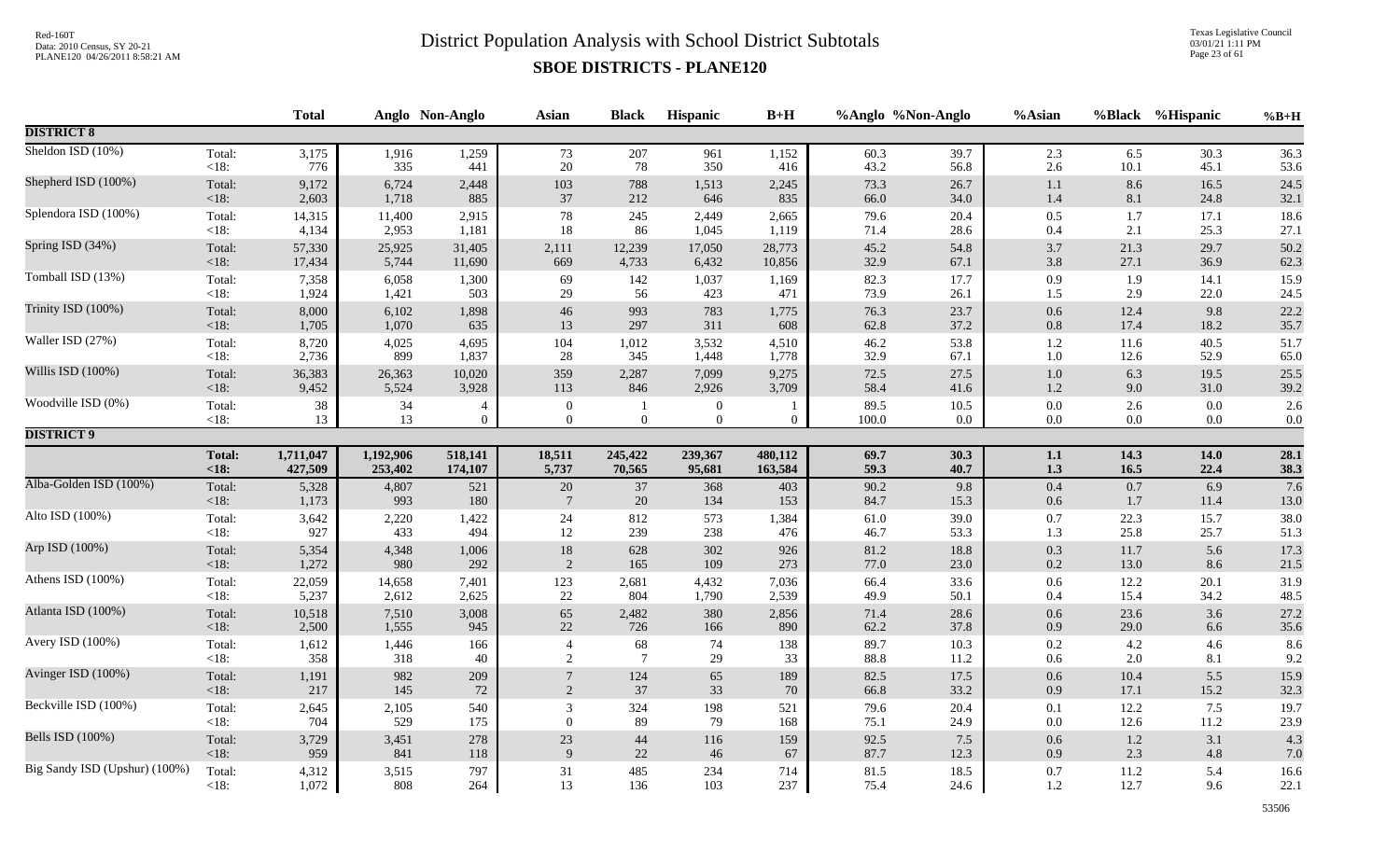Texas Legislative Council 03/01/21 1:11 PM Page 24 of 61

|                                |                   | <b>Total</b>   |                | Anglo Non-Anglo | <b>Asian</b>   | <b>Black</b>     | Hispanic         | $B+H$        |              | %Anglo %Non-Anglo | %Asian     |            | %Black %Hispanic | $%B+H$       |
|--------------------------------|-------------------|----------------|----------------|-----------------|----------------|------------------|------------------|--------------|--------------|-------------------|------------|------------|------------------|--------------|
| <b>DISTRICT 9</b>              |                   |                |                |                 |                |                  |                  |              |              |                   |            |            |                  |              |
| Bland ISD (93%)                | Total:<br>$<18$ : | 3,006<br>848   | 2,373<br>570   | 633<br>278      | 8              | 61<br>$24\,$     | 526<br>243       | 581<br>263   | 78.9<br>67.2 | 21.1<br>32.8      | 0.3<br>0.1 | 2.0<br>2.8 | 17.5<br>28.7     | 19.3<br>31.0 |
| Bloomburg ISD (100%)           | Total:            | 1,374          | 1,252          | 122             | 5              | 60               | 38               | 96           | 91.1         | 8.9               | $0.4\,$    | 4.4        | 2.8              | 7.0          |
|                                | $<18$ :           | 317            | 283            | 34              | $\overline{2}$ | 14               | 12               | 24           | 89.3         | 10.7              | $0.6\,$    | 4.4        | 3.8              | 7.6          |
| Blue Ridge ISD (1%)            | Total:            | 17             | 5              | 12              | $\overline{0}$ | $\overline{0}$   | 12               | 12           | 29.4         | 70.6              | $0.0\,$    | 0.0        | 70.6             | 70.6         |
|                                | $<18$ :           | $10\,$         | $\overline{2}$ | 8               | $\overline{0}$ | $\mathbf{0}$     | $\,8\,$          | $\,8\,$      | 20.0         | 80.0              | $0.0\,$    | 0.0        | 80.0             | $80.0\,$     |
| <b>Boles ISD</b> (100%)        | Total:            | 689            | 581            | 108             | 8              | 25               | 60               | 85           | 84.3         | 15.7              | $1.2\,$    | 3.6        | 8.7              | 12.3         |
|                                | <18:              | 238            | 185            | 53              | 3              | $18\,$           | 29               | 47           | 77.7         | 22.3              | 1.3        | 7.6        | 12.2             | 19.7         |
| Bonham ISD (100%)              | Total:            | 16,393         | 12,427         | 3,966           | 100            | 1,622            | 1,990            | 3,573        | 75.8         | 24.2              | $0.6\,$    | 9.9        | 12.1             | 21.8         |
|                                | $<18$ :           | 3,178          | 2,342          | 836             | 22             | 213              | 546              | 743          | 73.7         | 26.3              | $0.7\,$    | 6.7        | 17.2             | 23.4         |
| Brownsboro ISD (100%)          | Total:            | 15,836         | 13,429         | 2,407           | 97             | 1,072            | 1,080            | 2,130        | 84.8         | 15.2              | 0.6        | 6.8        | 6.8              | 13.5         |
|                                | $<18$ :           | 3,716          | 2,891          | 825             | 26             | 304              | 456              | 746          | 77.8         | 22.2              | 0.7        | 8.2        | 12.3             | 20.1         |
| Bullard ISD (100%)             | Total:            | 11,048         | 9,745          | 1,303           | 71             | 553              | 553              | 1,092        | 88.2         | 11.8              | 0.6        | 5.0        | 5.0              | 9.9          |
|                                | $<18$ :           | 2,754          | 2,284          | 470             | 26             | 193              | 223              | 408          | 82.9         | 17.1              | $0.9\,$    | 7.0        | 8.1              | 14.8         |
| Caddo Mills ISD (100%)         | Total:            | 6,465          | 5,631          | 834             | 33             | 171              | 570              | 734          | 87.1         | 12.9              | 0.5        | 2.6        | 8.8              | 11.4         |
|                                | $<18$ :           | 1,856          | 1,555          | 301             | 12             | 62               | 215              | 271          | 83.8         | 16.2              | 0.6        | 3.3        | 11.6             | 14.6         |
| Campbell ISD (100%)            | Total:            | 2,231          | 1,964          | 267             | $11\,$         | $32\,$           | 178              | 208          | 88.0         | 12.0              | $0.5\,$    | 1.4        | 8.0              | 9.3          |
|                                | $<18$ :           | 498            | 399            | 99              | $\mathbf{0}$   | 15               | 73               | 87           | 80.1         | 19.9              | $0.0\,$    | 3.0        | 14.7             | 17.5         |
| Canton ISD (100%)              | Total:            | 11,346         | 10,080         | 1,266           | 86             | 256              | 732              | 979          | 88.8         | 11.2              | $0.8\,$    | 2.3        | 6.5              | 8.6          |
|                                | $<18$ :           | 2,563          | 2,125          | 438             | 25             | 90               | 271              | 357          | 82.9         | 17.1              | $1.0\,$    | 3.5        | 10.6             | 13.9         |
| Carlisle ISD (100%)            | Total:            | 2,458          | 1,404          | 1,054           | $\mathfrak{Z}$ | 170              | 860              | 1,030        | 57.1         | 42.9              | $0.1\,$    | 6.9        | 35.0             | 41.9         |
|                                | <18:              | 747            | 317            | 430             | $\mathbf{0}$   | 32               | 390              | 422          | 42.4         | 57.6              | $0.0\,$    | 4.3        | 52.2             | 56.5         |
| Carthage ISD (100%)            | Total:            | 16,558         | 11,640         | 4,918           | 87             | 3,191            | 1,518            | 4,686        | 70.3         | 29.7              | $0.5\,$    | 19.3       | 9.2              | 28.3         |
|                                | $<18$ :           | 4,084          | 2,477          | 1,607           | 28             | 897              | 654              | 1,540        | 60.7         | 39.3              | 0.7        | 22.0       | 16.0             | 37.7         |
| Cayuga ISD (100%)              | Total:            | 10,080         | 4,624          | 5,456           | $27\,$         | 3,512            | 1,870            | 5,374        | 45.9         | 54.1              | $0.3\,$    | 34.8       | 18.6             | 53.3         |
|                                | <18:              | 714            | 569            | 145             | 9              | 63               | 66               | 127          | 79.7         | 20.3              | 1.3        | 8.8        | 9.2              | 17.8         |
| Celeste ISD (100%)             | Total:            | 2,369          | 2,134          | 235             | 15             | 63               | 128              | 186          | 90.1         | 9.9               | $0.6\,$    | 2.7        | 5.4              | 7.9          |
|                                | $<18$ :           | 610            | 517            | 93              | 5              | 31               | 56               | 82           | 84.8         | 15.2              | $0.8\,$    | 5.1        | 9.2              | 13.4         |
| Celina ISD (0%)                | Total:            | 6              | 6              | $\overline{0}$  | $\Omega$       | $\boldsymbol{0}$ | $\boldsymbol{0}$ | $\Omega$     | $100.0\,$    | $0.0\,$           | $0.0\,$    | 0.0        | 0.0              | 0.0          |
|                                | $<18$ :           | $\overline{0}$ | $\mathbf{0}$   | $\overline{0}$  | $\overline{0}$ | $\mathbf{0}$     | $\overline{0}$   | $\mathbf{0}$ | 0.0          | 0.0               | $0.0\,$    | 0.0        | 0.0              | 0.0          |
| Center ISD (100%)              | Total:            | 11,740         | 6,332          | 5,408           | 68             | 2,441            | 2,886            | 5,299        | 53.9         | 46.1              | $0.6\,$    | 20.8       | 24.6             | 45.1         |
|                                | $<18$ :           | 3,241          | 1,315          | 1,926           | 15             | 715              | 1,199            | 1,897        | 40.6         | 59.4              | $0.5\,$    | 22.1       | 37.0             | 58.5         |
| Central Heights ISD (100%)     | Total:            | 3,230          | 2,615          | 615             | 22             | 268              | 293              | 549          | 81.0         | 19.0              | $0.7\,$    | 8.3        | 9.1              | 17.0         |
|                                | < 18:             | 906            | 688            | 218             | $12\,$         | 70               | 133              | 194          | 75.9         | 24.1              | $1.3\,$    | 7.7        | 14.7             | 21.4         |
| Central ISD (100%)             | Total:            | 8,334          | 6,767          | 1,567           | 34             | 557              | 918              | 1,467        | 81.2         | 18.8              | $0.4\,$    | 6.7        | 11.0             | 17.6         |
|                                | $<18$ :           | 2,120          | 1,564          | 556             | 8              | 160              | 381              | 534          | 73.8         | 26.2              | $0.4\,$    | 7.5        | 18.0             | 25.2         |
| Chapel Hill ISD (Smith) (100%) | Total:            | 21,282         | 13,288         | 7,994           | 324            | 3,891            | 3,727            | 7,540        | 62.4         | 37.6              | $1.5\,$    | 18.3       | 17.5             | 35.4         |
|                                | <18:              | 5,100          | 2,509          | 2,591           | 87             | 1,006            | 1,519            | 2,482        | 49.2         | 50.8              | $1.7\,$    | 19.7       | 29.8             | 48.7         |
| Chapel Hill ISD (Titus) (100%) | Total:            | 3,118          | 2,295          | 823             | $41\,$         | 143              | 627              | 767          | 73.6         | 26.4              | $1.3\,$    | 4.6        | 20.1             | 24.6         |
|                                | $<18$ :           | 921            | 560            | 361             | 20             | 61               | 283              | 341          | 60.8         | 39.2              | 2.2        | 6.6        | 30.7             | 37.0         |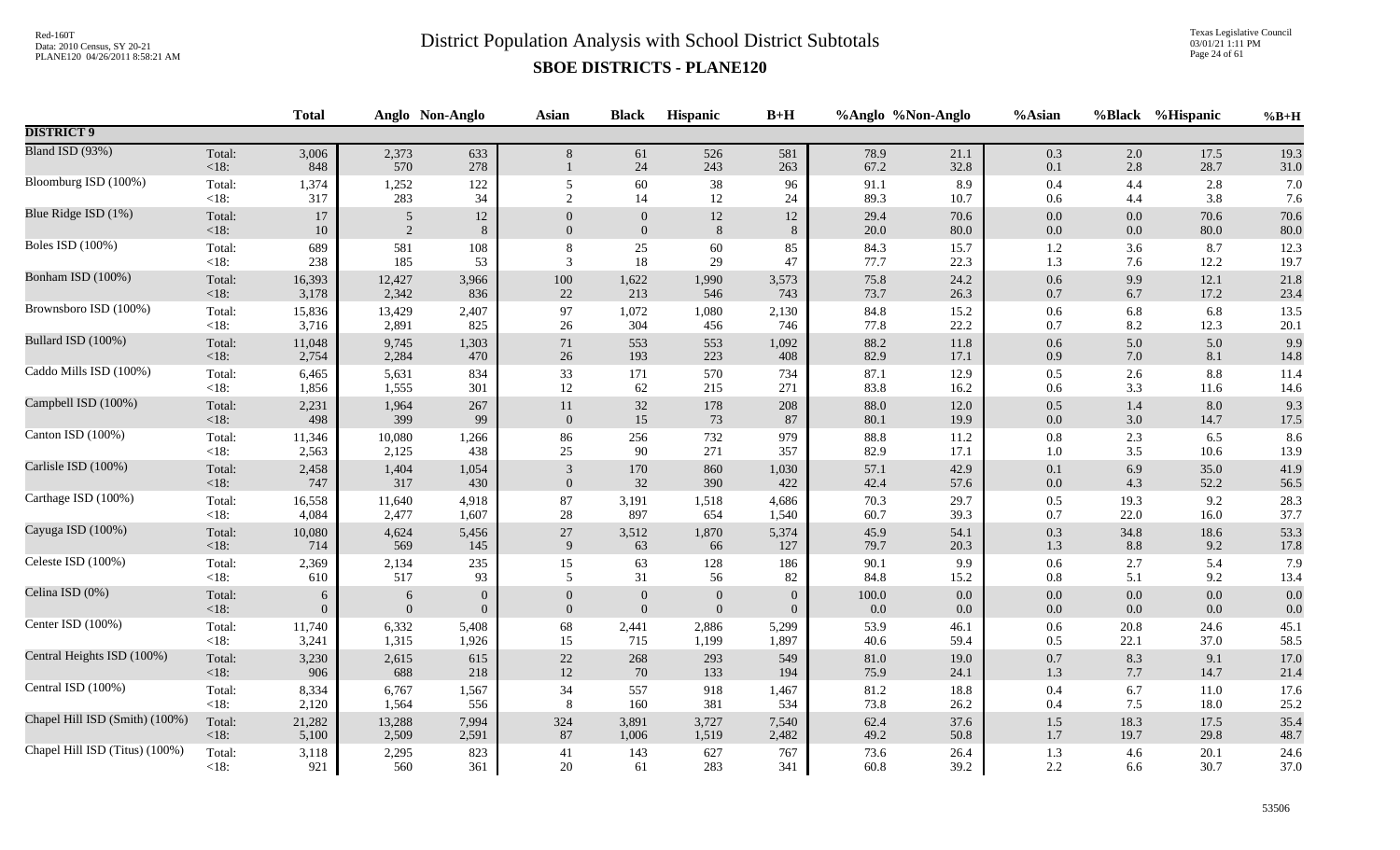Texas Legislative Council 03/01/21 1:11 PM Page 25 of 61

|                                          |                   | <b>Total</b>   |                | Anglo Non-Anglo | Asian          | <b>Black</b>     | Hispanic     | $B+H$          |              | %Anglo %Non-Anglo | %Asian             |              | %Black %Hispanic | $%B+H$       |
|------------------------------------------|-------------------|----------------|----------------|-----------------|----------------|------------------|--------------|----------------|--------------|-------------------|--------------------|--------------|------------------|--------------|
| <b>DISTRICT 9</b>                        |                   |                |                |                 |                |                  |              |                |              |                   |                    |              |                  |              |
| Chireno ISD (89%)                        | Total:            | 1,453          | 1,162          | 291             | $\mathfrak{Z}$ | 150              | 125          | 272            | 80.0         | 20.0              | 0.2                | 10.3         | 8.6              | 18.7         |
|                                          | <18:              | 384            | 284            | 100             | $\overline{0}$ | 42               | 58           | 98             | 74.0         | 26.0              | $0.0\,$            | 10.9         | 15.1             | 25.5         |
| Chisum ISD (100%)                        | Total:            | 5,000          | 4,061          | 939             | 14             | 404              | 409          | 810            | 81.2         | 18.8              | 0.3                | 8.1          | 8.2              | 16.2         |
|                                          | $<18$ :           | 1,274          | 937            | 337             | $\overline{4}$ | 131              | 180          | 309            | 73.5         | 26.5              | 0.3                | 10.3         | 14.1             | 24.3         |
| Clarksville ISD (100%)                   | Total:            | 6,326          | 3,659          | 2,667           | 23             | 2,008            | 580          | 2,568          | 57.8         | 42.2              | $0.4\,$            | 31.7         | 9.2              | 40.6         |
|                                          | $<18$ :           | 1,285          | 505            | 780             | $\overline{4}$ | 535              | 233          | 758            | 39.3         | 60.7              | 0.3                | 41.6         | 18.1             | 59.0         |
| Collinsville ISD (100%)                  | Total:            | 2,873          | 2,607          | 266             | 18             | $24\,$           | 199          | 220            | 90.7         | 9.3               | $0.6\,$            | 0.8          | 6.9              | 7.7          |
|                                          | $<18$ :           | 734            | 620            | 114             | $\overline{4}$ | 15               | 91           | 103            | 84.5         | 15.5              | 0.5                | 2.0          | 12.4             | 14.0         |
| Colmesneil ISD (0%)                      | Total:            | 11             | 6              | 5               | $\theta$       | $\overline{2}$   | $\sqrt{3}$   | 5              | 54.5         | 45.5              | $0.0\,$            | 18.2         | 27.3             | 45.5         |
|                                          | $<18$ :           | $\overline{2}$ | $\overline{0}$ | $\overline{2}$  | $\Omega$       | $\boldsymbol{0}$ | $\sqrt{2}$   | $\overline{2}$ | 0.0          | 100.0             | $0.0\,$            | 0.0          | 100.0            | 100.0        |
| Commerce ISD (100%)                      | Total:            | 10,937         | 7,120          | 3,817           | 466            | 2,023            | 1,221        | 3,190          | 65.1         | 34.9              | 4.3                | 18.5         | 11.2             | 29.2         |
|                                          | <18:              | 2,358          | 1,278          | 1,080           | 62             | 545              | 457          | 976            | 54.2         | 45.8              | 2.6                | 23.1         | 19.4             | 41.4         |
| Community ISD (1%)                       | Total:            | $70\,$         | 64             | 6               | $\overline{0}$ | $\overline{2}$   | -1           | $\mathbf{3}$   | 91.4         | 8.6               | $0.0\,$            | 2.9          | 1.4              | 4.3          |
|                                          | <18:              | 21             | 20             | $\mathbf{1}$    | $\overline{0}$ | $\mathbf{0}$     | $\mathbf{1}$ | 1              | 95.2         | 4.8               | 0.0                | 0.0          | 4.8              | 4.8          |
| Como-Pickton Cons ISD (100%)             | Total:            | 3,780          | 2,644          | 1,136           | 13             | 152              | 948          | 1,091          | 69.9         | 30.1              | 0.3                | 4.0          | 25.1             | 28.9         |
|                                          | $<18$ :           | 1,074          | 594            | 480             | $\overline{4}$ | 53               | 420          | 466            | 55.3         | 44.7              | 0.4                | 4.9          | 39.1             | 43.4         |
| Cooper ISD (100%)                        | Total:            | 4,723          | 3,917          | 806             | $44\,$         | 403              | 264          | 654            | 82.9         | 17.1              | 0.9                | 8.5          | 5.6              | 13.8         |
|                                          | <18:              | 1,090          | 811            | 279             | 15             | 136              | 112          | 241            | 74.4         | 25.6              | 1.4                | 12.5         | 10.3             | 22.1         |
| Crandall ISD (100%)                      | Total:            | 11,978         | 9,213          | 2,765           | 125            | 1,103            | 1,445        | 2,517          | 76.9         | 23.1              | $1.0\,$            | 9.2          | 12.1             | 21.0         |
|                                          | <18:              | 3,721          | 2,635          | 1,086           | 44             | 417              | 611          | 1,008          | 70.8         | 29.2              | $1.2\,$            | 11.2         | 16.4             | 27.1         |
| Cross Roads ISD (100%)                   | Total:            | 3,022          | 2,733          | 289             | $10\,$         | 62               | 189          | 243            | 90.4         | 9.6               | 0.3                | 2.1          | 6.3              | 8.0          |
|                                          | <18:              | 791            | 679            | 112             | $\overline{4}$ | 34               | 76           | 105            | 85.8         | 14.2              | $0.5\,$            | 4.3          | 9.6              | 13.3         |
| Cumby ISD (100%)                         | Total:            | 2,148          | 1,957          | 191             | 5              | 16               | 133          | 148            | 91.1         | 8.9               | 0.2                | 0.7          | 6.2              | 6.9          |
|                                          | <18:              | 519            | 442            | 77              | 2              | 11               | 52           | 63             | 85.2         | 14.8              | 0.4                | 2.1          | 10.0             | 12.1         |
| Cushing ISD (100%)                       | Total:            | 2,932          | 2,504          | 428             | $17\,$         | 168              | 199          | 366            | 85.4         | 14.6              | $0.6\,$            | 5.7          | 6.8              | 12.5         |
|                                          | $<18$ :           | 656            | 543            | 113             | $\overline{4}$ | 29               | 68           | 97             | 82.8         | 17.2              | 0.6                | 4.4          | 10.4             | 14.8         |
| Daingerfield-Lone Star ISD (100%) Total: | $<18$ :           | 8,517<br>1,970 | 5,358<br>976   | 3,159<br>994    | 44<br>15       | 2,307<br>646     | 735<br>328   | 3,032<br>966   | 62.9<br>49.5 | 37.1<br>50.5      | 0.5<br>0.8         | 27.1<br>32.8 | 8.6<br>16.6      | 35.6<br>49.0 |
| De Kalb ISD (100%)                       | Total:            | 4,587          | 3,339          | 1,248           | $18\,$         | 929              | 204          | 1,120          | 72.8         | 27.2              | 0.4                | 20.3         | 4.4              | 24.4         |
|                                          | $<18$ :           | 1,065          | 690            | 375             | 8              | 258              | 86           | 336            | 64.8         | 35.2              | 0.8                | 24.2         | 8.1              | 31.5         |
| Denison ISD (100%)                       | Total:            | 27,555         | 21,847         | 5,708           | 231            | 2,308            | 2,334        | 4,575          | 79.3         | 20.7              | 0.8                | 8.4          | 8.5              | 16.6         |
|                                          | $<18$ :           | 6,278          | 4,264          | 2,014           | 86             | 819              | 938          | 1,713          | 67.9         | 32.1              | 1.4                | 13.0         | 14.9             | 27.3         |
| Detroit ISD (100%)                       | Total:<br><18:    | 2,227<br>537   | 1,941<br>447   | 286<br>90       | $\overline{0}$ | 173<br>51        | 63<br>22     | 231<br>71      | 87.2<br>83.2 | 12.8<br>16.8      | $0.0\,$<br>$0.0\,$ | 7.8<br>9.5   | 2.8<br>4.1       | 10.4<br>13.2 |
| Diboll ISD (100%)                        | Total:            | 9,015          | 4,282          | 4,733           | 33             | 1,324            | 3,374        | 4,657          | 47.5         | 52.5              | $0.4\,$            | 14.7         | 37.4             | 51.7         |
|                                          | $<18$ :           | 2,468          | 900            | 1,568           | 17             | 339              | 1,225        | 1,533          | 36.5         | 63.5              | 0.7                | 13.7         | 49.6             | 62.1         |
| Dodd City ISD (100%)                     | Total:            | 1,007          | 932            | $75\,$          | $\overline{4}$ | $31\,$           | 32           | 63             | 92.6         | 7.4               | $0.4\,$            | 3.1          | 3.2              | 6.3          |
|                                          | <18:              | 233            | 194            | 39              | 2              | $21\,$           | 15           | 36             | 83.3         | 16.7              | 0.9                | 9.0          | 6.4              | $15.5\,$     |
| Douglass ISD (100%)                      | Total:<br>$<18$ : | 1,952<br>485   | 1,633<br>381   | 319<br>104      | $\Omega$       | 109<br>24        | 186<br>75    | 293<br>98      | 83.7<br>78.6 | 16.3<br>21.4      | $0.4\,$<br>0.0     | 5.6<br>4.9   | 9.5<br>15.5      | 15.0<br>20.2 |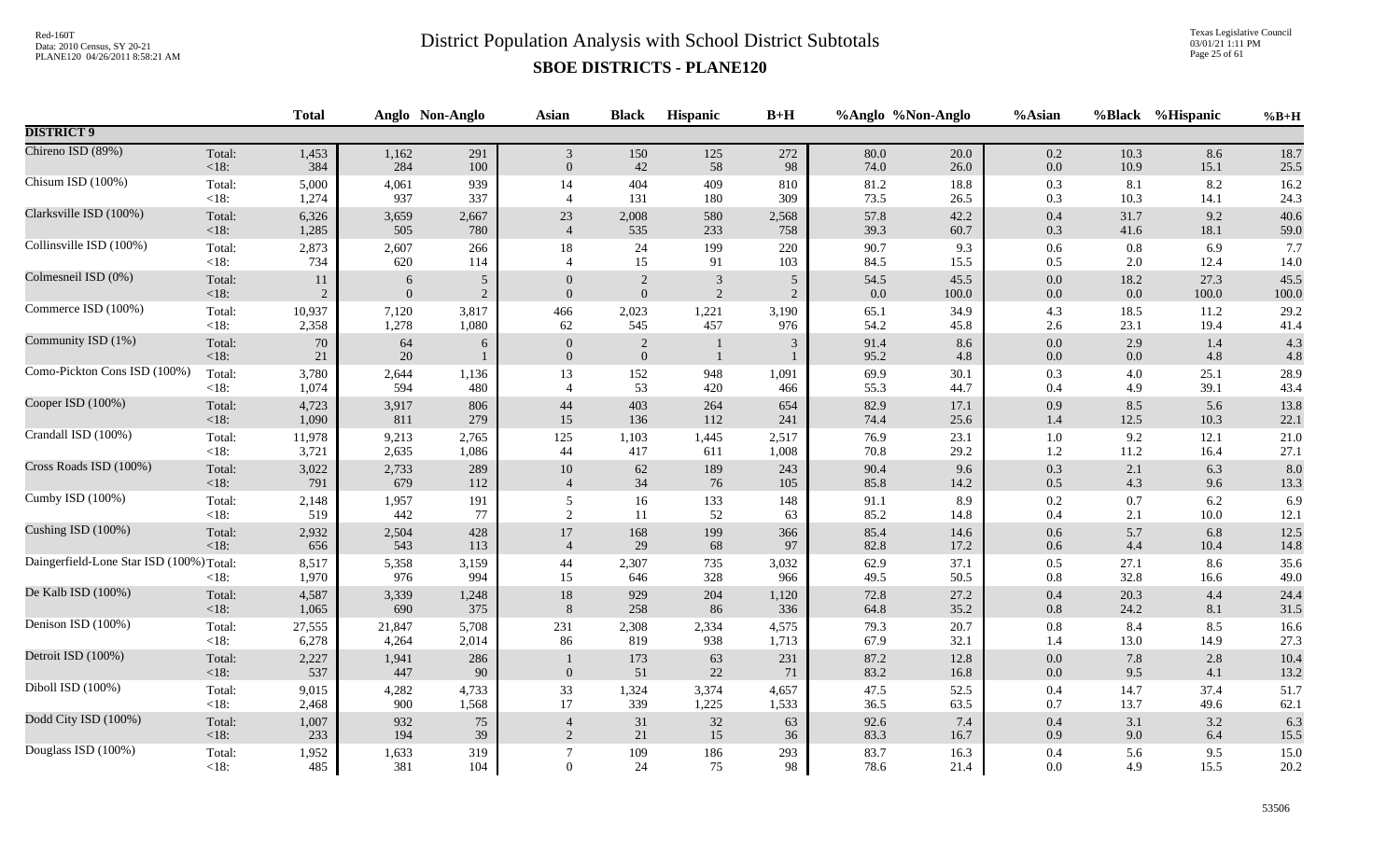Texas Legislative Council 03/01/21 1:11 PM Page 26 of 61

|                                                    |                 | <b>Total</b>   |                | Anglo Non-Anglo | <b>Asian</b>   | <b>Black</b>     | <b>Hispanic</b> | $B+H$      | %Anglo %Non-Anglo |              | %Asian             | %Black         | %Hispanic  | $%B+H$           |
|----------------------------------------------------|-----------------|----------------|----------------|-----------------|----------------|------------------|-----------------|------------|-------------------|--------------|--------------------|----------------|------------|------------------|
| <b>DISTRICT 9</b>                                  |                 |                |                |                 |                |                  |                 |            |                   |              |                    |                |            |                  |
| Ector ISD (100%)                                   | Total:          | 1,121          | 1,023          | 98              | 16             | 11               | $50\,$          | 60         | 91.3              | 8.7          | $1.4\,$            | $1.0\,$        | 4.5        | 5.4              |
|                                                    | $<18$ :         | 277            | 242            | 35              | $\,8\,$        | $\overline{4}$   | $17\,$          | 21         | 87.4              | 12.6         | 2.9                | 1.4            | 6.1        | 7.6              |
| Edgewood ISD (Van Zandt) (100%) <sub>Total</sub> : | $<18$ :         | 5,151<br>1,243 | 4,525<br>1,015 | 626<br>228      | 15<br>5        | $227\,$<br>88    | 321<br>122      | 539<br>203 | 87.8<br>$81.7\,$  | 12.2<br>18.3 | 0.3<br>$0.4\,$     | 4.4<br>7.1     | 6.2<br>9.8 | $10.5\,$<br>16.3 |
| Elkhart ISD (99%)                                  | Total:          | 6,065          | 5,241          | 824             | 33             | 379              | 354             | 721        | 86.4              | 13.6         | $0.5\,$            | 6.2            | 5.8        | 11.9             |
|                                                    | < 18:           | 1,565          | 1,286          | 279             | 17             | 106              | 143             | 243        | 82.2              | 17.8         | 1.1                | 6.8            | 9.1        | 15.5             |
| Elysian Fields ISD (100%)                          | Total:          | 4,852          | 3,841          | 1,011           | 28             | 749              | 195             | 936        | 79.2              | 20.8         | $0.6\,$            | 15.4           | 4.0        | 19.3             |
|                                                    | <18:            | 1,226          | 949            | 277             | 14             | 185              | 76              | 256        | 77.4              | 22.6         | $1.1\,$            | 15.1           | 6.2        | 20.9             |
| Etoile ISD (100%)                                  | Total:<br>< 18: | 1,453<br>302   | 1,384<br>276   | 69<br>$26\,$    | $\mathbf{0}$   | $11\,$<br>$\, 8$ | $43\,$<br>13    | 54<br>21   | 95.3<br>91.4      | 4.7<br>8.6   | $0.1\,$<br>$0.0\,$ | $0.8\,$<br>2.6 | 3.0<br>4.3 | 3.7<br>7.0       |
| Eustace ISD (100%)                                 | Total:          | 7,971          | 7,235          | 736             | 37             | 155              | 440             | 588        | 90.8              | 9.2          | 0.5                | 1.9            | 5.5        | 7.4              |
|                                                    | $<18$ :         | 1,681          | 1,419          | 262             | 14             | 53               | 177             | 223        | 84.4              | 15.6         | $0.8\,$            | 3.2            | 10.5       | 13.3             |
| Excelsior ISD (100%)                               | Total:          | 613            | 525            | $88\,$          | $\mathfrak{S}$ | 11               | 76              | 87         | 85.6              | 14.4         | $0.8\,$            | 1.8            | 12.4       | 14.2             |
|                                                    | < 18:           | 159            | 122            | 37              | $\overline{4}$ | $\overline{3}$   | $34\,$          | 37         | 76.7              | 23.3         | 2.5                | 1.9            | 21.4       | 23.3             |
| Fannindel ISD (100%)                               | Total:          | 1,465          | 1,077          | 388             | $\overline{4}$ | 285              | 74              | 358        | 73.5              | 26.5         | 0.3                | 19.5           | 5.1        | 24.4             |
|                                                    | $<18$ :         | 332            | 193            | 139             | $\Omega$       | 101              | 29              | 130        | 58.1              | 41.9         | $0.0\,$            | 30.4           | 8.7        | 39.2             |
| Forney ISD (100%)                                  | Total:          | 31,980         | 22,911         | 9,069           | 557            | 3,435            | 4,924           | 8,243      | 71.6              | 28.4         | $1.7\,$            | 10.7           | 15.4       | 25.8             |
|                                                    | < 18:           | 10,636         | 6,965          | 3,671           | 216            | 1,316            | 2,131           | 3,375      | 65.5              | 34.5         | $2.0\,$            | 12.4           | 20.0       | 31.7             |
| Frankston ISD (100%)                               | Total:          | 4,518          | 3,776          | 742             | 31             | 435              | 237             | 663        | 83.6              | 16.4         | 0.7                | 9.6            | 5.2        | 14.7             |
|                                                    | $<18$ :         | 1,046          | 798            | 248             | 6              | 142              | 93              | 230        | 76.3              | 23.7         | $0.6\,$            | 13.6           | 8.9        | 22.0             |
| Fruitvale ISD (100%)                               | Total:          | 1,675          | 1,476          | 199             | $\overline{7}$ | 16               | 159             | 175        | 88.1              | 11.9         | $0.4\,$            | $1.0\,$        | 9.5        | 10.4             |
|                                                    | < 18:           | 398            | 326            | 72              | $\mathfrak{Z}$ | 12               | 54              | 66         | 81.9              | 18.1         | $0.8\,$            | 3.0            | 13.6       | 16.6             |
| Garrison ISD (100%)                                | Total:          | 3,138          | 2,296          | 842             | 24             | 607              | 209             | 811        | 73.2              | 26.8         | $0.8\,$            | 19.3           | 6.7        | 25.8             |
|                                                    | $<18$ :         | 737            | 486            | 251             | 9              | 151              | 94              | 241        | 65.9              | 34.1         | 1.2                | 20.5           | 12.8       | 32.7             |
| Gary ISD (100%)                                    | Total:          | 1,856          | 1,693          | 163             | 2              | 39               | 108             | 146        | 91.2              | 8.8          | $0.1\,$            | 2.1            | 5.8        | 7.9              |
|                                                    | < 18:           | 439            | 382            | 57              | $\mathbf{1}$   | $7\phantom{.0}$  | 48              | 55         | 87.0              | 13.0         | $0.2\,$            | 1.6            | 10.9       | 12.5             |
| Gilmer ISD (100%)                                  | Total:          | 15,555         | 12,512         | 3,043           | 84             | 1,712            | 1,053           | 2,741      | 80.4              | 19.6         | $0.5\,$            | 11.0           | 6.8        | 17.6             |
|                                                    | $<18$ :         | 3,715          | 2,725          | 990             | $28\,$         | 499              | 426             | 910        | 73.4              | 26.6         | 0.8                | 13.4           | 11.5       | 24.5             |
| Gladewater ISD (100%)                              | Total:          | 11,888         | 9,097          | 2,791           | $82\,$         | 1,750            | 845             | 2,562      | 76.5              | 23.5         | 0.7                | 14.7           | 7.1        | 21.6             |
|                                                    | <18:            | 3,048          | 2,026          | 1,022           | 26             | 643              | 353             | 968        | 66.5              | 33.5         | $0.9\,$            | 21.1           | 11.6       | 31.8             |
| Grand Saline ISD (100%)                            | Total:          | 6,744          | 5,696          | 1,048           | 29             | 73               | 884             | 947        | 84.5              | 15.5         | $0.4\,$            | 1.1            | 13.1       | 14.0             |
|                                                    | <18:            | 1,643          | 1,226          | 417             | 9              | 47               | 351             | 391        | 74.6              | 25.4         | 0.5                | 2.9            | 21.4       | 23.8             |
| Greenville ISD (100%)                              | Total:          | 30,881         | 19,238         | 11,643          | 402            | 4,714            | 6,288           | 10,847     | 62.3              | 37.7         | 1.3                | 15.3           | 20.4       | 35.1             |
|                                                    | < 18:           | 7,984          | 3,875          | 4,109           | 108            | 1,437            | 2,538           | 3,873      | 48.5              | 51.5         | $1.4\,$            | 18.0           | 31.8       | 48.5             |
| Gunter ISD (100%)                                  | Total:          | 2,951          | 2,360          | 591             | 21             | 27               | 505             | 532        | 80.0              | 20.0         | 0.7                | 0.9            | 17.1       | 18.0             |
|                                                    | <18:            | 843            | 615            | 228             | 11             | $8\phantom{.}8$  | 199             | 207        | 73.0              | 27.0         | 1.3                | 0.9            | 23.6       | 24.6             |
| Hallsville ISD (100%)                              | Total:          | 19,354         | 16,407         | 2,947           | 130            | 1,309            | 1,295           | 2,578      | 84.8              | 15.2         | $0.7\,$            | 6.8            | 6.7        | 13.3             |
|                                                    | < 18:           | 5,398          | 4,294          | 1,104           | 50             | 416              | 588             | 986        | 79.5              | 20.5         | $0.9\,$            | 7.7            | 10.9       | 18.3             |
| Harleton ISD (100%)                                | Total:<br><18:  | 3,055<br>816   | 2,706<br>710   | 349<br>106      | $\Omega$       | 236<br>59        | 85<br>43        | 321<br>102 | 88.6<br>87.0      | 11.4<br>13.0 | $0.0\,$<br>$0.0\,$ | 7.7<br>$7.2\,$ | 2.8<br>5.3 | 10.5<br>12.5     |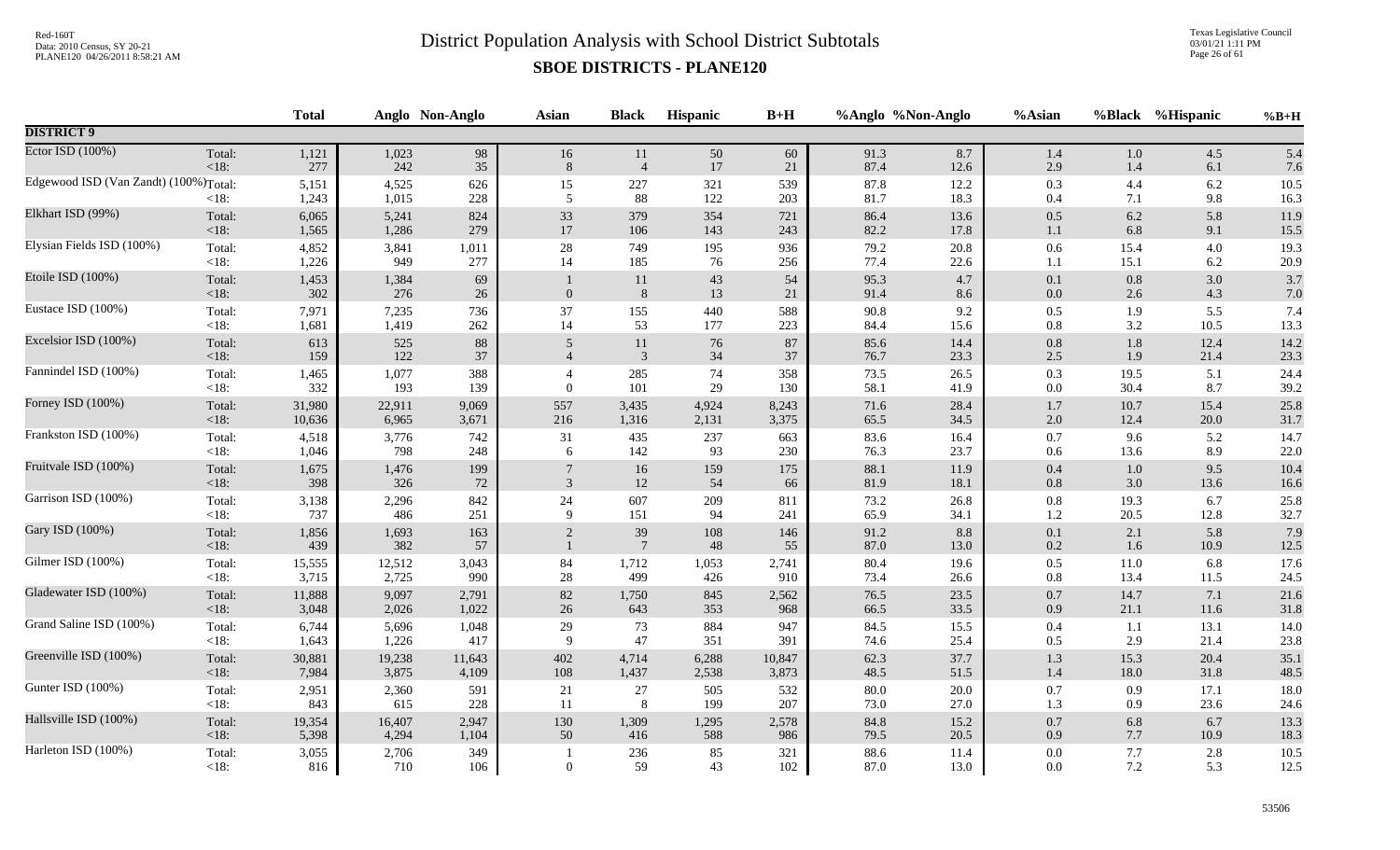Texas Legislative Council 03/01/21 1:11 PM Page 27 of 61

|                            |                | <b>Total</b> |              | Anglo Non-Anglo | <b>Asian</b>     | <b>Black</b> | <b>Hispanic</b> | $B+H$      | %Anglo %Non-Anglo |              | %Asian         |             | %Black %Hispanic | $%B+H$       |
|----------------------------|----------------|--------------|--------------|-----------------|------------------|--------------|-----------------|------------|-------------------|--------------|----------------|-------------|------------------|--------------|
| <b>DISTRICT 9</b>          |                |              |              |                 |                  |              |                 |            |                   |              |                |             |                  |              |
| Harmony ISD (100%)         | Total:         | 6,346        | 5,704        | 642             | 24               | 63           | 511             | 571        | 89.9              | 10.1         | $0.4\,$        | $1.0\,$     | 8.1              | 9.0          |
|                            | <18:           | 1,251        | 1,003        | 248             | 13               | 16           | 210             | 226        | 80.2              | 19.8         | $1.0\,$        | 1.3         | 16.8             | $18.1\,$     |
| Harts Bluff ISD (100%)     | Total:         | 3,032        | 1,976        | 1,056           | $22\,$           | 71           | 926             | 981        | 65.2              | 34.8         | 0.7            | 2.3         | 30.5             | 32.4         |
|                            | $<18$ :        | 887          | 430          | 457             | $7\phantom{.0}$  | 25           | 409             | 426        | 48.5              | 51.5         | $0.8\,$        | 2.8         | 46.1             | 48.0         |
| Hawkins ISD (100%)         | Total:         | 5,446        | 4,224        | 1,222           | 16               | 909          | 230             | 1,129      | 77.6              | 22.4         | 0.3            | 16.7        | 4.2              | 20.7         |
|                            | <18:           | 1,036        | 808          | 228             | 2                | 136          | 70              | 205        | 78.0              | 22.0         | 0.2            | 13.1        | 6.8              | 19.8         |
| Henderson ISD (100%)       | Total:         | 23,550       | 14,490       | 9,060           | 165              | 5,265        | 3,530           | 8,740      | 61.5              | 38.5         | 0.7            | 22.4        | 15.0             | 37.1         |
|                            | $<18$ :        | 4,960        | 2,659        | 2,301           | 51               | 1,069        | 1,169           | 2,214      | 53.6              | 46.4         | $1.0\,$        | 21.6        | 23.6             | 44.6         |
| Honey Grove ISD (100%)     | Total:<br><18: | 3,402<br>784 | 2,757<br>560 | 645<br>224      | 6                | 315<br>98    | 275<br>114      | 588<br>210 | $81.0\,$<br>71.4  | 19.0<br>28.6 | 0.2<br>$0.1\,$ | 9.3<br>12.5 | 8.1<br>14.5      | 17.3<br>26.8 |
| Hooks ISD (100%)           | Total:         | 4,559        | 3,462        | 1,097           | 32               | 777          | 248             | 1,006      | 75.9              | 24.1         | 0.7            | 17.0        | 5.4              | 22.1         |
|                            | $<18$ :        | 1,182        | 830          | 352             | 12               | 233          | 105             | 330        | 70.2              | 29.8         | $1.0\,$        | 19.7        | 8.9              | 27.9         |
| Howe ISD (100%)            | Total:         | 4,905        | 4,184        | 721             | 43               | $84\,$       | 491             | 574        | 85.3              | 14.7         | 0.9            | 1.7         | $10.0$           | 11.7         |
|                            | < 18:          | 1,363        | 1,054        | 309             | 16               | 50           | 211             | 260        | 77.3              | 22.7         | $1.2\,$        | 3.7         | 15.5             | 19.1         |
| Hubbard ISD (Bowie) (100%) | Total:         | 555          | 502          | 53              | $\boldsymbol{0}$ | 16           | 18              | 34         | 90.5              | 9.5          | 0.0            | 2.9         | 3.2              | 6.1          |
|                            | $<18$ :        | 127          | 112          | 15              | $\theta$         | 6            | $\overline{4}$  | 10         | 88.2              | 11.8         | $0.0\,$        | 4.7         | 3.1              | 7.9          |
| Hudson ISD (100%)          | Total:         | 11,571       | 8,653        | 2,918           | 123              | 847          | 1,912           | 2,727      | 74.8              | 25.2         | $1.1\,$        | 7.3         | 16.5             | 23.6         |
|                            | <18:           | 3,448        | 2,310        | 1,138           | $46\,$           | 340          | 767             | 1,085      | 67.0              | 33.0         | 1.3            | 9.9         | 22.2             | 31.5         |
| Hughes Springs ISD (100%)  | Total:         | 4,761        | 3,767        | 994             | 15               | 751          | 197             | 936        | 79.1              | 20.9         | $0.3\,$        | 15.8        | 4.1              | 19.7         |
|                            | $<18$ :        | 1,230        | 877          | 353             | $\overline{4}$   | 257          | 88              | 337        | 71.3              | 28.7         | 0.3            | 20.9        | 7.2              | 27.4         |
| Huntington ISD (100%)      | Total:         | 8,283        | 7,615        | 668             | 36               | 252          | 336             | 576        | 91.9              | 8.1          | 0.4            | 3.0         | 4.1              | 7.0          |
|                            | <18:           | 2,151        | 1,901        | 250             | 15               | 86           | 148             | 225        | 88.4              | 11.6         | $0.7\,$        | 4.0         | 6.9              | 10.5         |
| Jacksonville ISD (100%)    | Total:         | 25,684       | 14,027       | 11,657          | 210              | 4,350        | 7,054           | 11,289     | 54.6              | 45.4         | $0.8\,$        | 16.9        | 27.5             | 44.0         |
|                            | $<18$ :        | 7,050        | 2,563        | 4,487           | 72               | 1,359        | 3,105           | 4,391      | 36.4              | 63.6         | $1.0\,$        | 19.3        | 44.0             | 62.3         |
| Jefferson ISD (100%)       | Total:         | 9,713        | 6,914        | 2,799           | $70\,$           | 2,298        | 284             | 2,576      | 71.2              | 28.8         | $0.7\,$        | 23.7        | 2.9              | 26.5         |
|                            | <18:           | 1,835        | 1,117        | 718             | 22               | 559          | 111             | 668        | 60.9              | 39.1         | $1.2\,$        | 30.5        | 6.0              | 36.4         |
| Joaquin ISD (100%)         | Total:         | 3,533        | 3,041        | 492             | 6                | 201          | 250             | 451        | 86.1              | 13.9         | $0.2\,$        | 5.7         | 7.1              | 12.8         |
|                            | $<18$ :        | 904          | 736          | 168             | 2                | 58           | 103             | 161        | 81.4              | 18.6         | 0.2            | 6.4         | 11.4             | 17.8         |
| Karnack ISD (100%)         | Total:         | 2,510        | 1,567        | 943             | $\overline{7}$   | 785          | 130             | 903        | 62.4              | 37.6         | $0.3\,$        | 31.3        | 5.2              | 36.0         |
|                            | <18:           | 443          | 218          | 225             | 2                | 171          | 53              | 216        | 49.2              | 50.8         | $0.5\,$        | 38.6        | 12.0             | 48.8         |
| Kaufman ISD (100%)         | Total:         | 17,203       | 11,545       | 5,658           | 126              | 1,109        | 4,288           | 5,339      | 67.1              | 32.9         | 0.7            | 6.4         | 24.9             | 31.0         |
|                            | $<18$ :        | 4,808        | 2,601        | 2,207           | 42               | 346          | 1,809           | 2,118      | 54.1              | 45.9         | 0.9            | 7.2         | 37.6             | 44.1         |
| Kemp ISD (100%)            | Total:         | 9,450        | 8,254        | 1,196           | $42\,$           | 273          | 765             | 1,023      | 87.3              | 12.7         | 0.4            | 2.9         | 8.1              | 10.8         |
|                            | <18:           | 2,156        | 1,747        | 409             | 16               | 74           | 298             | 365        | $81.0\,$          | 19.0         | $0.7\,$        | 3.4         | 13.8             | 16.9         |
| Kilgore ISD (100%)         | Total:         | 21,202       | 14,174       | 7,028           | 237              | 3,122        | 3,527           | 6,568      | 66.9              | 33.1         | $1.1\,$        | 14.7        | 16.6             | 31.0         |
|                            | $<18$ :        | 5,318        | 2,955        | 2,363           | 71               | 870          | 1,426           | 2,251      | 55.6              | 44.4         | 1.3            | 16.4        | 26.8             | 42.3         |
| Laneville ISD (100%)       | Total:         | 1,505        | 928          | 577             | 5                | 448          | $105\,$         | 553        | 61.7              | 38.3         | 0.3            | 29.8        | 7.0              | 36.7         |
|                            | $<18$ :        | 339          | 190          | 149             | $\mathbf{0}$     | 104          | 37              | 141        | 56.0              | 44.0         | $0.0\,$        | 30.7        | 10.9             | 41.6         |
| LaPoynor ISD (100%)        | Total:         | 2,618        | 2,185        | 433             | 19               | 288          | 110             | 396        | 83.5              | 16.5         | 0.7            | 11.0        | 4.2              | 15.1         |
|                            | $<18$ :        | 636          | 481          | 155             | $\tau$           | 89           | 59              | 147        | 75.6              | 24.4         | 1.1            | 14.0        | 9.3              | 23.1         |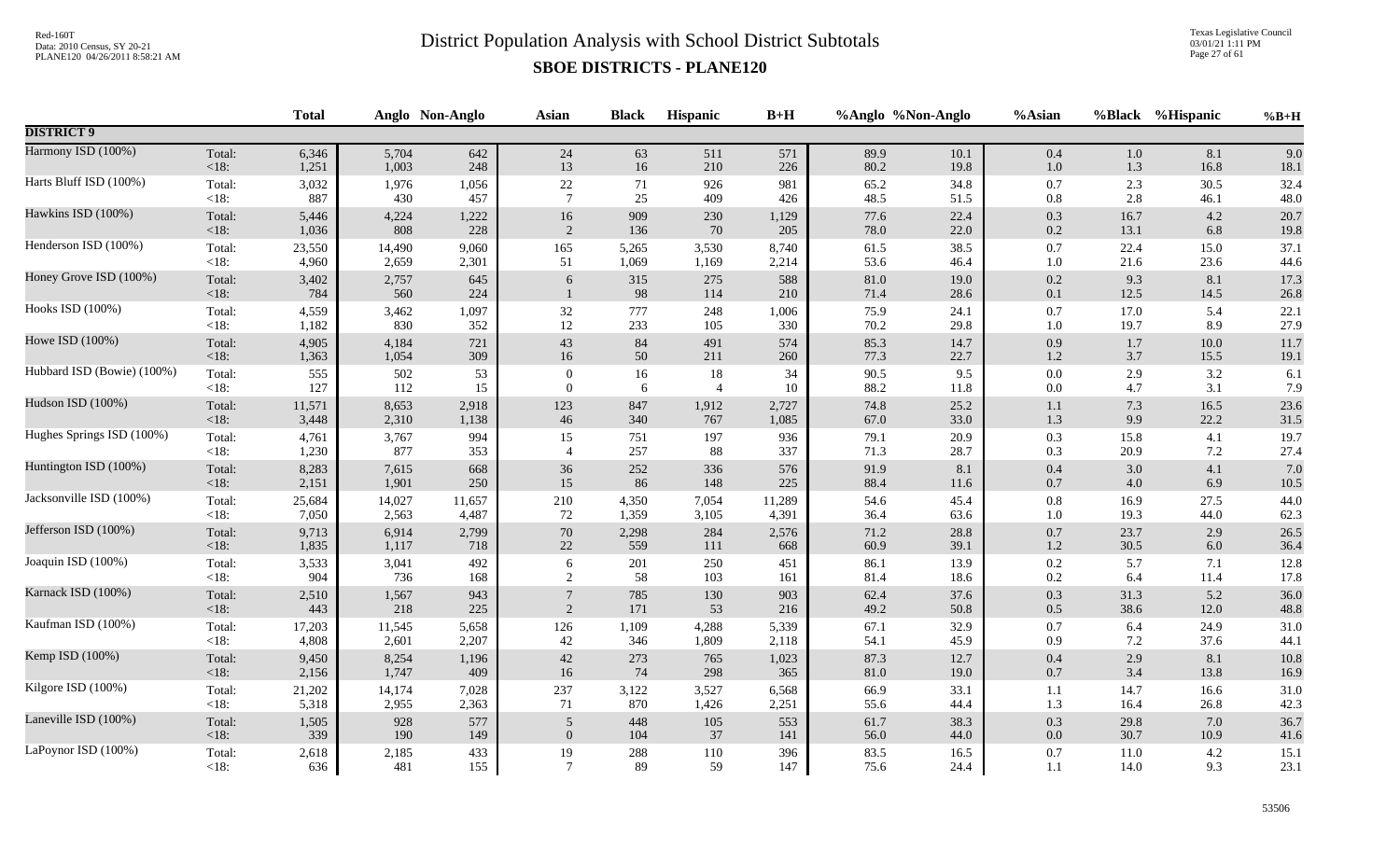Texas Legislative Council 03/01/21 1:11 PM Page 28 of 61

|                                |                   | <b>Total</b> |              | Anglo Non-Anglo | <b>Asian</b>   | <b>Black</b>        | Hispanic     | $B+H$      |              | %Anglo %Non-Anglo | %Asian         |              | %Black %Hispanic | $%B+H$       |
|--------------------------------|-------------------|--------------|--------------|-----------------|----------------|---------------------|--------------|------------|--------------|-------------------|----------------|--------------|------------------|--------------|
| <b>DISTRICT 9</b>              |                   |              |              |                 |                |                     |              |            |              |                   |                |              |                  |              |
| Leary ISD (100%)               | Total:            | 974          | 822          | 152             | 5 <sup>5</sup> | 67                  | 55           | 122        | 84.4         | 15.6              | $0.5\,$        | 6.9          | 5.6              | 12.5         |
|                                | <18:              | 234          | 179          | 55              | $\overline{2}$ | $22\,$              | 26           | 48         | 76.5         | 23.5              | 0.9            | 9.4          | $11.1\,$         | 20.5         |
| Leonard ISD (95%)              | Total:            | 3,503        | 2,924        | 579             | 15             | 153                 | 326          | 473        | 83.5         | 16.5              | 0.4            | 4.4          | 9.3              | 13.5         |
|                                | $<18$ :           | 933          | 703          | 230             | 8              | 60                  | 137          | 191        | 75.3         | 24.7              | 0.9            | 6.4          | 14.7             | 20.5         |
| Leveretts Chapel ISD (100%)    | Total:<br>$<18$ : | 921<br>273   | 589<br>149   | 332<br>124      | $\overline{0}$ | 168<br>56           | 148<br>65    | 311<br>119 | 64.0<br>54.6 | 36.0<br>45.4      | 0.1<br>$0.0\,$ | 18.2<br>20.5 | 16.1<br>23.8     | 33.8<br>43.6 |
| Liberty-Eylau ISD (100%)       | Total:            | 14,673       | 8,793        | 5,880           | 98             | 4,560               | 1,092        | 5,589      | 59.9         | 40.1              | $0.7\,$        | 31.1         | 7.4              | 38.1         |
|                                | $<18$ :           | 3,394        | 1,784        | 1,610           | 33             | 1,322               | 242          | 1,544      | 52.6         | 47.4              | 1.0            | 39.0         | 7.1              | 45.5         |
| Lindale ISD (100%)             | Total:            | 19,277       | 16,234       | 3,043           | 209            | 1,336               | 1,348        | 2,656      | 84.2         | 15.8              | $1.1\,$        | 6.9          | 7.0              | 13.8         |
|                                | <18:              | 5,000        | 3,836        | 1,164           | 89             | 464                 | 587          | 1,034      | 76.7         | 23.3              | 1.8            | 9.3          | 11.7             | 20.7         |
| Linden-Kildare Cons ISD (100%) | Total:            | 5,700        | 4,236        | 1,464           | 41             | 1,120               | 269          | 1,378      | 74.3         | 25.7              | $0.7\,$        | 19.6         | 4.7              | 24.2         |
|                                | $<18$ :           | 1,221        | 831          | 390             | 15             | 261                 | 113          | 370        | 68.1         | 31.9              | 1.2            | 21.4         | 9.3              | 30.3         |
| Lone Oak ISD (100%)            | Total:            | 4,541        | 4,110        | 431             | $29\,$         | 87                  | 237          | 322        | 90.5         | 9.5               | 0.6            | 1.9          | 5.2              | 7.1          |
|                                | <18:              | 1,136        | 977          | 159             | 5              | 35                  | 100          | 134        | 86.0         | 14.0              | 0.4            | 3.1          | 8.8              | $11.8\,$     |
| Longview ISD (100%)            | Total:            | 56,371       | 27,205       | 29,166          | 746            | 17,562              | 10,795       | 28,033     | 48.3         | 51.7              | 1.3            | 31.2         | 19.1             | 49.7         |
|                                | $<18$ :           | 13,264       | 3,832        | 9,432           | 190            | 5,068               | 4,283        | 9,171      | 28.9         | 71.1              | 1.4            | 38.2         | 32.3             | 69.1         |
| Lufkin ISD (100%)              | Total:            | 46,482       | 24,616       | 21,866          | 747            | 10,564              | 10,530       | 20,873     | 53.0         | 47.0              | $1.6\,$        | 22.7         | 22.7             | 44.9         |
|                                | $<18$ :           | 12,381       | 4,702        | 7,679           | 224            | 3,197               | 4,331        | 7,410      | 38.0         | 62.0              | 1.8            | 25.8         | 35.0             | 59.8         |
| Mabank ISD (100%)              | Total:            | 19,037       | 16,859       | 2,178           | 141            | 342                 | 1,440        | 1,771      | 88.6         | 11.4              | $0.7\,$        | 1.8          | 7.6              | 9.3          |
|                                | <18:              | 4,389        | 3,575        | 814             | 43             | 143                 | 586          | 721        | 81.5         | 18.5              | 1.0            | 3.3          | 13.4             | 16.4         |
| Malakoff ISD (100%)            | Total:            | 9,490        | 7,948        | 1,542           | 39             | 605                 | 780          | 1,377      | 83.8         | 16.2              | $0.4\,$        | 6.4          | 8.2              | 14.5         |
|                                | $<18$ :           | 1,709        | 1,209        | 500             | 9              | 171                 | 292          | 460        | 70.7         | 29.3              | $0.5\,$        | $10.0\,$     | 17.1             | 26.9         |
| Malta ISD (100%)               | Total:<br><18:    | 641<br>137   | 588<br>119   | 53<br>18        | 9              | 9<br>$\overline{3}$ | 29<br>$12\,$ | 38<br>15   | 91.7<br>86.9 | 8.3<br>13.1       | 1.4<br>0.7     | 1.4<br>2.2   | 4.5<br>8.8       | 5.9<br>10.9  |
| Marshall ISD (100%)            | Total:            | 33,531       | 16,835       | 16,696          | 276            | 11,298              | 4,984        | 16,185     | 50.2         | 49.8              | $0.8\,$        | 33.7         | 14.9             | 48.3         |
|                                | <18:              | 8,468        | 3,226        | 5,242           | 77             | 2,982               | 2,167        | 5,107      | 38.1         | 61.9              | 0.9            | 35.2         | 25.6             | 60.3         |
| Martins Mill ISD (100%)        | Total:            | 2,129        | 1,763        | 366             | 6              | 57                  | 279          | 336        | 82.8         | 17.2              | 0.3            | 2.7          | 13.1             | 15.8         |
|                                | $<18$ :           | 610          | 464          | 146             | 3              | 18                  | 119          | 137        | 76.1         | 23.9              | 0.5            | 3.0          | 19.5             | 22.5         |
| Martinsville ISD (100%)        | Total:            | 1,181        | 969          | 212             | 13             | 72                  | 133          | 197        | 82.0         | 18.0              | 1.1            | 6.1          | 11.3             | 16.7         |
|                                | <18:              | 309          | 238          | 71              | 3              | $22\,$              | 49           | 67         | 77.0         | 23.0              | 1.0            | 7.1          | 15.9             | 21.7         |
| Maud ISD (100%)                | Total:            | 2,252        | 2,001        | 251             | 5              | 181                 | 46           | 227        | 88.9         | 11.1              | 0.2            | 8.0          | 2.0              | 10.1         |
|                                | <18:              | 597          | 524          | 73              | 2              | 49                  | 20           | 69         | 87.8         | 12.2              | 0.3            | 8.2          | 3.4              | 11.6         |
| McLeod ISD (100%)              | Total:            | 855          | 805          | $50\,$          | $\theta$       | 34                  | $\sqrt{6}$   | 40         | 94.2         | 5.8               | $0.0\,$        | 4.0          | 0.7              | 4.7          |
|                                | <18:              | 236          | 221          | 15              | $\overline{0}$ | $10\,$              | 3            | 13         | 93.6         | 6.4               | $0.0\,$        | 4.2          | 1.3              | 5.5          |
| Miller Grove ISD (100%)        | Total:<br>$<18$ : | 1,407<br>326 | 1,188<br>249 | 219<br>77       | $\mathbf Q$    | $10\,$<br>2         | 183<br>72    | 193<br>74  | 84.4<br>76.4 | 15.6<br>23.6      | $0.6\,$<br>0.3 | 0.7<br>0.6   | 13.0<br>22.1     | 13.7<br>22.7 |
| Mineola ISD (100%)             | Total:            | 9,380        | 7,350        | 2,030           | $70\,$         | 607                 | 1,296        | 1,896      | 78.4         | 21.6              | $0.7\,$        | 6.5          | 13.8             | 20.2         |
|                                | $<18$ :           | 2,158        | 1,432        | 726             | 27             | 163                 | 530          | 688        | 66.4         | 33.6              | $1.3\,$        | 7.6          | 24.6             | 31.9         |
| Mount Enterprise ISD (100%)    | Total:            | 1,765        | 1,360        | 405             | $\overline{4}$ | 287                 | 106          | 387        | 77.1         | 22.9              | 0.2            | 16.3         | 6.0              | 21.9         |
|                                | $<18$ :           | 349          | 251          | 98              | $\Omega$       | 50                  | 48           | 95         | 71.9         | 28.1              | 0.0            | 14.3         | 13.8             | 27.2         |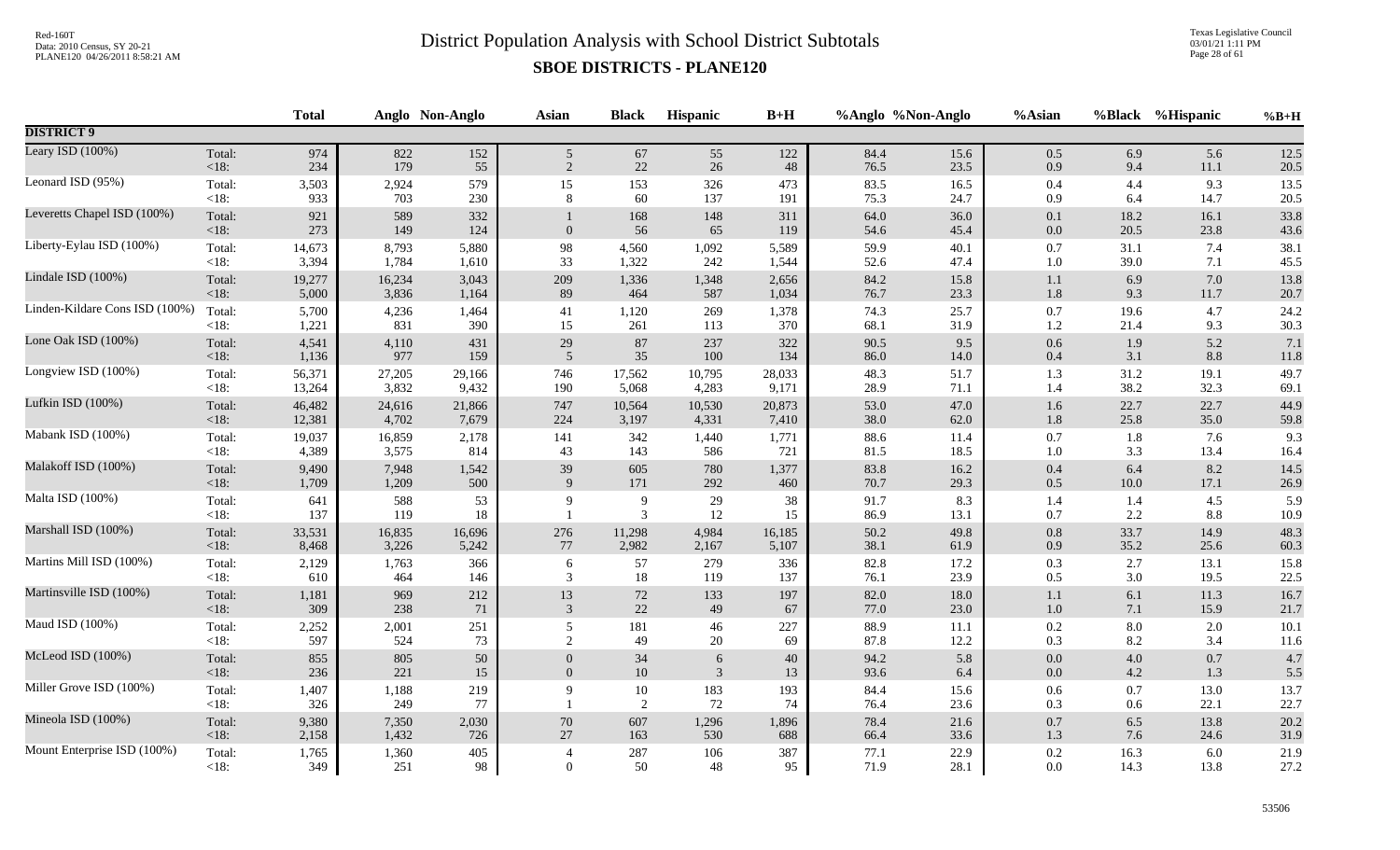Texas Legislative Council 03/01/21 1:11 PM Page 29 of 61

|                            |                   | <b>Total</b> |              | Anglo Non-Anglo | <b>Asian</b>     | <b>Black</b>                         | Hispanic     | $B+H$        |              | %Anglo %Non-Anglo | %Asian             |            | %Black %Hispanic | $%B+H$       |
|----------------------------|-------------------|--------------|--------------|-----------------|------------------|--------------------------------------|--------------|--------------|--------------|-------------------|--------------------|------------|------------------|--------------|
| <b>DISTRICT 9</b>          |                   |              |              |                 |                  |                                      |              |              |              |                   |                    |            |                  |              |
| Mount Pleasant ISD (100%)  | Total:            | 24,590       | 10,499       | 14,091          | 230              | 2,851                                | 11,018       | 13,740       | 42.7         | 57.3              | 0.9                | 11.6       | 44.8             | 55.9         |
|                            | $<18$ :           | 7,687        | 2,085        | 5,602           | $67\,$           | 873                                  | 4,704        | 5,506        | 27.1         | 72.9              | 0.9                | 11.4       | 61.2             | 71.6         |
| Mount Vernon ISD (100%)    | Total:            | 9,127        | 7,326        | 1,801           | 69               | 454                                  | 1,175        | 1,621        | 80.3         | 19.7              | $0.8\,$            | 5.0        | 12.9             | 17.8         |
|                            | $<18$ :           | 2,244        | 1,537        | 707             | 31               | 164                                  | 490          | 651          | 68.5         | 31.5              | 1.4                | 7.3        | 21.8             | 29.0         |
| Murchison ISD (100%)       | Total:            | 855          | 738          | 117             | $\overline{2}$   | 11                                   | 103          | 114          | 86.3         | 13.7              | $0.2\,$            | 1.3        | 12.0             | 13.3         |
|                            | $<18$ :           | 197          | 157          | 40              | $\boldsymbol{0}$ | $\mathfrak{Z}$                       | 37           | 40           | 79.7         | 20.3              | $0.0\,$            | $1.5$      | 18.8             | 20.3         |
| Nacogdoches ISD (100%)     | Total:            | 46,647       | 24,916       | 21,731          | 875              | 10,940                               | 9,780        | 20,534       | 53.4         | 46.6              | 1.9                | 23.5       | 21.0             | 44.0         |
|                            | $<18$ :           | 10,521       | 3,797        | 6,724           | 213              | 2,781                                | 3,772        | 6,469        | 36.1         | 63.9              | $2.0\,$            | 26.4       | 35.9             | 61.5         |
| Neches ISD (100%)          | Total:            | 1,473        | 1,252        | 221             | $\mathfrak{Z}$   | 126                                  | 81           | 207          | 85.0         | 15.0              | $0.2\,$            | 8.6        | 5.5              | 14.1         |
|                            | $<18$ :           | 348          | 277          | 71              | $\overline{1}$   | 31                                   | $38\,$       | 69           | 79.6         | 20.4              | $0.3\,$            | 8.9        | 10.9             | 19.8         |
| New Boston ISD (100%)      | Total:            | 7,632        | 5,908        | 1,724           | 49               | 1,286                                | 287          | 1,568        | 77.4         | 22.6              | $0.6\,$            | 16.9       | 3.8              | 20.5         |
|                            | <18:              | 1,880        | 1,308        | 572             | 18               | 418                                  | 124          | 539          | 69.6         | 30.4              | $1.0\,$            | 22.2       | 6.6              | 28.7         |
| New Diana ISD (100%)       | Total:            | 4,304        | 3,507        | 797             | $20\,$           | 495                                  | 206          | 692          | 81.5         | 18.5              | $0.5\,$            | 11.5       | 4.8              | 16.1         |
|                            | $<18$ :           | 1,194        | 927          | 267             | $7\phantom{.0}$  | 143                                  | 87           | 226          | 77.6         | 22.4              | $0.6\,$            | $12.0\,$   | 7.3              | 18.9         |
| New Summerfield ISD (100%) | Total:<br><18:    | 2,011<br>609 | 760<br>138   | 1,251<br>471    | 3                | 184<br>59                            | 1,055<br>412 | 1,229<br>466 | 37.8<br>22.7 | 62.2<br>77.3      | 0.1<br>0.2         | 9.1<br>9.7 | 52.5<br>67.7     | 61.1<br>76.5 |
| North Hopkins ISD (100%)   | Total:<br>$<18$ : | 2,150<br>583 | 1,700<br>386 | 450<br>197      | $\overline{4}$   | 59<br>19                             | 358<br>168   | 416<br>187   | 79.1<br>66.2 | 20.9<br>33.8      | $0.3\,$<br>$0.7\,$ | 2.7<br>3.3 | 16.7<br>28.8     | 19.3<br>32.1 |
| North Lamar ISD (100%)     | Total:            | 16,998       | 14,677       | 2,321           | 167              | 913                                  | 774          | 1,676        | 86.3         | 13.7              | $1.0\,$            | 5.4        | 4.6              | 9.9          |
|                            | <18:              | 4,045        | 3,216        | 829             | 56               | 314                                  | 322          | 627          | 79.5         | 20.5              | 1.4                | 7.8        | 8.0              | 15.5         |
| Ore City ISD (100%)        | Total:            | 4,627        | 3,669        | 958             | $24\,$           | 434                                  | 408          | 839          | 79.3         | 20.7              | $0.5\,$            | 9.4        | 8.8              | 18.1         |
|                            | $<18$ :           | 1,154        | 830          | 324             | $10\,$           | 110                                  | 176          | 284          | 71.9         | 28.1              | 0.9                | 9.5        | 15.3             | 24.6         |
| Overton ISD (100%)         | Total:            | 3,362        | 2,418        | 944             | $12\,$           | 579                                  | 326          | 897          | 71.9         | 28.1              | $0.4\,$            | 17.2       | 9.7              | 26.7         |
|                            | <18:              | 773          | 570          | 203             | $\overline{0}$   | 134                                  | 72           | 199          | 73.7         | 26.3              | $0.0\,$            | 17.3       | 9.3              | 25.7         |
| Palestine ISD (100%)       | Total:            | 20,240       | 11,620       | 8,620           | 192              | 4,287                                | 4,068        | 8,247        | 57.4         | 42.6              | 0.9                | 21.2       | 20.1             | 40.7         |
|                            | $<18$ :           | 5,181        | 2,114        | 3,067           | 64               | 1,306                                | 1,736        | 2,967        | 40.8         | 59.2              | $1.2\,$            | 25.2       | 33.5             | 57.3         |
| Paris ISD (100%)           | Total:            | 22,119       | 13,915       | 8,204           | 215              | 5,746                                | 1,797        | 7,445        | 62.9         | 37.1              | $1.0\,$            | 26.0       | 8.1              | 33.7         |
|                            | $<18$ :           | 5,454        | 2,685        | 2,769           | 62               | 1,805                                | 830          | 2,581        | 49.2         | 50.8              | 1.1                | 33.1       | 15.2             | 47.3         |
| Pewitt Cons ISD (100%)     | Total:            | 5,784        | 4,327        | 1,457           | 43               | 1,036                                | 322          | 1,341        | 74.8         | 25.2              | $0.7\,$            | 17.9       | 5.6              | 23.2         |
|                            | $<18$ :           | 1,314        | 916          | 398             | 20               | 245                                  | 134          | 368          | 69.7         | 30.3              | $1.5\,$            | 18.6       | 10.2             | $28.0\,$     |
| Pilot Point ISD (3%)       | Total:<br>$<18$ : | 270<br>93    | 206<br>62    | 64<br>31        | $\overline{5}$   | $\boldsymbol{0}$<br>$\boldsymbol{0}$ | 56<br>$30\,$ | 56<br>30     | 76.3<br>66.7 | 23.7<br>33.3      | 1.9<br>1.1         | 0.0<br>0.0 | 20.7<br>32.3     | 20.7<br>32.3 |
| Pine Tree ISD (100%)       | Total:            | 24,937       | 16,925       | 8,012           | 476              | 3,195                                | 4,218        | 7,326        | 67.9         | 32.1              | 1.9                | 12.8       | 16.9             | 29.4         |
|                            | $<18$ :           | 6,607        | 3,474        | 3,133           | 150              | 1,255                                | 1,743        | 2,939        | 52.6         | 47.4              | $2.3\,$            | 19.0       | 26.4             | 44.5         |
| Pittsburg ISD (100%)       | Total:            | 12,784       | 7,619        | 5,165           | 89               | 2,317                                | 2,689        | 4,958        | 59.6         | 40.4              | $0.7\,$            | 18.1       | 21.0             | 38.8         |
|                            | $<18$ :           | 3,435        | 1,527        | 1,908           | 35               | 683                                  | 1,183        | 1,838        | 44.5         | 55.5              | $1.0\,$            | 19.9       | 34.4             | 53.5         |
| Pleasant Grove ISD (100%)  | Total:            | 11,691       | 9,686        | 2,005           | 341              | 1,068                                | 511          | 1,550        | 82.9         | 17.1              | 2.9                | 9.1        | 4.4              | 13.3         |
|                            | $<18$ :           | 2,941        | 2,234        | 707             | 117              | 386                                  | 187          | 556          | 76.0         | 24.0              | $4.0\,$            | 13.1       | 6.4              | 18.9         |
| Pottsboro ISD (100%)       | Total:            | 8,302        | 7,669        | 633             | 63               | 57                                   | 279          | 333          | 92.4         | 7.6               | $0.8\,$            | 0.7        | 3.4              | 4.0          |
|                            | <18:              | 1,584        | 1,376        | 208             | 17               | 28                                   | 95           | 122          | 86.9         | 13.1              | 1.1                | 1.8        | 6.0              | 7.7          |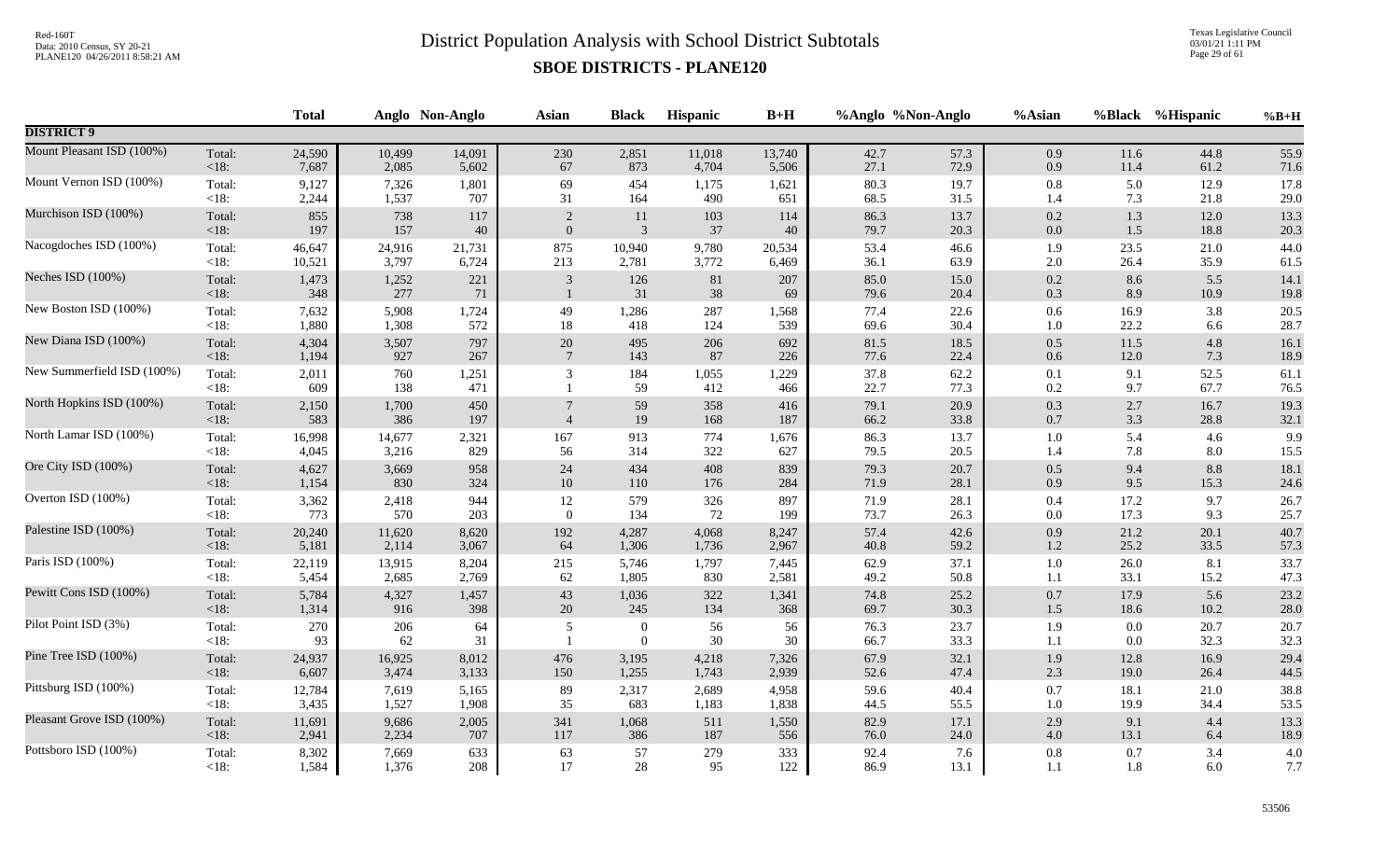Texas Legislative Council 03/01/21 1:11 PM Page 30 of 61

|                          |                 | <b>Total</b> |              | Anglo Non-Anglo | <b>Asian</b>                 | <b>Black</b> | Hispanic                             | $B+H$        |               | %Anglo %Non-Anglo | %Asian             |            | %Black %Hispanic | $%B+H$         |
|--------------------------|-----------------|--------------|--------------|-----------------|------------------------------|--------------|--------------------------------------|--------------|---------------|-------------------|--------------------|------------|------------------|----------------|
| <b>DISTRICT 9</b>        |                 |              |              |                 |                              |              |                                      |              |               |                   |                    |            |                  |                |
| Prairiland ISD (100%)    | Total:          | 5,908        | 5,443        | 465             | $11\,$                       | 123          | 255                                  | 375          | 92.1          | 7.9               | $0.2\,$            | 2.1        | 4.3              | 6.3            |
|                          | <18:            | 1,375        | 1,211        | 164             | 2                            | 42           | 103                                  | 144          | 88.1          | 11.9              | $0.1\,$            | 3.1        | 7.5              | 10.5           |
| Queen City ISD (100%)    | Total:          | 5,196        | 4,242        | 954             | 9                            | 797          | 102                                  | 893          | 81.6          | 18.4              | $0.2\,$            | 15.3       | 2.0              | 17.2           |
|                          | $<18$ :         | 1,200        | 929          | 271             | $\overline{4}$               | 214          | 44                                   | 256          | 77.4          | 22.6              | $0.3\,$            | 17.8       | 3.7              | 21.3           |
| Quinlan ISD (100%)       | Total:          | 17,561       | 15,260       | 2,301           | 137                          | 184          | 1,598                                | 1,773        | 86.9          | 13.1              | $0.8\,$            | $1.0\,$    | 9.1              | 10.1           |
|                          | <18:            | 3,932        | 3,062        | 870             | 42                           | 75           | 670                                  | 740          | 77.9          | 22.1              | 1.1                | 1.9        | 17.0             | 18.8           |
| Quitman ISD (100%)       | Total:          | 7,881        | 6,878        | 1,003           | 39                           | 312          | 588                                  | 886          | 87.3          | 12.7              | $0.5\,$            | 4.0        | 7.5              | 11.2           |
|                          | <18:            | 1,620        | 1,250        | 370             | 17                           | 89           | 263                                  | 344          | 77.2          | 22.8              | $1.0\,$            | 5.5        | 16.2             | 21.2           |
| Rains ISD (100%)         | Total:          | 10,527       | 9,208        | 1,319           | 80                           | 286          | 810                                  | 1,088        | 87.5          | 12.5              | $0.8\,$            | 2.7        | 7.7              | 10.3           |
|                          | $<18$ :         | 2,281        | 1,802        | 479             | $30\,$                       | 76           | 339                                  | 413          | 79.0          | 21.0              | $1.3\,$            | 3.3        | 14.9             | $18.1\,$       |
| Red Lick ISD (100%)      | Total:          | 2,525        | 2,287        | 238             | $10\,$                       | 96           | 93                                   | 189          | 90.6          | 9.4               | $0.4\,$            | 3.8        | 3.7              | 7.5            |
|                          | $<18$ :         | 653          | 576          | 77              | $\mathfrak{Z}$               | $21\,$       | 41                                   | 62           | 88.2          | 11.8              | $0.5\,$            | 3.2        | 6.3              | 9.5            |
| Redwater ISD (100%)      | Total:          | 5,045        | 4,612        | 433             | 21                           | 241          | 115                                  | 353          | 91.4          | 8.6               | $0.4\,$            | $4.8\,$    | 2.3              | 7.0            |
|                          | <18:            | 1,376        | 1,238        | 138             | $\mathfrak{Z}$               | $72\,$       | 49                                   | 118          | 90.0          | $10.0\,$          | $0.2\,$            | 5.2        | 3.6              | 8.6            |
| Rivercrest ISD (100%)    | Total:          | 3,785        | 3,261        | 524             | 17                           | 159          | 297                                  | 455          | 86.2          | 13.8              | $0.4\,$            | 4.2        | 7.8              | 12.0           |
|                          | <18:            | 834          | 652          | 182             | 8                            | 41           | 121                                  | 161          | 78.2          | 21.8              | 1.0                | 4.9        | 14.5             | 19.3           |
| Rockwall ISD (100%)      | Total:          | 63,233       | 47,631       | 15,602          | 2,124                        | 3,805        | 9,302                                | 12,928       | 75.3          | 24.7              | $3.4\,$            | $6.0\,$    | 14.7             | 20.4           |
|                          | $<18$ :         | 18,631       | 12,607       | 6,024           | 712                          | 1,461        | 3,809                                | 5,167        | 67.7          | 32.3              | $3.8\,$            | 7.8        | 20.4             | 27.7           |
| Royse City ISD (92%)     | Total:          | 18,700       | 13,110       | 5,590           | 273                          | 1,242        | 3,891                                | 5,086        | 70.1          | 29.9              | 1.5                | 6.6        | 20.8             | 27.2           |
|                          | <18:            | 5,954        | 3,706        | 2,248           | 97                           | 456          | 1,645                                | 2,075        | 62.2          | 37.8              | 1.6                | 7.7        | 27.6             | 34.9           |
| Rusk ISD (100%)          | Total:          | 12,208       | 8,596        | 3,612           | 54                           | 2,095        | 1,391                                | 3,460        | 70.4          | 29.6              | $0.4\,$            | 17.2       | 11.4             | 28.3           |
|                          | $<18$ :         | 2,781        | 1,880        | 901             | $12\,$                       | 443          | 442                                  | 866          | 67.6          | 32.4              | $0.4\,$            | 15.9       | 15.9             | 31.1           |
| S and S Cons ISD (100%)  | Total:          | 5,042        | 4,575        | 467             | 50                           | 41           | 272                                  | 305          | 90.7          | 9.3               | $1.0\,$            | 0.8        | 5.4              | 6.0            |
|                          | <18:            | 1,235        | 1,042        | 193             | 18                           | 19           | 124                                  | 139          | 84.4          | 15.6              | 1.5                | 1.5        | 10.0             | 11.3           |
| Sabine ISD (100%)        | Total:          | 6,615        | 5,114        | 1,501           | $27\,$                       | 601          | 841                                  | 1,428        | 77.3          | 22.7              | $0.4\,$            | 9.1        | 12.7             | 21.6           |
|                          | <18:            | 1,708        | 1,162        | 546             | 8                            | 164          | 378                                  | 533          | 68.0          | 32.0              | $0.5\,$            | 9.6        | 22.1             | 31.2           |
| Saltillo ISD (100%)      | Total:          | 1,193        | 947          | 246             | 15                           | 56           | 162                                  | 218          | 79.4          | 20.6              | 1.3                | 4.7        | 13.6             | 18.3           |
|                          | <18:            | 312          | 231          | 81              | $\overline{2}$               | 20           | 56                                   | 76           | 74.0          | 26.0              | $0.6\,$            | 6.4        | 17.9             | 24.4           |
| Sam Rayburn ISD (100%)   | Total:<br><18:  | 2,466<br>597 | 2,252<br>526 | 214<br>$71\,$   | 8                            | 35<br>$18\,$ | 106<br>37                            | 141<br>55    | 91.3<br>88.1  | 8.7<br>11.9       | $0.3\,$<br>$0.2\,$ | 1.4<br>3.0 | 4.3<br>6.2       | 5.7<br>9.2     |
| San Augustine ISD (1%)   | Total:<br>< 18: | 48<br>5      | 47<br>5      | $\mathbf{0}$    | $\mathbf{0}$<br>$\mathbf{0}$ | $\mathbf{0}$ | $\boldsymbol{0}$<br>$\boldsymbol{0}$ | $\mathbf{0}$ | 97.9<br>100.0 | 2.1<br>0.0        | $0.0\,$<br>$0.0\,$ | 2.1<br>0.0 | 0.0<br>0.0       | 2.1<br>$0.0\,$ |
| Savoy ISD (100%)         | Total:          | 1,864        | 1,711        | 153             | 16                           | $41\,$       | 66                                   | 102          | 91.8          | 8.2               | $0.9\,$            | $2.2\,$    | 3.5              | 5.5            |
|                          | $<18$ :         | 405          | 346          | 59              | 3                            | $21\,$       | $28\,$                               | 46           | 85.4          | 14.6              | $0.7\,$            | 5.2        | 6.9              | 11.4           |
| Scurry-Rosser ISD (100%) | Total:          | 4,214        | 3,605        | 609             | $28\,$                       | 190          | 322                                  | 510          | 85.5          | 14.5              | $0.7\,$            | 4.5        | 7.6              | 12.1           |
|                          | $<18$ :         | 1,097        | 891          | 206             | 8                            | 53           | 138                                  | 190          | 81.2          | 18.8              | 0.7                | 4.8        | 12.6             | 17.3           |
| Shelbyville ISD (99%)    | Total:          | 3,483        | 2,514        | 969             | 17                           | 738          | 207                                  | 942          | 72.2          | 27.8              | $0.5\,$            | 21.2       | 5.9              | 27.0           |
|                          | $<18$ :         | 815          | 530          | 285             | 5                            | 194          | 89                                   | 282          | 65.0          | 35.0              | $0.6\,$            | 23.8       | 10.9             | 34.6           |
| Sherman ISD (100%)       | Total:          | 41,322       | 26,869       | 14,453          | 832                          | 4,961        | 7,957                                | 12,742       | 65.0          | 35.0              | $2.0\,$            | 12.0       | 19.3             | 30.8           |
|                          | $<18$ :         | 10,281       | 5,163        | 5,118           | 191                          | 1,607        | 3,174                                | 4,680        | 50.2          | 49.8              | 1.9                | 15.6       | 30.9             | 45.5           |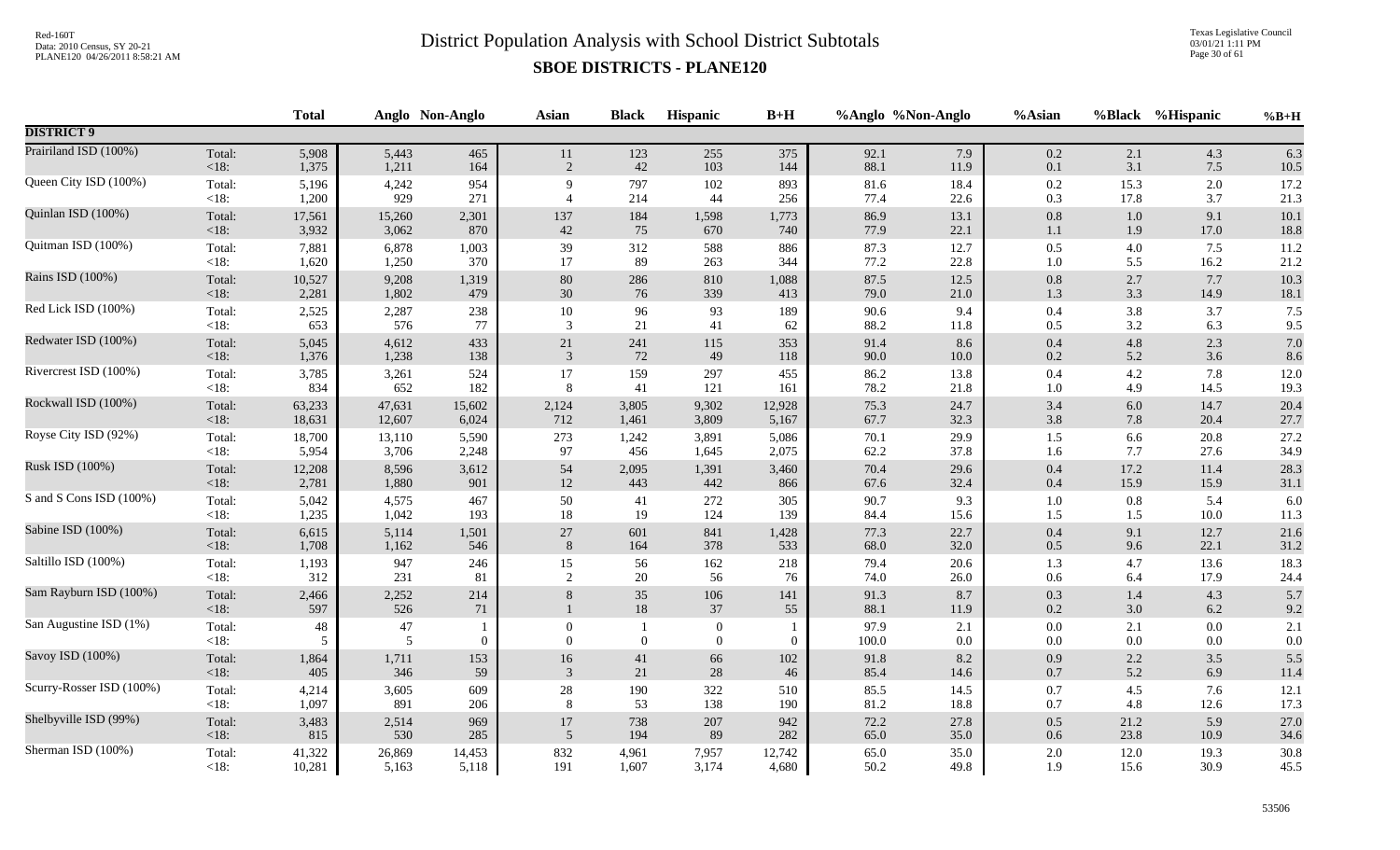Texas Legislative Council 03/01/21 1:11 PM Page 31 of 61

|                            |                   | <b>Total</b> |              | Anglo Non-Anglo | <b>Asian</b>     | <b>Black</b> | Hispanic  | $B+H$      |              | %Anglo %Non-Anglo | %Asian     |              | %Black %Hispanic | $%B+H$       |
|----------------------------|-------------------|--------------|--------------|-----------------|------------------|--------------|-----------|------------|--------------|-------------------|------------|--------------|------------------|--------------|
| <b>DISTRICT 9</b>          |                   |              |              |                 |                  |              |           |            |              |                   |            |              |                  |              |
| Simms ISD (100%)           | Total:            | 5,677        | 3,452        | 2,225           | 15               | 1,246        | 897       | 2,128      | 60.8         | 39.2              | 0.3        | 21.9         | 15.8             | 37.5         |
|                            | $<18$ :           | 714          | 657          | 57              | 5                | $10\,$       | 19        | 29         | 92.0         | $8.0\,$           | $0.7\,$    | 1.4          | 2.7              | 4.1          |
| Slocum ISD (100%)          | Total:            | 2,073        | 1,910        | 163             | $\overline{4}$   | 57           | 79        | 132        | 92.1         | 7.9               | $0.2\,$    | 2.7          | 3.8              | 6.4          |
|                            | $<18$ :           | 442          | 393          | 49              | $\theta$         | 14           | 31        | 42         | 88.9         | 11.1              | 0.0        | 3.2          | 7.0              | 9.5          |
| Spring Hill ISD (100%)     | Total:            | 8,628        | 6,821        | 1,807           | 199              | 844          | 713       | 1,531      | 79.1         | 20.9              | $2.3\,$    | 9.8          | 8.3              | 17.7         |
|                            | $<18$ :           | 2,692        | 1,955        | 737             | 75               | 371          | 284       | 637        | 72.6         | 27.4              | $2.8\,$    | 13.8         | 10.5             | 23.7         |
| Sulphur Bluff ISD (100%)   | Total:            | 1,164        | 1,031        | 133             | 6                | $27\,$       | 90        | 112        | 88.6         | 11.4              | 0.5        | 2.3          | 7.7              | 9.6          |
|                            | <18:              | 263          | 215          | 48              | 3                | 12           | 32        | 40         | 81.7         | 18.3              | 1.1        | 4.6          | 12.2             | 15.2         |
| Sulphur Springs ISD (100%) | Total:            | 23,084       | 16,829       | 6,255           | 187              | 2,436        | 3,449     | 5,839      | 72.9         | 27.1              | $0.8\,$    | $10.6$       | 14.9             | 25.3         |
|                            | <18:              | 5,846        | 3,600        | 2,246           | 61               | 753          | 1,383     | 2,111      | 61.6         | 38.4              | 1.0        | 12.9         | 23.7             | 36.1         |
| Tatum ISD (100%)           | Total:            | 5,881        | 3,870        | 2,011           | 26               | 982          | 969       | 1,928      | 65.8         | 34.2              | $0.4\,$    | 16.7         | 16.5             | 32.8         |
|                            | $<18$ :           | 1,454        | 804          | 650             | $7\phantom{.0}$  | 239          | 396       | 624        | 55.3         | 44.7              | 0.5        | 16.4         | 27.2             | 42.9         |
| Tenaha ISD (100%)          | Total:            | 2,313        | 1,357        | 956             | $11\,$           | 527          | 414       | 922        | 58.7         | 41.3              | $0.5\,$    | 22.8         | 17.9             | 39.9         |
|                            | $<18$ :           | 640          | 285          | 355             | 5                | 185          | 168       | 341        | 44.5         | 55.5              | $0.8\,$    | 28.9         | 26.3             | 53.3         |
| Terrell ISD (100%)         | Total:            | 24,885       | 13,920       | 10,965          | 275              | 5,068        | 5,492     | 10,468     | 55.9         | 44.1              | 1.1        | 20.4         | 22.1             | 42.1         |
|                            | $<18$ :           | 6,399        | 2,600        | 3,799           | 75               | 1,461        | 2,267     | 3,677      | 40.6         | 59.4              | 1.2        | 22.8         | 35.4             | 57.5         |
| Texarkana ISD (100%)       | Total:            | 31,754       | 15,891       | 15,863          | 348              | 12,878       | 2,467     | 15,171     | 50.0         | 50.0              | $1.1\,$    | 40.6         | 7.8              | 47.8         |
|                            | $<18$ :           | 8,152        | 2,878        | 5,274           | 106              | 4,269        | 914       | 5,081      | 35.3         | 64.7              | 1.3        | 52.4         | 11.2             | 62.3         |
| Timpson ISD (100%)         | Total:            | 3,906        | 2,889        | 1,017           | 6                | 656          | 336       | 979        | 74.0         | 26.0              | $0.2\,$    | 16.8         | 8.6              | 25.1         |
|                            | $<18$ :           | 1,007        | 682          | 325             | $\overline{0}$   | 190          | 138       | 321        | 67.7         | 32.3              | 0.0        | 18.9         | 13.7             | 31.9         |
| Tioga ISD (100%)           | Total:            | 1,288        | 1,101        | 187             | $12\,$           | 15           | 138       | 153        | 85.5         | 14.5              | 0.9        | $1.2\,$      | 10.7             | 11.9         |
|                            | $<18$ :           | 306          | 234          | 72              | 5                | $10\,$       | 55        | 65         | 76.5         | 23.5              | 1.6        | 3.3          | 18.0             | 21.2         |
| Tom Bean ISD (100%)        | Total:            | 4,245        | 3,890        | 355             | 32               | 51           | 177       | 220        | 91.6         | 8.4               | $0.8\,$    | $1.2\,$      | 4.2              | 5.2          |
|                            | $<18$ :           | 1,072        | 933          | 139             | 12               | 29           | 72        | 98         | 87.0         | 13.0              | 1.1        | 2.7          | 6.7              | 9.1          |
| Trenton ISD (96%)          | Total:            | 2,987        | 2,554        | 433             | $21\,$           | 65           | 303       | 361        | 85.5         | 14.5              | $0.7\,$    | 2.2          | 10.1             | 12.1         |
|                            | < 18:             | 803          | 641          | 162             | 9                | $21\,$       | 118       | 133        | 79.8         | 20.2              | $1.1\,$    | 2.6          | 14.7             | 16.6         |
| Trinidad ISD (100%)        | Total:            | 891          | 676          | 215             | $\boldsymbol{0}$ | 149          | 48        | 196        | 75.9         | 24.1              | $0.0\,$    | 16.7         | 5.4              | 22.0         |
|                            | $<18$ :           | 205          | 131          | 74              | $\overline{0}$   | 47           | 21        | 67         | 63.9         | 36.1              | $0.0\,$    | 22.9         | 10.2             | 32.7         |
| Troup ISD (100%)           | Total:            | 5,001        | 3,939        | 1,062           | 16               | 611          | 388       | 990        | 78.8         | 21.2              | 0.3        | 12.2         | 7.8              | 19.8         |
|                            | <18:              | 1,316        | 966          | 350             | $\overline{4}$   | 187          | 153       | 334        | 73.4         | 26.6              | $0.3\,$    | 14.2         | 11.6             | 25.4         |
| Tyler ISD (100%)           | Total:            | 118,228      | 59,925       | 58,303          | 1,836            | 28,765       | 27,372    | 55,646     | 50.7         | 49.3              | 1.6        | 24.3         | 23.2             | 47.1         |
|                            | $<18$ :           | 30,139       | 10,425       | 19,714          | 564              | 8,231        | 11,008    | 18,970     | 34.6         | 65.4              | 1.9        | 27.3         | 36.5             | 62.9         |
| Union Grove ISD (100%)     | Total:            | 2,873        | 2,672        | 201             | 21               | $35\,$       | 110       | 145        | 93.0         | $7.0\,$           | 0.7        | $1.2\,$      | 3.8              | 5.0          |
|                            | <18:              | 753          | 665          | 88              | 10               | 20           | 49        | 69         | 88.3         | 11.7              | 1.3        | 2.7          | 6.5              | 9.2          |
| Union Hill ISD (100%)      | Total:<br>$<18$ : | 1,945<br>436 | 1,535<br>311 | 410<br>125      | $\overline{7}$   | 263<br>63    | 127<br>62 | 385<br>123 | 78.9<br>71.3 | 21.1<br>28.7      | 0.4<br>0.2 | 13.5<br>14.4 | 6.5<br>14.2      | 19.8<br>28.2 |
| Van Alstyne ISD (94%)      | Total:            | 6,608        | 5,803        | 805             | 63               | 206          | 445       | 646        | 87.8         | 12.2              | $1.0\,$    | 3.1          | 6.7              | 9.8          |
|                            | $<18$ :           | 1,727        | 1,431        | 296             | 29               | 73           | 168       | 239        | 82.9         | 17.1              | 1.7        | 4.2          | 9.7              | 13.8         |
| Van ISD (100%)             | Total:            | 13,592       | 11,580       | 2,012           | 57               | 426          | 1,360     | 1,772      | 85.2         | 14.8              | $0.4\,$    | 3.1          | 10.0             | 13.0         |
|                            | $<18$ :           | 3,344        | 2,585        | 759             | 9                | 138          | 575       | 707        | 77.3         | 22.7              | 0.3        | 4.1          | 17.2             | 21.1         |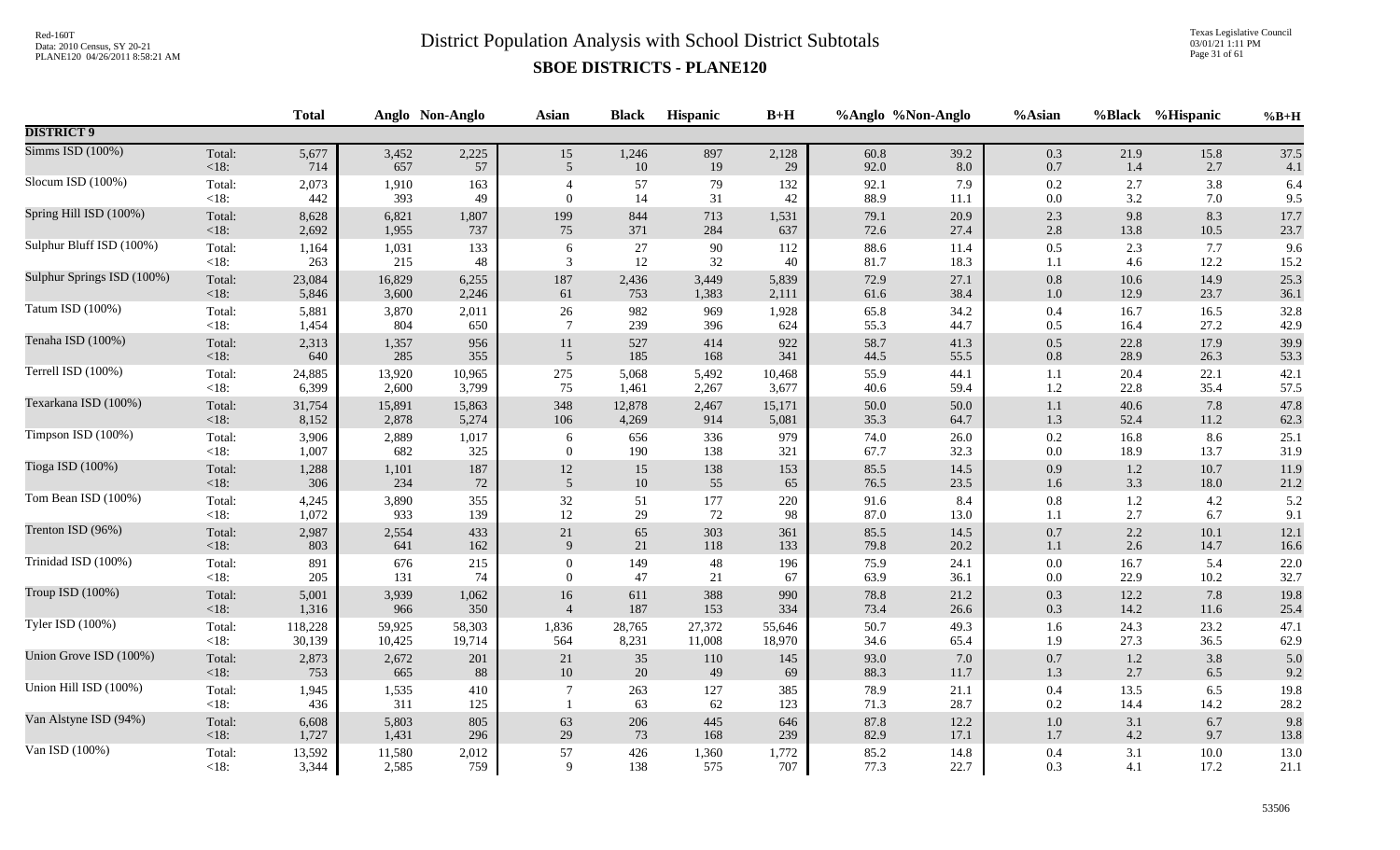Texas Legislative Council 03/01/21 1:11 PM Page 32 of 61

|                                               |                   | <b>Total</b> |              | Anglo Non-Anglo | <b>Asian</b>   | <b>Black</b>              | Hispanic   | $B+H$      |              | %Anglo %Non-Anglo | %Asian             |              | %Black %Hispanic | $%B+H$       |
|-----------------------------------------------|-------------------|--------------|--------------|-----------------|----------------|---------------------------|------------|------------|--------------|-------------------|--------------------|--------------|------------------|--------------|
| <b>DISTRICT 9</b>                             |                   |              |              |                 |                |                           |            |            |              |                   |                    |              |                  |              |
| Waskom ISD (100%)                             | Total:            | 4,355        | 2,879        | 1,476           | 13             | 805                       | 631        | 1,427      | 66.1         | 33.9              | 0.3                | 18.5         | 14.5             | 32.8         |
|                                               | <18:              | 1,094        | 599          | 495             | 5              | 227                       | 257        | 483        | 54.8         | 45.2              | $0.5\,$            | 20.7         | 23.5             | 44.1         |
| Wells ISD (100%)                              | Total:<br>$<18$ : | 1,863<br>495 | 1,500<br>379 | 363<br>116      |                | 235<br>74                 | 113<br>39  | 347<br>112 | 80.5<br>76.6 | 19.5<br>23.4      | $0.1\,$<br>0.2     | 12.6<br>14.9 | 6.1<br>7.9       | 18.6<br>22.6 |
| <b>West Rusk County Cons ISD</b><br>$(100\%)$ | Total:            | 5,689        | 4,042        | 1,647           | $21\,$         | 654                       | 908        | 1,555      | $71.0\,$     | 29.0              | $0.4\,$            | 11.5         | 16.0             | 27.3         |
|                                               | $<18$ :           | 1,479        | 925          | 554             | $\overline{4}$ | 179                       | 354        | 530        | 62.5         | 37.5              | 0.3                | 12.1         | 23.9             | 35.8         |
| Westwood ISD (100%)                           | Total:            | 14,923       | 8,169        | 6,754           | 112            | 3,933                     | 2,644      | 6,550      | 54.7         | 45.3              | $0.8\,$            | 26.4         | 17.7             | 43.9         |
|                                               | $<18$ :           | 2,396        | 1,388        | 1,008           | $38\,$         | 476                       | 480        | 943        | 57.9         | 42.1              | 1.6                | 19.9         | 20.0             | 39.4         |
| White Oak ISD (100%)                          | Total:            | 6,596        | 5,954        | 642             | $45\,$         | 265                       | 276        | 532        | 90.3         | 9.7               | $0.7\,$            | 4.0          | 4.2              | 8.1          |
|                                               | $<18$ :           | 1,878        | 1,654        | 224             | $16\,$         | 91                        | $111\,$    | 194        | 88.1         | 11.9              | 0.9                | 4.8          | 5.9              | 10.3         |
| Whitehouse ISD (100%)                         | Total:            | 24,869       | 19,928       | 4,941           | 692            | 2,377                     | 1,721      | 4,056      | 80.1         | 19.9              | $2.8\,$            | 9.6          | 6.9              | 16.3         |
|                                               | < 18:             | 7,086        | 5,246        | 1,840           | 251            | 842                       | 715        | 1,532      | 74.0         | 26.0              | 3.5                | 11.9         | 10.1             | 21.6         |
| Whitesboro ISD (89%)                          | Total:            | 8,456        | 7,684        | 772             | 41             | $45\,$                    | 521        | 563        | 90.9         | 9.1               | 0.5                | 0.5          | 6.2              | 6.7          |
|                                               | $<18$ :           | 1,821        | 1,528        | 293             | 13             | 27                        | 212        | 237        | 83.9         | 16.1              | $0.7\,$            | 1.5          | 11.6             | 13.0         |
| Whitewright ISD (98%)                         | Total:            | 3,581        | 3,077        | 504             | $11\,$         | 206                       | 227        | 428        | 85.9         | 14.1              | $0.3\,$            | 5.8          | 6.3              | 12.0         |
|                                               | $<18$ :           | 889          | 729          | 160             | 5              | 64                        | 78         | 137        | 82.0         | 18.0              | 0.6                | $7.2\,$      | 8.8              | 15.4         |
| Wills Point ISD (100%)                        | Total:            | 13,716       | 11,213       | 2,503           | 50             | 857                       | 1,351      | 2,193      | 81.8         | 18.2              | $0.4\,$            | $6.2\,$      | 9.8              | 16.0         |
|                                               | <18:              | 3,347        | 2,442        | 905             | 17             | 244                       | 575        | 811        | 73.0         | 27.0              | 0.5                | 7.3          | 17.2             | 24.2         |
| Winnsboro ISD (100%)                          | Total:            | 8,812        | 7,669        | 1,143           | 68             | 253                       | 751        | 1,003      | 87.0         | 13.0              | $\rm 0.8$          | 2.9          | 8.5              | 11.4         |
|                                               | $<18$ :           | 1,935        | 1,555        | 380             | $25\,$         | 67                        | 278        | 344        | 80.4         | 19.6              | 1.3                | 3.5          | 14.4             | 17.8         |
| Winona ISD (100%)                             | Total:            | 5,635        | 4,016        | 1,619           | $21\,$         | 987                       | 567        | 1,545      | 71.3         | 28.7              | 0.4                | 17.5         | 10.1             | 27.4         |
|                                               | $<18$ :           | 1,360        | 839          | 521             | $\overline{4}$ | 285                       | 227        | 511        | 61.7         | 38.3              | 0.3                | 21.0         | 16.7             | 37.6         |
| Woden ISD (100%)                              | Total:<br><18:    | 3,064<br>885 | 2,455<br>613 | 609<br>272      | 9              | 164<br>82                 | 408<br>178 | 566<br>257 | 80.1<br>69.3 | 19.9<br>30.7      | 0.3<br>$0.1\,$     | 5.4<br>9.3   | 13.3<br>20.1     | 18.5<br>29.0 |
| Wolfe City ISD (100%)                         | Total:            | 3,068        | 2,542        | 526             | $12\,$         | 255                       | 212        | 462        | 82.9         | 17.1              | 0.4                | 8.3          | 6.9              | 15.1         |
|                                               | < 18:             | 741          | 573          | 168             | 6              | $78\,$                    | 79         | 156        | 77.3         | 22.7              | 0.8                | 10.5         | 10.7             | 21.1         |
| Yantis ISD (100%)                             | Total:<br>$<18$ : | 3,396<br>537 | 2,977<br>392 | 419<br>145      | 5              | $25\,$<br>$7\phantom{.0}$ | 350<br>130 | 375<br>137 | 87.7<br>73.0 | 12.3<br>27.0      | $0.1\,$<br>$0.2\,$ | 0.7<br>1.3   | 10.3<br>24.2     | 11.0<br>25.5 |
| Zavalla ISD (100%)                            | Total:<br><18:    | 2,975<br>615 | 2,861<br>575 | 114<br>40       | 5              | $17\,$<br>$\,8\,$         | 61<br>24   | 77<br>31   | 96.2<br>93.5 | 3.8<br>6.5        | $0.2\,$<br>$0.2\,$ | 0.6<br>1.3   | 2.1<br>3.9       | 2.6<br>5.0   |
| <b>DISTRICT 10</b>                            |                   |              |              |                 |                |                           |            |            |              |                   |                    |              |                  |              |
|                                               | Total:            | 1,613,000    | 936,537      | 676,463         | 80,305         | 205,969                   | 390,553    | 583,685    | 58.1         | 41.9              | 5.0                | 12.8         | 24.2             | 36.2         |
|                                               | < 18:             | 428,535      | 197,935      | 230,600         | 24,380         | 67,779                    | 143,791    | 204,313    | 46.2         | 53.8              | 5.7                | 15.8         | 33.6             | 47.7         |
| Academy ISD (100%)                            | Total:            | 5,009        | 3,867        | 1,142           | 96             | 209                       | 818        | 1,013      | 77.2         | 22.8              | 1.9                | 4.2          | 16.3             | 20.2         |
|                                               | $<18$ :           | 1,396        | 974          | 422             | 39             | 75                        | 310        | 377        | 69.8         | 30.2              | $2.8\,$            | 5.4          | 22.2             | 27.0         |
| Austin ISD (28%)                              | Total:            | 181,126      | 89,038       | 92,088          | 11,119         | 14,235                    | 67,018     | 80,034     | 49.2         | 50.8              | $6.1\,$            | 7.9          | 37.0             | 44.2         |
|                                               | <18:              | 39,930       | 12,083       | 27,847          | 2,213          | 3,956                     | 22,152     | 25,554     | 30.3         | 69.7              | 5.5                | 9.9          | 55.5             | 64.0         |
| Axtell ISD (10%)                              | Total:            | 301          | 243          | 58              | $\overline{0}$ | $\mathfrak{Z}$            | 51         | 54         | 80.7         | 19.3              | $0.0\,$            | $1.0\,$      | 16.9             | 17.9         |
|                                               | < 18:             | 83           | 68           | 15              | $\theta$       | $\overline{0}$            | 15         | 15         | 81.9         | 18.1              | $0.0\,$            | $0.0\,$      | 18.1             | 18.1         |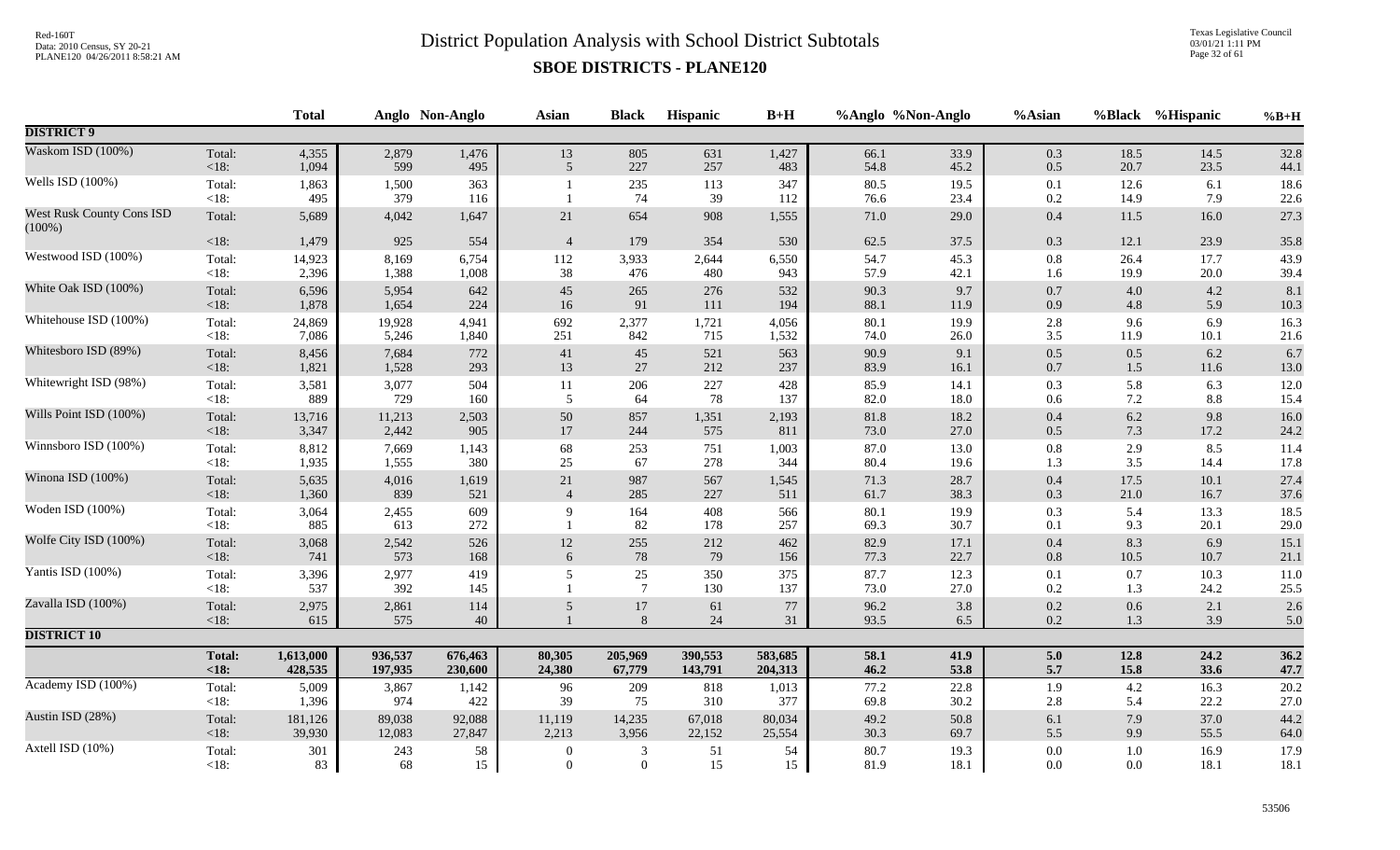Texas Legislative Council 03/01/21 1:11 PM Page 33 of 61

|                               |                | <b>Total</b> |              | Anglo Non-Anglo | <b>Asian</b>   | <b>Black</b>     | Hispanic     | $B+H$          |              | %Anglo %Non-Anglo | %Asian         |              | %Black %Hispanic | $%B+H$       |
|-------------------------------|----------------|--------------|--------------|-----------------|----------------|------------------|--------------|----------------|--------------|-------------------|----------------|--------------|------------------|--------------|
| <b>DISTRICT 10</b>            |                |              |              |                 |                |                  |              |                |              |                   |                |              |                  |              |
| Bartlett ISD (100%)           | Total:         | 3,663        | 1,609        | 2,054           | 50             | 345              | 1,659        | 1,998          | 43.9         | 56.1              | $1.4\,$        | 9.4          | 45.3             | 54.5         |
|                               | < 18:          | 625          | 214          | 411             | $\overline{4}$ | 61               | 352          | 408            | 34.2         | 65.8              | $0.6\,$        | 9.8          | 56.3             | 65.3         |
| Bastrop ISD (100%)            | Total:         | 46,645       | 26,009       | 20,636          | 529            | 3,771            | 16,078       | 19,598         | 55.8         | 44.2              | 1.1            | 8.1          | 34.5             | 42.0         |
|                               | $<18$ :        | 12,384       | 5,090        | 7,294           | 167            | 1,040            | 6,136        | 7,034          | 41.1         | 58.9              | 1.3            | 8.4          | 49.5             | 56.8         |
| Bellville ISD (100%)          | Total:         | 12,575       | 9,360        | 3,215           | 59             | 1,161            | 1,934        | 3,052          | 74.4         | 25.6              | $0.5\,$        | 9.2          | 15.4             | 24.3         |
|                               | $<18$ :        | 2,890        | 1,794        | 1,096           | 22             | 324              | 748          | 1,051          | 62.1         | 37.9              | $0.8\,$        | 11.2         | 25.9             | 36.4         |
| Belton ISD (100%)             | Total:         | 45,389       | 31,425       | 13,964          | 1,028          | 3,238            | 9,479        | 12,499         | 69.2         | 30.8              | 2.3            | 7.1          | 20.9             | 27.5         |
|                               | $<18$ :        | 12,230       | 7,184        | 5,046           | 325            | 1,104            | 3,672        | 4,639          | 58.7         | 41.3              | 2.7            | 9.0          | 30.0             | 37.9         |
| Brazos ISD (51%)              | Total:<br><18: | 2,231<br>562 | 1,253<br>242 | 978<br>320      | 12             | 331<br>116       | 630<br>208   | 951<br>319     | 56.2<br>43.1 | 43.8<br>56.9      | $0.5\,$<br>0.2 | 14.8<br>20.6 | 28.2<br>37.0     | 42.6<br>56.8 |
| Bremond ISD (100%)            | Total:         | 2,241        | 1,809        | 432             | 14             | 302              | 102          | 404            | 80.7         | 19.3              | 0.6            | 13.5         | 4.6              | 18.0         |
|                               | $<18$ :        | 515          | 384          | 131             | 3              | 79               | 40           | 119            | 74.6         | 25.4              | 0.6            | 15.3         | 7.8              | 23.1         |
| Brenham ISD (100%)            | Total:         | 30,673       | 19,990       | 10,683          | 478            | 5,854            | 4,369        | 10,072         | 65.2         | 34.8              | 1.6            | 19.1         | 14.2             | 32.8         |
|                               | < 18:          | 6,836        | 3,480        | 3,356           | 117            | 1,640            | 1,665        | 3,213          | 50.9         | 49.1              | $1.7\,$        | 24.0         | 24.4             | 47.0         |
| Bruceville-Eddy ISD (10%)     | Total:         | 400          | 345          | 55              | $\overline{0}$ | 14               | 32           | 46             | 86.3         | 13.8              | $0.0\,$        | 3.5          | 8.0              | 11.5         |
|                               | <18:           | 75           | 56           | 19              | $\overline{0}$ | 2                | 12           | 14             | 74.7         | 25.3              | $0.0\,$        | 2.7          | 16.0             | 18.7         |
| Bryan ISD (0%)                | Total:         | 68           | 65           | $\mathfrak{Z}$  | $\mathbf{0}$   | $\boldsymbol{0}$ | 3            | 3 <sup>1</sup> | 95.6         | 4.4               | $0.0\,$        | 0.0          | 4.4              | 4.4          |
|                               | < 18:          | 9            | 8            | $\mathbf{1}$    | $\overline{0}$ | $\mathbf{0}$     | $\mathbf{1}$ | $\mathbf{1}$   | 88.9         | 11.1              | $0.0\,$        | 0.0          | 11.1             | 11.1         |
| Buckholts ISD (100%)          | Total:         | 855          | 524          | 331             | $\sqrt{2}$     | $8\,$            | 308          | 315            | 61.3         | 38.7              | $0.2\,$        | 0.9          | 36.0             | 36.8         |
|                               | $<18$ :        | 251          | 121          | 130             | $\mathbf{0}$   | $\overline{1}$   | 124          | 125            | 48.2         | 51.8              | $0.0\,$        | 0.4          | 49.4             | 49.8         |
| Buffalo ISD (100%)            | Total:         | 5,072        | 3,669        | 1,403           | $32\,$         | 413              | 962          | 1,353          | 72.3         | 27.7              | $0.6\,$        | 8.1          | 19.0             | 26.7         |
|                               | <18:           | 1,209        | 705          | 504             | 15             | 108              | 396          | 490            | 58.3         | 41.7              | 1.2            | 8.9          | 32.8             | 40.5         |
| Burnet Cons ISD (89%)         | Total:         | 19,673       | 15,843       | 3,830           | 102            | 440              | 3,106        | 3,509          | 80.5         | 19.5              | $0.5\,$        | 2.2          | 15.8             | 17.8         |
|                               | <18:           | 4,496        | 3,186        | 1,310           | 24             | 92               | 1,155        | 1,226          | 70.9         | 29.1              | 0.5            | 2.0          | 25.7             | 27.3         |
| Burton ISD (100%)             | Total:         | 2,969        | 2,370        | 599             | 31             | 315              | 237          | 549            | 79.8         | 20.2              | $1.0\,$        | 10.6         | 8.0              | 18.5         |
|                               | < 18:          | 597          | 419          | 178             | 14             | 68               | $88\,$       | 155            | 70.2         | 29.8              | $2.3\,$        | 11.4         | 14.7             | 26.0         |
| Caldwell ISD (100%)           | Total:         | 10,193       | 6,988        | 3,205           | $28\,$         | 1,033            | 2,113        | 3,123          | 68.6         | 31.4              | 0.3            | 10.1         | 20.7             | 30.6         |
|                               | $<18$ :        | 2,549        | 1,408        | 1,141           | $\overline{7}$ | 295              | 847          | 1,125          | 55.2         | 44.8              | 0.3            | 11.6         | 33.2             | 44.1         |
| Calvert ISD (100%)            | Total:         | 1,633        | 725          | 908             | $28\,$         | 663              | 214          | 871            | 44.4         | 55.6              | $1.7\,$        | 40.6         | 13.1             | 53.3         |
|                               | <18:           | 377          | 92           | 285             | $\overline{4}$ | 208              | 75           | 279            | 24.4         | 75.6              | $1.1\,$        | 55.2         | 19.9             | 74.0         |
| Cameron ISD (100%)            | Total:         | 8,526        | 4,881        | 3,645           | 48             | 1,276            | 2,301        | 3,537          | 57.2         | 42.8              | $0.6\,$        | 15.0         | 27.0             | 41.5         |
|                               | $<18$ :        | 2,248        | 926          | 1,322           | 20             | 406              | 908          | 1,286          | 41.2         | 58.8              | 0.9            | 18.1         | 40.4             | 57.2         |
| Centerville ISD (Leon) (100%) | Total:         | 4,279        | 3,539        | 740             | 17             | 367              | 310          | 675            | 82.7         | 17.3              | $0.4\,$        | 8.6          | 7.2              | 15.8         |
|                               | $<18$ :        | 855          | 660          | 195             | $\overline{4}$ | 68               | 114          | 182            | 77.2         | 22.8              | $0.5\,$        | 8.0          | 13.3             | 21.3         |
| Chilton ISD (100%)            | Total:         | 2,140        | 1,067        | 1,073           | $\overline{4}$ | 269              | 753          | 1,018          | 49.9         | 50.1              | 0.2            | 12.6         | 35.2             | 47.6         |
|                               | $<18$ :        | 596          | 195          | 401             | $\theta$       | 74               | 304          | 375            | 32.7         | 67.3              | $0.0\,$        | 12.4         | 51.0             | 62.9         |
| Columbus ISD (4%)             | Total:         | 404          | 327          | 77              | $\Omega$       | 32               | 41           | $72\,$         | 80.9         | 19.1              | $0.0\,$        | 7.9          | 10.1             | 17.8         |
|                               | $<18$ :        | 97           | 57           | $40\,$          | $\overline{0}$ | 16               | 23           | 38             | 58.8         | 41.2              | $0.0\,$        | 16.5         | 23.7             | 39.2         |
| Coolidge ISD (100%)           | Total:         | 1,422        | 643          | 779             | 7              | 265              | 495          | 754            | 45.2         | 54.8              | $0.5\,$        | 18.6         | 34.8             | 53.0         |
|                               | <18:           | 410          | 122          | 288             | 5              | 93               | 190          | 280            | 29.8         | 70.2              | 1.2            | 22.7         | 46.3             | 68.3         |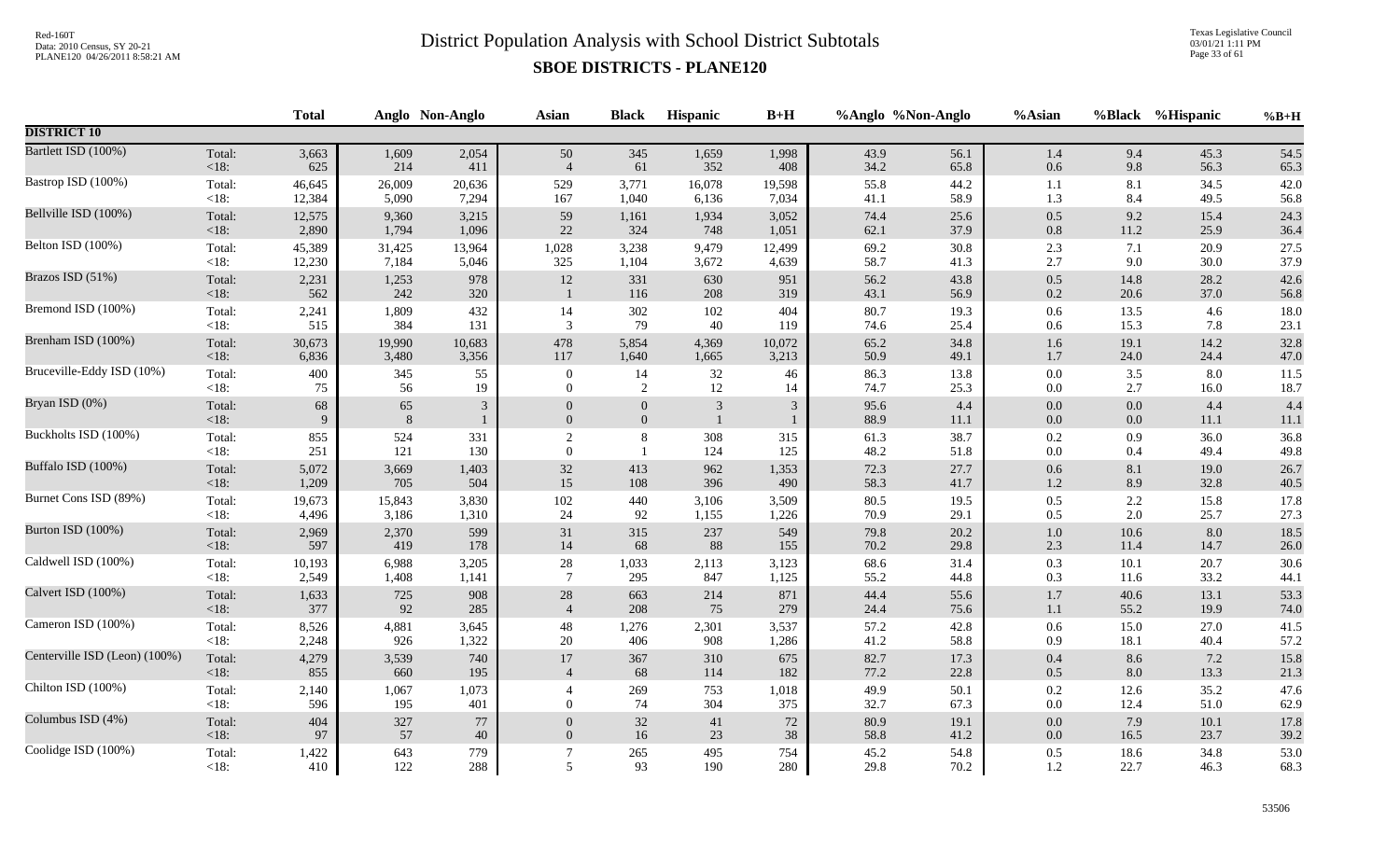Texas Legislative Council 03/01/21 1:11 PM Page 34 of 61

|                           |                   | <b>Total</b>         |                      | Anglo Non-Anglo       | <b>Asian</b>                     | <b>Black</b>                       | <b>Hispanic</b>              | $B+H$                            | %Anglo %Non-Anglo |                 | %Asian             | <b>%Black</b>      | %Hispanic    | $%B+H$          |
|---------------------------|-------------------|----------------------|----------------------|-----------------------|----------------------------------|------------------------------------|------------------------------|----------------------------------|-------------------|-----------------|--------------------|--------------------|--------------|-----------------|
| <b>DISTRICT 10</b>        |                   |                      |                      |                       |                                  |                                    |                              |                                  |                   |                 |                    |                    |              |                 |
| Copperas Cove ISD (4%)    | Total:            | 1,547                | 1,141                | 406                   | 66                               | 157                                | 203                          | 332                              | 73.8              | 26.2            | 4.3                | 10.1               | 13.1         | 21.5            |
|                           | <18:              | 387                  | 263                  | 124                   | 16                               | 51                                 | 74                           | 110                              | 68.0              | 32.0            | 4.1                | 13.2               | 19.1         | 28.4            |
| Corsicana ISD (0%)        | Total:            | 10                   | 10                   | $\theta$              | $\mathbf{0}$                     | $\boldsymbol{0}$                   | $\overline{0}$               | $\Omega$                         | 100.0             | 0.0             | $0.0\,$            | 0.0                | 0.0          | 0.0             |
|                           | $<18$ :           | 2                    | 2                    | $\mathbf{0}$          | $\theta$                         | $\mathbf{0}$                       | $\overline{0}$               | $\overline{0}$                   | 100.0             | $0.0\,$         | $0.0\,$            | 0.0                | 0.0          | 0.0             |
| Coupland ISD (100%)       | Total:<br>$<18$ : | 922<br>224           | 753<br>149           | 169<br>75             | 8                                | 15<br>$7\phantom{.0}$              | 136<br>62                    | 150<br>69                        | 81.7<br>66.5      | 18.3<br>33.5    | 0.9<br>0.4         | 1.6<br>3.1         | 14.8<br>27.7 | 16.3<br>30.8    |
| Del Valle ISD (2%)        | Total:            | 912                  | 421                  | 491                   | 23                               | 66                                 | 400                          | 463                              | 46.2              | 53.8            | 2.5                | 7.2                | 43.9         | 50.8            |
|                           | < 18:             | 240                  | 58                   | 182                   | 8                                | 18                                 | 159                          | 174                              | 24.2              | 75.8            | 3.3                | 7.5                | 66.3         | 72.5            |
| Dew ISD (100%)            | Total:            | 854                  | 717                  | 137                   | $\overline{2}$                   | $81\,$                             | 49                           | 129                              | 84.0              | 16.0            | 0.2                | 9.5                | 5.7          | 15.1            |
|                           | < 18:             | 200                  | 164                  | 36                    | $\overline{0}$                   | 19                                 | 17                           | 36                               | 82.0              | 18.0            | 0.0                | 9.5                | 8.5          | 18.0            |
| Dime Box ISD (100%)       | Total:<br>$<18$ : | 1,222<br>267         | 710<br>106           | 512<br>161            | $\mathbf{0}$                     | 301<br>84                          | 208<br>84                    | 498<br>160                       | 58.1<br>39.7      | 41.9<br>60.3    | 0.1<br>0.0         | 24.6<br>31.5       | 17.0<br>31.5 | 40.8<br>59.9    |
| Dripping Springs ISD (0%) | Total:<br>< 18:   | 55<br>13             | 44<br>6              | 11<br>$7\phantom{.0}$ | $\overline{5}$                   | $\mathbf{0}$<br>$\mathbf{0}$       | $\overline{4}$<br>$\sqrt{2}$ | $\overline{4}$<br>$\overline{2}$ | 80.0<br>46.2      | 20.0<br>53.8    | 12.7<br>38.5       | $0.0\,$<br>$0.0\,$ | 7.3<br>15.4  | 7.3<br>15.4     |
| Eanes ISD (0%)            | Total:<br>$<18$ : | 10<br>$\overline{4}$ | 9<br>$\overline{4}$  | $\overline{0}$        | $\mathbf{0}$<br>$\theta$         | $\boldsymbol{0}$<br>$\overline{0}$ | $\theta$                     | $\theta$                         | 90.0<br>100.0     | $10.0\,$<br>0.0 | 0.0<br>0.0         | 0.0<br>0.0         | 10.0<br>0.0  | $10.0\,$<br>0.0 |
| Elgin ISD (100%)          | Total:            | 19,452               | 9,105                | 10,347                | 198                              | 2,625                              | 7,562                        | 10,020                           | 46.8              | 53.2            | $1.0\,$            | 13.5               | 38.9         | 51.5            |
|                           | <18:              | 5,676                | 1,913                | 3,763                 | 63                               | 919                                | 2,866                        | 3,681                            | 33.7              | 66.3            | $1.1\,$            | 16.2               | 50.5         | 64.9            |
| Fairfield ISD (96%)       | Total:            | 9,118                | 6,360                | 2,758                 | $70\,$                           | 1,419                              | 1,213                        | 2,603                            | 69.8              | 30.2            | $0.8\,$            | 15.6               | 13.3         | 28.5            |
|                           | <18:              | 2,249                | 1,354                | 895                   | 19                               | 366                                | 492                          | 845                              | 60.2              | 39.8            | $0.8\,$            | 16.3               | 21.9         | 37.6            |
| Fayetteville ISD (100%)   | Total:            | 1,507                | 1,407                | 100                   | 9                                | 37                                 | 48                           | 85                               | 93.4              | 6.6             | $0.6\,$            | 2.5                | 3.2          | 5.6             |
|                           | <18:              | 269                  | 249                  | 20                    | $\boldsymbol{0}$                 | $\overline{3}$                     | 17                           | 20                               | 92.6              | 7.4             | $0.0\,$            | $1.1\,$            | 6.3          | 7.4             |
| Flatonia ISD (100%)       | Total:<br><18:    | 3,517<br>827         | 2,295<br>385         | 1,222<br>442          |                                  | 152<br>44                          | 1,044<br>394                 | 1,194<br>436                     | 65.3<br>46.6      | 34.7<br>53.4    | 0.2<br>0.1         | 4.3<br>5.3         | 29.7<br>47.6 | 33.9<br>52.7    |
| Florence ISD (100%)       | Total:            | 5,224                | 3,932                | 1,292                 | 63                               | 65                                 | 1,122                        | 1,175                            | 75.3              | 24.7            | $1.2\,$            | $1.2\,$            | 21.5         | 22.5            |
|                           | <18:              | 1,378                | 886                  | 492                   | 15                               | 24                                 | 446                          | 465                              | 64.3              | 35.7            | 1.1                | 1.7                | 32.4         | 33.7            |
| Franklin ISD (100%)       | Total:            | 5,441                | 4,447                | 994                   | 59                               | 444                                | 473                          | 897                              | 81.7              | 18.3            | 1.1                | 8.2                | 8.7          | 16.5            |
|                           | $<18$ :           | 1,330                | 1,011                | 319                   | 23                               | 124                                | 175                          | 286                              | 76.0              | 24.0            | 1.7                | 9.3                | 13.2         | 21.5            |
| Gatesville ISD (0%)       | Total:<br><18:    | 24<br>$\overline{2}$ | 23<br>$\overline{2}$ | 1<br>$\overline{0}$   | $\overline{0}$<br>$\overline{0}$ | $\overline{0}$<br>$\overline{0}$   | $\mathbf{0}$                 | $\overline{0}$                   | 95.8<br>100.0     | 4.2<br>$0.0\,$  | $0.0\,$<br>$0.0\,$ | $0.0\,$<br>0.0     | 4.2<br>0.0   | 4.2<br>0.0      |
| Gause ISD (100%)          | Total:<br>$<18$ : | 851<br>217           | 646<br>143           | 205<br>74             | 6                                | 116<br>33                          | 79<br>41                     | 193<br>73                        | 75.9<br>65.9      | 24.1<br>34.1    | 0.7<br>0.5         | 13.6<br>15.2       | 9.3<br>18.9  | 22.7<br>33.6    |
| Georgetown ISD (100%)     | Total:            | 63,164               | 45,814               | 17,350                | 925                              | 2,400                              | 13,844                       | 15,958                           | 72.5              | 27.5            | 1.5                | 3.8                | 21.9         | 25.3            |
|                           | <18:              | 15,013               | 8,777                | 6,236                 | 301                              | 798                                | 5,202                        | 5,837                            | 58.5              | 41.5            | $2.0\,$            | 5.3                | 34.6         | 38.9            |
| Giddings ISD (100%)       | Total:            | 10,077               | 5,664                | 4,413                 | 63                               | 1,208                              | 3,131                        | 4,305                            | 56.2              | 43.8            | $0.6\,$            | 12.0               | 31.1         | 42.7            |
|                           | $<18$ :           | 2,816                | 1,104                | 1,712                 | 26                               | 367                                | 1,340                        | 1,677                            | 39.2              | 60.8            | 0.9                | 13.0               | 47.6         | 59.6            |
| Granger ISD (100%)        | Total:<br>$<18$ : | 2,537<br>526         | 1,786<br>277         | 751<br>249            | $10\,$                           | 133<br>26                          | 605<br>227                   | 723<br>245                       | 70.4<br>52.7      | 29.6<br>47.3    | 0.4<br>$0.2\,$     | 5.2<br>4.9         | 23.8<br>43.2 | 28.5<br>46.6    |
| Groesbeck ISD (100%)      | Total:            | 9,644                | 7,214                | 2,430                 | 47                               | 1,088                              | 1,251                        | 2,292                            | 74.8              | 25.2            | 0.5                | 11.3               | 13.0         | 23.8            |
|                           | $<18$ :           | 2,007                | 1,305                | 702                   | $10\,$                           | 275                                | 429                          | 674                              | 65.0              | 35.0            | 0.5                | 13.7               | 21.4         | 33.6            |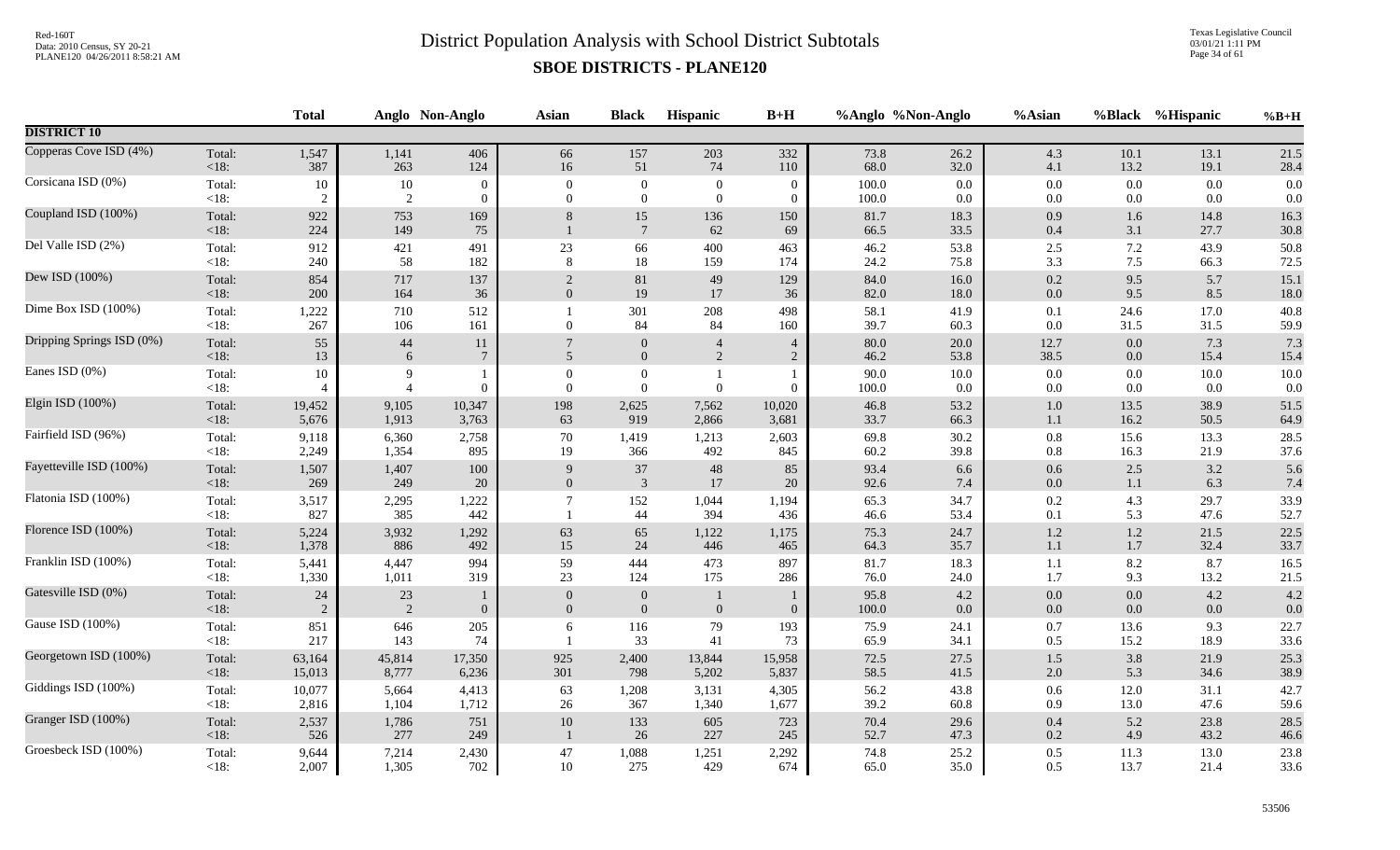Texas Legislative Council 03/01/21 1:11 PM Page 35 of 61

|                             |                   | <b>Total</b> |                          | Anglo Non-Anglo                | <b>Asian</b>                 | <b>Black</b>                       | Hispanic                         | $B+H$                              |                | %Anglo %Non-Anglo | %Asian             |                    | %Black %Hispanic | $%B+H$      |
|-----------------------------|-------------------|--------------|--------------------------|--------------------------------|------------------------------|------------------------------------|----------------------------------|------------------------------------|----------------|-------------------|--------------------|--------------------|------------------|-------------|
| <b>DISTRICT 10</b>          |                   |              |                          |                                |                              |                                    |                                  |                                    |                |                   |                    |                    |                  |             |
| Hearne ISD (100%)           | Total:            | 7,038        | 2,663                    | 4,375                          | $18\,$                       | 2,261                              | 2,143                            | 4,305                              | 37.8           | 62.2              | 0.3                | 32.1               | 30.4             | 61.2        |
|                             | $<18$ :           | 1,955        | 474                      | 1,481                          | 3                            | 727                                | 802                              | 1,463                              | 24.2           | 75.8              | 0.2                | 37.2               | 41.0             | 74.8        |
| Hempstead ISD (100%)        | Total:            | 9,014        | 3,389                    | 5,625                          | $\sqrt{48}$                  | 2,625                              | 2,939                            | 5,480                              | 37.6           | 62.4              | $0.5\,$            | 29.1               | 32.6             | 60.8        |
|                             | $<18$ :           | 2,431        | 564                      | 1,867                          | 12                           | 745                                | 1,136                            | 1,832                              | 23.2           | 76.8              | 0.5                | 30.6               | 46.7             | 75.4        |
| Holland ISD (100%)          | Total:            | 2,406        | 1,867                    | 539                            | $22\,$                       | 65                                 | 466                              | 512                                | 77.6           | 22.4              | 0.9                | 2.7                | 19.4             | 21.3        |
|                             | <18:              | 649          | 421                      | 228                            | 11                           | 29                                 | 199                              | 217                                | 64.9           | 35.1              | 1.7                | 4.5                | 30.7             | 33.4        |
| Hubbard ISD (Hill) (2%)     | Total:<br>$<18$ : | 33<br>6      | 31<br>5                  | $\sqrt{2}$                     | $\boldsymbol{0}$<br>$\Omega$ | $\boldsymbol{0}$<br>$\overline{0}$ | $\overline{c}$<br>$\mathbf{1}$   | $\overline{c}$                     | 93.9<br>83.3   | 6.1<br>16.7       | $0.0\,$<br>$0.0\,$ | 0.0<br>0.0         | 6.1<br>16.7      | 6.1<br>16.7 |
| Hutto ISD (100%)            | Total:            | 22,663       | 12,503                   | 10,160                         | 481                          | 3,111                              | 6,626                            | 9,537                              | 55.2           | 44.8              | $2.1\,$            | 13.7               | 29.2             | 42.1        |
|                             | < 18:             | 7,843        | 3,622                    | 4,221                          | 198                          | 1,257                              | 2,859                            | 3,984                              | 46.2           | 53.8              | 2.5                | 16.0               | 36.5             | 50.8        |
| Jarrell ISD (100%)          | Total:            | 8,265        | 6,396                    | 1,869                          | 87                           | 178                                | 1,573                            | 1,733                              | 77.4           | 22.6              | 1.1                | 2.2                | 19.0             | 21.0        |
|                             | <18:              | 1,486        | 791                      | 695                            | 26                           | 67                                 | 606                              | 665                                | 53.2           | 46.8              | 1.7                | 4.5                | 40.8             | 44.8        |
| Johnson City ISD (0%)       | Total:<br><18:    | $18\,$       | $18\,$<br>$\overline{1}$ | $\mathbf{0}$<br>$\overline{0}$ | $\theta$<br>$\mathbf{0}$     | $\boldsymbol{0}$<br>$\mathbf{0}$   | $\mathbf{0}$<br>$\boldsymbol{0}$ | $\boldsymbol{0}$<br>$\overline{0}$ | 100.0<br>100.0 | 0.0<br>$0.0\,$    | $0.0\,$<br>0.0     | $0.0\,$<br>$0.0\,$ | 0.0<br>0.0       | 0.0<br>0.0  |
| Katy ISD (1%)               | Total:            | 2,114        | 1,689                    | 425                            | 31                           | $24\,$                             | 359                              | 381                                | 79.9           | 20.1              | 1.5                | 1.1                | 17.0             | 18.0        |
|                             | $<18$ :           | 592          | 451                      | 141                            | 13                           | 12                                 | 115                              | 126                                | 76.2           | 23.8              | 2.2                | 2.0                | 19.4             | 21.3        |
| Killeen ISD (92%)           | Total:            | 180,567      | 73,730                   | 106,837                        | 10,277                       | 59,241                             | 38,978                           | 93,848                             | 40.8           | 59.2              | 5.7                | 32.8               | 21.6             | 52.0        |
|                             | <18:              | 54,669       | 17,195                   | 37,474                         | 3,150                        | 21,669                             | 14,694                           | 33,978                             | 31.5           | 68.5              | 5.8                | 39.6               | 26.9             | 62.2        |
| La Grange ISD (100%)        | Total:            | 11,989       | 8,574                    | 3,415                          | 55                           | 943                                | 2,358                            | 3,269                              | 71.5           | 28.5              | $0.5\,$            | 7.9                | 19.7             | 27.3        |
|                             | <18:              | 2,718        | 1,517                    | 1,201                          | 15                           | 319                                | 873                              | 1,167                              | 55.8           | 44.2              | 0.6                | 11.7               | 32.1             | 42.9        |
| Lago Vista ISD (100%)       | Total:            | 8,457        | 7,158                    | 1,299                          | 110                          | 103                                | 1,001                            | 1,096                              | 84.6           | 15.4              | 1.3                | $1.2\,$            | 11.8             | 13.0        |
|                             | <18:              | 1,673        | 1,268                    | 405                            | 33                           | 34                                 | 325                              | 358                                | 75.8           | 24.2              | $2.0\,$            | 2.0                | 19.4             | 21.4        |
| Lake Travis ISD (100%)      | Total:            | 36,309       | 29,916                   | 6,393                          | 1,379                        | 464                                | 4,296                            | 4,724                              | 82.4           | 17.6              | 3.8                | 1.3                | 11.8             | 13.0        |
|                             | $<18$ :           | 9,161        | 6,871                    | 2,290                          | 503                          | 184                                | 1,563                            | 1,732                              | 75.0           | 25.0              | 5.5                | 2.0                | 17.1             | 18.9        |
| Lampasas ISD (6%)           | Total:            | 1,146        | 994                      | 152                            | 16                           | 26                                 | 97                               | 119                                | 86.7           | 13.3              | 1.4                | 2.3                | 8.5              | 10.4        |
|                             | <18:              | 260          | 214                      | 46                             | $\overline{4}$               | 12                                 | 28                               | 40                                 | 82.3           | 17.7              | $1.5\,$            | 4.6                | 10.8             | 15.4        |
| Leander ISD (100%)          | Total:            | 146,419      | 105,049                  | 41,370                         | 9,195                        | 6,500                              | 25,087                           | 31,030                             | 71.7           | 28.3              | 6.3                | 4.4                | 17.1             | 21.2        |
|                             | $<18$ :           | 45,768       | 29,966                   | 15,802                         | 3,383                        | 2,560                              | 10,001                           | 12,223                             | 65.5           | 34.5              | 7.4                | 5.6                | 21.9             | 26.7        |
| Leon ISD (100%)             | Total:            | 4,337        | 3,286                    | 1,051                          | 38                           | 174                                | 818                              | 988                                | 75.8           | 24.2              | 0.9                | 4.0                | 18.9             | 22.8        |
|                             | <18:              | 1,039        | 672                      | 367                            | 12                           | $38\,$                             | 314                              | 352                                | 64.7           | 35.3              | $1.2\,$            | 3.7                | 30.2             | 33.9        |
| Lexington ISD (100%)        | Total:            | 5,593        | 4,604                    | 989                            | 17                           | 445                                | 473                              | 905                                | 82.3           | 17.7              | 0.3                | 8.0                | 8.5              | 16.2        |
|                             | $<18$ :           | 1,349        | 1,027                    | 322                            | 3                            | 127                                | 182                              | 298                                | 76.1           | 23.9              | 0.2                | 9.4                | 13.5             | 22.1        |
| Liberty Hill ISD (100%)     | Total:            | 11,326       | 9,440                    | 1,886                          | 112                          | 163                                | 1,492                            | 1,641                              | 83.3           | 16.7              | $1.0\,$            | 1.4                | 13.2             | 14.5        |
|                             | < 18:             | 3,348        | 2,590                    | 758                            | 41                           | 76                                 | 611                              | 679                                | 77.4           | 22.6              | $1.2\,$            | 2.3                | 18.2             | 20.3        |
| Lorena ISD (2%)             | Total:            | 148          | 133                      | 15                             | $\mathbf{0}$                 | $\overline{4}$                     | <b>11</b>                        | 15                                 | 89.9           | $10.1$            | $0.0\,$            | 2.7                | 7.4              | 10.1        |
|                             | $<18$ :           | 38           | 33                       | 5                              | $\overline{0}$               | $\overline{0}$                     | 5                                | 5                                  | 86.8           | 13.2              | $0.0\,$            | 0.0                | 13.2             | 13.2        |
| Madisonville Cons ISD (84%) | Total:            | 11,355       | 5,966                    | 5,389                          | $82\,$                       | 2,782                              | 2,526                            | 5,255                              | 52.5           | 47.5              | $0.7\,$            | 24.5               | 22.2             | 46.3        |
|                             | <18:              | 2,452        | 1,135                    | 1,317                          | 23                           | 601                                | 714                              | 1,285                              | 46.3           | 53.7              | 0.9                | 24.5               | 29.1             | 52.4        |
| Manor ISD (75%)             | Total:            | 27,033       | 8,238                    | 18,795                         | 2,273                        | 5,867                              | 10,919                           | 16,441                             | 30.5           | 69.5              | 8.4                | 21.7               | 40.4             | 60.8        |
|                             | $<18$ :           | 8,122        | 1,485                    | 6,637                          | 621                          | 2,045                              | 4,174                            | 6,033                              | 18.3           | 81.7              | 7.6                | 25.2               | 51.4             | 74.3        |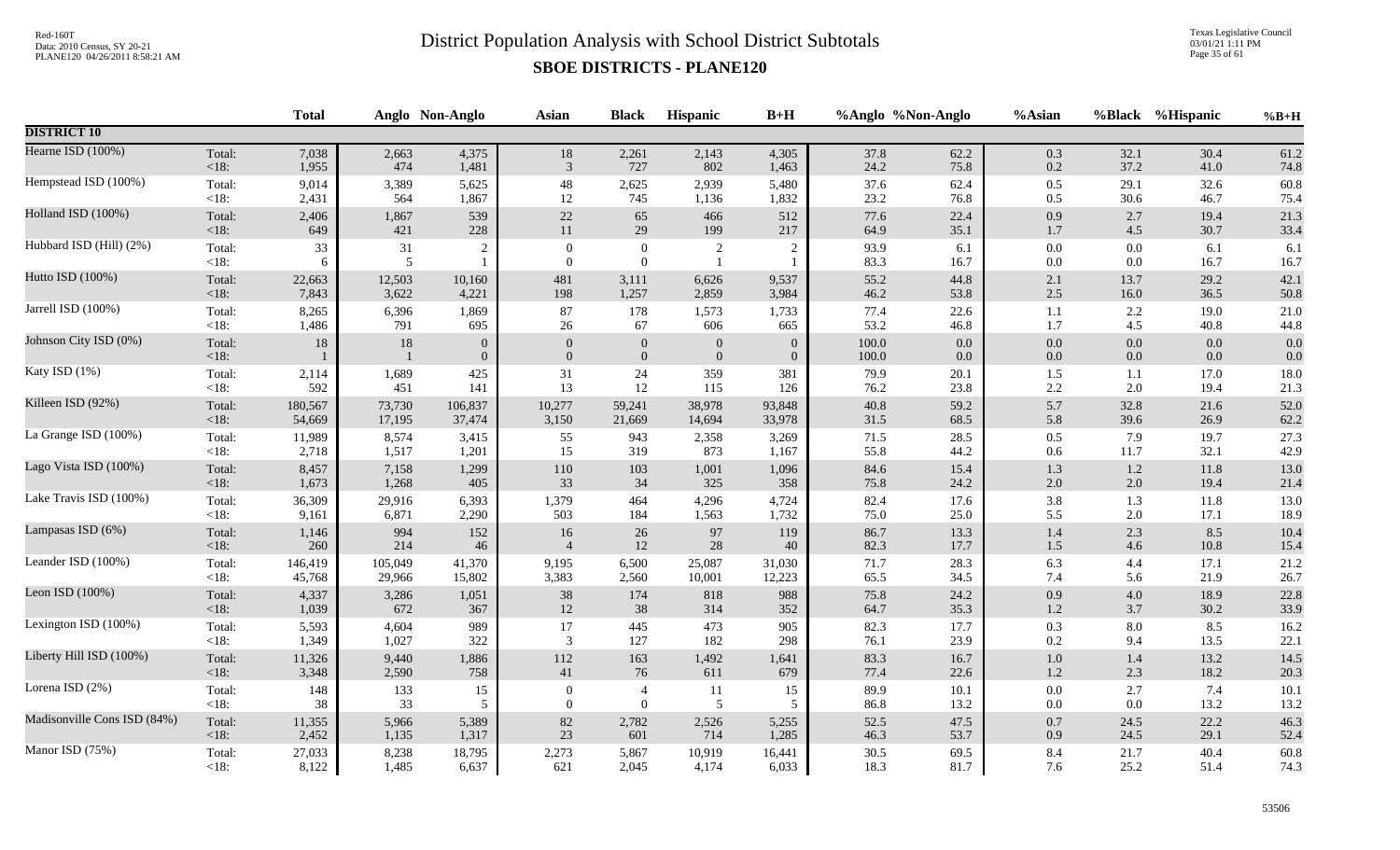Texas Legislative Council 03/01/21 1:11 PM Page 36 of 61

|                              |                   | <b>Total</b> |              | Anglo Non-Anglo | <b>Asian</b>     | <b>Black</b>   | Hispanic         | $B+H$      |              | %Anglo %Non-Anglo | %Asian     |             | %Black %Hispanic | $%B+H$       |
|------------------------------|-------------------|--------------|--------------|-----------------|------------------|----------------|------------------|------------|--------------|-------------------|------------|-------------|------------------|--------------|
| <b>DISTRICT 10</b>           |                   |              |              |                 |                  |                |                  |            |              |                   |            |             |                  |              |
| Marble Falls ISD (100%)      | Total:            | 23,406       | 17,010       | 6,396           | 194              | 467            | 5,573            | 5,975      | 72.7         | 27.3              | $0.8\,$    | 2.0         | 23.8             | 25.5         |
|                              | $<18$ :           | 5,369        | 2,938        | 2,431           | 53               | 211            | 2,162            | 2,334      | 54.7         | 45.3              | $1.0\,$    | 3.9         | 40.3             | 43.5         |
| Marlin ISD (100%)            | Total:            | 9,304        | 3,630        | 5,674           | 40               | 3,681          | 1,981            | 5,600      | 39.0         | 61.0              | 0.4        | 39.6        | 21.3             | 60.2         |
|                              | <18:              | 1,809        | 380          | 1,429           | 11               | 910            | 534              | 1,411      | 21.0         | 79.0              | 0.6        | 50.3        | 29.5             | 78.0         |
| Mart ISD (16%)               | Total:            | 567          | 474          | 93              | $\theta$         | 39             | 51               | 88         | 83.6         | 16.4              | $0.0\,$    | 6.9         | 9.0              | 15.5         |
|                              | $<18$ :           | 109          | 85           | 24              | $\overline{0}$   | $\overline{9}$ | 17               | 24         | 78.0         | 22.0              | $0.0\,$    | 8.3         | 15.6             | 22.0         |
| McDade ISD (100%)            | Total:            | 1,542        | 1,079        | 463             | $10\,$           | 33             | 419              | 436        | 70.0         | 30.0              | 0.6        | 2.1         | 27.2             | 28.3         |
|                              | $<18$ :           | 385          | 210          | 175             | 6                | 12             | 160              | 164        | 54.5         | 45.5              | 1.6        | 3.1         | 41.6             | 42.6         |
| Mexia ISD (100%)             | Total:            | 11,516       | 5,921        | 5,595           | 64               | 2,916          | 2,615            | 5,480      | 51.4         | 48.6              | $0.6\,$    | 25.3        | 22.7             | 47.6         |
|                              | <18:              | 2,915        | 992          | 1,923           | $18\,$           | 863            | 1,060            | 1,896      | 34.0         | 66.0              | $0.6\,$    | 29.6        | 36.4             | 65.0         |
| Milano ISD (100%)            | Total:<br>$<18$ : | 1,762<br>423 | 1,488<br>304 | 274<br>119      | $\overline{0}$   | 98<br>43       | 167<br>78        | 259<br>116 | 84.4<br>71.9 | 15.6<br>28.1      | 0.1<br>0.0 | 5.6<br>10.2 | 9.5<br>18.4      | 14.7<br>27.4 |
| Moody ISD (30%)              | Total:            | 1,339        | 1,068        | 271             | 9                | 36             | $225\,$          | 257        | 79.8         | 20.2              | $0.7\,$    | 2.7         | 16.8             | 19.2         |
|                              | <18:              | 312          | 224          | 88              | 3                | 9              | 77               | 83         | 71.8         | 28.2              | $1.0\,$    | 2.9         | 24.7             | 26.6         |
| Mount Calm ISD (11%)         | Total:            | 87           | 70           | 17              | $\theta$         | $\overline{4}$ | 14               | 17         | 80.5         | 19.5              | $0.0\,$    | 4.6         | 16.1             | 19.5         |
|                              | $<18$ :           | 19           | 13           | 6               | $\Omega$         | $\overline{1}$ | 6                | 6          | 68.4         | 31.6              | 0.0        | 5.3         | 31.6             | 31.6         |
| Mumford ISD (100%)           | Total:            | 206          | 89           | 117             | $\Omega$         | $42\,$         | $73\,$           | 115        | 43.2         | 56.8              | $0.0\,$    | 20.4        | 35.4             | 55.8         |
|                              | $<18$ :           | 49           | 17           | 32              | $\Omega$         | 13             | 19               | 32         | 34.7         | 65.3              | $0.0\,$    | 26.5        | 38.8             | 65.3         |
| Normangee ISD (100%)         | Total:            | 3,379        | 2,995        | 384             | $32\,$           | 171            | 154              | 322        | 88.6         | 11.4              | 0.9        | 5.1         | 4.6              | 9.5          |
|                              | $<18$ :           | 669          | 555          | 114             | 11               | 46             | 58               | 102        | 83.0         | 17.0              | 1.6        | 6.9         | 8.7              | 15.2         |
| North Zulch ISD (100%)       | Total:            | 1,809        | 1,617        | 192             | 5                | 21             | 136              | 157        | 89.4         | 10.6              | 0.3        | $1.2\,$     | $7.5$            | 8.7          |
|                              | $<18$ :           | 439          | 366          | 73              | 2                | 12             | 50               | 62         | 83.4         | 16.6              | 0.5        | 2.7         | 11.4             | 14.1         |
| Oakwood ISD (100%)           | Total:            | 1,256        | 775          | 481             | $\overline{4}$   | 403            | 68               | 468        | 61.7         | 38.3              | 0.3        | 32.1        | 5.4              | 37.3         |
|                              | $<18$ :           | 244          | 147          | 97              | 2                | 70             | 25               | 94         | 60.2         | 39.8              | 0.8        | 28.7        | 10.2             | 38.5         |
| Pflugerville ISD (100%)      | Total:            | 116,574      | 49,407       | 67,167          | 12,548           | 19,250         | 36,066           | 54,117     | 42.4         | 57.6              | 10.8       | 16.5        | 30.9             | 46.4         |
|                              | <18:              | 33,598       | 10,467       | 23,131          | 3,569            | 6,964          | 13,339           | 19,579     | 31.2         | 68.8              | $10.6\,$   | 20.7        | 39.7             | 58.3         |
| Riesel ISD (7%)              | Total:            | 148          | 133          | 15              | $\boldsymbol{0}$ | $\overline{4}$ | 11               | 15         | 89.9         | 10.1              | 0.0        | 2.7         | 7.4              | 10.1         |
|                              | < 18:             | 39           | 34           | 5               | $\Omega$         | 2              | 3                | 5          | 87.2         | 12.8              | 0.0        | 5.1         | 7.7              | 12.8         |
| Robinson ISD (1%)            | Total:            | 129          | 75           | 54              | $\overline{0}$   | 35             | $20\,$           | 54         | 58.1         | 41.9              | 0.0        | 27.1        | 15.5             | 41.9         |
|                              | <18:              | $27\,$       | $15\,$       | $12\,$          | $\mathbf{0}$     | $\overline{4}$ | $\boldsymbol{9}$ | 12         | 55.6         | 44.4              | $0.0\,$    | 14.8        | 33.3             | 44.4         |
| Rockdale ISD (100%)          | Total:            | 9,034        | 5,842        | 3,192           | $47\,$           | 919            | 2,238            | 3,088      | 64.7         | 35.3              | $0.5\,$    | 10.2        | 24.8             | 34.2         |
|                              | <18:              | 2,471        | 1,214        | 1,257           | 11               | 353            | 929              | 1,233      | 49.1         | 50.9              | 0.4        | 14.3        | 37.6             | 49.9         |
| Rogers ISD (100%)            | Total:            | 3,896        | 3,031        | 865             | 27               | 112            | 693              | 798        | 77.8         | 22.2              | $0.7\,$    | 2.9         | 17.8             | 20.5         |
|                              | $<18$ :           | 1,024        | 706          | 318             | $10\,$           | $40\,$         | 262              | 298        | 68.9         | 31.1              | $1.0\,$    | 3.9         | 25.6             | 29.1         |
| Rosebud-Lott ISD (100%)      | Total:            | 4,928        | 3,387        | 1,541           | 17               | 582            | 904              | 1,459      | 68.7         | 31.3              | 0.3        | 11.8        | 18.3             | 29.6         |
|                              | $<18$ :           | 1,162        | 668          | 494             | 3                | 163            | 326              | 476        | 57.5         | 42.5              | 0.3        | 14.0        | 28.1             | $41.0\,$     |
| Round Rock ISD (100%)        | Total:            | 231,886      | 135,631      | 96,255          | 25,687           | 20,168         | 50,558           | 69,167     | 58.5         | 41.5              | 11.1       | 8.7         | 21.8             | 29.8         |
|                              | $<18$ :           | 65,224       | 31,929       | 33,295          | 8,583            | 7,189          | 18,306           | 24,587     | 49.0         | 51.0              | 13.2       | 11.0        | 28.1             | 37.7         |
| Round Top-Carmine ISD (100%) | Total:<br>< 18:   | 1,817<br>288 | 1,628<br>232 | 189<br>56       |                  | 61<br>15       | 123<br>41        | 179<br>53  | 89.6<br>80.6 | 10.4<br>19.4      | 0.1<br>0.3 | 3.4<br>5.2  | 6.8<br>14.2      | 9.9<br>18.4  |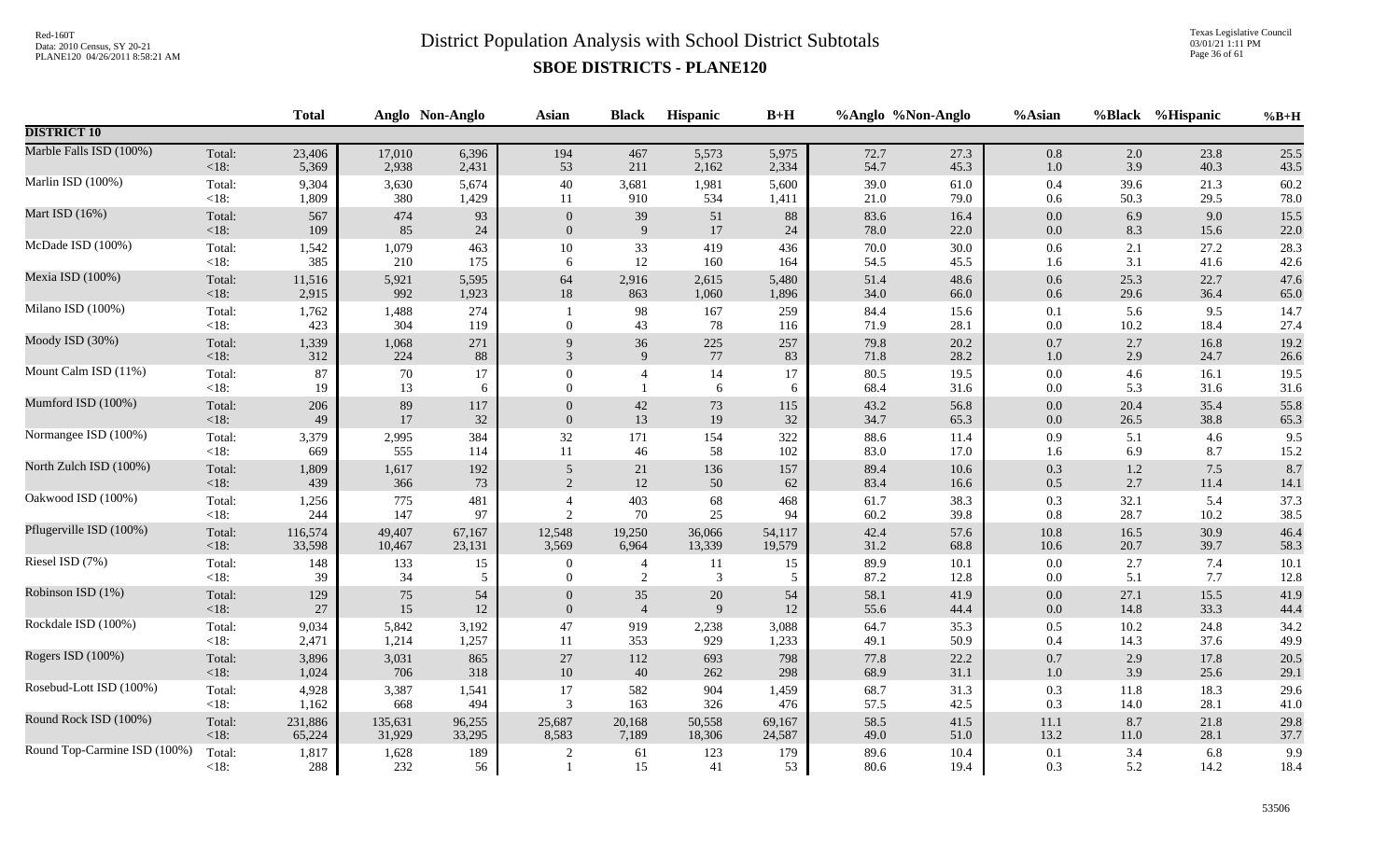Texas Legislative Council 03/01/21 1:11 PM Page 37 of 61

|                        |                 | <b>Total</b> |              | Anglo Non-Anglo | <b>Asian</b>     | <b>Black</b>                 | Hispanic   | $B+H$         | %Anglo %Non-Anglo |              | %Asian             | %Black       | %Hispanic    | $%B+H$       |
|------------------------|-----------------|--------------|--------------|-----------------|------------------|------------------------------|------------|---------------|-------------------|--------------|--------------------|--------------|--------------|--------------|
| <b>DISTRICT 10</b>     |                 |              |              |                 |                  |                              |            |               |                   |              |                    |              |              |              |
| Royal ISD (100%)       | Total:          | 10,372       | 3,164        | 7,208           | $62\,$           | 2,277                        | 4,912      | 7,088         | 30.5              | 69.5         | $0.6\,$            | 22.0         | 47.4         | 68.3         |
|                        | < 18:           | 3,049        | 468          | 2,581           | 19               | 714                          | 1,901      | 2,560         | 15.3              | 84.7         | $0.6\,$            | 23.4         | 62.3         | 84.0         |
| Salado ISD (100%)      | Total:          | 7,270        | 6,064        | 1,206           | 83               | $89\,$                       | 976        | 1,051         | 83.4              | 16.6         | $1.1\,$            | 1.2          | 13.4         | 14.5         |
|                        | < 18:           | 1,654        | 1,220        | 434             | 31               | 28                           | 370        | 386           | 73.8              | 26.2         | 1.9                | 1.7          | 22.4         | 23.3         |
| Schulenburg ISD (100%) | Total:          | 5,168        | 3,658        | 1,510           | 17               | 549                          | 958        | 1,473         | 70.8              | 29.2         | 0.3                | $10.6\,$     | 18.5         | 28.5         |
|                        | $<18$ :         | 1,190        | 643          | 547             | 8                | 195                          | 367        | 538           | 54.0              | 46.0         | 0.7                | 16.4         | 30.8         | 45.2         |
| Sealy ISD (100%)       | Total:          | 13,101       | 7,629        | 5,472           | 93               | 1,362                        | 4,018      | 5,311         | 58.2              | 41.8         | 0.7                | 10.4         | 30.7         | 40.5         |
|                        | $<18$ :         | 3,542        | 1,568        | 1,974           | 27               | 442                          | 1,537      | 1,934         | 44.3              | 55.7         | $0.8\,$            | 12.5         | 43.4         | 54.6         |
| Smithville ISD (100%)  | Total:          | 10,748       | 8,108        | 2,640           | 104              | 800                          | 1,643      | 2,405         | 75.4              | 24.6         | $1.0\,$            | 7.4          | 15.3         | 22.4         |
|                        | $<18$ :         | 2,423        | 1,560        | 863             | $27\,$           | 250                          | 595        | 817           | 64.4              | 35.6         | 1.1                | 10.3         | 24.6         | 33.7         |
| Snook ISD (100%)       | Total:          | 2,986        | 1,896        | 1,090           | 8                | 607                          | 462        | 1,055         | 63.5              | 36.5         | $0.3\,$            | 20.3         | 15.5         | 35.3         |
|                        | $<18$ :         | 733          | 387          | 346             | $\boldsymbol{0}$ | 194                          | 151        | 336           | 52.8              | 47.2         | $0.0\,$            | 26.5         | 20.6         | 45.8         |
| Somerville ISD (100%)  | Total:<br><18:  | 4,008<br>763 | 2,812<br>420 | 1,196<br>343    | 15               | 562<br>160                   | 591<br>182 | 1,138<br>332  | 70.2<br>55.0      | 29.8<br>45.0 | $0.4\,$<br>$0.1\,$ | 14.0<br>21.0 | 14.7<br>23.9 | 28.4<br>43.5 |
| Taylor ISD (100%)      | Total:          | 16,408       | 7,864        | 8,544           | 170              | 1,732                        | 6,714      | 8,253         | 47.9              | 52.1         | $1.0\,$            | $10.6\,$     | 40.9         | 50.3         |
|                        | $<18$ :         | 4,413        | 1,445        | 2,968           | 50               | 596                          | 2,416      | 2,879         | 32.7              | 67.3         | $1.1\,$            | 13.5         | 54.7         | 65.2         |
| Teague ISD (100%)      | Total:          | 7,220        | 4,640        | 2,580           | 15               | 1,249                        | 1,289      | 2,520         | 64.3              | 35.7         | $0.2\,$            | 17.3         | 17.9         | 34.9         |
|                        | $<18$ :         | 1,576        | 933          | 643             | 2                | 243                          | 402        | 636           | 59.2              | 40.8         | $0.1\,$            | 15.4         | 25.5         | 40.4         |
| Temple ISD (100%)      | Total:          | 55,025       | 29,190       | 25,835          | 1,321            | 11,012                       | 13,675     | 24,132        | 53.0              | 47.0         | 2.4                | 20.0         | 24.9         | 43.9         |
|                        | <18:            | 13,863       | 4,947        | 8,916           | 343              | 3,721                        | 5,145      | 8,514         | 35.7              | 64.3         | 2.5                | 26.8         | 37.1         | 61.4         |
| Thorndale ISD (100%)   | Total:          | 2,971        | 2,346        | 625             | 11               | 129                          | 485        | 604           | 79.0              | 21.0         | 0.4                | 4.3          | 16.3         | 20.3         |
|                        | < 18:           | 750          | 517          | 233             | $\sqrt{2}$       | 43                           | 189        | 228           | 68.9              | 31.1         | $0.3\,$            | 5.7          | 25.2         | 30.4         |
| Thrall ISD (100%)      | Total:          | 3,158        | 2,408        | 750             | 11               | 96                           | 631        | 722           | 76.3              | 23.7         | 0.3                | 3.0          | 20.0         | 22.9         |
|                        | $<18$ :         | 830          | 552          | 278             | $\overline{7}$   | 30                           | 237        | 265           | 66.5              | 33.5         | 0.8                | 3.6          | 28.6         | 31.9         |
| Troy ISD (100%)        | Total:          | 5,977        | 4,648        | 1,329           | 64               | 150                          | 1,076      | 1,214         | 77.8              | 22.2         | 1.1                | 2.5          | 18.0         | 20.3         |
|                        | < 18:           | 1,581        | 1,112        | 469             | 16               | 48                           | 387        | 431           | 70.3              | 29.7         | $1.0\,$            | 3.0          | 24.5         | 27.3         |
| Waller ISD (68%)       | Total:          | 21,705       | 11,018       | 10,687          | 152              | 6,177                        | 4,326      | 10,405        | 50.8              | 49.2         | 0.7                | 28.5         | 19.9         | 47.9         |
|                        | $<18$ :         | 4,584        | 2,322        | 2,262           | 39               | 594                          | 1,629      | 2,197         | 50.7              | 49.3         | 0.9                | 13.0         | 35.5         | 47.9         |
| Weimar ISD (6%)        | Total:<br>< 18: | 248<br>32    | 226<br>24    | $22\,$<br>$8\,$ | $\overline{0}$   | $\sqrt{2}$<br>$\overline{2}$ | 19<br>6    | 21<br>$\,8\,$ | 91.1<br>75.0      | 8.9<br>25.0  | $0.4\,$<br>$0.0\,$ | 0.8<br>6.3   | 7.7<br>18.8  | 8.5<br>25.0  |
| Westphalia ISD (100%)  | Total:          | 376          | 329          | 47              | $\overline{c}$   | 16                           | 24         | 40            | 87.5              | 12.5         | $0.5\,$            | 4.3          | 6.4          | 10.6         |
|                        | <18:            | 72           | 55           | 17              | $\theta$         | 9                            | 6          | 15            | 76.4              | 23.6         | $0.0\,$            | 12.5         | 8.3          | 20.8         |
| Wortham ISD (88%)      | Total:          | 1,869        | 1,456        | 413             | $\mathbf{0}$     | 291                          | 114        | 398           | 77.9              | 22.1         | $0.0\,$            | 15.6         | 6.1          | 21.3         |
|                        | $<18$ :         | 478          | 338          | 140             | $\Omega$         | 95                           | 46         | 137           | 70.7              | 29.3         | $0.0\,$            | 19.9         | 9.6          | 28.7         |
| <b>DISTRICT 11</b>     |                 |              |              |                 |                  |                              |            |               |                   |              |                    |              |              |              |
|                        | <b>Total:</b>   | 1,694,087    | 1,031,288    | 662,799         | 112,767          | 174,794                      | 366,603    | 533,657       | $60.9$            | 39.1         | $6.7\,$            | 10.3         | 21.6         | 31.5         |
|                        | <18:            | 446,627      | 221,077      | 225,550         | 32,221           | 57,962                       | 135,847    | 189,669       | 49.5              | 50.5         | $7.2\,$            | 13.0         | 30.4         | 42.5         |
| Aledo ISD (100%)       | Total:          | 20,374       | 18,165       | 2,209           | 243              | 232                          | 1,562      | 1,780         | 89.2              | 10.8         | 1.2                | 1.1          | 7.7          | 8.7          |
|                        | $<18$ :         | 6,111        | 5,242        | 869             | 86               | 97                           | 633        | 724           | 85.8              | 14.2         | 1.4                | 1.6          | 10.4         | 11.8         |
| Arlington ISD (35%)    | Total:          | 119,309      | 75,479       | 43,830          | 6,946            | 19,892                       | 16,648     | 35,837        | 63.3              | 36.7         | 5.8                | 16.7         | 14.0         | 30.0         |
|                        | $<18$ :         | 26,508       | 13,825       | 12,683          | 1,771            | 5,666                        | 5,447      | 10,741        | 52.2              | 47.8         | 6.7                | 21.4         | 20.5         | 40.5         |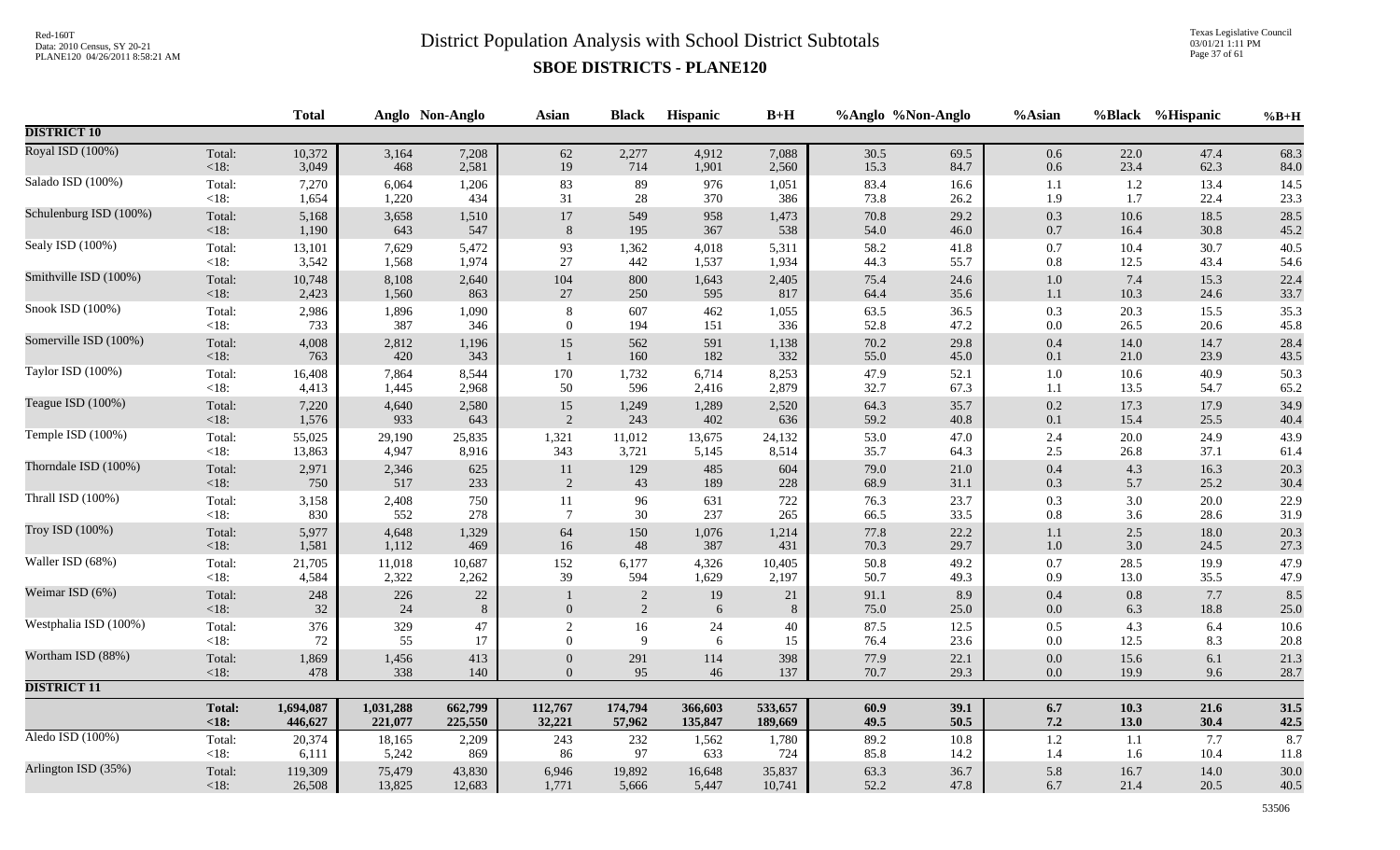Texas Legislative Council 03/01/21 1:11 PM Page 38 of 61

|                                         |                   | <b>Total</b>     |                  | Anglo Non-Anglo | <b>Asian</b>   | <b>Black</b>          | Hispanic        | $B+H$           |              | %Anglo %Non-Anglo | %Asian         |             | %Black %Hispanic | $%B+H$       |
|-----------------------------------------|-------------------|------------------|------------------|-----------------|----------------|-----------------------|-----------------|-----------------|--------------|-------------------|----------------|-------------|------------------|--------------|
| <b>DISTRICT 11</b>                      |                   |                  |                  |                 |                |                       |                 |                 |              |                   |                |             |                  |              |
| Azle ISD (98%)                          | Total:            | 35,680           | 30,830           | 4,850           | 392            | 374                   | 3,555           | 3,887           | 86.4         | 13.6              | 1.1            | $1.0\,$     | 10.0             | 10.9         |
|                                         | <18:              | 8,558            | 6,692            | 1,866           | 138            | 158                   | 1,444           | 1,581           | 78.2         | 21.8              | 1.6            | $1.8\,$     | 16.9             | 18.5         |
| Birdville ISD (100%)                    | Total:            | 130,786          | 84,475           | 46,311          | 7,176          | 7,230                 | 30,907          | 37,646          | 64.6         | 35.4              | 5.5            | 5.5         | 23.6             | 28.8         |
|                                         | $<18$ :           | 33,319           | 16,703           | 16,616          | 2,028          | 2,734                 | 11,804          | 14,255          | 50.1         | 49.9              | 6.1            | 8.2         | 35.4             | 42.8         |
| <b>Brock ISD (100%)</b>                 | Total:            | 4,224            | 3,881            | 343             | 29             | $30\,$                | 227             | 256             | 91.9         | 8.1               | $0.7\,$        | 0.7         | 5.4              | 6.1          |
|                                         | <18:              | 1,127            | 1,008            | 119             | 20             | 9                     | 76              | 85              | 89.4         | 10.6              | 1.8            | $0.8\,$     | 6.7              | 7.5          |
| Burleson ISD (29%)                      | Total:            | 15,298           | 11,392           | 3,906           | 277            | 1,170                 | 2,335           | 3,455           | 74.5         | 25.5              | 1.8            | 7.6         | 15.3             | 22.6         |
|                                         | <18:              | 4,693            | 3,059            | 1,634           | 102            | 483                   | 1,022           | 1,480           | 65.2         | 34.8              | 2.2            | 10.3        | 21.8             | 31.5         |
| Carroll ISD (100%)                      | Total:            | 28,292           | 23,772           | 4,520           | 2,107          | 642                   | 1,559           | 2,173           | 84.0         | 16.0              | 7.4            | 2.3         | 5.5              | 7.7          |
|                                         | $<18$ :           | 9,640            | 7,713            | 1,927           | 895            | 275                   | 687             | 946             | 80.0         | $20.0\,$          | 9.3            | 2.9         | 7.1              | 9.8          |
| Carrollton-Farmers Branch ISD<br>(64%)  | Total:            | 107,544          | 39,487           | 68,057          | 20,805         | 10,921                | 36,440          | 46,765          | 36.7         | 63.3              | 19.3           | $10.2\,$    | 33.9             | 43.5         |
|                                         | $<18$ :           | 25,983           | 5,225            | 20,758          | 4,876          | 3,137                 | 12,969          | 15,817          | 20.1         | 79.9              | 18.8           | 12.1        | 49.9             | 60.9         |
| Castleberry ISD (100%)                  | Total:            | 19,439           | 8,880            | 10,559          | 173            | 375                   | 9,932           | 10,242          | 45.7         | 54.3              | 0.9            | 1.9         | 51.1             | 52.7         |
|                                         | <18:              | 5,585            | 1,405            | 4,180           | 46             | 151                   | 4,017           | 4,123           | 25.2         | 74.8              | $0.8\,$        | 2.7         | 71.9             | 73.8         |
| Coppell ISD (100%)                      | Total:            | 44,419           | 26,146           | 18,273          | 11,329         | 2,307                 | 4,478           | 6,687           | 58.9         | 41.1              | 25.5           | 5.2         | 10.1             | 15.1         |
|                                         | $<18$ :           | 13,993           | 7,311            | 6,682           | 4,173          | 750                   | 1,727           | 2,423           | 52.2         | 47.8              | 29.8           | 5.4         | 12.3             | 17.3         |
| Crowley ISD (99%)                       | Total:            | 85,334           | 38,045           | 47,289          | 4,603          | 24,954                | 17,822          | 42,103          | 44.6         | 55.4              | 5.4            | 29.2        | 20.9             | 49.3         |
|                                         | $<18$ :           | 25,283           | 8,212            | 17,071          | 1,391          | 9,152                 | 6,801           | 15,561          | 32.5         | 67.5              | 5.5            | 36.2        | 26.9             | 61.5         |
| Dallas ISD (9%)                         | Total:            | 87,020           | 42,555           | 44,465          | 5,106          | 11,526                | 27,711          | 38,778          | 48.9         | 51.1              | 5.9            | 13.2        | 31.8             | 44.6         |
|                                         | $<18$ :           | 17,338           | 4,956            | 12,382          | 821            | 2,711                 | 8,975           | 11,479          | 28.6         | 71.4              | $4.7\,$        | 15.6        | 51.8             | 66.2         |
| Eagle Mountain-Saginaw ISD<br>(99%)     | Total:            | 78,932           | 48,782           | 30,150          | 4,067          | 6,315                 | 19,492          | 25,399          | 61.8         | 38.2              | 5.2            | 8.0         | 24.7             | 32.2         |
|                                         | <18:              | 24,441           | 12,656           | 11,785          | 1,252          | 2,624                 | 8,017           | 10,391          | 51.8         | 48.2              | 5.1            | 10.7        | 32.8             | 42.5         |
| Everman ISD (15%)                       | Total:            | 3,350            | 1,225            | 2,125           | 107            | 999                   | 1,015           | 1,993           | 36.6         | 63.4              | $3.2\,$        | 29.8        | 30.3             | 59.5         |
|                                         | $<18$ :           | 955              | 192              | 763             | 29             | 358                   | 390             | 738             | 20.1         | 79.9              | 3.0            | 37.5        | 40.8             | 77.3         |
| Fort Worth ISD (46%)                    | Total:            | 214,077          | 120,205          | 93,872          | 6,625          | 23,233                | 63,537          | 85,710          | 56.2         | 43.8              | 3.1            | 10.9        | 29.7             | 40.0         |
|                                         | <18:              | 51,088           | 18,596           | 32,492          | 1,591          | 7,710                 | 23,576          | 30,706          | 36.4         | 63.6              | 3.1            | 15.1        | 46.1             | 60.1         |
| Garner ISD (100%)                       | Total:<br>$<18$ : | 3,667<br>382     | 2,158<br>342     | 1,509<br>40     | 8              | 754<br>$\overline{4}$ | 724<br>31       | 1,475<br>34     | 58.8<br>89.5 | 41.2<br>10.5      | $0.2\,$<br>0.3 | 20.6<br>1.0 | 19.7<br>8.1      | 40.2<br>8.9  |
| Godley ISD (7%)                         | Total:            | 513              | 396              | 117             | 18             | 21                    | 77              | 94              | 77.2         | 22.8              | 3.5            | 4.1         | 15.0             | 18.3         |
|                                         | $<18$ :           | 114              | 87               | 27              | $\overline{7}$ | $\overline{0}$        | 20              | 20              | 76.3         | 23.7              | 6.1            | 0.0         | 17.5             | 17.5         |
| Granbury ISD (1%)                       | Total:            | 714              | 645              | 69              | 9              | $22\,$                | $34\,$          | 55              | 90.3         | 9.7               | $1.3$          | 3.1         | 4.8              | 7.7          |
|                                         | $<18$ :           | 168              | 146              | $22\,$          | 5              | $\,8\,$               | $7\phantom{.0}$ | 15              | 86.9         | 13.1              | 3.0            | 4.8         | 4.2              | 8.9          |
| Grapevine-Colleyville ISD (100%) Total: | <18:              | 74,315<br>18,778 | 54,952<br>12,291 | 19,363<br>6,487 | 5,364<br>1,811 | 3,013<br>967          | 10,481<br>3,653 | 13,322<br>4,536 | 73.9<br>65.5 | 26.1<br>34.5      | $7.2\,$<br>9.6 | 4.1<br>5.1  | 14.1<br>19.5     | 17.9<br>24.2 |
| Hurst-Euless-Bedford ISD (100%)         | Total:            | 137,578          | 84,905           | 52,673          | 10,316         | 16,137                | 24,118          | 39,495          | 61.7         | 38.3              | $7.5\,$        | 11.7        | 17.5             | 28.7         |
|                                         | $<18$ :           | 31,537           | 14,791           | 16,746          | 2,688          | 5,204                 | 8,437           | 13,271          | 46.9         | 53.1              | 8.5            | 16.5        | 26.8             | 42.1         |
| Irving ISD (48%)                        | Total:            | 81,993           | 26,770           | 55,223          | 7,698          | 14,023                | 33,517          | 46,853          | 32.6         | 67.4              | 9.4            | 17.1        | 40.9             | 57.1         |
|                                         | $<18$ :           | 20,791           | 3,396            | 17,395          | 1,641          | 4,158                 | 11,783          | 15,628          | 16.3         | 83.7              | 7.9            | 20.0        | 56.7             | 75.2         |
| Keller ISD (100%)                       | Total:            | 150,895          | 107,353          | 43,542          | 11,162         | 9,986                 | 21,674          | 31,041          | 71.1         | 28.9              | 7.4            | 6.6         | 14.4             | 20.6         |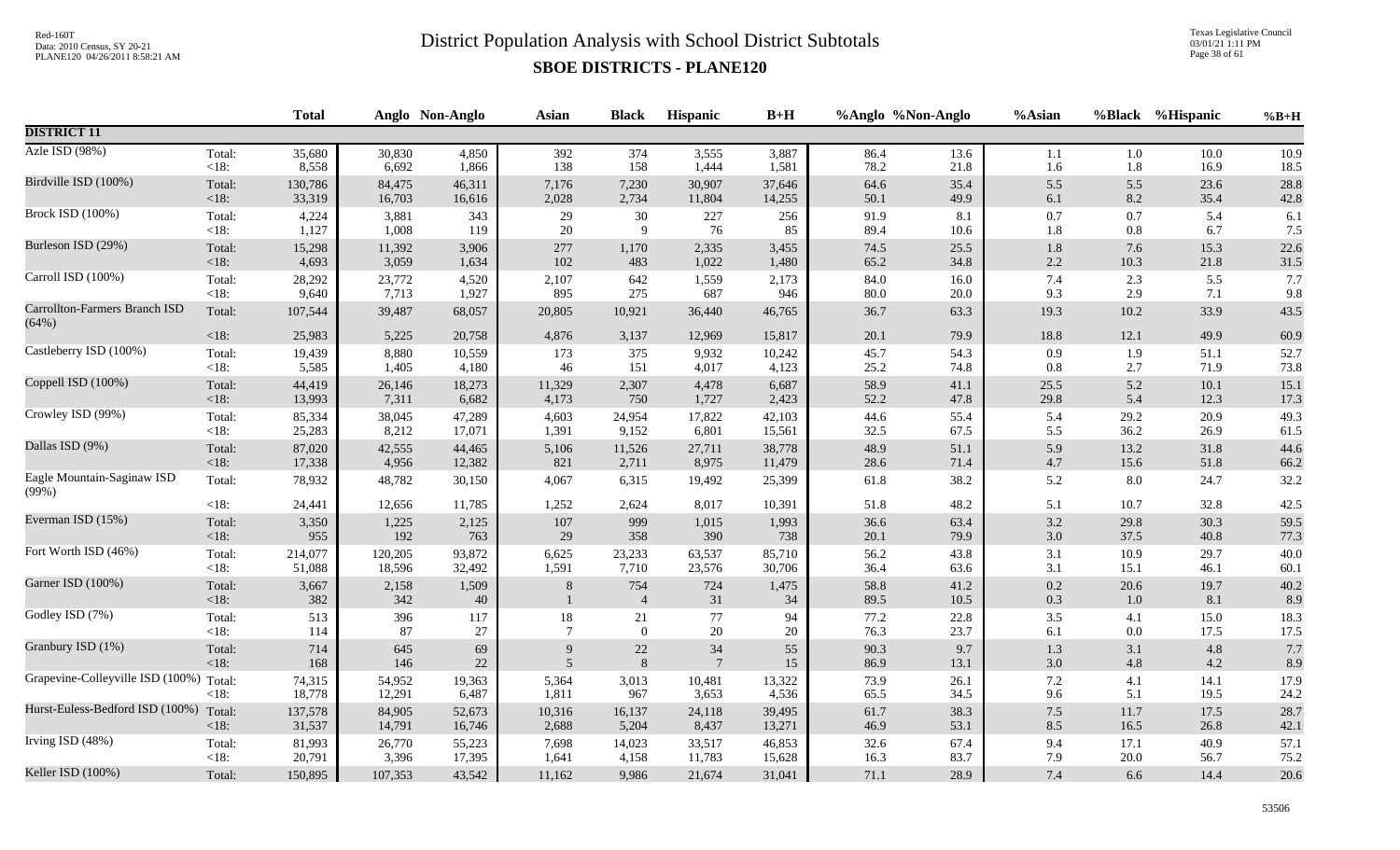Texas Legislative Council 03/01/21 1:11 PM Page 39 of 61

|                             |                    | <b>Total</b>         |                              | Anglo Non-Anglo                | <b>Asian</b>               | <b>Black</b>                     | Hispanic                       | $B+H$                      | %Anglo %Non-Anglo  |                    | %Asian             |                | %Black %Hispanic | $%B+H$       |
|-----------------------------|--------------------|----------------------|------------------------------|--------------------------------|----------------------------|----------------------------------|--------------------------------|----------------------------|--------------------|--------------------|--------------------|----------------|------------------|--------------|
| <b>DISTRICT 11</b>          |                    |                      |                              |                                |                            |                                  |                                |                            |                    |                    |                    |                |                  |              |
|                             | $\overline{<}18$ : | 48,514               | 31,703                       | 16,811                         | 4,007                      | 3,935                            | 8,836                          | 12,434                     | 65.3               | 34.7               | 8.3                | 8.1            | 18.2             | 25.6         |
| Kennedale ISD (100%)        | Total:             | 17,859               | 11,784                       | 6,075                          | 834                        | 2,493                            | 2,615                          | 5,037                      | 66.0               | 34.0               | 4.7                | 14.0           | 14.6             | 28.2         |
|                             | <18:               | 4,829                | 2,732                        | 2,097                          | 261                        | 861                              | 958                            | 1,782                      | 56.6               | 43.4               | 5.4                | 17.8           | 19.8             | 36.9         |
| Lake Worth ISD (73%)        | Total:             | 11,443               | 6,470                        | 4,973                          | 236                        | 728                              | 3,922                          | 4,610                      | 56.5               | 43.5               | $2.1\,$            | $6.4\,$        | 34.3             | 40.3         |
| Lewisville ISD (0%)         | $<18$ :            | 3,292                | 1,345                        | 1,947                          | $78\,$                     | 308                              | 1,563                          | 1,846                      | 40.9               | 59.1               | $2.4\,$            | 9.4            | 47.5             | 56.1         |
|                             | Total:<br>< 18:    | 188<br>40            | 157<br>24                    | 31<br>16                       | $\Omega$<br>$\overline{0}$ | $\boldsymbol{0}$                 | 28<br>16                       | 29<br>16                   | 83.5<br>60.0       | 16.5<br>40.0       | $0.0\,$<br>$0.0\,$ | 0.5<br>$0.0\,$ | 14.9<br>40.0     | 15.4<br>40.0 |
| Lipan ISD (4%)              | Total:             | 70                   | $52\,$                       | $18\,$                         | $\overline{0}$             | $\mathbf{0}$                     | 14                             | 14                         | 74.3               | 25.7               | $0.0\,$            | 0.0            | 20.0             | 20.0         |
|                             | < 18:              | $25\,$               | 13                           | 12                             | $\mathbf{0}$               | $\boldsymbol{0}$                 | 9                              | 9                          | 52.0               | 48.0               | $0.0\,$            | $0.0\,$        | 36.0             | 36.0         |
| Mansfield ISD (58%)         | Total:<br>< 18:    | 80,211<br>24,631     | 52,016<br>14,039             | 28,195<br>10,592               | 4,199<br>1,557             | 11,763<br>4,324                  | 11,940<br>4,757                | 23,401<br>8,890            | 64.8<br>57.0       | 35.2<br>43.0       | 5.2<br>6.3         | 14.7<br>17.6   | 14.9<br>19.3     | 29.2<br>36.1 |
| Millsap ISD (98%)           | Total:             | 3,848                | 3,370                        | 478                            | $18\,$                     | 39                               | 396                            | 428                        | 87.6               | 12.4               | 0.5                | 1.0            | 10.3             | 11.1         |
|                             | $<18$ :            | 860                  | 681                          | 179                            | $\overline{3}$             | 22                               | 152                            | 171                        | 79.2               | 20.8               | $0.3\,$            | 2.6            | 17.7             | 19.9         |
| Mineral Wells ISD (0%)      | Total:             | 48                   | 42                           | 6                              | $\theta$                   |                                  | 5                              | 6                          | 87.5               | 12.5               | $0.0\,$            | 2.1            | 10.4             | 12.5         |
|                             | $<18$ :            | 14                   | $10\,$                       | $\overline{4}$                 | $\overline{0}$             | $\mathbf{1}$                     | 3                              | $\overline{4}$             | 71.4               | 28.6               | $0.0\,$            | 7.1            | 21.4             | 28.6         |
| Northwest ISD (46%)         | Total:<br><18:     | 34,484<br>11,478     | 25,504<br>7,923              | 8,980<br>3,555                 | 1,441<br>521               | 2,323<br>932                     | 5,027<br>2,097                 | 7,201<br>2,937             | 74.0<br>69.0       | 26.0<br>31.0       | $4.2\,$<br>4.5     | 6.7<br>8.1     | 14.6<br>18.3     | 20.9<br>25.6 |
| Peaster ISD (100%)          | Total:             | 4,438                | 3,886                        | 552                            | 21                         | 63                               | 402                            | 461                        | 87.6               | 12.4               | $0.5\,$            | 1.4            | 9.1              | 10.4         |
|                             | $<18$ :            | 1,287                | 1,039                        | 248                            | $7\phantom{.0}$            | 35                               | 190                            | 224                        | 80.7               | 19.3               | 0.5                | 2.7            | 14.8             | 17.4         |
| Perrin-Whitt Cons ISD (30%) | Total:             | 646                  | 566                          | 80                             | $7\phantom{.0}$            | $\boldsymbol{0}$                 | 68                             | 68                         | 87.6               | 12.4               | $1.1\,$            | $0.0\,$        | 10.5             | 10.5         |
|                             | < 18:              | 146                  | 110                          | 36                             | $\overline{\mathcal{A}}$   | $\boldsymbol{0}$                 | 32                             | 32                         | 75.3               | 24.7               | 2.7                | $0.0\,$        | 21.9             | 21.9         |
| Poolville ISD (62%)         | Total:             | 1,839                | 1,664                        | 175                            | $\overline{2}$             | 12                               | 141                            | 153                        | 90.5               | 9.5                | 0.1                | 0.7            | 7.7              | 8.3          |
| Richardson ISD (0%)         | $<18$ :            | 467                  | 402                          | 65                             | 2                          | 5                                | 56                             | 61                         | 86.1               | 13.9               | 0.4                | 1.1            | 12.0             | 13.1         |
|                             | Total:<br>< 18:    | $\Omega$<br>$\Omega$ | $\mathbf{0}$<br>$\mathbf{0}$ | $\mathbf{0}$<br>$\overline{0}$ | $\Omega$<br>$\mathbf{0}$   | $\mathbf{0}$<br>$\boldsymbol{0}$ | $\overline{0}$<br>$\mathbf{0}$ | $\Omega$<br>$\overline{0}$ | $0.0\,$<br>$0.0\,$ | $0.0\,$<br>$0.0\,$ | $0.0\,$<br>$0.0\,$ | $0.0\,$<br>0.0 | $0.0\,$<br>0.0   | 0.0<br>0.0   |
| Springtown ISD (88%)        | Total:             | 16,584               | 14,406                       | 2,178                          | 90                         | 151                              | 1,647                          | 1,769                      | 86.9               | 13.1               | $0.5\,$            | 0.9            | 9.9              | 10.7         |
|                             | < 18:              | 4,380                | 3,557                        | 823                            | 30                         | 70                               | 662                            | 720                        | 81.2               | 18.8               | 0.7                | 1.6            | 15.1             | 16.4         |
| Weatherford ISD (100%)      | Total:             | 47,217               | 39,463                       | 7,754                          | 447                        | 915                              | 5,781                          | 6,644                      | 83.6               | 16.4               | 0.9                | 1.9            | 12.2             | 14.1         |
|                             | <18:               | 11,569               | 8,646                        | 2,923                          | 143                        | 348                              | 2,298                          | 2,608                      | 74.7               | 25.3               | $1.2\,$            | 3.0            | 19.9             | 22.5         |
| White Settlement ISD (100%) | Total:<br>< 18:    | 31,459<br>8,703      | 21,410<br>5,005              | 10,049<br>3,698                | 912<br>236                 | 2,149<br>765                     | 6,772<br>2,702                 | 8,790<br>3,381             | 68.1               | 31.9<br>42.5       | $2.9\,$<br>2.7     | 6.8<br>$8.8\,$ | 21.5<br>31.0     | 27.9         |
| <b>DISTRICT 12</b>          |                    |                      |                              |                                |                            |                                  |                                |                            | 57.5               |                    |                    |                |                  | 38.8         |
|                             | <b>Total:</b>      | 1,704,879            | 959,191                      | 745,688                        | 160,347                    | 211,785                          | 368,688                        | 573,084                    | 56.3               | 43.7               | 9.4                | 12.4           | 21.6             |              |
|                             | <18:               | 460,586              | 207,489                      | 253,097                        | 47,129                     | 70,365                           | 137,135                        | 203,546                    | 45.0               | 55.0               | 10.2               | 15.3           | 29.8             | 33.6<br>44.2 |
| Allen ISD (100%)            | Total:             | 81,871               | 53,432                       | 28,439                         | 11,006                     | 7,704                            | 9,321                          | 16,729                     | 65.3               | 34.7               | 13.4               | 9.4            | 11.4             | 20.4         |
|                             | <18:               | 26,297               | 15,556                       | 10,741                         | 4,006                      | 2,964                            | 3,754                          | 6,540                      | 59.2               | 40.8               | 15.2               | 11.3           | 14.3             | 24.9         |
| Anna ISD (100%)             | Total:             | 11,187               | 8,017                        | 3,170                          | 135                        | 739                              | 2,150                          | 2,845                      | 71.7               | 28.3               | 1.2                | 6.6            | 19.2             | 25.4         |
|                             | < 18:              | 3,551                | 2,243                        | 1,308                          | 59                         | 321                              | 905                            | 1,193                      | 63.2               | 36.8               | 1.7                | 9.0            | 25.5             | 33.6         |
| Bland ISD (7%)              | Total:             | 211                  | 179                          | $32\,$                         |                            | $\mathbf{0}$                     | 18                             | 18                         | 84.8               | 15.2               | 0.5                | 0.0            | 8.5              | 8.5          |
|                             | <18:               | 64                   | 54                           | 10                             | $\overline{0}$             | $\boldsymbol{0}$                 | $\mathfrak{Z}$                 | 3                          | 84.4               | 15.6               | 0.0                | 0.0            | 4.7              | 4.7          |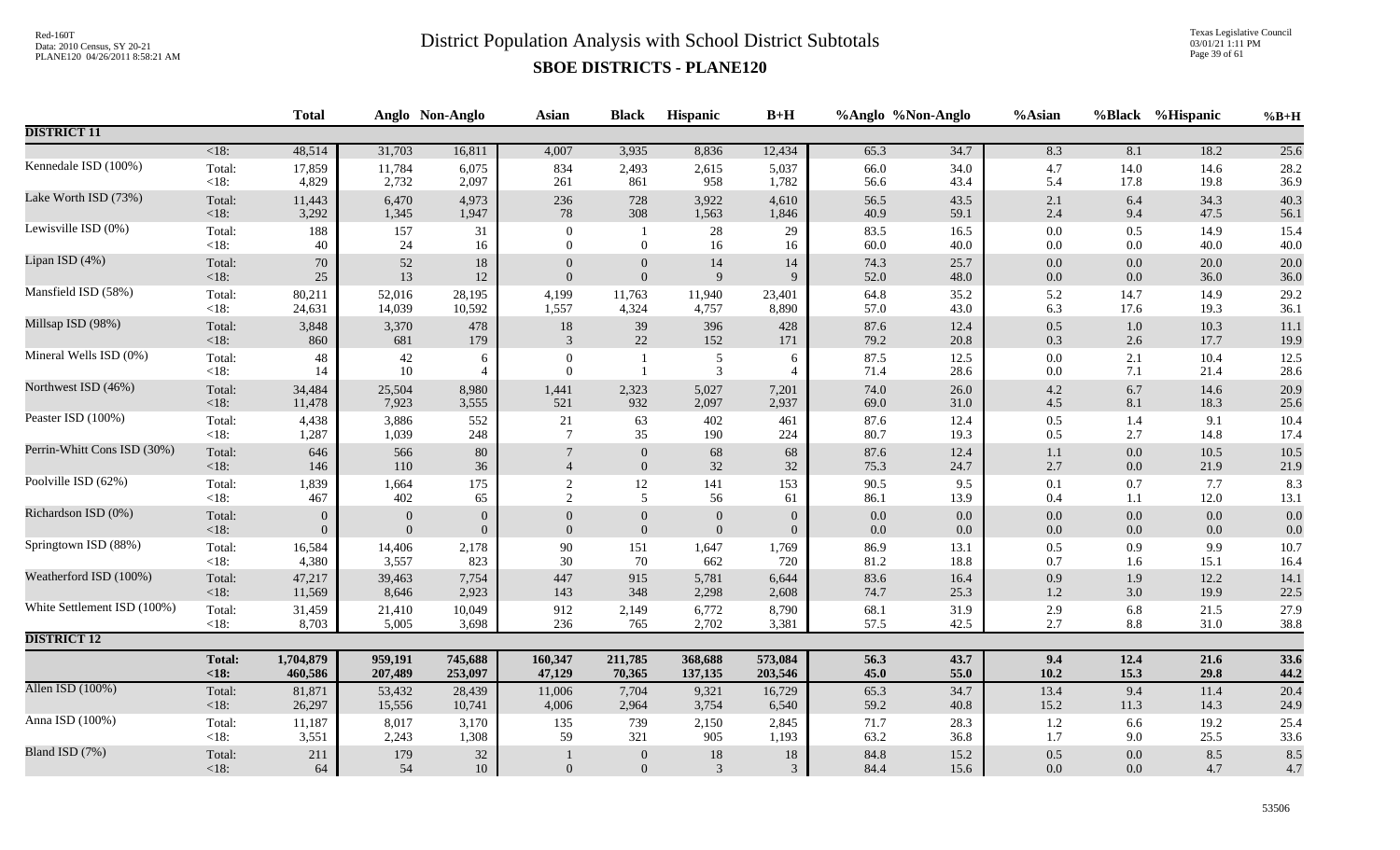Texas Legislative Council 03/01/21 1:11 PM Page 40 of 61

|                                                     | <b>Total</b>                                                                 |                                                                                          |                                  | Asian                                                                                                                                                                                                                                                                                                              | <b>Black</b>                              | Hispanic                                                      | $B+H$                                                 |                                                       |                                                                                                     | %Asian                                                                                   |                                                           |                            | $%B+H$                                                                                                                                                                                                                                  |
|-----------------------------------------------------|------------------------------------------------------------------------------|------------------------------------------------------------------------------------------|----------------------------------|--------------------------------------------------------------------------------------------------------------------------------------------------------------------------------------------------------------------------------------------------------------------------------------------------------------------|-------------------------------------------|---------------------------------------------------------------|-------------------------------------------------------|-------------------------------------------------------|-----------------------------------------------------------------------------------------------------|------------------------------------------------------------------------------------------|-----------------------------------------------------------|----------------------------|-----------------------------------------------------------------------------------------------------------------------------------------------------------------------------------------------------------------------------------------|
|                                                     |                                                                              |                                                                                          |                                  |                                                                                                                                                                                                                                                                                                                    |                                           |                                                               |                                                       |                                                       |                                                                                                     |                                                                                          |                                                           |                            |                                                                                                                                                                                                                                         |
| Total:                                              | 3,215                                                                        |                                                                                          | 362                              | 14<br>6                                                                                                                                                                                                                                                                                                            | 23<br>13                                  | 283                                                           | 299                                                   |                                                       | 11.3                                                                                                | 0.4                                                                                      |                                                           | 8.8                        | 9.3<br>14.7                                                                                                                                                                                                                             |
| Total:                                              | 8,367                                                                        |                                                                                          | 1,957                            | 74                                                                                                                                                                                                                                                                                                                 | 299                                       | 1,490                                                         | 1,778                                                 |                                                       | 23.4                                                                                                | 0.9                                                                                      |                                                           | 17.8                       | 21.3<br>27.6                                                                                                                                                                                                                            |
| Total:                                              | 8,946                                                                        | 7,137                                                                                    | 1,809                            | 95                                                                                                                                                                                                                                                                                                                 | 300                                       | 1,299                                                         | 1,591                                                 | 79.8                                                  | 20.2                                                                                                | 1.1                                                                                      | 3.4                                                       | 14.5                       | 17.8<br>25.3                                                                                                                                                                                                                            |
| Total:                                              | 240,685                                                                      | 150,254                                                                                  | 90,431                           | 10,705                                                                                                                                                                                                                                                                                                             | 22,839                                    | 55,945                                                        | 77,980                                                | 62.4                                                  | 37.6                                                                                                | $4.4\,$                                                                                  |                                                           | 23.2                       | 32.4<br>51.1                                                                                                                                                                                                                            |
| Total:                                              | 7,535                                                                        |                                                                                          | 1,985                            | 69                                                                                                                                                                                                                                                                                                                 | 414                                       | 1,414                                                         | 1,812                                                 | 73.7                                                  | 26.3                                                                                                | 0.9                                                                                      |                                                           | 18.8                       | 24.0<br>32.9                                                                                                                                                                                                                            |
| Total:                                              | 117,985                                                                      | 72,718                                                                                   | 45,267                           | 17,289                                                                                                                                                                                                                                                                                                             | 12,384                                    | 15,190                                                        | 27,093                                                | 61.6                                                  | 38.4                                                                                                | 14.7                                                                                     | 10.5                                                      | 12.9                       | 23.0<br>26.6                                                                                                                                                                                                                            |
| Total:                                              | 275,568                                                                      |                                                                                          | 160,802                          | 26,465                                                                                                                                                                                                                                                                                                             | 41,623                                    | 92,603                                                        | 132,695                                               |                                                       | 58.4                                                                                                | 9.6                                                                                      | 15.1                                                      | 33.6                       | 48.2<br>62.6                                                                                                                                                                                                                            |
| Total:                                              | $\overline{4}$<br>$\theta$                                                   | $\overline{4}$                                                                           | $\theta$<br>$\overline{0}$       | $\mathbf{0}$<br>$\overline{0}$                                                                                                                                                                                                                                                                                     | $\boldsymbol{0}$                          | $\mathbf{0}$<br>$\mathbf{0}$                                  | $\theta$<br>$\overline{0}$                            | 100.0                                                 | 0.0                                                                                                 | 0.0                                                                                      | 0.0                                                       | 0.0<br>0.0                 | 0.0<br>0.0                                                                                                                                                                                                                              |
| Highland Park ISD (Dallas) (100%) Total:<br>$<18$ : | 32,945                                                                       | 8,707                                                                                    | 2,956<br>977                     | 1,135<br>411                                                                                                                                                                                                                                                                                                       | 344<br>74                                 | 1,329<br>447                                                  | 1,643<br>506                                          | 89.9                                                  | 9.0<br>10.1                                                                                         | 3.4<br>$4.2\,$                                                                           |                                                           | $4.0\,$<br>4.6             | 5.0<br>5.2                                                                                                                                                                                                                              |
| Total:<br>$<18$ :                                   | 198                                                                          |                                                                                          | $\, 8$<br>$\theta$               | $\overline{0}$                                                                                                                                                                                                                                                                                                     | $\boldsymbol{0}$<br>$\mathbf{0}$          | $\overline{4}$<br>$\boldsymbol{0}$                            | $\overline{4}$<br>$\boldsymbol{0}$                    | 96.0<br>100.0                                         | $4.0\,$<br>0.0                                                                                      | $0.5\,$<br>$0.0\,$                                                                       | 0.0<br>0.0                                                | 2.0<br>0.0                 | 2.0<br>0.0                                                                                                                                                                                                                              |
| Total:<br><18:                                      | 12,723                                                                       |                                                                                          | 1,581                            | 503<br>207                                                                                                                                                                                                                                                                                                         | 311<br>119                                | 624<br>264                                                    | 913<br>375                                            | 83.1                                                  | 12.4<br>16.9                                                                                        | $4.0\,$<br>5.5                                                                           | 2.4                                                       | 4.9<br>7.0                 | 7.2<br>$10.0\,$                                                                                                                                                                                                                         |
| Total:<br>$<18$ :                                   | 111,014<br>34,610                                                            | 72,685                                                                                   | 38,329<br>14,418                 | 4,539<br>1,647                                                                                                                                                                                                                                                                                                     | 11,664<br>4,379                           | 21,683<br>8,437                                               | 32,851<br>12,532                                      | 65.5<br>58.3                                          | 34.5<br>41.7                                                                                        | 4.1<br>4.8                                                                               | 10.5<br>12.7                                              | 19.5<br>24.4               | 29.6<br>36.2                                                                                                                                                                                                                            |
| Total:<br>< 18:                                     | 6,344<br>2,053                                                               | 1,521                                                                                    | 1,319<br>532                     | 67<br>22                                                                                                                                                                                                                                                                                                           | 317<br>133                                | 863<br>364                                                    | 1,163<br>488                                          | 79.2<br>74.1                                          | 20.8<br>25.9                                                                                        | 1.1<br>1.1                                                                               |                                                           | 13.6<br>17.7               | 18.3<br>23.8                                                                                                                                                                                                                            |
| Total:<br>$<18$ :                                   | 152,514<br>46,300                                                            | 62,938<br>12,193                                                                         | 89,576<br>34,107                 | 5,457<br>1,481                                                                                                                                                                                                                                                                                                     | 32,682<br>12,259                          | 51,343<br>20,754                                              | 83,033<br>32,429                                      | 41.3<br>26.3                                          | 58.7<br>73.7                                                                                        | 3.6<br>3.2                                                                               | 21.4                                                      | 33.7<br>44.8               | 54.4<br>70.0                                                                                                                                                                                                                            |
| Total:<br><18:                                      | 324,108<br>80,960                                                            | 189,523                                                                                  | 134,585<br>41,574                | 57,515<br>17,122                                                                                                                                                                                                                                                                                                   | 29,820<br>8,879                           | 46,126<br>15,672                                              | 74,811<br>24,008                                      | 58.5<br>48.6                                          | 41.5<br>51.4                                                                                        | 17.7<br>21.1                                                                             |                                                           | 14.2<br>19.4               | 23.1<br>29.7                                                                                                                                                                                                                            |
| Total:<br>$<18$ :                                   | 14,532<br>4,256                                                              | 10,065                                                                                   | 4,467<br>1,834                   | 204<br>70                                                                                                                                                                                                                                                                                                          | 638<br>269                                | 3,502<br>1,500                                                | 4,088<br>1,740                                        | 69.3<br>56.9                                          | 30.7<br>43.1                                                                                        | 1.4<br>1.6                                                                               | 4.4                                                       | 24.1<br>35.2               | 28.1<br>40.9                                                                                                                                                                                                                            |
| Total:<br><18:                                      | 15,358<br>5,259                                                              | 3,751                                                                                    | 3,743<br>1,508                   | 499<br>208                                                                                                                                                                                                                                                                                                         | 1,249<br>498                              | 1,892<br>782                                                  | 3,083<br>1,244                                        | 71.3                                                  | 24.4<br>28.7                                                                                        | $3.2\,$<br>$4.0\,$                                                                       | 8.1                                                       | 12.3<br>14.9               | 20.1<br>23.7                                                                                                                                                                                                                            |
| Total:<br>$<18$ :                                   | 215,695<br>53,919                                                            | 104,563                                                                                  | 111,132<br>35,271                | 18,326<br>4,180                                                                                                                                                                                                                                                                                                    | 41,209<br>12,719                          | 51,666<br>18,776                                              | 91,742<br>30,928                                      | 48.5<br>34.6                                          | 51.5<br>65.4                                                                                        | $8.5\,$<br>7.8                                                                           | 19.1                                                      | 24.0<br>34.8               | 42.5<br>57.4                                                                                                                                                                                                                            |
| Total:<br>$<18$ :                                   | 6<br>$\overline{2}$                                                          | $\overline{c}$                                                                           | $\overline{4}$<br>$\overline{2}$ | $\overline{0}$<br>$\overline{0}$                                                                                                                                                                                                                                                                                   | $\boldsymbol{0}$<br>$\overline{0}$        | $\mathbf{0}$<br>$\Omega$                                      | $\Omega$<br>$\overline{0}$                            | 33.3<br>0.0                                           | 66.7<br>100.0                                                                                       | $0.0\,$<br>0.0                                                                           | 0.0<br>0.0                                                | 0.0<br>0.0                 | 0.0<br>0.0                                                                                                                                                                                                                              |
| Total:<br>$<18$ :                                   | 1,522<br>508                                                                 |                                                                                          | 512<br>206                       | $29\,$<br>17                                                                                                                                                                                                                                                                                                       | 59<br>20                                  | 401<br>160                                                    | 456<br>177                                            | 66.4<br>59.4                                          | 33.6<br>40.6                                                                                        | 1.9<br>3.3                                                                               |                                                           | 26.3<br>31.5               | 30.0<br>34.8                                                                                                                                                                                                                            |
|                                                     | <18:<br>$<18$ :<br>$<18$ :<br><18:<br>$<18$ :<br>$<18$ :<br>$<18$ :<br>< 18: | 787<br>2,594<br>2,455<br>45,074<br>2,017<br>36,769<br>79,574<br>9,684<br>$42\,$<br>3,766 | 1,823<br>1,307<br>20,731         | Anglo Non-Anglo<br>2,853<br>658<br>129<br>6,410<br>771<br>1,776<br>679<br>19,589<br>25,485<br>5,550<br>710<br>16,038<br>114,766<br>22,300<br>57,274<br>$\overline{0}$<br>29,989<br>190<br>42<br>11,142<br>3,130<br>636<br>20,192<br>5,025<br>39,386<br>2,422<br>11,615<br>18,648<br>$\overline{0}$<br>1,010<br>302 | 28<br>30<br>2,238<br>24<br>6,032<br>7,235 | 115<br>107<br>5,456<br>132<br>4,424<br>14,576<br>$\mathbf{0}$ | 106<br>606<br>518<br>17,908<br>543<br>5,634<br>36,116 | 116<br>716<br>620<br>23,041<br>664<br>9,788<br>49,799 | 88.7<br>83.6<br>76.6<br>70.3<br>72.3<br>43.5<br>64.8<br>56.4<br>28.0<br>0.0<br>91.0<br>87.6<br>75.6 | %Anglo %Non-Anglo<br>16.4<br>29.7<br>27.7<br>56.5<br>35.2<br>43.6<br>41.6<br>72.0<br>0.0 | 0.8<br>1.1<br>1.2<br>5.0<br>1.2<br>16.4<br>9.1<br>$0.0\,$ | 1.7<br>4.4<br>12.1<br>18.3 | %Black %Hispanic<br>0.7<br>13.5<br>3.6<br>23.4<br>4.4<br>21.1<br>9.5<br>39.7<br>5.5<br>26.9<br>6.5<br>12.0<br>15.3<br>45.4<br>0.0<br>$1.0\,$<br>0.8<br>3.2<br>5.0<br>6.5<br>26.5<br>9.2<br>$11.0\,$<br>6.3<br>9.5<br>23.6<br>3.9<br>3.9 |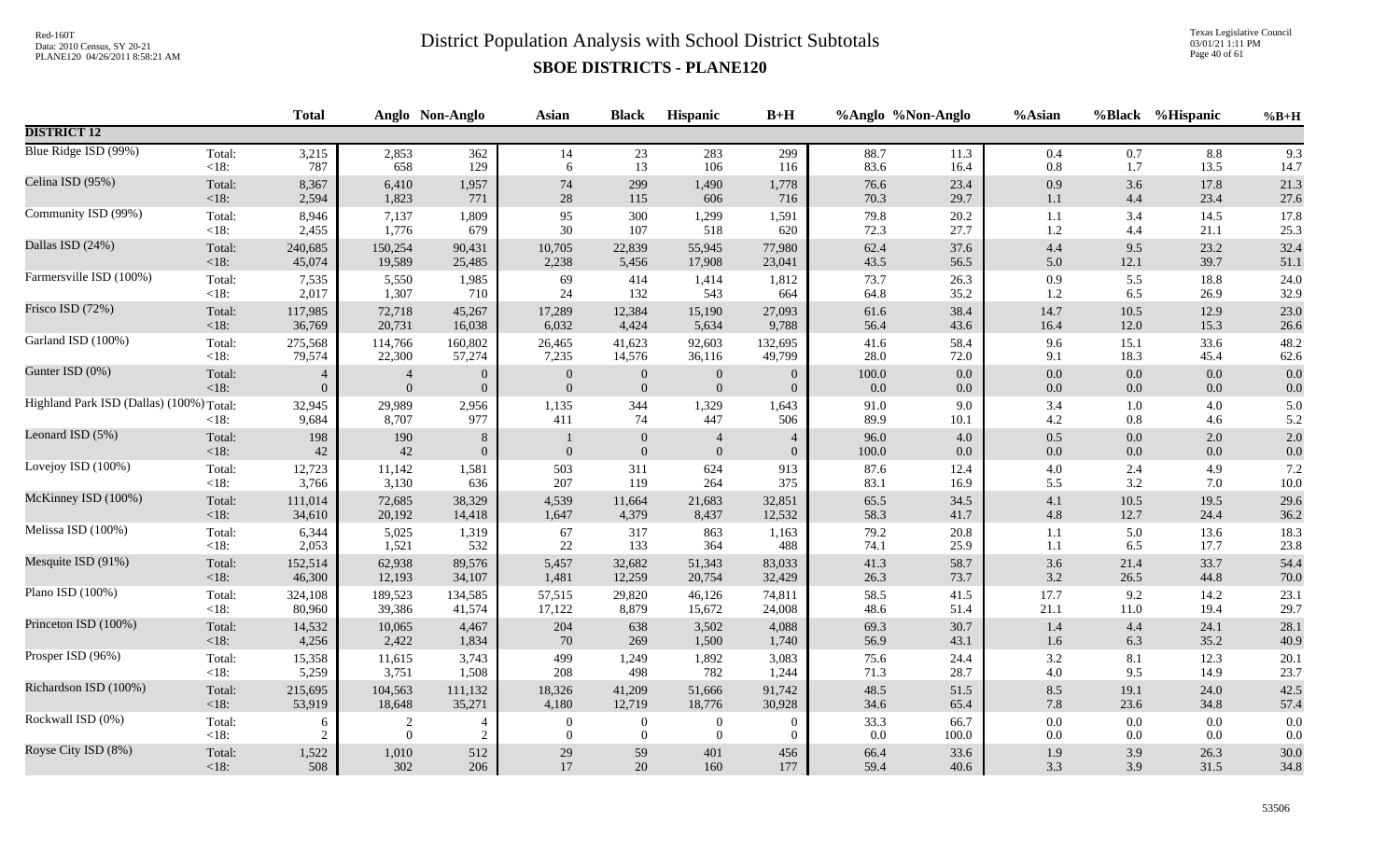Texas Legislative Council 03/01/21 1:11 PM Page 41 of 61

|                                          |                   | <b>Total</b>    |                       | Anglo Non-Anglo | <b>Asian</b>                     | <b>Black</b>          | Hispanic            | $B+H$                 |              | %Anglo %Non-Anglo | %Asian             |             | %Black %Hispanic | $%B+H$       |
|------------------------------------------|-------------------|-----------------|-----------------------|-----------------|----------------------------------|-----------------------|---------------------|-----------------------|--------------|-------------------|--------------------|-------------|------------------|--------------|
| <b>DISTRICT 12</b>                       |                   |                 |                       |                 |                                  |                       |                     |                       |              |                   |                    |             |                  |              |
| Sunnyvale ISD (100%)                     | Total:            | 5,131           | 3,189                 | 1,942           | 1,135                            | 337                   | 448                 | 770                   | 62.2         | 37.8              | 22.1               | 6.6         | 8.7              | 15.0         |
|                                          | $<18$ :           | 1,358           | 696                   | 662             | 392                              | 123                   | 150                 | 264                   | 51.3         | 48.7              | 28.9               | 9.1         | 11.0             | 19.4         |
| Trenton ISD (4%)                         | Total:<br><18:    | 135<br>34       | 104<br>23             | 31<br>11        | $\overline{0}$<br>$\overline{0}$ | $\mathbf{1}$          | 29<br>11            | 29<br>11              | 77.0<br>67.6 | 23.0<br>32.4      | 0.0<br>$0.0\,$     | 0.7<br>2.9  | 21.5<br>32.4     | 21.5<br>32.4 |
| Van Alstyne ISD (6%)                     | Total:            | 437             | 371                   | 66              | $\boldsymbol{0}$                 | $\boldsymbol{0}$      | 63                  | 63                    | 84.9         | 15.1              | $0.0\,$            | 0.0         | 14.4             | 14.4         |
|                                          | <18:              | 115             | 89                    | 26              | $\Omega$                         | $\overline{0}$        | 26                  | 26                    | 77.4         | 22.6              | 0.0                | 0.0         | 22.6             | 22.6         |
| Whitewright ISD (2%)                     | Total:            | 76              | 67                    | 9               | $\Omega$                         | $\overline{0}$        | $7\phantom{.0}$     | $\overline{7}$        | 88.2         | 11.8              | $0.0\,$            | 0.0         | 9.2              | 9.2          |
|                                          | $<18$ :           | $18\,$          | 13                    | 5 <sup>5</sup>  | $\Omega$                         | $\mathbf{0}$          | $\overline{4}$      | $\overline{4}$        | 72.2         | 27.8              | 0.0                | 0.0         | 22.2             | 22.2         |
| Wylie ISD (Collin) (100%)                | Total:            | 56,567          | 35,393                | 21,174          | 5,084                            | 6,829                 | 8,995               | 15,588                | 62.6         | 37.4              | $9.0\,$            | 12.1        | 15.9             | 27.6         |
|                                          | $<18$ :           | 18,520          | 10,337                | 8,183           | 1,714                            | 2,784                 | 3,695               | 6,334                 | 55.8         | 44.2              | 9.3                | 15.0        | 20.0             | 34.2         |
| <b>DISTRICT 13</b>                       |                   |                 |                       |                 |                                  |                       |                     |                       |              |                   |                    |             |                  |              |
|                                          | <b>Total:</b>     | 1,677,475       | 324,539               | 1,352,936       | 54,839                           | 523,043               | 781,390             | 1,290,916             | 19.3         | 80.7              | 3.3                | 31.2        | 46.6             | 77.0         |
|                                          | < 18:             | 508,657         | 47,579                | 461,078         | 14,526                           | 157,145               | 295,645             | 445,543               | 9.4          | 90.6              | 2.9                | 30.9        | 58.1             | 87.6         |
| Arlington ISD (65%)                      | Total:            | 222,023         | 73,793                | 148,230         | 19,193                           | 47,761                | 81,729              | 127,547               | 33.2         | 66.8              | 8.6                | 21.5        | 36.8             | 57.4         |
|                                          | < 18:             | 65,751          | 13,107                | 52,644          | 4,848                            | 16,609                | 31,981              | 47,510                | 19.9         | 80.1              | 7.4                | 25.3        | 48.6             | 72.3         |
| Birdville ISD (0%)                       | Total:<br>$<18$ : | 164<br>29       | 108<br>15             | 56<br>14        | 3<br>$\overline{0}$              | 17                    | 31<br>13            | 48<br>14              | 65.9<br>51.7 | 34.1<br>48.3      | 1.8<br>0.0         | 10.4<br>3.4 | 18.9<br>44.8     | 29.3<br>48.3 |
| Burleson ISD (1%)                        | Total:            | 744             | 382                   | 362             | 16                               | 183                   | 173                 | 352                   | 51.3         | 48.7              | $2.2\,$            | 24.6        | 23.3             | 47.3         |
|                                          | < 18:             | 241             | 109                   | 132             | 8                                | 68                    | 61                  | 129                   | 45.2         | 54.8              | 3.3                | 28.2        | 25.3             | 53.5         |
| Carrollton-Farmers Branch ISD<br>$(0\%)$ | Total:            | 774             | 355                   | 419             | 170                              | 139                   | 108                 | 241                   | 45.9         | 54.1              | 22.0               | 18.0        | 14.0             | 31.1         |
|                                          | < 18:             | 56              | 9                     | 47              | 20                               | 16                    | 11                  | 26                    | 16.1         | 83.9              | 35.7               | 28.6        | 19.6             | 46.4         |
| Castleberry ISD (0%)                     | Total:            | $\Omega$        | $\mathbf{0}$          | $\mathbf{0}$    | $\Omega$                         | $\overline{0}$        | $\boldsymbol{0}$    | $\overline{0}$        | 0.0          | 0.0               | 0.0                | 0.0         | 0.0              | 0.0          |
|                                          | $<18$ :           | $\Omega$        | $\mathbf{0}$          | $\overline{0}$  | $\overline{0}$                   | $\overline{0}$        | $\mathbf{0}$        | $\overline{0}$        | 0.0          | $0.0\,$           | $0.0\,$            | $0.0\,$     | 0.0              | 0.0          |
| Cedar Hill ISD (100%)                    | Total:            | 45,362          | 11,495                | 33,867          | 1,087                            | 24,159                | 8,794               | 32,528                | 25.3         | 74.7              | 2.4                | 53.3        | 19.4             | 71.7         |
|                                          | $<18$ :           | 13,633          | 1,854                 | 11,779          | 333                              | 8,311                 | 3,344               | 11,410                | 13.6         | 86.4              | 2.4                | 61.0        | 24.5             | 83.7         |
| Crowley ISD (0%)                         | Total:            | $\theta$        | $\boldsymbol{0}$      | $\mathbf{0}$    | $\overline{0}$                   | $\boldsymbol{0}$      | $\mathbf{0}$        | $\overline{0}$        | 0.0          | $0.0\,$           | 0.0                | 0.0         | 0.0              | 0.0          |
|                                          | $<18$ :           | $\Omega$        | $\boldsymbol{0}$      | $\overline{0}$  | $\Omega$                         | $\boldsymbol{0}$      | $\boldsymbol{0}$    | $\overline{0}$        | 0.0          | 0.0               | 0.0                | 0.0         | 0.0              | 0.0          |
| Dallas ISD (68%)                         | Total:            | 692,990         | 77,855                | 615,135         | 9,574                            | 222,916               | 385,578             | 603,359               | 11.2         | 88.8              | 1.4                | 32.2        | 55.6             | 87.1         |
|                                          | $<18$ :           | 208,939         | 7,030                 | 201,909         | 2,176                            | 59,185                | 142,802             | 199,464               | 3.4          | 96.6              | 1.0                | 28.3        | 68.3             | 95.5         |
| DeSoto ISD (100%)                        | Total:            | 52,891          | 8,942                 | 43,949          | 559                              | 36,223                | 7,467               | 43,182                | 16.9         | 83.1              | 1.1                | 68.5        | 14.1             | 81.6         |
|                                          | $<18$ :           | 15,570          | 1,228                 | 14,342          | 164                              | 11,492                | 2,958               | 14,142                | 7.9          | 92.1              | 1.1                | 73.8        | 19.0             | 90.8         |
| Duncanville ISD (100%)                   | Total:            | 69,078          | 17,102                | 51,976          | 1,867                            | 27,993                | 22,416              | 49,826                | 24.8         | 75.2              | $2.7\,$            | 40.5        | 32.5             | 72.1         |
|                                          | < 18:             | 20,185          | 2,358                 | 17,827          | 470                              | 8,828                 | 8,802               | 17,307                | 11.7         | 88.3              | $2.3\,$            | 43.7        | 43.6             | 85.7         |
| Eagle Mountain-Saginaw ISD (1%) Total:   | $<18$ :           | 422<br>$\Omega$ | 106<br>$\overline{0}$ | 316<br>$\Omega$ | $\overline{0}$                   | 193<br>$\overline{0}$ | 124<br>$\mathbf{0}$ | 315<br>$\overline{0}$ | 25.1<br>0.0  | 74.9<br>0.0       | $0.2\,$<br>$0.0\,$ | 45.7<br>0.0 | 29.4<br>0.0      | 74.6<br>0.0  |
| Everman ISD (85%)                        | Total:            | 19,076          | 3,449                 | 15,627          | 241                              | 7,844                 | 7,590               | 15,279                | 18.1         | 81.9              | 1.3                | 41.1        | 39.8             | 80.1         |
|                                          | $<18$ :           | 6,353           | 462                   | 5,891           | 73                               | 2,692                 | 3,185               | 5,790                 | 7.3          | 92.7              | 1.1                | 42.4        | 50.1             | 91.1         |
| Ferris ISD (1%)                          | Total:            | 121             | 40                    | 81              | 3                                | 16                    | 63                  | 78                    | 33.1         | 66.9              | $2.5\,$            | 13.2        | 52.1             | 64.5         |
|                                          | $<18$ :           | $31\,$          | $\overline{4}$        | $27\,$          | $\mathbf{0}$                     | 6                     | 21                  | 27                    | 12.9         | 87.1              | 0.0                | 19.4        | 67.7             | 87.1         |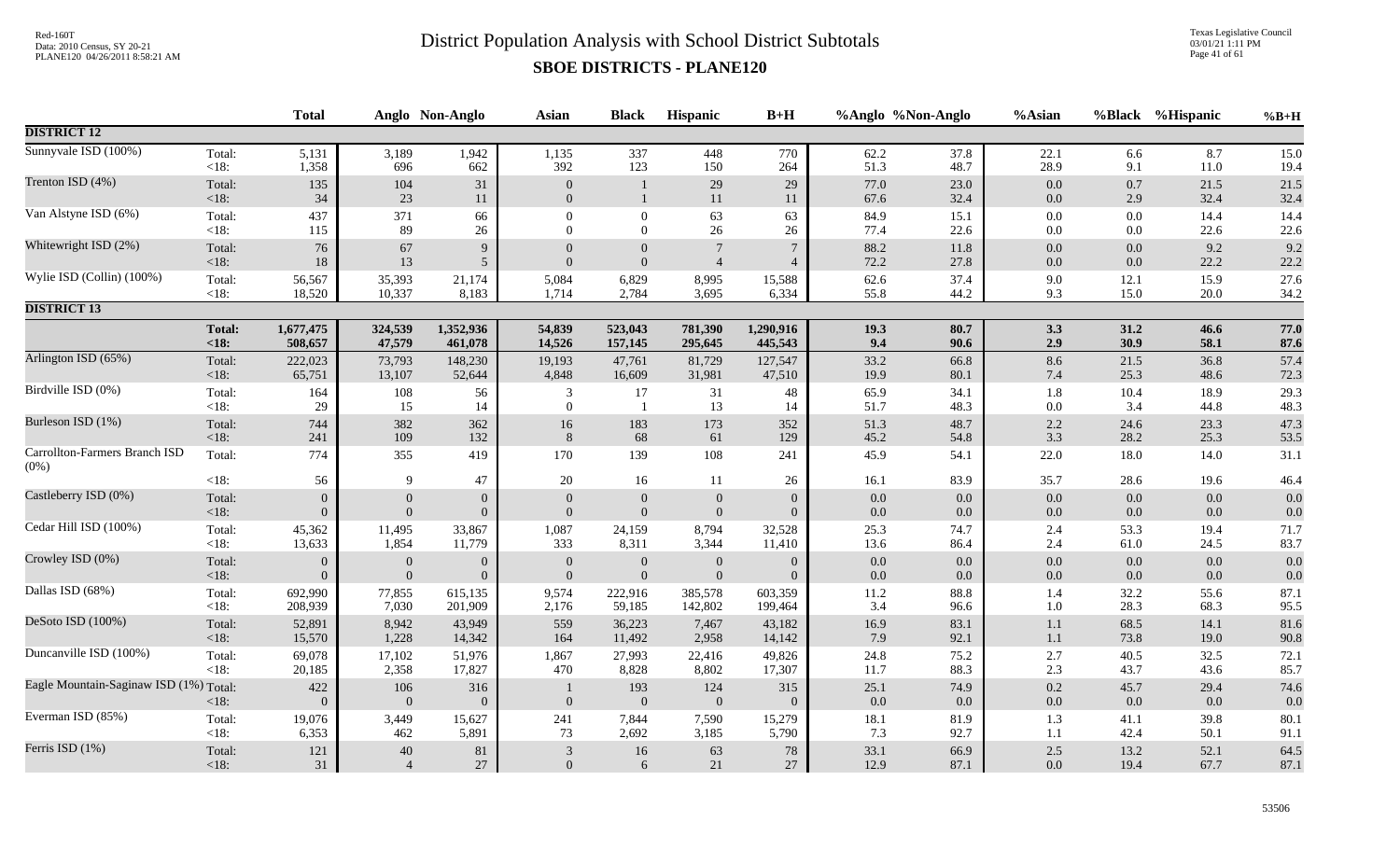Texas Legislative Council 03/01/21 1:11 PM Page 42 of 61

|                               |               | <b>Total</b>     |                  | Anglo Non-Anglo  | Asian           | <b>Black</b>     | Hispanic         | $B+H$    |         | %Anglo %Non-Anglo | %Asian  |         | %Black %Hispanic | $%B+H$ |
|-------------------------------|---------------|------------------|------------------|------------------|-----------------|------------------|------------------|----------|---------|-------------------|---------|---------|------------------|--------|
| <b>DISTRICT 13</b>            |               |                  |                  |                  |                 |                  |                  |          |         |                   |         |         |                  |        |
| Fort Worth ISD (54%)          | Total:        | 252,831          | 43,564           | 209,267          | 5,262           | 77,655           | 127,529          | 203,098  | 17.2    | 82.8              | $2.1\,$ | 30.7    | 50.4             | 80.3   |
|                               | $<18$ :       | 76,343           | 5,154            | 71,189           | 1,565           | 22,314           | 48,337           | 69,549   | 6.8     | 93.2              | 2.0     | 29.2    | 63.3             | 91.1   |
| Garland ISD (0%)              | Total:        | 869              | 303              | 566              | 13              | 197              | 360              | 552      | 34.9    | 65.1              | 1.5     | 22.7    | 41.4             | 63.5   |
|                               | < 18:         | 200              | 34               | 166              | $\overline{1}$  | 54               | 112              | 165      | 17.0    | 83.0              | 0.5     | 27.0    | 56.0             | 82.5   |
| Grand Prairie ISD (100%)      | Total:        | 121,843          | 34,538           | 87,305           | 6,196           | 20,344           | 61,208           | 80,476   | 28.3    | 71.7              | 5.1     | 16.7    | 50.2             | 66.0   |
|                               | $<18$ :       | 38,500           | 6,167            | 32,333           | 1,827           | 7,241            | 23,862           | 30,455   | 16.0    | 84.0              | 4.7     | 18.8    | 62.0             | 79.1   |
| Hurst-Euless-Bedford ISD (0%) | Total:        | $\overline{0}$   | $\mathbf{0}$     | $\overline{0}$   | $\mathbf{0}$    | $\boldsymbol{0}$ | $\overline{0}$   | $\Omega$ | $0.0\,$ | $0.0\,$           | 0.0     | $0.0\,$ | 0.0              | 0.0    |
|                               | < 18:         | $\overline{0}$   | $\mathbf{0}$     | $\overline{0}$   | $\overline{0}$  | $\boldsymbol{0}$ | $\overline{0}$   | $\theta$ | 0.0     | 0.0               | $0.0\,$ | 0.0     | 0.0              | 0.0    |
| Irving ISD (52%)              | Total:        | 88,891           | 24,483           | 64,408           | 4,328           | 7,863            | 52,279           | 59,504   | 27.5    | 72.5              | 4.9     | $8.8\,$ | 58.8             | 66.9   |
|                               | <18:          | 26,646           | 3,767            | 22,879           | 1,000           | 2,481            | 19,646           | 21,795   | 14.1    | 85.9              | 3.8     | 9.3     | 73.7             | 81.8   |
| Kennedale ISD (0%)            | Total:        | $\overline{0}$   | $\mathbf{0}$     | $\boldsymbol{0}$ | $\mathbf{0}$    | $\boldsymbol{0}$ | $\mathbf{0}$     | $\theta$ | 0.0     | 0.0               | 0.0     | $0.0\,$ | 0.0              | 0.0    |
|                               | <18:          | $\boldsymbol{0}$ | $\boldsymbol{0}$ | $\overline{0}$   | $\mathbf{0}$    | $\boldsymbol{0}$ | $\boldsymbol{0}$ | $\theta$ | 0.0     | $0.0\,$           | 0.0     | 0.0     | 0.0              | 0.0    |
| Lake Worth ISD (27%)          | Total:        | 4,318            | 1,270            | 3,048            | 34              | 689              | 2,363            | 2,997    | 29.4    | 70.6              | $0.8\,$ | 16.0    | 54.7             | 69.4   |
|                               | <18:          | 1,535            | 230              | 1,305            | $7\phantom{.0}$ | 326              | 999              | 1,291    | 15.0    | 85.0              | 0.5     | 21.2    | 65.1             | 84.1   |
| Lancaster ISD (100%)          | Total:        | 36,347           | 4,904            | 31,443           | 205             | 26,043           | 5,381            | 31,148   | 13.5    | 86.5              | $0.6\,$ | 71.7    | 14.8             | 85.7   |
|                               | < 18:         | 11,306           | 610              | 10,696           | 70              | 8,651            | 2,155            | 10,629   | 5.4     | 94.6              | 0.6     | 76.5    | 19.1             | 94.0   |
| Mansfield ISD (38%)           | Total:        | 53,272           | 17,831           | 35,441           | 5,857           | 18,371           | 11,391           | 29,268   | 33.5    | 66.5              | 11.0    | 34.5    | 21.4             | 54.9   |
|                               | <18:          | 18,156           | 4,719            | 13,437           | 1,899           | 7,189            | 4,566            | 11,457   | 26.0    | 74.0              | 10.5    | 39.6    | 25.1             | 63.1   |
| Mesquite ISD (9%)             | Total:        | 15,459           | 4,019            | 11,440           | 230             | 4,437            | 6,806            | 11,118   | 26.0    | 74.0              | 1.5     | 28.7    | 44.0             | 71.9   |
|                               | $<18$ :       | 5,183            | 722              | 4,461            | 65              | 1,681            | 2,790            | 4,383    | 13.9    | 86.1              | 1.3     | 32.4    | 53.8             | 84.6   |
| <b>DISTRICT 14</b>            |               |                  |                  |                  |                 |                  |                  |          |         |                   |         |         |                  |        |
|                               | <b>Total:</b> | 1,681,755        | 1,139,086        | 542,669          | 61,638          | 147,291          | 322,843          | 463,384  | 67.7    | 32.3              | 3.7     | 8.8     | 19.2             | 27.6   |
|                               | < 18:         | 445,967          | 256,583          | 189,384          | 18,617          | 47,570           | 122,878          | 166,496  | 57.5    | 42.5              | 4.2     | 10.7    | 27.6             | 37.3   |
| Abbott ISD (100%)             | Total:        | 1,085            | 988              | 97               | $\overline{4}$  | $10\,$           | 79               | 88       | 91.1    | 8.9               | 0.4     | 0.9     | 7.3              | 8.1    |
|                               | $<18$ :       | 277              | 255              | $22\,$           | $\overline{2}$  | 5                | 17               | 21       | 92.1    | 7.9               | 0.7     | 1.8     | 6.1              | 7.6    |
| Albany ISD (1%)               | Total:        | 14               | 14               | $\overline{0}$   | $\overline{0}$  | $\overline{0}$   | $\mathbf{0}$     | $\Omega$ | 100.0   | 0.0               | $0.0\,$ | $0.0\,$ | 0.0              | 0.0    |
|                               | < 18:         | $\overline{3}$   | $\overline{3}$   | $\overline{0}$   | $\mathbf{0}$    | $\boldsymbol{0}$ | $\overline{0}$   | $\theta$ | 100.0   | 0.0               | 0.0     | $0.0\,$ | 0.0              | 0.0    |
| Alvarado ISD (100%)           | Total:        | 17,609           | 13,377           | 4,232            | 120             | 529              | 3,366            | 3,858    | 76.0    | 24.0              | 0.7     | 3.0     | 19.1             | 21.9   |
|                               | <18:          | 4,650            | 3,036            | 1,614            | 34              | 211              | 1,319            | 1,507    | 65.3    | 34.7              | 0.7     | 4.5     | 28.4             | 32.4   |
| Alvord ISD (97%)              | Total:        | 3,545            | 3,178            | 367              | 17              | 29               | 290              | 318      | 89.6    | 10.4              | 0.5     | $0.8\,$ | 8.2              | 9.0    |
|                               | <18:          | 916              | 780              | 136              | $7\phantom{.0}$ | 14               | 109              | 123      | 85.2    | 14.8              | $0.8\,$ | 1.5     | 11.9             | 13.4   |
| Aquilla ISD (100%)            | Total:        | 1,310            | 1,138            | 172              | $\overline{2}$  | 37               | 126              | 157      | 86.9    | 13.1              | 0.2     | 2.8     | 9.6              | 12.0   |
|                               | $<18$ :       | 278              | 209              | 69               | $\mathbf{0}$    | 13               | 57               | 64       | 75.2    | 24.8              | 0.0     | 4.7     | 20.5             | 23.0   |
| Argyle ISD (100%)             | Total:        | 7,791            | 6,975            | 816              | 107             | 49               | 609              | 655      | 89.5    | 10.5              | 1.4     | $0.6\,$ | 7.8              | 8.4    |
|                               | < 18:         | 2,323            | 2,005            | 318              | 40              | 21               | 249              | 267      | 86.3    | 13.7              | $1.7$   | 0.9     | 10.7             | 11.5   |
| Aubrey ISD (100%)             | Total:        | 8,772            | 7,280            | 1,492            | 84              | 239              | 1,068            | 1,288    | 83.0    | 17.0              | 1.0     | 2.7     | 12.2             | 14.7   |
|                               | <18:          | 2,589            | 1,952            | 637              | 31              | 117              | 470              | 574      | 75.4    | 24.6              | 1.2     | 4.5     | 18.2             | 22.2   |
| Avalon ISD (100%)             | Total:        | 810              | 527              | 283              | $\sqrt{6}$      | $35\,$           | 233              | 268      | 65.1    | 34.9              | 0.7     | 4.3     | 28.8             | 33.1   |
|                               | $<18$ :       | 208              | 111              | 97               | 2               | 12               | 82               | 94       | 53.4    | 46.6              | $1.0$   | 5.8     | 39.4             | 45.2   |
| Axtell ISD (90%)              | Total:        | 2,833            | 2,376            | 457              | $18\,$          | $108\,$          | 308              | 413      | 83.9    | 16.1              | 0.6     | 3.8     | 10.9             | 14.6   |
|                               | $<18$ :       | 732              | 551              | 181              | $\overline{7}$  | 36               | 135              | 168      | 75.3    | 24.7              | 1.0     | 4.9     | 18.4             | 23.0   |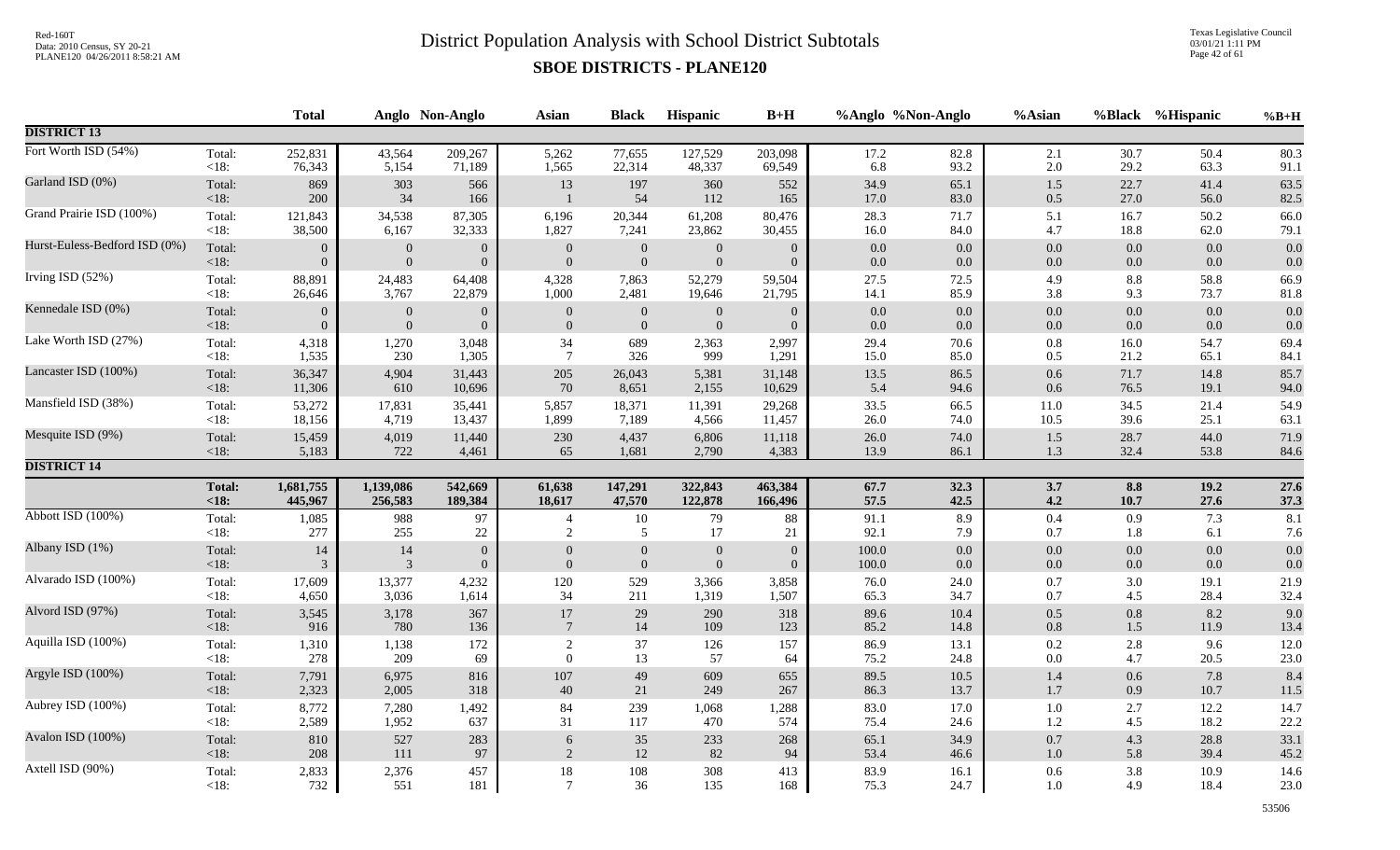Texas Legislative Council 03/01/21 1:11 PM Page 43 of 61

|                                        |                   | <b>Total</b> |                | Anglo Non-Anglo | <b>Asian</b>     | <b>Black</b>        | Hispanic        | $B+H$          |              | %Anglo %Non-Anglo | %Asian     |            | %Black %Hispanic | $%B+H$       |
|----------------------------------------|-------------------|--------------|----------------|-----------------|------------------|---------------------|-----------------|----------------|--------------|-------------------|------------|------------|------------------|--------------|
| <b>DISTRICT 14</b>                     |                   |              |                |                 |                  |                     |                 |                |              |                   |            |            |                  |              |
| Azle ISD (2%)                          | Total:            | 738          | 664            | 74              | $\sqrt{2}$       | 9                   | 59              | 64             | 90.0         | $10.0\,$          | 0.3        | $1.2\,$    | 8.0              | 8.7          |
|                                        | $<18$ :           | 194          | 172            | 22              | $\theta$         | $\overline{4}$      | 18              | 20             | 88.7         | 11.3              | 0.0        | 2.1        | 9.3              | 10.3         |
| Bangs ISD (100%)                       | Total:            | 6,146        | 4,990          | 1,156           | 14               | 238                 | 825             | 1,052          | 81.2         | 18.8              | $0.2\,$    | 3.9        | 13.4             | 17.1         |
|                                        | $<18$ :           | 1,328        | 922            | 406             | 3                | 88                  | 304             | 383            | 69.4         | 30.6              | 0.2        | 6.6        | 22.9             | 28.8         |
| Blanket ISD (100%)                     | Total:<br>$<18$ : | 1,246<br>293 | 1,045<br>206   | 201<br>87       | $\overline{2}$   | 5<br>$\mathfrak{Z}$ | 165<br>77       | 170<br>80      | 83.9<br>70.3 | 16.1<br>29.7      | 0.2<br>0.3 | 0.4<br>1.0 | 13.2<br>26.3     | 13.6<br>27.3 |
| Blooming Grove ISD (100%)              | Total:            | 4,320        | 3,468          | 852             | $37\,$           | 162                 | 623             | 779            | 80.3         | 19.7              | 0.9        | 3.8        | 14.4             | 18.0         |
|                                        | $<18$ :           | 1,103        | 771            | 332             | 19               | 65                  | 242             | 307            | 69.9         | 30.1              | 1.7        | 5.9        | 21.9             | 27.8         |
| Bluff Dale ISD (100%)                  | Total:            | 844          | 785            | 59              | $\overline{2}$   | $\overline{2}$      | 45              | 47             | 93.0         | 7.0               | $0.2\,$    | 0.2        | 5.3              | 5.6          |
|                                        | $<18$ :           | 173          | 157            | 16              | $\overline{0}$   | $\boldsymbol{0}$    | 15              | 15             | 90.8         | 9.2               | $0.0\,$    | $0.0\,$    | 8.7              | 8.7          |
| Blum ISD (100%)                        | Total:            | 1,797        | 1,641          | 156             | $\overline{4}$   | 11                  | 122             | 130            | 91.3         | 8.7               | $0.2\,$    | 0.6        | 6.8              | 7.2          |
|                                        | $<18$ :           | 458          | 401            | 57              | $\overline{2}$   | 5                   | 47              | 51             | 87.6         | 12.4              | 0.4        | 1.1        | 10.3             | 11.1         |
| Bosqueville ISD (100%)                 | Total:            | 2,185        | 1,712          | 473             | 25               | 111                 | 315             | 422            | 78.4         | 21.6              | 1.1        | 5.1        | 14.4             | 19.3         |
|                                        | $<18$ :           | 556          | 394            | 162             | 13               | 36                  | 105             | 137            | 70.9         | 29.1              | 2.3        | 6.5        | 18.9             | 24.6         |
| Bowie ISD (1%)                         | Total:            | 89           | 82             | $\tau$          | $\boldsymbol{0}$ | $\boldsymbol{0}$    | $7\phantom{.0}$ | $\overline{7}$ | 92.1         | 7.9               | $0.0\,$    | 0.0        | 7.9              | 7.9          |
|                                        | <18:              | 10           | $\overline{7}$ | 3               | $\Omega$         | $\boldsymbol{0}$    | $\mathfrak{Z}$  | 3              | 70.0         | 30.0              | 0.0        | $0.0\,$    | 30.0             | 30.0         |
| Boyd ISD (100%)                        | Total:            | 5,766        | 5,037          | 729             | 32               | $40\,$              | 547             | 586            | 87.4         | 12.6              | $0.6\,$    | 0.7        | 9.5              | 10.2         |
|                                        | $<18$ :           | 1,366        | 1,099          | 267             | 13               | 22                  | 197             | 218            | 80.5         | 19.5              | $1.0\,$    | 1.6        | 14.4             | 16.0         |
| Breckenridge ISD (100%)                | Total:            | 9,515        | 7,179          | 2,336           | $44\,$           | $225\,$             | 2,007           | 2,224          | 75.4         | 24.6              | $0.5\,$    | 2.4        | 21.1             | 23.4         |
|                                        | <18:              | 2,290        | 1,445          | 845             | 9                | 65                  | 758             | 816            | 63.1         | 36.9              | 0.4        | 2.8        | 33.1             | 35.6         |
| Bridgeport ISD (100%)                  | Total:            | 12,063       | 8,291          | 3,772           | 92               | 315                 | 3,278           | 3,570          | 68.7         | 31.3              | $0.8\,$    | 2.6        | 27.2             | 29.6         |
|                                        | $<18$ :           | 3,138        | 1,805          | 1,333           | 32               | 38                  | 1,250           | 1,274          | 57.5         | 42.5              | $1.0\,$    | 1.2        | 39.8             | 40.6         |
| Brookesmith ISD (100%)                 | Total:            | 923          | 834            | 89              | $\overline{1}$   | $\, 8$              | 74              | 82             | 90.4         | 9.6               | $0.1\,$    | 0.9        | 8.0              | 8.9          |
|                                        | $<18$ :           | 170          | 144            | 26              | $\overline{0}$   | $\overline{4}$      | 22              | 26             | 84.7         | 15.3              | 0.0        | 2.4        | 12.9             | 15.3         |
| Brownwood ISD (100%)                   | Total:            | 21,707       | 14,696         | 7,011           | 136              | 1,293               | 5,466           | 6,663          | 67.7         | 32.3              | $0.6\,$    | $6.0\,$    | 25.2             | 30.7         |
|                                        | $<18$ :           | 5,465        | 2,976          | 2,489           | 35               | 440                 | 2,018           | 2,410          | 54.5         | 45.5              | $0.6\,$    | $8.1\,$    | 36.9             | 44.1         |
| Bruceville-Eddy ISD (90%)              | Total:            | 3,659        | 2,851          | 808             | 15               | 79                  | 671             | 748            | 77.9         | 22.1              | 0.4        | 2.2        | 18.3             | 20.4         |
|                                        | <18:              | 975          | 678            | 297             | 3                | 27                  | 266             | 291            | 69.5         | 30.5              | 0.3        | 2.8        | 27.3             | 29.8         |
| Bryson ISD (94%)                       | Total:            | 1,187        | 1,054          | 133             | $\overline{2}$   | $10\,$              | 96              | 106            | 88.8         | 11.2              | 0.2        | $0.8\,$    | 8.1              | 8.9          |
|                                        | <18:              | 302          | 239            | 63              | $\overline{0}$   | $7\phantom{.0}$     | 48              | 55             | 79.1         | 20.9              | $0.0\,$    | 2.3        | 15.9             | 18.2         |
| Burleson ISD (69%)                     | Total:            | 36,089       | 31,000         | 5,089           | 380              | 710                 | 3,683           | 4,340          | 85.9         | 14.1              | $1.1\,$    | 2.0        | 10.2             | 12.0         |
|                                        | $<18$ :           | 9,850        | 7,849          | 2,001           | 145              | 322                 | 1,480           | 1,765          | 79.7         | 20.3              | 1.5        | 3.3        | 15.0             | 17.9         |
| Bynum ISD (100%)                       | Total:            | 1,028        | 843            | 185             | $\sqrt{5}$       | 19                  | 135             | 149            | 82.0         | 18.0              | 0.5        | $1.8\,$    | 13.1             | 14.5         |
|                                        | <18:              | 284          | 213            | 71              | 2                | $\overline{5}$      | 60              | 61             | 75.0         | 25.0              | $0.7\,$    | 1.8        | 21.1             | 21.5         |
| Carrollton-Farmers Branch ISD<br>(35%) | Total:            | 59,296       | 26,492         | 32,804          | 5,958            | 10,824              | 15,879          | 26,317         | 44.7         | 55.3              | $10.0\,$   | 18.3       | 26.8             | 44.4         |
|                                        | <18:              | 13,719       | 4,149          | 9,570           | 1,364            | 3,069               | 5,246           | 8,133          | 30.2         | 69.8              | 9.9        | 22.4       | 38.2             | 59.3         |
| Celina ISD (5%)                        | Total:            | 455          | 304            | 151             | $\theta$         | 25                  | 124             | 146            | 66.8         | 33.2              | 0.0        | 5.5        | 27.3             | 32.1         |
|                                        | $<18$ :           | 149          | 84             | 65              | $\Omega$         | $\overline{9}$      | 55              | 62             | 56.4         | 43.6              | $0.0\,$    | $6.0\,$    | 36.9             | 41.6         |
| Chico ISD (100%)                       | Total:<br>$<18$ : | 3,547<br>850 | 3,025<br>632   | 522<br>218      | 8                | $10\,$<br>8         | 466<br>203      | 473<br>209     | 85.3<br>74.4 | 14.7<br>25.6      | 0.2<br>0.1 | 0.3<br>0.9 | 13.1<br>23.9     | 13.3<br>24.6 |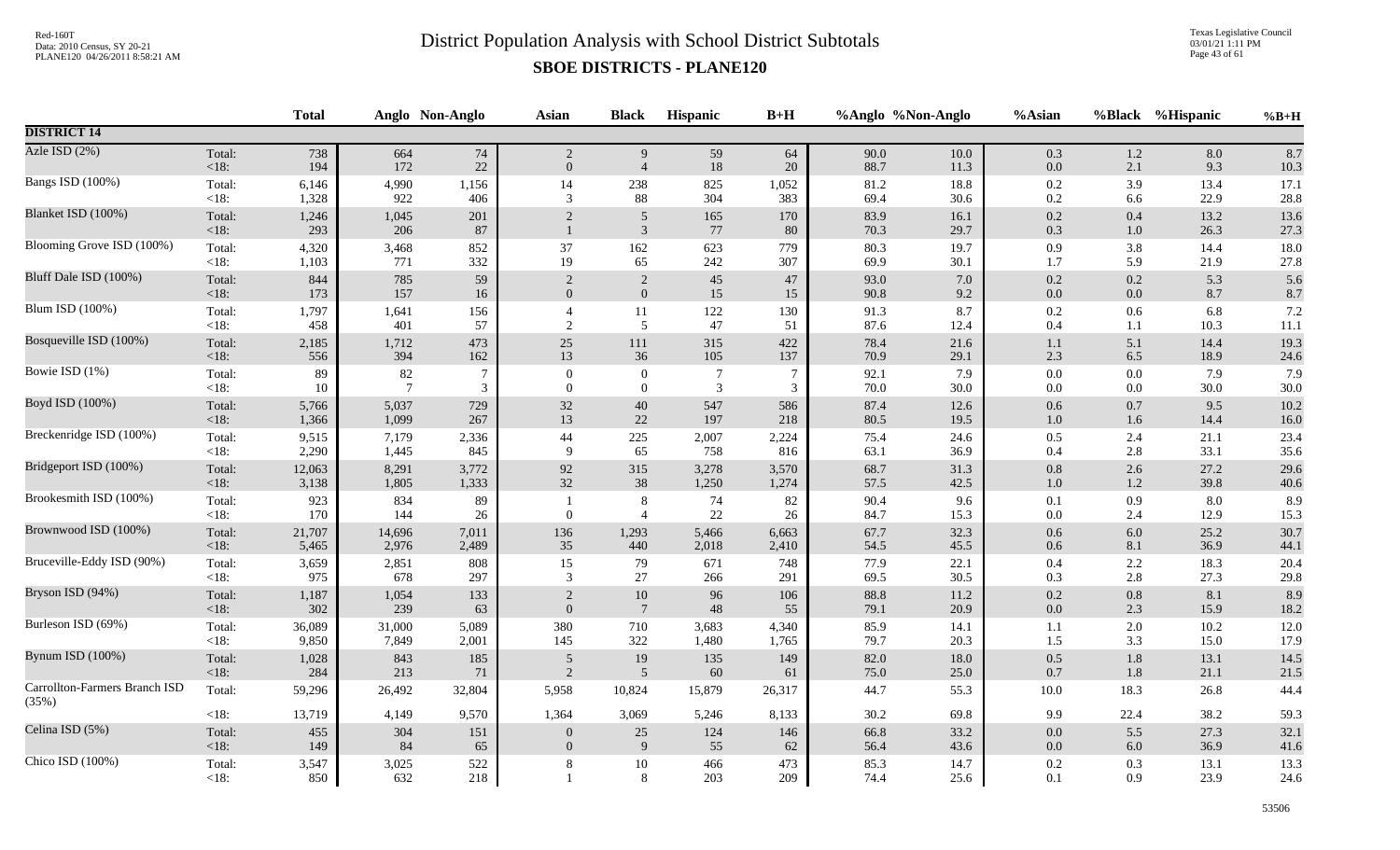Texas Legislative Council 03/01/21 1:11 PM Page 44 of 61

|                             |                   | <b>Total</b> |            | Anglo Non-Anglo | <b>Asian</b>                       | <b>Black</b>          | Hispanic     | $B+H$    |              | %Anglo %Non-Anglo | %Asian         |            | %Black %Hispanic | $%B+H$      |
|-----------------------------|-------------------|--------------|------------|-----------------|------------------------------------|-----------------------|--------------|----------|--------------|-------------------|----------------|------------|------------------|-------------|
| <b>DISTRICT 14</b>          |                   |              |            |                 |                                    |                       |              |          |              |                   |                |            |                  |             |
| China Spring ISD (100%)     | Total:            | 10,962       | 9,435      | 1,527           | 89                                 | 351                   | 1,038        | 1,351    | 86.1         | 13.9              | $0.8\,$        | 3.2        | 9.5              | 12.3        |
|                             | $<18$ :           | 3,119        | 2,516      | 603             | 29                                 | 156                   | 423          | 555      | 80.7         | 19.3              | 0.9            | 5.0        | 13.6             | 17.8        |
| Cisco ISD (100%)            | Total:            | 5,198        | 4,399      | 799             | $25\,$                             | 160                   | 563          | 718      | 84.6         | 15.4              | $0.5\,$        | 3.1        | 10.8             | 13.8        |
|                             | $<18$ :           | 1,164        | 921        | 243             | 3                                  | $27\,$                | 209          | 233      | 79.1         | 20.9              | 0.3            | 2.3        | 18.0             | $20.0\,$    |
| Cleburne ISD (100%)         | Total:            | 37,541       | 25,961     | 11,580          | 270                                | 1,643                 | 9,274        | 10,812   | 69.2         | 30.8              | $0.7\,$        | 4.4        | 24.7             | 28.8        |
|                             | $<18$ :           | 10,220       | 5,719      | 4,501           | 78                                 | 601                   | 3,749        | 4,285    | 56.0         | 44.0              | $0.8\,$        | 5.9        | 36.7             | 41.9        |
| Clifton ISD (100%)          | Total:            | 6,670        | 5,297      | 1,373           | 37                                 | 178                   | 1,135        | 1,293    | 79.4         | 20.6              | $0.6\,$        | 2.7        | 17.0             | 19.4        |
|                             | $<18$ :           | 1,468        | 921        | 547             | 5                                  | 84                    | 462          | 533      | 62.7         | 37.3              | 0.3            | 5.7        | 31.5             | 36.3        |
| Comanche ISD (100%)         | Total:            | 7,344        | 5,117      | 2,227           | 41                                 | $40\,$                | 2,107        | 2,121    | 69.7         | 30.3              | 0.6            | $0.5\,$    | 28.7             | 28.9        |
|                             | $<18$ :           | 1,784        | 892        | 892             | 13                                 | 17                    | 863          | 867      | 50.0         | 50.0              | $0.7\,$        | 1.0        | 48.4             | 48.6        |
| Connally ISD (100%)         | Total:            | 14,898       | 9,136      | 5,762           | 148                                | 3,038                 | 2,583        | 5,498    | 61.3         | 38.7              | $1.0\,$        | 20.4       | 17.3             | 36.9        |
|                             | $<18$ :           | 4,049        | 1,933      | 2,116           | 30                                 | 1,145                 | 1,005        | 2,062    | 47.7         | 52.3              | 0.7            | 28.3       | 24.8             | 50.9        |
| Copperas Cove ISD (96%)     | Total:            | 34,153       | 20,346     | 13,807          | 1,591                              | 7,006                 | 5,087        | 11,586   | 59.6         | 40.4              | $4.7\,$        | 20.5       | 14.9             | 33.9        |
|                             | <18:              | 9,991        | 5,011      | 4,980           | 479                                | 2,670                 | 2,003        | 4,386    | 50.2         | 49.8              | $4.8\,$        | 26.7       | 20.0             | 43.9        |
| Corsicana ISD (100%)        | Total:            | 29,018       | 14,601     | 14,417          | 261                                | 5,446                 | 8,346        | 13,612   | 50.3         | 49.7              | 0.9            | 18.8       | 28.8             | 46.9        |
|                             | $<18$ :           | 8,148        | 2,912      | 5,236           | 75                                 | 1,641                 | 3,442        | 4,970    | 35.7         | 64.3              | 0.9            | 20.1       | 42.2             | 61.0        |
| Covington ISD (100%)        | Total:            | 1,439        | 1,306      | 133             | $\sqrt{6}$                         | 13                    | 98           | 110      | 90.8         | 9.2               | $0.4\,$        | 0.9        | 6.8              | 7.6         |
|                             | < 18:             | 321          | 275        | 46              | $\sqrt{2}$                         | $\overline{5}$        | $36\,$       | 40       | 85.7         | 14.3              | $0.6\,$        | 1.6        | 11.2             | $12.5\,$    |
| Cranfills Gap ISD (100%)    | Total:<br>$<18$ : | 876<br>168   | 795<br>139 | 81<br>29        | 3                                  | 5<br>$\boldsymbol{0}$ | 69<br>$28\,$ | 74<br>28 | 90.8<br>82.7 | 9.2<br>17.3       | 0.3<br>$0.6\,$ | 0.6<br>0.0 | 7.9<br>16.7      | 8.4<br>16.7 |
| Crawford ISD (100%)         | Total:            | 2,504        | 2,253      | 251             | 18                                 | $43\,$                | 175          | 216      | 90.0         | $10.0\,$          | $0.7\,$        | $1.7\,$    | 7.0              | 8.6         |
|                             | <18:              | 675          | 589        | 86              | $10\,$                             | 10                    | 63           | 73       | 87.3         | 12.7              | $1.5\,$        | 1.5        | 9.3              | $10.8\,$    |
| Cross Plains ISD (23%)      | Total:<br>$<18$ : | 621<br>118   | 566<br>99  | 55<br>19        | $\overline{2}$<br>$\boldsymbol{0}$ | $\boldsymbol{0}$      | 47<br>19     | 48<br>19 | 91.1<br>83.9 | 8.9<br>16.1       | 0.3<br>0.0     | 0.2<br>0.0 | 7.6<br>16.1      | 7.7<br>16.1 |
| Crowley ISD (1%)            | Total:            | 861          | 735        | 126             | 18                                 | 14                    | 93           | 107      | 85.4         | 14.6              | 2.1            | 1.6        | 10.8             | 12.4        |
|                             | < 18:             | 155          | 122        | 33              | $\overline{7}$                     | 2                     | 24           | 26       | 78.7         | 21.3              | $4.5\,$        | 1.3        | 15.5             | 16.8        |
| Dawson ISD (Navarro) (100%) | Total:            | 2,752        | 2,275      | 477             | 12                                 | 229                   | 215          | 438      | 82.7         | 17.3              | $0.4\,$        | 8.3        | 7.8              | 15.9        |
|                             | $<18$ :           | 633          | 464        | 169             | 3                                  | 68                    | 97           | 160      | 73.3         | 26.7              | 0.5            | 10.7       | 15.3             | 25.3        |
| De Leon ISD (100%)          | Total:            | 4,322        | 3,326      | 996             | 14                                 | 25                    | 938          | 955      | 77.0         | 23.0              | 0.3            | 0.6        | 21.7             | 22.1        |
|                             | $<18$ :           | 1,028        | 664        | 364             | $\overline{4}$                     | $17\,$                | 344          | 356      | 64.6         | 35.4              | $0.4\,$        | 1.7        | 33.5             | 34.6        |
| Decatur ISD (100%)          | Total:            | 14,614       | 10,989     | 3,625           | 108                                | 208                   | 3,175        | 3,362    | 75.2         | 24.8              | 0.7            | 1.4        | 21.7             | 23.0        |
|                             | $<18$ :           | 3,934        | 2,545      | 1,389           | 34                                 | 91                    | 1,239        | 1,315    | 64.7         | 35.3              | 0.9            | 2.3        | 31.5             | 33.4        |
| Denton ISD (100%)           | Total:            | 158,207      | 103,022    | 55,185          | 6,964                              | 16,229                | 31,016       | 46,473   | 65.1         | 34.9              | $4.4\,$        | 10.3       | 19.6             | 29.4        |
|                             | < 18:             | 37,241       | 20,431     | 16,810          | 1,569                              | 4,480                 | 10,779       | 14,866   | 54.9         | 45.1              | $4.2\,$        | 12.0       | 28.9             | 39.9        |
| Dublin ISD (100%)           | Total:            | 7,146        | 4,519      | 2,627           | 24                                 | 73                    | 2,486        | 2,541    | 63.2         | 36.8              | 0.3            | 1.0        | 34.8             | 35.6        |
|                             | $<18$ :           | 2,020        | 975        | 1,045           | $\overline{7}$                     | $30\,$                | 997          | 1,020    | 48.3         | 51.7              | 0.3            | 1.5        | 49.4             | 50.5        |
| Early ISD (100%)            | Total:            | 5,221        | 4,332      | 889             | 61                                 | 59                    | 715          | 773      | 83.0         | 17.0              | $1.2\,$        | 1.1        | 13.7             | 14.8        |
|                             | $<18$ :           | 1,293        | 927        | 366             | 20                                 | 31                    | 304          | 334      | 71.7         | 28.3              | $1.5\,$        | 2.4        | 23.5             | 25.8        |
| Eastland ISD (100%)         | Total:            | 6,593        | 5,390      | 1,203           | $42\,$                             | 118                   | 1,001        | 1,113    | 81.8         | 18.2              | 0.6            | 1.8        | 15.2             | 16.9        |
|                             | <18:              | 1,515        | 1,065      | 450             | 10                                 | 45                    | 388          | 428      | 70.3         | 29.7              | 0.7            | 3.0        | 25.6             | 28.3        |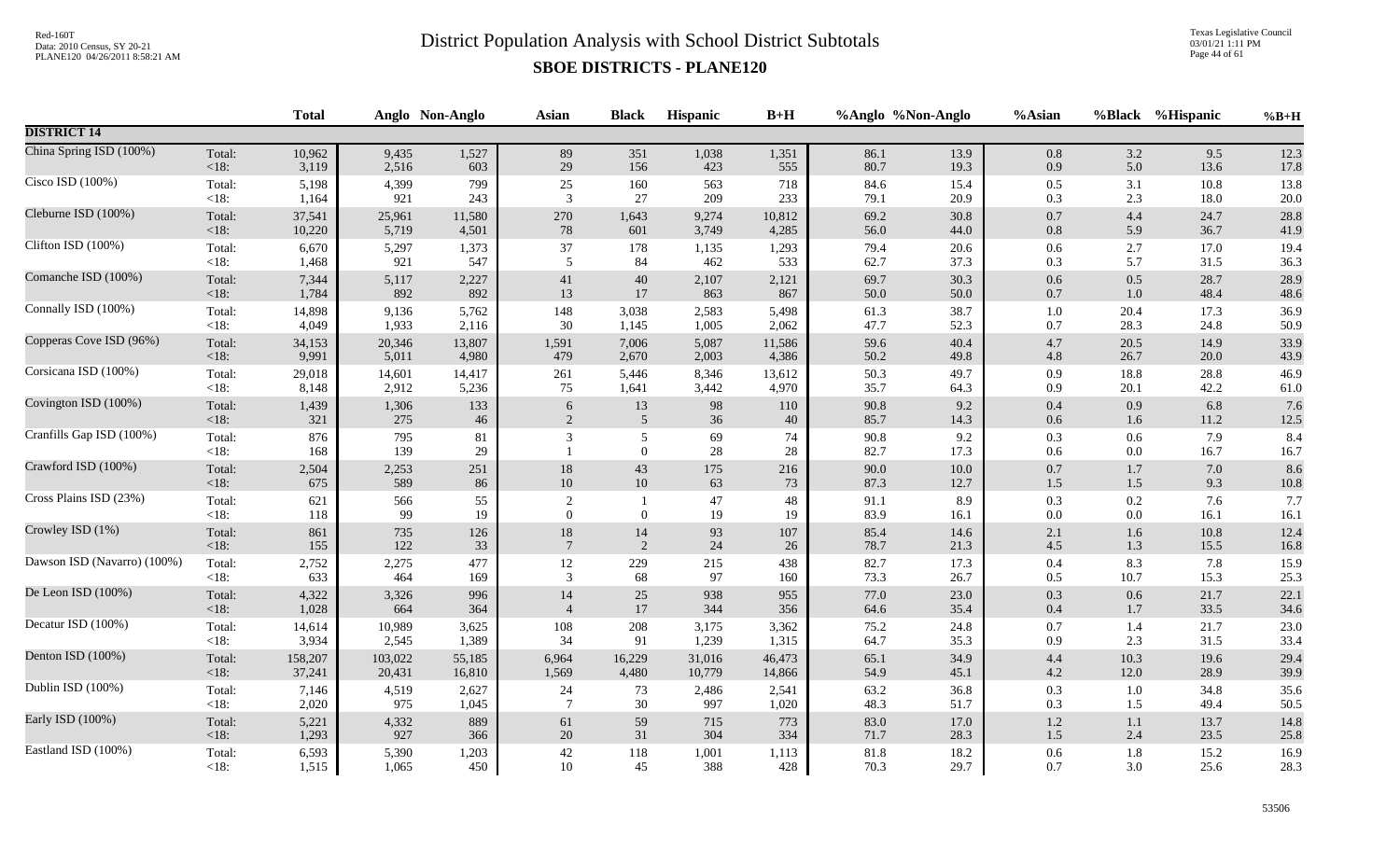Texas Legislative Council 03/01/21 1:11 PM Page 45 of 61

|                             |                   | <b>Total</b>     |                              | Anglo Non-Anglo          | <b>Asian</b>                   | <b>Black</b>                         | Hispanic                     | $B+H$                    |              | %Anglo %Non-Anglo | %Asian             |                    | %Black %Hispanic | $%B+H$       |
|-----------------------------|-------------------|------------------|------------------------------|--------------------------|--------------------------------|--------------------------------------|------------------------------|--------------------------|--------------|-------------------|--------------------|--------------------|------------------|--------------|
| <b>DISTRICT 14</b>          |                   |                  |                              |                          |                                |                                      |                              |                          |              |                   |                    |                    |                  |              |
| Ennis ISD (100%)            | Total:            | 26,542           | 13,581                       | 12,961                   | 151                            | 3,045                                | 9,714                        | 12,642                   | 51.2         | 48.8              | 0.6                | 11.5               | 36.6             | 47.6         |
|                             | $<18$ :           | 7,735            | 2,894                        | 4,841                    | 43                             | 976                                  | 3,847                        | 4,751                    | 37.4         | 62.6              | $0.6\,$            | 12.6               | 49.7             | 61.4         |
| Era ISD (0%)                | Total:            | $\boldsymbol{0}$ | $\boldsymbol{0}$             | $\theta$                 | $\overline{0}$                 | $\overline{0}$                       | $\boldsymbol{0}$             | $\overline{0}$           | 0.0          | 0.0               | 0.0                | $0.0\,$            | 0.0              | 0.0          |
|                             | <18:              | $\Omega$         | $\overline{0}$               | $\overline{0}$           | $\overline{0}$                 | $\mathbf{0}$                         | $\boldsymbol{0}$             | $\mathbf{0}$             | 0.0          | $0.0\,$           | $0.0\,$            | $0.0\,$            | 0.0              | 0.0          |
| Evant ISD (100%)            | Total:<br>$<18$ : | 1,562<br>326     | 1,321<br>233                 | 241<br>93                |                                | 12<br>$\sqrt{6}$                     | 198<br>78                    | 210<br>84                | 84.6<br>71.5 | 15.4<br>28.5      | 0.4<br>0.3         | $0.8\,$<br>1.8     | 12.7<br>23.9     | 13.4<br>25.8 |
| Fairfield ISD (4%)          | Total:<br><18:    | 332<br>41        | 321<br>40                    | 11                       | $\mathbf{0}$<br>$\overline{0}$ | 5<br>$\mathbf{1}$                    | 5<br>$\mathbf{0}$            | 10                       | 96.7<br>97.6 | 3.3<br>2.4        | 0.0<br>$0.0\,$     | 1.5<br>2.4         | 1.5<br>0.0       | 3.0<br>2.4   |
| Ferris ISD (99%)            | Total:            | 9,438            | 4,643                        | 4,795                    | $41\,$                         | 817                                  | 3,887                        | 4,660                    | 49.2         | 50.8              | 0.4                | 8.7                | 41.2             | 49.4         |
|                             | < 18:             | 2,831            | 985                          | 1,846                    | 11                             | 274                                  | 1,577                        | 1,819                    | 34.8         | 65.2              | 0.4                | 9.7                | 55.7             | 64.3         |
| Frisco ISD (28%)            | Total:            | 45,075           | 31,549                       | 13,526                   | 4,833                          | 4,185                                | 4,411                        | 8,421                    | 70.0         | 30.0              | 10.7               | 9.3                | 9.8              | 18.7         |
|                             | $<18$ :           | 16,897           | 11,434                       | 5,463                    | 1,883                          | 1,687                                | 1,929                        | 3,509                    | 67.7         | 32.3              | 11.1               | 10.0               | 11.4             | 20.8         |
| Frost ISD (100%)            | Total:<br>$<18$ : | 1,730<br>446     | 1,283<br>288                 | 447<br>158               | $\mathbf{0}$                   | 77<br>17                             | 352<br>136                   | 428<br>153               | 74.2<br>64.6 | 25.8<br>35.4      | $0.1\,$<br>0.0     | 4.5<br>3.8         | 20.3<br>30.5     | 24.7<br>34.3 |
| Gatesville ISD (100%)       | Total:            | 22,814           | 15,831                       | 6,983                    | 156                            | 3,342                                | 3,305                        | 6,594                    | 69.4         | 30.6              | 0.7                | 14.6               | 14.5             | 28.9         |
|                             | $<18$ :           | 3,790            | 2,815                        | 975                      | 48                             | 201                                  | 728                          | 904                      | 74.3         | 25.7              | 1.3                | 5.3                | 19.2             | 23.9         |
| Gholson ISD (100%)          | Total:<br><18:    | 1,342<br>316     | 1,100<br>225                 | 242<br>91                | 3                              | $73\,$<br>19                         | 156<br>72                    | 224<br>89                | 82.0<br>71.2 | 18.0<br>28.8      | $0.2\,$<br>0.3     | 5.4<br>$6.0\,$     | 11.6<br>22.8     | 16.7<br>28.2 |
| Glen Rose ISD (100%)        | Total:            | 8,413            | 6,529                        | 1,884                    | 79                             | 81                                   | 1,619                        | 1,688                    | 77.6         | 22.4              | 0.9                | 1.0                | 19.2             | 20.1         |
|                             | $<18$ :           | 2,231            | 1,473                        | 758                      | 40                             | 51                                   | 639                          | 684                      | 66.0         | 34.0              | 1.8                | 2.3                | 28.6             | 30.7         |
| Godley ISD (93%)            | Total:            | 6,542            | 5,453                        | 1,089                    | $36\,$                         | $100\,$                              | 879                          | 971                      | 83.4         | 16.6              | $0.6\,$            | $1.5\,$            | 13.4             | 14.8         |
|                             | <18:              | 1,984            | 1,547                        | 437                      | 13                             | 38                                   | 372                          | 406                      | 78.0         | 22.0              | 0.7                | 1.9                | 18.8             | 20.5         |
| Goldthwaite Cons ISD (100%) | Total:            | 3,597            | 2,806                        | 791                      | 15                             | 33                                   | 707                          | 740                      | 78.0         | 22.0              | 0.4                | 0.9                | 19.7             | 20.6         |
|                             | $<18$ :           | 884              | 600                          | 284                      | $\overline{4}$                 | 26                                   | 246                          | 272                      | 67.9         | 32.1              | 0.5                | 2.9                | 27.8             | 30.8         |
| Gordon ISD (100%)           | Total:            | 1,157            | 1,029                        | 128                      | 13                             | $\sqrt{3}$                           | 102                          | 103                      | 88.9         | 11.1              | 1.1                | 0.3                | 8.8              | 8.9          |
|                             | <18:              | 258              | 211                          | 47                       | 5                              | 2                                    | 40                           | 40                       | 81.8         | 18.2              | 1.9                | 0.8                | 15.5             | $15.5\,$     |
| Gorman ISD (100%)           | Total:<br><18:    | 1,843<br>390     | 1,395<br>225                 | 448<br>165               | $\Omega$                       | 6<br>2                               | 425<br>161                   | 430<br>163               | 75.7<br>57.7 | 24.3<br>42.3      | $0.2\,$<br>$0.0\,$ | 0.3<br>0.5         | 23.1<br>41.3     | 23.3<br>41.8 |
| Graford ISD (100%)          | Total:            | 2,323            | 2,145                        | 178                      | $\mathbf{Q}$                   | $\boldsymbol{9}$                     | 131                          | 136                      | 92.3         | $7.7\,$           | 0.4                | $0.4\,$            | 5.6              | 5.9          |
|                             | $<18$ :           | 455              | 388                          | 67                       | $\overline{4}$                 | 3                                    | 48                           | 49                       | 85.3         | 14.7              | 0.9                | $0.7\,$            | 10.5             | $10.8\,$     |
| Graham ISD (0%)             | Total:<br>$<18$ : | $\theta$         | $\sqrt{2}$<br>$\overline{0}$ | $\mathbf{0}$<br>$\Omega$ | $\theta$<br>$\theta$           | $\boldsymbol{0}$<br>$\boldsymbol{0}$ | $\boldsymbol{0}$<br>$\theta$ | $\mathbf{0}$<br>$\Omega$ | 100.0<br>0.0 | $0.0\,$<br>0.0    | $0.0\,$<br>0.0     | $0.0\,$<br>$0.0\,$ | 0.0<br>0.0       | 0.0<br>0.0   |
| Granbury ISD (99%)          | Total:            | 47,515           | 41,166                       | 6,349                    | 382                            | 358                                  | 5,066                        | 5,380                    | 86.6         | 13.4              | $0.8\,$            | $0.8\,$            | 10.7             | 11.3         |
|                             | $<18$ :           | 9,974            | 7,709                        | 2,265                    | 99                             | 156                                  | 1,905                        | 2,042                    | 77.3         | 22.7              | $1.0\,$            | 1.6                | 19.1             | 20.5         |
| Grandview ISD (100%)        | Total:            | 4,677            | 3,946                        | 731                      | $26\,$                         | 118                                  | 554                          | 667                      | 84.4         | 15.6              | $0.6\,$            | 2.5                | 11.8             | 14.3         |
|                             | $<18$ :           | 1,294            | 1,007                        | 287                      | 12                             | 41                                   | 226                          | 265                      | 77.8         | 22.2              | 0.9                | 3.2                | 17.5             | 20.5         |
| Gustine ISD (100%)          | Total:<br>$<18$ : | 1,227<br>342     | 778<br>142                   | 449<br>200               | $\overline{2}$                 | 14<br>$\overline{9}$                 | 434<br>192                   | 439<br>196               | 63.4<br>41.5 | 36.6<br>58.5      | $0.2\,$<br>$0.3\,$ | $1.1\,$<br>2.6     | 35.4<br>56.1     | 35.8<br>57.3 |
| Hallsburg ISD (100%)        | Total:            | 1,063            | 908                          | 155                      | $10\,$                         | 63                                   | 83                           | 142                      | 85.4         | 14.6              | 0.9                | 5.9                | 7.8              | 13.4         |
|                             | $<18$ :           | 231              | 190                          | 41                       | $\overline{5}$                 | 13                                   | $22\,$                       | 35                       | 82.3         | 17.7              | 2.2                | 5.6                | 9.5              | 15.2         |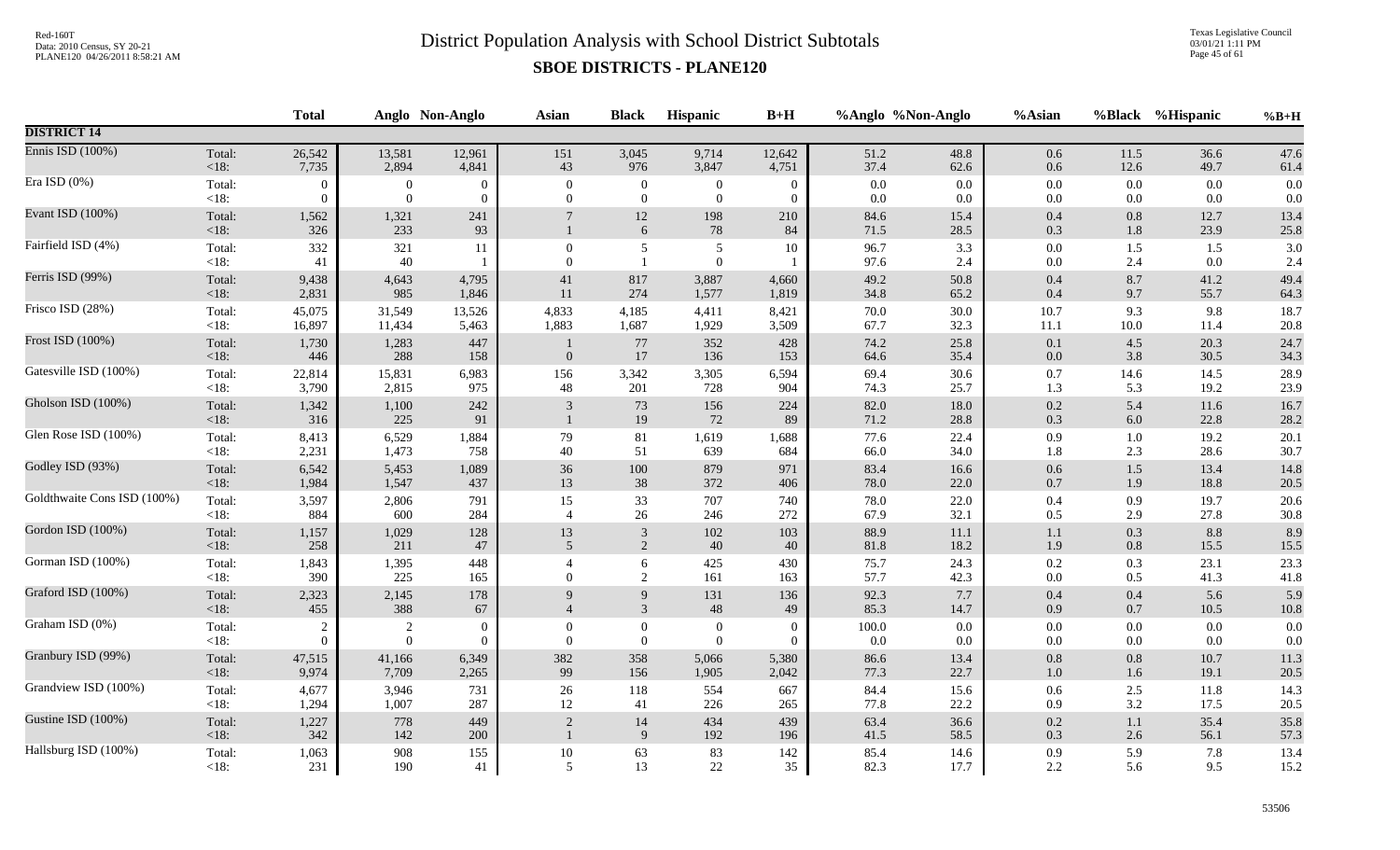Texas Legislative Council 03/01/21 1:11 PM Page 46 of 61

|                          |                | <b>Total</b> |              | Anglo Non-Anglo | <b>Asian</b>               | <b>Black</b>                     | Hispanic  | $B+H$     |              | %Anglo %Non-Anglo | %Asian             |            | %Black %Hispanic | $%B+H$       |
|--------------------------|----------------|--------------|--------------|-----------------|----------------------------|----------------------------------|-----------|-----------|--------------|-------------------|--------------------|------------|------------------|--------------|
| <b>DISTRICT 14</b>       |                |              |              |                 |                            |                                  |           |           |              |                   |                    |            |                  |              |
| Hamilton ISD (100%)      | Total:         | 5,384        | 4,841        | 543             | 42                         | 33                               | 435       | 466       | 89.9         | 10.1              | $0.8\,$            | 0.6        | 8.1              | 8.7          |
|                          | <18:           | 1,097        | 899          | 198             | 14                         | $11\,$                           | 167       | 178       | 82.0         | 18.0              | 1.3                | 1.0        | 15.2             | 16.2         |
| Hico ISD (100%)          | Total:         | 3,219        | 2,734        | 485             | 8                          | 29                               | 428       | 448       | 84.9         | 15.1              | 0.2                | 0.9        | 13.3             | 13.9         |
|                          | $<18$ :        | 751          | 568          | 183             | $\boldsymbol{0}$           | 16                               | 167       | 176       | 75.6         | 24.4              | $0.0\,$            | 2.1        | 22.2             | 23.4         |
| Hillsboro ISD (100%)     | Total:         | 10,634       | 5,581        | 5,053           | 64                         | 1,373                            | 3,603     | 4,933     | 52.5         | 47.5              | 0.6                | 12.9       | 33.9             | 46.4         |
|                          | $<18$ :        | 2,740        | 934          | 1,806           | 11                         | 414                              | 1,399     | 1,785     | 34.1         | 65.9              | $0.4\,$            | 15.1       | 51.1             | 65.1         |
| Hubbard ISD (Hill) (98%) | Total:         | 1,927        | 1,497        | 430             | 13                         | 258                              | 147       | 402       | 77.7         | 22.3              | $0.7\,$            | 13.4       | 7.6              | 20.9         |
|                          | $<18$ :        | 437          | 283          | 154             | 3                          | 77                               | 72        | 147       | 64.8         | 35.2              | 0.7                | 17.6       | 16.5             | 33.6         |
| Huckabay ISD (100%)      | Total:<br><18: | 1,399<br>304 | 1,177<br>236 | 222<br>68       | $\sqrt{2}$<br>$\mathbf{0}$ | $\mathbf{1}$                     | 179<br>57 | 180<br>58 | 84.1<br>77.6 | 15.9<br>22.4      | $0.1\,$<br>$0.0\,$ | 0.1<br>0.3 | 12.8<br>18.8     | 12.9<br>19.1 |
| Iredell ISD (100%)       | Total:         | 952          | 827          | 125             | 5                          | $\mathbf{1}$                     | 102       | 103       | 86.9         | 13.1              | 0.5                | 0.1        | 10.7             | 10.8         |
|                          | <18:           | 186          | 133          | 53              | 2                          | $\mathbf{0}$                     | 50        | 50        | 71.5         | 28.5              | 1.1                | 0.0        | 26.9             | 26.9         |
| Italy ISD (100%)         | Total:         | 2,849        | 1,766        | 1,083           | $12\,$                     | 499                              | 541       | 1,032     | 62.0         | 38.0              | $0.4\,$            | 17.5       | 19.0             | 36.2         |
|                          | < 18:          | 764          | 403          | 361             | 2                          | 146                              | 207       | 348       | 52.7         | 47.3              | 0.3                | 19.1       | 27.1             | 45.5         |
| Itasca ISD (100%)        | Total:         | 3,635        | 2,426        | 1,209           | 11                         | 354                              | 833       | 1,165     | 66.7         | 33.3              | 0.3                | 9.7        | 22.9             | 32.0         |
|                          | $<18$ :        | 1,046        | 597          | 449             | 5                          | 133                              | 315       | 434       | 57.1         | 42.9              | 0.5                | 12.7       | 30.1             | 41.5         |
| Jacksboro ISD (100%)     | Total:         | 6,524        | 5,020        | 1,504           | $25\,$                     | 355                              | 1,089     | 1,434     | 76.9         | 23.1              | $0.4\,$            | 5.4        | 16.7             | 22.0         |
|                          | <18:           | 1,351        | 988          | 363             | $\overline{4}$             | $32\,$                           | 326       | 356       | 73.1         | 26.9              | 0.3                | 2.4        | 24.1             | 26.4         |
| Jonesboro ISD (100%)     | Total:         | 1,158        | 1,058        | 100             | 2                          | $12\,$                           | 69        | 81        | 91.4         | 8.6               | 0.2                | 1.0        | 6.0              | 7.0          |
|                          | <18:           | 278          | 237          | 41              | $\Omega$                   | 6                                | 31        | 37        | 85.3         | 14.7              | 0.0                | $2.2\,$    | 11.2             | 13.3         |
| Joshua ISD (100%)        | Total:         | 23,803       | 19,653       | 4,150           | 201                        | 357                              | 3,285     | 3,617     | 82.6         | 17.4              | $0.8\,$            | $1.5$      | 13.8             | 15.2         |
|                          | $<18$ :        | 6,612        | 4,975        | 1,637           | 59                         | 147                              | 1,347     | 1,480     | 75.2         | 24.8              | 0.9                | 2.2        | 20.4             | 22.4         |
| Keene ISD (100%)         | Total:         | 5,004        | 2,684        | 2,320           | 149                        | 362                              | 1,507     | 1,824     | 53.6         | 46.4              | 3.0                | 7.2        | 30.1             | 36.5         |
|                          | <18:           | 1,289        | 571          | 718             | 27                         | 89                               | 467       | 542       | 44.3         | 55.7              | 2.1                | 6.9        | 36.2             | 42.0         |
| Kerens ISD (100%)        | Total:         | 3,652        | 2,349        | 1,303           | 19                         | 796                              | 479       | 1,266     | 64.3         | 35.7              | $0.5\,$            | 21.8       | 13.1             | 34.7         |
|                          | <18:           | 865          | 418          | 447             | 5                          | 235                              | 214       | 441       | 48.3         | 51.7              | 0.6                | 27.2       | 24.7             | 51.0         |
| Killeen ISD (8%)         | Total:         | 14,874       | 7,575        | 7,299           | 669                        | 3,429                            | 3,164     | 6,223     | 50.9         | 49.1              | 4.5                | 23.1       | 21.3             | 41.8         |
|                          | $<18$ :        | 6,377        | 2,897        | 3,480           | 297                        | 1,662                            | 1,606     | 3,025     | 45.4         | 54.6              | 4.7                | 26.1       | 25.2             | 47.4         |
| Kopperl ISD (100%)       | Total:<br><18: | 1,877<br>336 | 1,743<br>294 | 134<br>42       | 3                          | $\overline{5}$<br>$\overline{2}$ | 98<br>32  | 102<br>34 | 92.9<br>87.5 | 7.1<br>12.5       | 0.2<br>0.3         | 0.3<br>0.6 | 5.2<br>9.5       | 5.4<br>10.1  |
| Krum ISD (100%)          | Total:         | 8,069        | 6,540        | 1,529           | 76                         | 123                              | 1,232     | 1,343     | 81.1         | 18.9              | 0.9                | 1.5        | 15.3             | 16.6         |
|                          | $<18$ :        | 2,308        | 1,735        | 573             | 24                         | 47                               | 481       | 520       | 75.2         | 24.8              | 1.0                | 2.0        | 20.8             | 22.5         |
| La Vega ISD (100%)       | Total:         | 13,273       | 5,734        | 7,539           | 120                        | 2,803                            | 4,610     | 7,324     | 43.2         | 56.8              | 0.9                | 21.1       | 34.7             | 55.2         |
|                          | <18:           | 3,659        | 1,037        | 2,622           | 34                         | 806                              | 1,823     | 2,569     | 28.3         | 71.7              | 0.9                | 22.0       | 49.8             | 70.2         |
| Lake Dallas ISD (100%)   | Total:         | 20,991       | 15,583       | 5,408           | 620                        | 1,350                            | 3,222     | 4,527     | 74.2         | 25.8              | $3.0\,$            | 6.4        | 15.3             | 21.6         |
|                          | $<18$ :        | 5,988        | 3,968        | 2,020           | 198                        | 520                              | 1,264     | 1,755     | 66.3         | 33.7              | 3.3                | 8.7        | 21.1             | 29.3         |
| Lampasas ISD (94%)       | Total:         | 18,104       | 13,727       | 4,377           | 355                        | 762                              | 3,043     | 3,723     | 75.8         | 24.2              | $2.0\,$            | 4.2        | 16.8             | 20.6         |
|                          | <18:           | 4,458        | 2,975        | 1,483           | 117                        | 241                              | 1,099     | 1,295     | 66.7         | 33.3              | $2.6\,$            | 5.4        | 24.7             | 29.0         |
| Lewisville ISD (100%)    | Total:         | 267,784      | 167,573      | 100,211         | 28,725                     | 22,844                           | 47,330    | 69,157    | 62.6         | 37.4              | 10.7               | 8.5        | 17.7             | 25.8         |
|                          | $<18$ :        | 75,206       | 40,926       | 34,280          | 9,187                      | 7,417                            | 17,682    | 24,506    | 54.4         | 45.6              | 12.2               | 9.9        | 23.5             | 32.6         |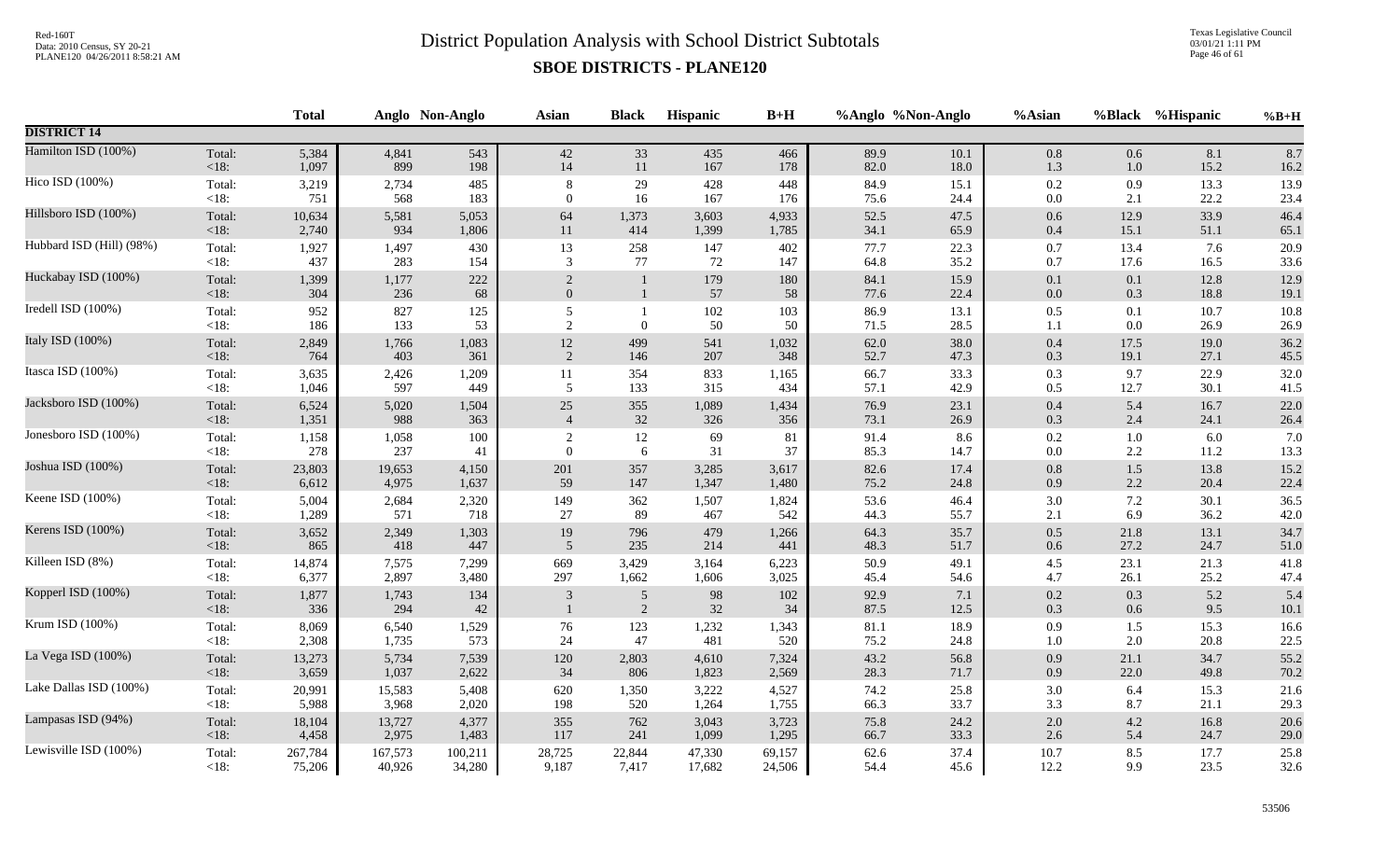Texas Legislative Council 03/01/21 1:11 PM Page 47 of 61

|                              |                   | <b>Total</b> |                | Anglo Non-Anglo | <b>Asian</b>             | <b>Black</b>                     | Hispanic       | $B+H$      |              | %Anglo %Non-Anglo | %Asian             |                | %Black %Hispanic | $%B+H$       |
|------------------------------|-------------------|--------------|----------------|-----------------|--------------------------|----------------------------------|----------------|------------|--------------|-------------------|--------------------|----------------|------------------|--------------|
| <b>DISTRICT 14</b>           |                   |              |                |                 |                          |                                  |                |            |              |                   |                    |                |                  |              |
| Lingleville ISD (100%)       | Total:            | 1,289        | 916            | 373             | 5                        | 6                                | 356            | 362        | 71.1         | 28.9              | $0.4\,$            | 0.5            | 27.6             | 28.1         |
|                              | <18:              | 364          | 208            | 156             | 3                        | $\overline{4}$                   | 147            | 151        | 57.1         | 42.9              | $0.8\,$            | 1.1            | 40.4             | 41.5         |
| Lipan ISD (96%)              | Total:            | 1,873        | 1,724          | 149             | 3                        | 15                               | 102            | 117        | 92.0         | 8.0               | 0.2                | 0.8            | 5.4              | 6.2          |
|                              | $<18$ :           | 399          | 347            | $52\,$          | $\theta$                 | 9                                | 35             | 44         | 87.0         | 13.0              | 0.0                | 2.3            | 8.8              | 11.0         |
| Little Elm ISD (100%)        | Total:            | 28,468       | 15,990         | 12,478          | 953                      | 3,546                            | 7,796          | 11,218     | 56.2         | 43.8              | 3.3                | 12.5           | 27.4             | 39.4         |
|                              | < 18:             | 9,251        | 4,276          | 4,975           | 337                      | 1,381                            | 3,249          | 4,571      | 46.2         | 53.8              | 3.6                | 14.9           | 35.1             | 49.4         |
| Lometa ISD (100%)            | Total:            | 1,578        | 1,119          | 459             | 12                       | $22\,$                           | 396            | 417        | 70.9         | 29.1              | 0.8                | 1.4            | 25.1             | 26.4         |
|                              | $<18$ :           | 421          | 238            | 183             | 8                        | 16                               | 151            | 166        | 56.5         | 43.5              | 1.9                | 3.8            | 35.9             | 39.4         |
| Lorena ISD (98%)             | Total:            | 7,129        | 6,225          | 904             | $78\,$                   | 96                               | 678            | 771        | 87.3         | 12.7              | $1.1\,$            | 1.3            | 9.5              | 10.8         |
|                              | $<18$ :           | 1,988        | 1,639          | 349             | 29                       | 47                               | 260            | 305        | 82.4         | 17.6              | 1.5                | 2.4            | 13.1             | 15.3         |
| Malone ISD (100%)            | Total:            | 542          | 405            | 137             | $\boldsymbol{0}$         | 52                               | 91             | 136        | 74.7         | 25.3              | $0.0\,$            | 9.6            | 16.8             | 25.1         |
|                              | $<18$ :           | 121          | 74             | 47              | $\theta$                 | 13                               | 37             | 47         | 61.2         | 38.8              | $0.0\,$            | 10.7           | 30.6             | 38.8         |
| Mansfield ISD (4%)           | Total:            | 5,040        | 3,622          | 1,418           | 45                       | 328                              | 1,001          | 1,317      | 71.9         | 28.1              | 0.9                | 6.5            | 19.9             | 26.1         |
|                              | $<18$ :           | 1,445        | 894            | 551             | 15                       | 139                              | 400            | 532        | 61.9         | 38.1              | $1.0\,$            | 9.6            | 27.7             | 36.8         |
| Mart ISD (84%)               | Total:            | 2,900        | 1,844          | 1,056           | 16                       | 705                              | 319            | 1,019      | 63.6         | 36.4              | $0.6\,$            | 24.3           | 11.0             | 35.1         |
|                              | $<18$ :           | 923          | 445            | 478             | 9                        | 281                              | 191            | 467        | 48.2         | 51.8              | $1.0\,$            | 30.4           | 20.7             | 50.6         |
| May ISD (100%)               | Total:            | 2,149        | 1,918          | 231             | 6                        | $\boldsymbol{7}$                 | 174            | 181        | 89.3         | 10.7              | $0.3\,$            | 0.3            | 8.1              | 8.4          |
|                              | < 18:             | 393          | 317            | 76              | $\mathbf{0}$             | $\mathfrak{Z}$                   | 64             | 67         | 80.7         | 19.3              | $0.0\,$            | 0.8            | 16.3             | 17.0         |
| Maypearl ISD (100%)          | Total:            | 4,608        | 3,734          | 874             | 44                       | 155                              | 623            | 772        | 81.0         | 19.0              | $1.0\,$            | 3.4            | 13.5             | 16.8         |
|                              | $<18$ :           | 1,383        | 1,053          | 330             | $21\,$                   | 55                               | 249            | 300        | 76.1         | 23.9              | 1.5                | 4.0            | 18.0             | 21.7         |
| McGregor ISD (100%)          | Total:            | 5,949        | 3,437          | 2,512           | 14                       | 491                              | 1,977          | 2,451      | 57.8         | 42.2              | 0.2                | 8.3            | 33.2             | 41.2         |
|                              | <18:              | 1,665        | 741            | 924             | $\overline{2}$           | 118                              | 794            | 902        | 44.5         | 55.5              | 0.1                | 7.1            | 47.7             | 54.2         |
| Meridian ISD (100%)          | Total:            | 2,597        | 1,922          | 675             | 13                       | 91                               | 562            | 649        | 74.0         | 26.0              | 0.5                | 3.5            | 21.6             | 25.0         |
|                              | $<18$ :           | 638          | 368            | 270             | $\overline{4}$           | 32                               | 237            | 265        | 57.7         | 42.3              | 0.6                | 5.0            | 37.1             | 41.5         |
| Midlothian ISD (100%)        | Total:            | 32,572       | 26,077         | 6,495           | 445                      | 1,545                            | 4,277          | 5,752      | 80.1         | 19.9              | 1.4                | 4.7            | 13.1             | 17.7         |
|                              | <18:              | 9,896        | 7,307          | 2,589           | 195                      | 578                              | 1,782          | 2,315      | 73.8         | 26.2              | $2.0\,$            | 5.8            | 18.0             | 23.4         |
| Midway ISD (Clay) (7%)       | Total:<br>$<18$ : | 51           | 48<br>$\Omega$ | 3               | $\mathbf{0}$<br>$\Omega$ | $\boldsymbol{0}$<br>$\mathbf{0}$ |                |            | 94.1<br>0.0  | 5.9<br>100.0      | $0.0\,$<br>$0.0\,$ | 0.0<br>$0.0\,$ | 2.0<br>100.0     | 2.0<br>100.0 |
| Midway ISD (McLennan) (100%) | Total:            | 40,155       | 30,505         | 9,650           | 1,505                    | 3,177                            | 4,784          | 7,849      | 76.0         | 24.0              | 3.7                | 7.9            | 11.9             | 19.5         |
|                              | <18:              | 10,254       | 6,817          | 3,437           | 533                      | 1,146                            | 1,778          | 2,855      | 66.5         | 33.5              | 5.2                | 11.2           | 17.3             | 27.8         |
| Mildred ISD (100%)           | Total:            | 2,830        | 2,455          | 375             | 11                       | 115                              | 203            | 316        | 86.7         | 13.3              | 0.4                | 4.1            | 7.2              | 11.2         |
|                              | $<18$ :           | 682          | 554            | 128             | 2                        | 42                               | 75             | 116        | 81.2         | 18.8              | 0.3                | 6.2            | 11.0             | 17.0         |
| Milford ISD (100%)           | Total:<br><18:    | 1,291<br>352 | 849<br>195     | 442<br>157      | $\overline{2}$           | 219<br>78                        | 216<br>81      | 424<br>151 | 65.8<br>55.4 | 34.2<br>44.6      | 0.5<br>$0.6\,$     | 17.0<br>22.2   | 16.7<br>23.0     | 32.8<br>42.9 |
| Millsap ISD (2%)             | Total:            | 98           | $90\,$         | $8\phantom{.0}$ | $\boldsymbol{0}$         | $\boldsymbol{0}$                 | $\sqrt{6}$     | 6          | 91.8         | 8.2               | $0.0\,$            | 0.0            | 6.1              | 6.1          |
|                              | $<18$ :           | 15           | 12             | 3               | $\Omega$                 | $\overline{0}$                   | $\overline{3}$ | 3          | 80.0         | $20.0\,$          | 0.0                | $0.0\,$        | 20.0             | $20.0\,$     |
| Mineral Wells ISD (100%)     | Total:            | 19,446       | 14,192         | 5,254           | 148                      | 707                              | 4,249          | 4,915      | 73.0         | 27.0              | $0.8\,$            | 3.6            | 21.9             | 25.3         |
|                              | <18:              | 5,228        | 3,122          | 2,106           | 31                       | 282                              | 1,773          | 2,025      | 59.7         | 40.3              | $0.6\,$            | 5.4            | 33.9             | 38.7         |
| Moody ISD (70%)              | Total:            | 3,060        | 2,394          | 666             | 11                       | 156                              | 474            | 626        | 78.2         | 21.8              | 0.4                | 5.1            | 15.5             | 20.5         |
|                              | $<18$ :           | 776          | 558            | 218             | 2                        | 43                               | 171            | 211        | 71.9         | 28.1              | 0.3                | 5.5            | 22.0             | 27.2         |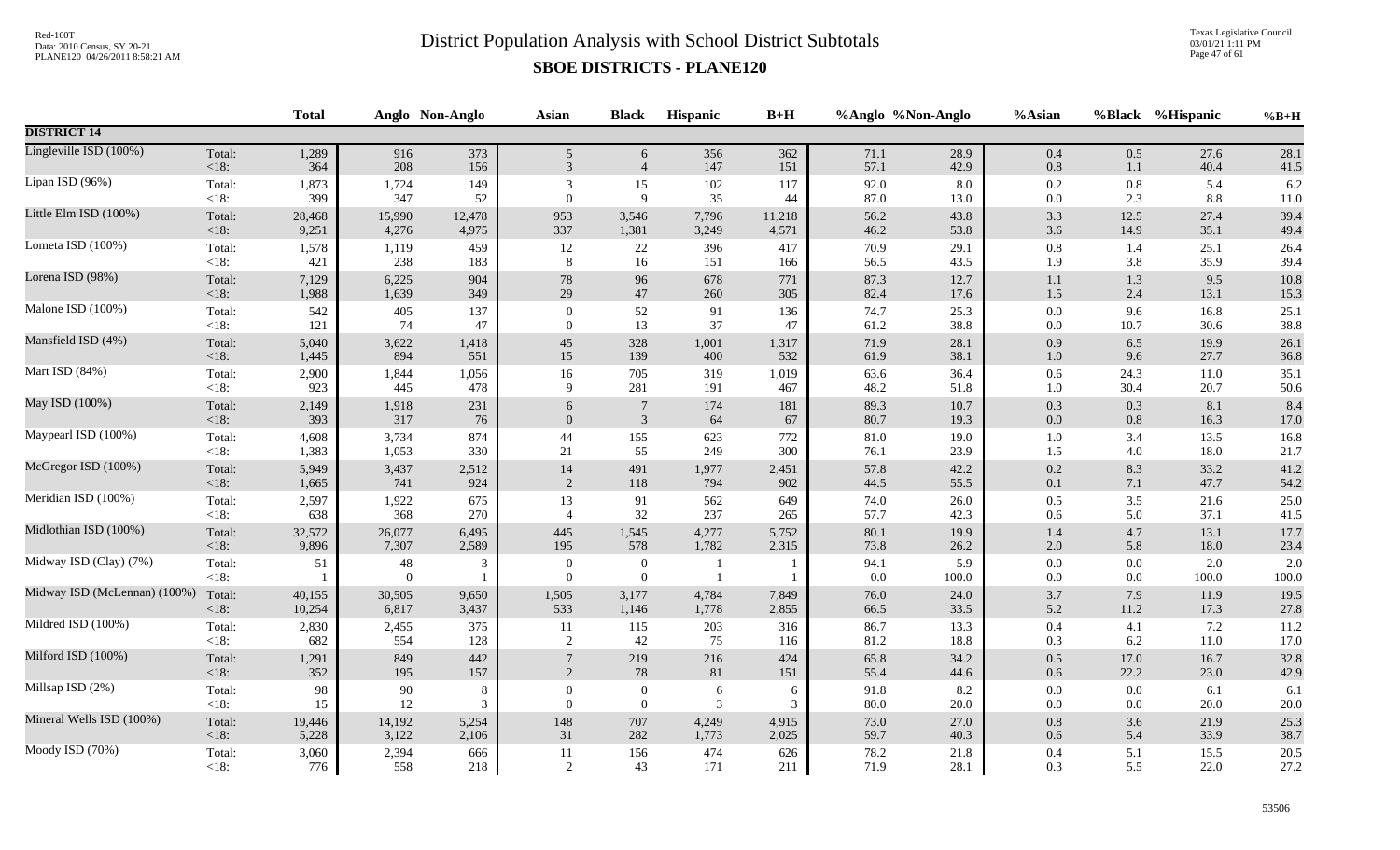Texas Legislative Council 03/01/21 1:11 PM Page 48 of 61

|                             |                   | <b>Total</b>             |              | Anglo Non-Anglo | Asian           | <b>Black</b>                 | Hispanic                           | $B+H$                              |              | %Anglo %Non-Anglo | %Asian         |            | %Black %Hispanic | $%B+H$       |
|-----------------------------|-------------------|--------------------------|--------------|-----------------|-----------------|------------------------------|------------------------------------|------------------------------------|--------------|-------------------|----------------|------------|------------------|--------------|
| <b>DISTRICT 14</b>          |                   |                          |              |                 |                 |                              |                                    |                                    |              |                   |                |            |                  |              |
| Moran ISD (6%)              | Total:<br>$<18$ : | $26\,$<br>$\mathfrak{Z}$ | 25<br>2      | 1<br>1          |                 | $\mathbf{0}$<br>$\mathbf{0}$ | $\boldsymbol{0}$<br>$\overline{0}$ | $\boldsymbol{0}$<br>$\overline{0}$ | 96.2<br>66.7 | 3.8<br>33.3       | 3.8<br>33.3    | 0.0<br>0.0 | $0.0\,$<br>0.0   | 0.0<br>0.0   |
| Morgan ISD (100%)           | Total:            | 968                      | 719          | 249             | $\mathbf{0}$    | $\overline{4}$               | 231                                | 234                                | 74.3         | 25.7              | $0.0\,$        | 0.4        | 23.9             | 24.2         |
|                             | $<18$ :           | 226                      | 127          | 99              | $\Omega$        | 3                            | 93                                 | 96                                 | 56.2         | 43.8              | $0.0\,$        | 1.3        | 41.2             | 42.5         |
| Morgan Mill ISD (100%)      | Total:<br>$<18$ : | 930<br>196               | 866<br>172   | 64<br>24        | $\overline{0}$  | $\sqrt{3}$<br>2              | $\sqrt{48}$<br>17                  | 51<br>19                           | 93.1<br>87.8 | 6.9<br>12.2       | 0.1<br>0.0     | 0.3<br>1.0 | 5.2<br>8.7       | 5.5<br>9.7   |
| Mount Calm ISD (89%)        | Total:<br>$<18$ : | 684<br>187               | 538<br>125   | 146<br>62       | $\Omega$        | $42\,$<br>15                 | 93<br>47                           | 135<br>62                          | 78.7<br>66.8 | 21.3<br>33.2      | 0.1<br>$0.0\,$ | 6.1<br>8.0 | 13.6<br>25.1     | 19.7<br>33.2 |
| Mullin ISD (100%)           | Total:            | 929                      | 840          | 89              | $\overline{0}$  | $\boldsymbol{0}$             | $81\,$                             | 81                                 | 90.4         | 9.6               | $0.0\,$        | 0.0        | 8.7              | 8.7          |
|                             | < 18:             | 223                      | 187          | 36              | $\overline{0}$  | $\mathbf{0}$                 | 35                                 | 35                                 | 83.9         | 16.1              | $0.0\,$        | $0.0\,$    | 15.7             | 15.7         |
| Northwest ISD (54%)         | Total:            | 41,253                   | 32,803       | 8,450           | 992             | 1,547                        | 5,364                              | 6,828                              | 79.5         | 20.5              | 2.4            | 3.8        | 13.0             | 16.6         |
|                             | <18:              | 12,066                   | 8,746        | 3,320           | 344             | 617                          | 2,214                              | 2,779                              | 72.5         | 27.5              | 2.9            | 5.1        | 18.3             | 23.0         |
| Oglesby ISD (100%)          | Total:<br><18:    | 1,149<br>270             | 952<br>192   | 197<br>78       | 5               | 17<br>10                     | 157<br>63                          | 172<br>72                          | 82.9<br>71.1 | 17.1<br>28.9      | $0.4\,$<br>0.4 | 1.5<br>3.7 | 13.7<br>23.3     | 15.0<br>26.7 |
| Palmer ISD (100%)           | Total:            | 5,385                    | 3,810        | 1,575           | 42              | 143                          | 1,349                              | 1,475                              | 70.8         | 29.2              | $\rm 0.8$      | 2.7        | 25.1             | 27.4         |
|                             | $<18$ :           | 1,605                    | 949          | 656             | 21              | 52                           | 572                                | 617                                | 59.1         | 40.9              | 1.3            | 3.2        | 35.6             | 38.4         |
| Palo Pinto ISD (100%)       | Total:            | 1,072                    | 962          | 110             | 3               | $14\,$                       | $80\,$                             | 94                                 | 89.7         | 10.3              | $0.3\,$        | 1.3        | 7.5              | 8.8          |
|                             | <18:              | 168                      | 142          | 26              | $\mathbf{0}$    | $\mathbf{0}$                 | 26                                 | 26                                 | 84.5         | 15.5              | $0.0\,$        | 0.0        | 15.5             | 15.5         |
| Paradise ISD (100%)         | Total:            | 4,840                    | 4,270        | 570             | 14              | 37                           | 450                                | 481                                | 88.2         | 11.8              | $0.3\,$        | 0.8        | 9.3              | 9.9          |
|                             | <18:              | 1,303                    | 1,092        | 211             | 8               | 15                           | 173                                | 183                                | 83.8         | 16.2              | 0.6            | 1.2        | 13.3             | 14.0         |
| Penelope ISD (100%)         | Total:            | 626                      | 496          | 130             | $7\phantom{.0}$ | $25\,$                       | 98                                 | 122                                | 79.2         | 20.8              | 1.1            | 4.0        | 15.7             | 19.5         |
|                             | <18:              | 164                      | 122          | 42              | $\overline{2}$  | $\overline{9}$               | 32                                 | 40                                 | 74.4         | 25.6              | $1.2\,$        | 5.5        | 19.5             | 24.4         |
| Perrin-Whitt Cons ISD (70%) | Total:            | 1,487                    | 1,327        | 160             | 9               | 5                            | 138                                | 143                                | 89.2         | 10.8              | 0.6            | 0.3        | 9.3              | 9.6          |
|                             | $<18$ :           | 399                      | 330          | 69              | $\Omega$        | $\overline{4}$               | 63                                 | 67                                 | 82.7         | 17.3              | $0.0\,$        | 1.0        | 15.8             | 16.8         |
| Pilot Point ISD (77%)       | Total:            | 6,173                    | 4,420        | 1,753           | 64              | 216                          | 1,413                              | 1,620                              | 71.6         | 28.4              | $1.0\,$        | 3.5        | 22.9             | 26.2         |
|                             | <18:              | 1,674                    | 1,009        | 665             | 24              | 63                           | 570                                | 630                                | 60.3         | 39.7              | 1.4            | 3.8        | 34.1             | 37.6         |
| Ponder ISD (100%)           | Total:            | 5,417                    | 4,577        | 840             | 51              | 123                          | 594                                | 705                                | 84.5         | 15.5              | 0.9            | 2.3        | 11.0             | 13.0         |
|                             | $<18$ :           | 1,535                    | 1,190        | 345             | 24              | 59                           | 249                                | 297                                | 77.5         | 22.5              | 1.6            | 3.8        | 16.2             | 19.3         |
| Poolville ISD (38%)         | Total:            | 1,121                    | 945          | 176             | 13              | $\mathfrak{Z}$               | 141                                | 144                                | 84.3         | 15.7              | $1.2\,$        | 0.3        | 12.6             | 12.8         |
|                             | <18:              | 286                      | 218          | 68              | 8               | $\mathbf{1}$                 | 55                                 | 56                                 | 76.2         | 23.8              | $2.8\,$        | 0.3        | 19.2             | 19.6         |
| Priddy ISD (100%)           | Total:<br>< 18:   | 401<br>89                | 356<br>67    | 45<br>$22\,$    | $\Omega$        | 3<br>$\mathfrak{Z}$          | 40<br>19                           | 43<br>22                           | 88.8<br>75.3 | 11.2<br>24.7      | 0.2<br>$0.0\,$ | 0.7<br>3.4 | 10.0<br>21.3     | 10.7<br>24.7 |
| Prosper ISD (4%)            | Total:            | 592                      | 387          | 205             | 15              | 44                           | 139                                | 181                                | 65.4         | 34.6              | $2.5$          | 7.4        | 23.5             | 30.6         |
|                             | < 18:             | 170                      | 105          | 65              | 8               | 10                           | 44                                 | 54                                 | 61.8         | 38.2              | $4.7\,$        | 5.9        | 25.9             | 31.8         |
| Ranger ISD (100%)           | Total:<br>$<18$ : | 3,047<br>692             | 2,417<br>510 | 630<br>182      | $10\,$          | 103<br>19                    | 469<br>160                         | 563<br>172                         | 79.3<br>73.7 | 20.7<br>26.3      | 0.3<br>0.1     | 3.4<br>2.7 | 15.4<br>23.1     | 18.5<br>24.9 |
| Red Oak ISD (100%)          | Total:            | 25,273                   | 16,346       | 8,927           | 211             | 3,375                        | 5,120                              | 8,431                              | 64.7         | 35.3              | $0.8\,$        | 13.4       | 20.3             | 33.4         |
|                             | $<18$ :           | 7,269                    | 3,897        | 3,372           | 84              | 1,173                        | 2,074                              | 3,202                              | 53.6         | 46.4              | $1.2\,$        | 16.1       | 28.5             | 44.1         |
| Rice ISD (100%)             | Total:            | 2,938                    | 1,713        | 1,225           | 14              | 120                          | 1,094                              | 1,203                              | 58.3         | 41.7              | $0.5\,$        | 4.1        | 37.2             | 40.9         |
|                             | $<18$ :           | 945                      | 436          | 509             | 8               | 34                           | 478                                | 504                                | 46.1         | 53.9              | $0.8\,$        | 3.6        | 50.6             | 53.3         |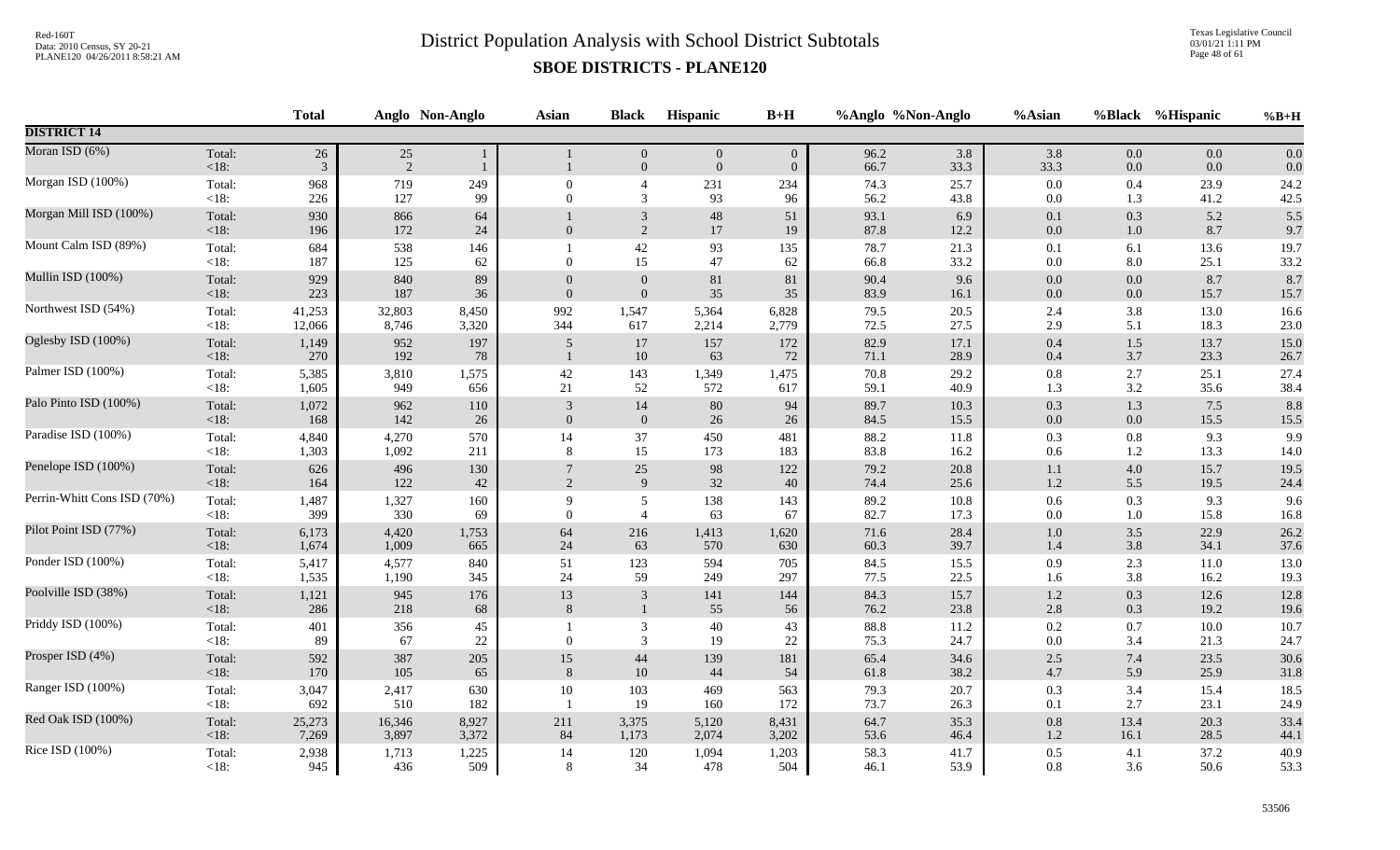Texas Legislative Council 03/01/21 1:11 PM Page 49 of 61

|                           |                   | <b>Total</b> |              | Anglo Non-Anglo | <b>Asian</b>    | <b>Black</b>     | Hispanic  | $B+H$     |              | %Anglo %Non-Anglo | %Asian         |            | %Black %Hispanic | $%B+H$      |
|---------------------------|-------------------|--------------|--------------|-----------------|-----------------|------------------|-----------|-----------|--------------|-------------------|----------------|------------|------------------|-------------|
| <b>DISTRICT 14</b>        |                   |              |              |                 |                 |                  |           |           |              |                   |                |            |                  |             |
| Riesel ISD (93%)          | Total:            | 2,117        | 1,726        | 391             | 5 <sup>5</sup>  | 128              | 229       | 357       | 81.5         | 18.5              | $0.2\,$        | 6.0        | 10.8             | 16.9        |
|                           | <18:              | 541          | 407          | 134             | $\mathbf{0}$    | 37               | 86        | 123       | 75.2         | 24.8              | $0.0\,$        | 6.8        | 15.9             | 22.7        |
| Rio Vista ISD (100%)      | Total:            | 4,018        | 3,525        | 493             | 16              | 28               | 403       | 431       | 87.7         | 12.3              | 0.4            | 0.7        | $10.0$           | 10.7        |
|                           | $<18$ :           | 1,017        | 828          | 189             | $\sqrt{2}$      | 13               | 155       | 168       | 81.4         | 18.6              | 0.2            | 1.3        | 15.2             | 16.5        |
| Rising Star ISD (100%)    | Total:<br>$<18$ : | 1,398<br>308 | 1,246<br>244 | 152<br>64       | 3               | $18\,$<br>14     | 132<br>61 | 136<br>62 | 89.1<br>79.2 | 10.9<br>20.8      | $0.2\,$<br>0.3 | 1.3<br>4.5 | 9.4<br>19.8      | 9.7<br>20.1 |
| Robinson ISD (99%)        | Total:            | 10,367       | 8,337        | 2,030           | 104             | 465              | 1,413     | 1,862     | 80.4         | 19.6              | 1.0            | 4.5        | 13.6             | 18.0        |
|                           | <18:              | 2,673        | 1,960        | 713             | 37              | 158              | 523       | 667       | 73.3         | 26.7              | 1.4            | 5.9        | 19.6             | 25.0        |
| Sanger ISD (100%)         | Total:            | 12,908       | 10,399       | 2,509           | 91              | 373              | 1,906     | 2,249     | 80.6         | 19.4              | $0.7\,$        | 2.9        | 14.8             | 17.4        |
|                           | $<18$ :           | 3,574        | 2,559        | 1,015           | 37              | 160              | 790       | 929       | 71.6         | 28.4              | $1.0\,$        | 4.5        | 22.1             | $26.0\,$    |
| Santo ISD (100%)          | Total:            | 3,201        | 2,894        | 307             | 9               | $\overline{9}$   | 259       | 262       | 90.4         | 9.6               | 0.3            | 0.3        | 8.1              | 8.2         |
|                           | <18:              | 686          | 577          | 109             | 2               | $7\phantom{.0}$  | 96        | 98        | 84.1         | 15.9              | 0.3            | 1.0        | 14.0             | 14.3        |
| Sidney ISD (100%)         | Total:            | 587          | 504          | 83              | $\theta$        | $\mathbf{1}$     | 68        | 69        | 85.9         | 14.1              | 0.0            | 0.2        | 11.6             | 11.8        |
|                           | < 18:             | 130          | 98           | 32              | $\mathbf{0}$    | $\boldsymbol{0}$ | 27        | 27        | 75.4         | 24.6              | $0.0\,$        | 0.0        | 20.8             | 20.8        |
| Slidell ISD (100%)        | Total:            | 1,909        | 1,601        | 308             | 13              | $8\,$            | 258       | 266       | 83.9         | 16.1              | 0.7            | 0.4        | 13.5             | 13.9        |
|                           | $<18$ :           | 466          | 358          | 108             | $\overline{7}$  | 3                | 96        | 99        | 76.8         | 23.2              | 1.5            | 0.6        | 20.6             | 21.2        |
| Springtown ISD (12%)      | Total:            | 2,189        | 1,984        | 205             | 9               | $\overline{4}$   | 156       | 160       | 90.6         | 9.4               | $0.4\,$        | $0.2\,$    | 7.1              | 7.3         |
|                           | <18:              | 485          | 407          | 78              | $\overline{4}$  | $\overline{1}$   | 62        | 63        | 83.9         | 16.1              | 0.8            | 0.2        | 12.8             | $13.0\,$    |
| Stephenville ISD (100%)   | Total:            | 24,507       | 19,579       | 4,928           | 276             | 456              | 3,988     | 4,416     | 79.9         | 20.1              | 1.1            | 1.9        | 16.3             | 18.0        |
|                           | $<18$ :           | 5,006        | 3,377        | 1,629           | 57              | 99               | 1,433     | 1,522     | 67.5         | 32.5              | 1.1            | 2.0        | 28.6             | 30.4        |
| Strawn ISD (100%)         | Total:            | 791          | 591          | 200             | $\mathfrak{S}$  | $\overline{4}$   | 180       | 184       | 74.7         | 25.3              | 0.6            | 0.5        | 22.8             | 23.3        |
|                           | <18:              | 205          | 130          | 75              | $\overline{2}$  | $\overline{2}$   | 69        | 71        | 63.4         | 36.6              | $1.0\,$        | $1.0\,$    | 33.7             | 34.6        |
| Three Way ISD (100%)      | Total:            | 559          | 433          | 126             | 6               | $\mathbf{0}$     | 112       | 112       | 77.5         | 22.5              | 1.1            | 0.0        | 20.0             | $20.0\,$    |
|                           | $<18$ :           | 129          | 77           | 52              | 2               | $\mathbf{0}$     | 50        | 50        | 59.7         | 40.3              | 1.6            | 0.0        | 38.8             | 38.8        |
| Tolar ISD (100%)          | Total:            | 2,611        | 2,449        | 162             | 15              | $\,8\,$          | 109       | 117       | 93.8         | $6.2\,$           | $0.6\,$        | 0.3        | 4.2              | 4.5         |
|                           | <18:              | 706          | 644          | 62              | 6               | $\tau$           | 42        | 49        | 91.2         | 8.8               | 0.8            | 1.0        | 5.9              | 6.9         |
| Valley Mills ISD (100%)   | Total:            | 3,386        | 2,840        | 546             | 15              | 101              | 413       | 508       | 83.9         | 16.1              | $0.4\,$        | 3.0        | 12.2             | 15.0        |
|                           | <18:              | 847          | 634          | 213             | $\overline{7}$  | 35               | 169       | 201       | 74.9         | 25.1              | 0.8            | 4.1        | 20.0             | 23.7        |
| Venus ISD (100%)          | Total:            | 9,565        | 5,397        | 4,168           | 207             | 547              | 3,287     | 3,811     | 56.4         | 43.6              | $2.2\,$        | 5.7        | 34.4             | 39.8        |
|                           | <18:              | 2,605        | 1,308        | 1,297           | 52              | 96               | 1,120     | 1,205     | 50.2         | 49.8              | 2.0            | 3.7        | 43.0             | 46.3        |
| Waco ISD (100%)           | Total:            | 102,757      | 41,585       | 61,172          | 1,959           | 24,791           | 34,953    | 58,760    | 40.5         | 59.5              | 1.9            | 24.1       | 34.0             | 57.2        |
|                           | <18:              | 24,756       | 4,629        | 20,127          | 243             | 7,595            | 12,827    | 19,836    | 18.7         | 81.3              | 1.0            | 30.7       | 51.8             | 80.1        |
| Walnut Springs ISD (100%) | Total:            | 1,298        | 934          | 364             | $\overline{0}$  | 13               | 333       | 343       | 72.0         | 28.0              | $0.0\,$        | $1.0\,$    | 25.7             | 26.4        |
|                           | < 18:             | 324          | 189          | 135             | $\overline{0}$  | $\boldsymbol{8}$ | 126       | 132       | 58.3         | 41.7              | $0.0\,$        | 2.5        | 38.9             | 40.7        |
| Waxahachie ISD (100%)     | Total:            | 41,200       | 26,886       | 14,314          | 318             | 4,480            | 9,313     | 13,609    | 65.3         | 34.7              | $0.8\,$        | 10.9       | 22.6             | 33.0        |
|                           | $<18$ :           | 11,379       | 6,144        | 5,235           | 108             | 1,487            | 3,651     | 5,011     | 54.0         | 46.0              | 0.9            | 13.1       | 32.1             | 44.0        |
| West ISD (100%)           | Total:            | 7,992        | 6,926        | 1,066           | 30              | 214              | 761       | 969       | 86.7         | 13.3              | $0.4\,$        | 2.7        | 9.5              | 12.1        |
|                           | <18:              | 1,991        | 1,588        | 403             | $7\phantom{.0}$ | 71               | 321       | 387       | 79.8         | 20.2              | $0.4\,$        | 3.6        | 16.1             | 19.4        |
| Whitney ISD (100%)        | Total:            | 9,739        | 8,508        | 1,231           | $40\,$          | 281              | 839       | 1,099     | 87.4         | 12.6              | $0.4\,$        | 2.9        | 8.6              | 11.3        |
|                           | $<18$ :           | 2,046        | 1,589        | 457             | 6               | 128              | 323       | 439       | 77.7         | 22.3              | 0.3            | 6.3        | 15.8             | 21.5        |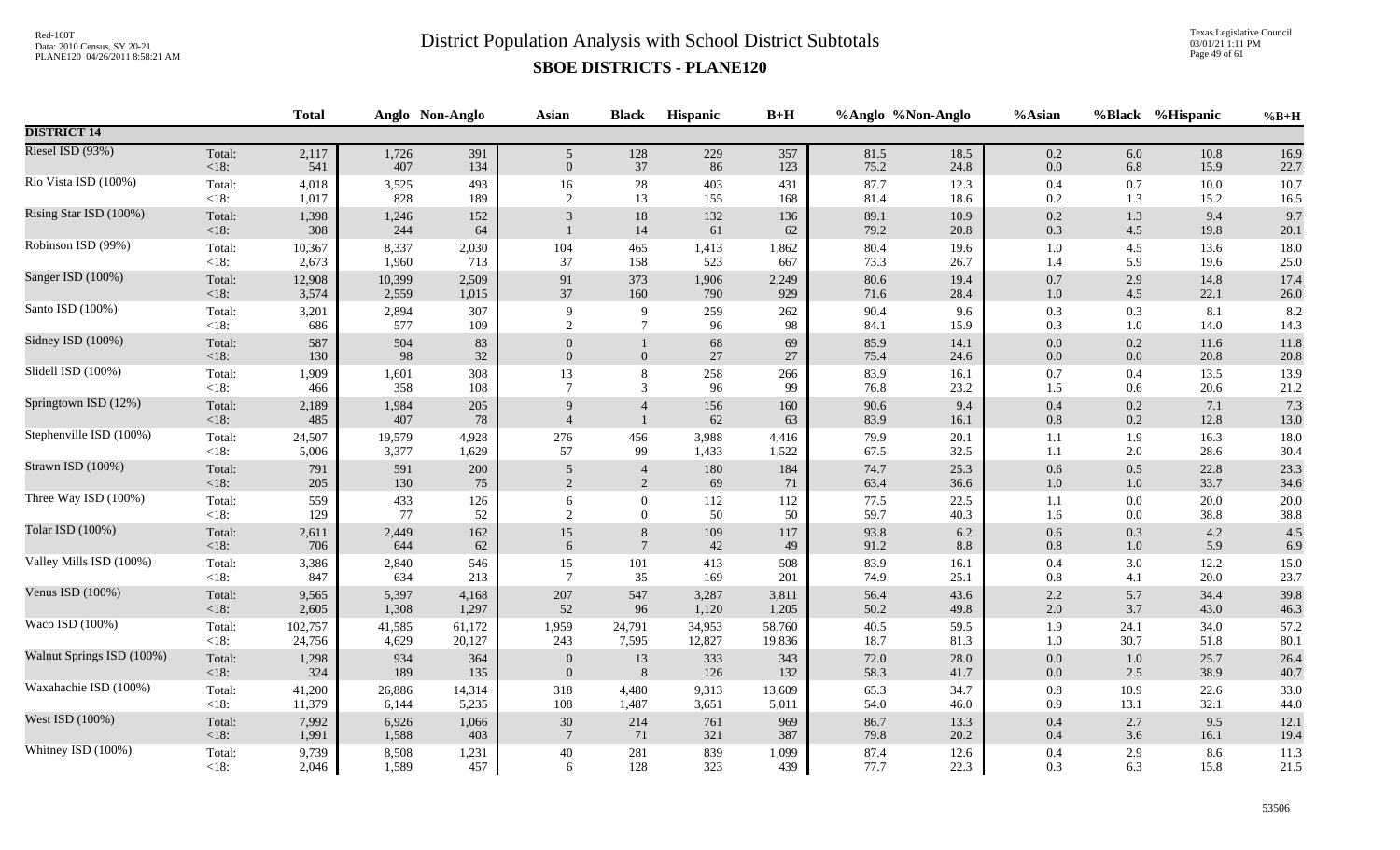Texas Legislative Council 03/01/21 1:11 PM Page 50 of 61

|                        |                | <b>Total</b>   |                | Anglo Non-Anglo | <b>Asian</b>         | <b>Black</b>                       | Hispanic                   | $B+H$                | %Anglo %Non-Anglo |              | %Asian         |                | %Black %Hispanic | $%B+H$       |
|------------------------|----------------|----------------|----------------|-----------------|----------------------|------------------------------------|----------------------------|----------------------|-------------------|--------------|----------------|----------------|------------------|--------------|
| <b>DISTRICT 14</b>     |                |                |                |                 |                      |                                    |                            |                      |                   |              |                |                |                  |              |
| Woodson ISD (7%)       | Total:         | $35\,$         | 35             | $\overline{0}$  | $\overline{0}$       | $\overline{0}$                     | $\boldsymbol{0}$           | $\overline{0}$       | 100.0             | 0.0          | 0.0            | 0.0            | 0.0              | 0.0          |
|                        | < 18:          | $\mathfrak{Z}$ | $\overline{3}$ | $\overline{0}$  | $\overline{0}$       | $\mathbf{0}$                       | $\overline{0}$             | $\overline{0}$       | 100.0             | 0.0          | 0.0            | 0.0            | 0.0              | 0.0          |
| Wortham ISD (12%)      | Total:<br><18: | 256<br>71      | $205\,$<br>49  | 51<br>$22\,$    | 3                    | $\overline{c}$<br>$\overline{0}$   | 45<br>19                   | 47<br>19             | 80.1<br>69.0      | 19.9<br>31.0 | 1.6<br>4.2     | 0.8<br>$0.0\,$ | 17.6<br>26.8     | 18.4<br>26.8 |
| Zephyr ISD (100%)      | Total:         | 814            | 747            | 67              | 3                    | $\mathfrak{S}$                     | 51                         | 56                   | 91.8              | 8.2          | 0.4            | 0.6            | 6.3              | 6.9          |
|                        | <18:           | 184            | 156            | 28              | $\mathcal{R}$        | 3                                  | 20                         | 23                   | 84.8              | 15.2         | 1.6            | 1.6            | 10.9             | 12.5         |
| <b>DISTRICT 15</b>     |                |                |                |                 |                      |                                    |                            |                      |                   |              |                |                |                  |              |
|                        | <b>Total:</b>  | 1,677,092      | 1,016,673      | 660,419         | 29,603               | 108,406                            | 515,819                    | 615,624              | 60.6              | 39.4         | 1.8            | 6.5            | 30.8             | 36.7         |
|                        | $\leq 18$ :    | 426,947        | 201,764        | 225,183         | 8,388                | 34,699                             | 184,726                    | 213,893              | 47.3              | 52.7         | 2.0            | 8.1            | 43.3             | 50.1         |
| Abernathy ISD (100%)   | Total:         | 3,446          | 1,838          | 1,608           | 11                   | 85                                 | 1,506                      | 1,572                | 53.3              | 46.7         | 0.3            | 2.5            | 43.7             | 45.6         |
|                        | < 18:          | 1,012          | 411            | 601             | $\overline{0}$       | $28\,$                             | 577                        | 595                  | 40.6              | 59.4         | 0.0            | 2.8            | 57.0             | 58.8         |
| Abilene ISD (100%)     | Total:         | 102,294        | 63,408         | 38,886          | 2,355                | 10,567                             | 26,049                     | 35,687               | 62.0              | 38.0         | 2.3            | 10.3           | 25.5             | 34.9         |
|                        | <18:           | 24,495         | 11,074         | 13,421          | 618                  | 3,761                              | 9,534                      | 12,703               | 45.2              | 54.8         | 2.5            | 15.4           | 38.9             | 51.9         |
| Adrian ISD (100%)      | Total:<br><18: | 277<br>56      | 239<br>41      | 38<br>15        | 5                    | $\,8\,$<br>6                       | 24<br>$7\phantom{.0}$      | 32<br>13             | 86.3<br>73.2      | 13.7<br>26.8 | $1.8\,$<br>1.8 | 2.9<br>10.7    | 8.7<br>12.5      | 11.6<br>23.2 |
| Albany ISD (99%)       | Total:         | 2,575          | 2,246          | 329             | $10\,$               | $47\,$                             | 260                        | 293                  | 87.2              | 12.8         | 0.4            | 1.8            | 10.1             | 11.4         |
|                        | < 18:          | 672            | 540            | 132             | 6                    | $27\,$                             | 104                        | 123                  | 80.4              | 19.6         | 0.9            | 4.0            | 15.5             | 18.3         |
| Alvord ISD (3%)        | Total:<br><18: | 96<br>15       | 95<br>15       | $\Omega$        | $\theta$<br>$\theta$ | $\boldsymbol{0}$<br>$\overline{0}$ | $\overline{0}$<br>$\theta$ | $\Omega$<br>$\Omega$ | 99.0<br>$100.0\,$ | 1.0<br>0.0   | 0.0<br>0.0     | 0.0<br>$0.0\,$ | 0.0<br>$0.0\,$   | 0.0<br>0.0   |
| Amarillo ISD (100%)    | Total:         | 169,532        | 96,969         | 72,563          | 6,407                | 13,935                             | 51,927                     | 64,724               | 57.2              | 42.8         | 3.8            | 8.2            | $30.6\,$         | 38.2         |
|                        | $<18$ :        | 46,515         | 19,049         | 27,466          | 2,130                | 5,593                              | 20,351                     | 25,149               | 41.0              | 59.0         | 4.6            | 12.0           | 43.8             | 54.1         |
| Amherst ISD (100%)     | Total:         | 966            | 447            | 519             | 8                    | 51                                 | 451                        | 496                  | 46.3              | 53.7         | $0.8\,$        | 5.3            | 46.7             | 51.3         |
|                        | $<18$ :        | 258            | 78             | 180             | $\mathbf{0}$         | 12                                 | 172                        | 179                  | 30.2              | 69.8         | 0.0            | 4.7            | 66.7             | 69.4         |
| Andrews ISD (100%)     | Total:         | 14,786         | 7,083          | 7,703           | 115                  | 285                                | 7,195                      | 7,436                | 47.9              | 52.1         | 0.8            | 1.9            | 48.7             | 50.3         |
|                        | $<18$ :        | 4,312          | 1,490          | 2,822           | 31                   | 120                                | 2,653                      | 2,750                | 34.6              | 65.4         | 0.7            | $2.8\,$        | 61.5             | 63.8         |
| Anson ISD (100%)       | Total:         | 3,639          | 2,424          | 1,215           | 34                   | 100                                | 1,058                      | 1,147                | 66.6              | 33.4         | 0.9            | 2.7            | 29.1             | 31.5         |
|                        | < 18:          | 934            | 491            | 443             | 15                   | 43                                 | 386                        | 423                  | 52.6              | 47.4         | 1.6            | 4.6            | 41.3             | 45.3         |
| Anton ISD (100%)       | Total:<br><18: | 1,460<br>395   | 780<br>159     | 680<br>236      | $\mathbf{0}$         | 59<br>25                           | 617<br>215                 | 666<br>231           | 53.4<br>40.3      | 46.6<br>59.7 | 0.1<br>0.0     | 4.0<br>6.3     | 42.3<br>54.4     | 45.6<br>58.5 |
| Archer City ISD (100%) | Total:         | 3,018          | 2,707          | 311             | 8                    | $29\,$                             | 229                        | 249                  | 89.7              | 10.3         | 0.3            | $1.0\,$        | 7.6              | 8.3          |
|                        | < 18:          | 727            | 605            | 122             | 3                    | 18                                 | 95                         | 107                  | 83.2              | 16.8         | 0.4            | 2.5            | 13.1             | 14.7         |
| Aspermont ISD (100%)   | Total:         | 1,441          | 1,174          | 267             | $16\,$               | $45\,$                             | 196                        | 240                  | 81.5              | 18.5         | 1.1            | 3.1            | 13.6             | 16.7         |
|                        | <18:           | 332            | 232            | 100             | 8                    | 16                                 | 76                         | 91                   | 69.9              | 30.1         | 2.4            | $4.8\,$        | 22.9             | 27.4         |
| Baird ISD (100%)       | Total:         | 2,421          | 2,093          | 328             | 19                   | 13                                 | 272                        | 285                  | 86.5              | 13.5         | 0.8            | 0.5            | 11.2             | 11.8         |
|                        | <18:           | 508            | 407            | 101             | $\Omega$             | $8\phantom{.}8$                    | 88                         | 96                   | 80.1              | 19.9         | 0.0            | 1.6            | 17.3             | 18.9         |
| Ballinger ISD (100%)   | Total:         | 5,468          | 3,625          | 1,843           | 21                   | 124                                | 1,667                      | 1,776                | 66.3              | 33.7         | 0.4            | 2.3            | 30.5             | 32.5         |
|                        | $<18$ :        | 1,378          | 729            | 649             | 5                    | 36                                 | 607                        | 635                  | 52.9              | 47.1         | 0.4            | 2.6            | 44.0             | 46.1         |
| Bangs ISD (0%)         | Total:         | 26             | 23             | 3               | $\Omega$             | $\theta$                           | $\overline{0}$             | $\Omega$             | 88.5              | 11.5         | 0.0            | 0.0            | 0.0              | 0.0          |
|                        | < 18:          | $\overline{4}$ | 2              | 2               | $\overline{0}$       | $\overline{0}$                     | $\overline{0}$             | $\mathbf{0}$         | 50.0              | 50.0         | 0.0            | $0.0\,$        | $0.0\,$          | 0.0          |
| Bellevue ISD (100%)    | Total:         | 830            | 786            | 44              | $\overline{4}$       | $\boldsymbol{2}$                   | $30\,$                     | 32                   | 94.7              | 5.3          | 0.5            | $0.2\,$        | 3.6              | 3.9          |
|                        | $<18$ :        | 201            | 188            | 13              | $\Omega$             | $\mathbf{1}$                       | $12\,$                     | 13                   | 93.5              | 6.5          | $0.0\,$        | 0.5            | 6.0              | 6.5          |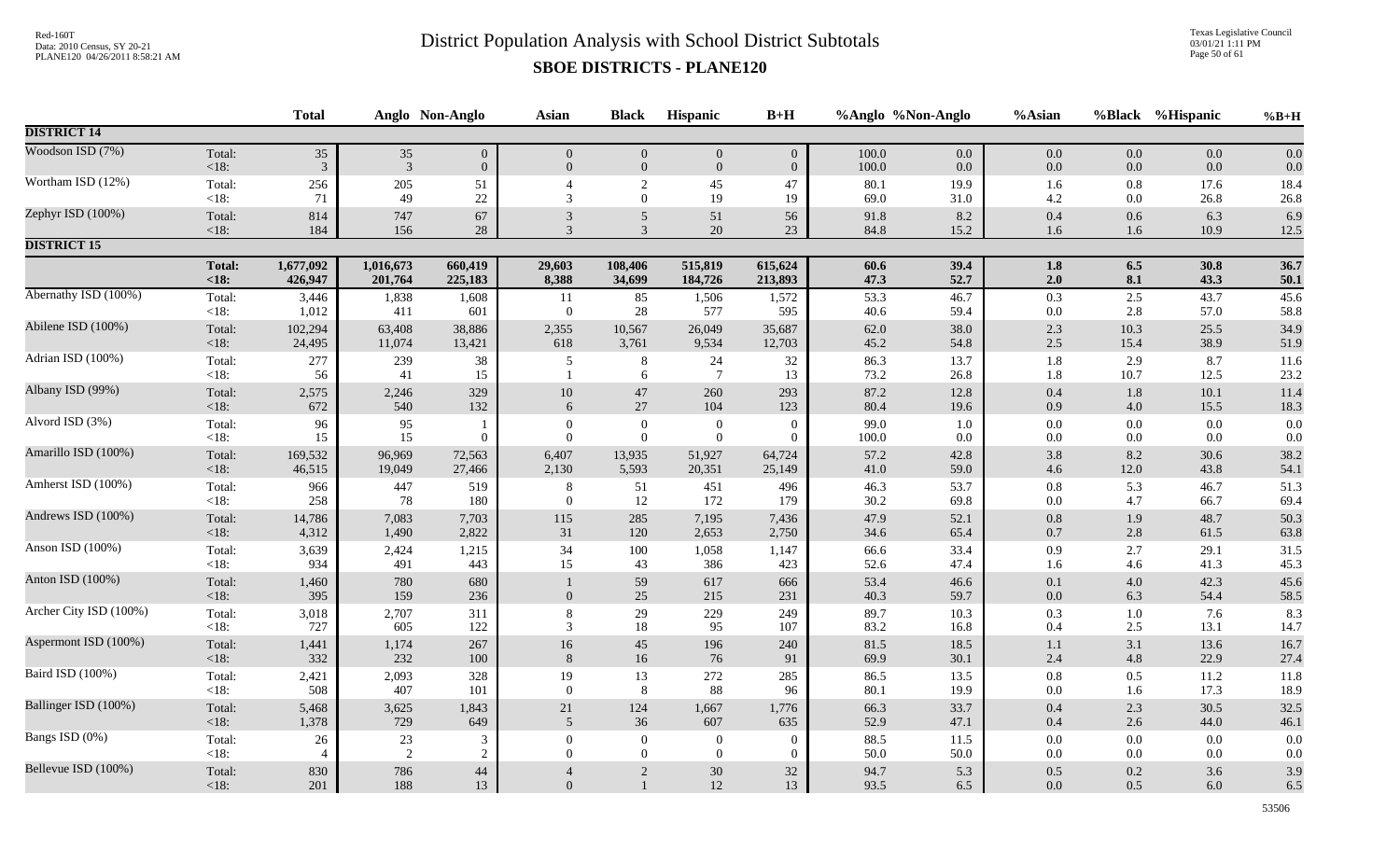Texas Legislative Council 03/01/21 1:11 PM Page 51 of 61

|                           |                   | <b>Total</b> |                          | Anglo Non-Anglo           | <b>Asian</b>             | <b>Black</b>                 | Hispanic                  | $B+H$                |              | %Anglo %Non-Anglo | %Asian             | %Black     | %Hispanic    | $%B+H$       |
|---------------------------|-------------------|--------------|--------------------------|---------------------------|--------------------------|------------------------------|---------------------------|----------------------|--------------|-------------------|--------------------|------------|--------------|--------------|
| <b>DISTRICT 15</b>        |                   |              |                          |                           |                          |                              |                           |                      |              |                   |                    |            |              |              |
| Benjamin ISD (100%)       | Total:            | 344          | 268                      | 76                        | $\overline{0}$           | $\tau$                       | 66                        | 72                   | 77.9         | 22.1              | $0.0\,$            | 2.0        | 19.2         | 20.9         |
|                           | $<18$ :           | 85           | 55                       | 30                        | $\theta$                 | 2                            | 25                        | 27                   | 64.7         | 35.3              | $0.0\,$            | 2.4        | 29.4         | 31.8         |
| Big Spring ISD (100%)     | Total:            | 29,015       | 14,031                   | 14,984                    | 334                      | 2,350                        | 12,156                    | 14,328               | 48.4         | 51.6              | $1.2\,$            | $8.1\,$    | 41.9         | 49.4         |
|                           | < 18:             | 6,428        | 2,224                    | 4,204                     | 63                       | 578                          | 3,643                     | 4,088                | 34.6         | 65.4              | $1.0\,$            | 9.0        | 56.7         | 63.6         |
| Blackwell Cons ISD (100%) | Total:            | 1,036        | 899                      | 137                       | $\boldsymbol{2}$         | 6                            | 124                       | 126                  | 86.8         | 13.2              | $0.2\,$            | 0.6        | 12.0         | 12.2         |
|                           | <18:              | 225          | 169                      | 56                        | $\mathbf{0}$             | $\overline{4}$               | 53                        | 54                   | 75.1         | 24.9              | $0.0\,$            | 1.8        | 23.6         | 24.0         |
| Booker ISD (100%)         | Total:            | 1,718        | 850                      | 868                       | 8                        | 24                           | 824                       | 829                  | 49.5         | 50.5              | 0.5                | 1.4        | 48.0         | 48.3         |
|                           | < 18:             | 518          | 185                      | 333                       | $\overline{2}$           | $\overline{5}$               | 318                       | 321                  | 35.7         | 64.3              | $0.4\,$            | $1.0\,$    | 61.4         | 62.0         |
| Borden County ISD (100%)  | Total:<br><18:    | 661<br>143   | 553<br>105               | 108<br>38                 | $\sqrt{2}$               | $\mathbf{1}$<br>$\mathbf{1}$ | 98<br>37                  | 99<br>38             | 83.7<br>73.4 | 16.3<br>26.6      | 0.3<br>0.7         | 0.2<br>0.7 | 14.8<br>25.9 | 15.0<br>26.6 |
| Borger ISD (100%)         | Total:            | 14,399       | 9,651                    | 4,748                     | 106                      | 581                          | 3,770                     | 4,289                | 67.0         | 33.0              | 0.7                | 4.0        | 26.2         | 29.8         |
|                           | < 18:             | 3,947        | 2,133                    | 1,814                     | 32                       | 220                          | 1,526                     | 1,699                | 54.0         | 46.0              | $0.8\,$            | 5.6        | 38.7         | 43.0         |
| Bovina ISD (100%)         | Total:            | 2,284        | 541                      | 1,743                     | $\overline{7}$           | 19                           | 1,720                     | 1,734                | 23.7         | 76.3              | 0.3                | $\rm 0.8$  | 75.3         | 75.9         |
|                           | $<18$ :           | 764          | 123                      | 641                       | $\theta$                 | $\overline{4}$               | 635                       | 639                  | 16.1         | 83.9              | $0.0\,$            | 0.5        | 83.1         | 83.6         |
| Bowie ISD (99%)           | Total:            | 10,377       | 9,226                    | 1,151                     | 56                       | 45                           | 924                       | 958                  | 88.9         | 11.1              | 0.5                | 0.4        | 8.9          | 9.2          |
|                           | <18:              | 2,377        | 1,906                    | 471                       | 15                       | 32                           | 397                       | 422                  | $80.2\,$     | 19.8              | $0.6\,$            | 1.3        | 16.7         | 17.8         |
| Boys Ranch ISD (100%)     | Total:            | 282          | 229                      | 53                        | $\mathbf{0}$             | 19                           | 30                        | 48                   | $81.2\,$     | 18.8              | $0.0\,$            | 6.7        | 10.6         | 17.0         |
|                           | <18:              | 162          | 121                      | 41                        | $\overline{0}$           | 16                           | $22\,$                    | 37                   | 74.7         | 25.3              | $0.0\,$            | 9.9        | 13.6         | 22.8         |
| Bronte ISD (100%)         | Total:<br>$<18$ : | 1,565<br>370 | 1,266<br>252             | 299<br>118                | $\mathbf{0}$             | $\,8\,$<br>$\mathbf{1}$      | 270<br>105                | 277<br>106           | 80.9<br>68.1 | 19.1<br>31.9      | $0.1\,$<br>$0.0\,$ | 0.5<br>0.3 | 17.3<br>28.4 | 17.7<br>28.6 |
| Brownfield ISD (100%)     | Total:            | 11,009       | 4,857                    | 6,152                     | 53                       | 651                          | 5,475                     | 6,065                | 44.1         | 55.9              | $0.5\,$            | 5.9        | 49.7         | 55.1         |
|                           | $<18$ :           | 2,826        | 874                      | 1,952                     | 17                       | 164                          | 1,808                     | 1,933                | 30.9         | 69.1              | $0.6\,$            | 5.8        | 64.0         | 68.4         |
| Bryson ISD (6%)           | Total:<br>$<18$ : | 72<br>11     | $42\,$<br>$\overline{4}$ | $30\,$<br>$7\phantom{.0}$ | $\mathbf{0}$<br>$\Omega$ | $\boldsymbol{0}$             | $27\,$<br>$7\phantom{.0}$ | 28<br>$\overline{7}$ | 58.3<br>36.4 | 41.7<br>63.6      | $0.0\,$<br>$0.0\,$ | 1.4<br>0.0 | 37.5<br>63.6 | 38.9<br>63.6 |
| Burkburnett ISD (100%)    | Total:            | 22,237       | 17,269                   | 4,968                     | 730                      | 1,860                        | 2,130                     | 3,911                | 77.7         | 22.3              | 3.3                | 8.4        | 9.6          | 17.6         |
|                           | $<18$ :           | 4,751        | 3,506                    | 1,245                     | 157                      | 399                          | 676                       | 1,038                | 73.8         | 26.2              | 3.3                | 8.4        | 14.2         | 21.8         |
| Bushland ISD (100%)       | Total:            | 5,269        | 4,664                    | 605                       | 67                       | 64                           | 400                       | 461                  | 88.5         | 11.5              | 1.3                | $1.2\,$    | 7.6          | 8.7          |
|                           | $<18$ :           | 1,396        | 1,205                    | 191                       | 19                       | 28                           | 132                       | 159                  | 86.3         | 13.7              | 1.4                | 2.0        | 9.5          | 11.4         |
| Callisburg ISD (100%)     | Total:            | 6,892        | 6,430                    | 462                       | 24                       | 44                           | 296                       | 339                  | 93.3         | 6.7               | 0.3                | 0.6        | 4.3          | 4.9          |
|                           | <18:              | 1,422        | 1,260                    | 162                       | 6                        | 24                           | 116                       | 139                  | 88.6         | 11.4              | $0.4\,$            | 1.7        | 8.2          | 9.8          |
| Canadian ISD (100%)       | Total:            | 4,192        | 3,011                    | 1,181                     | 25                       | 15                           | 1,108                     | 1,118                | 71.8         | 28.2              | $0.6\,$            | 0.4        | 26.4         | 26.7         |
|                           | $<18$ :           | 1,187        | 695                      | 492                       | 5                        | 10                           | 471                       | 478                  | 58.6         | 41.4              | $0.4\,$            | 0.8        | 39.7         | 40.3         |
| Canyon ISD (100%)         | Total:            | 51,224       | 41,943                   | 9,281                     | 849                      | 1,077                        | 6,929                     | 7,907                | 81.9         | 18.1              | 1.7                | 2.1        | 13.5         | 15.4         |
|                           | $<18$ :           | 12,988       | 9,699                    | 3,289                     | 235                      | 428                          | 2,565                     | 2,929                | 74.7         | 25.3              | 1.8                | 3.3        | 19.7         | 22.6         |
| Channing ISD (100%)       | Total:            | 817          | 605                      | 212                       | 21                       | $22\,$                       | 165                       | 186                  | 74.1         | 25.9              | $2.6\,$            | 2.7        | 20.2         | 22.8         |
|                           | $<18$ :           | 303          | 199                      | 104                       | 6                        | 18                           | 80                        | 97                   | 65.7         | 34.3              | 2.0                | 5.9        | 26.4         | 32.0         |
| Childress ISD (100%)      | Total:            | 7,011        | 4,300                    | 2,711                     | 54                       | 723                          | 1,881                     | 2,582                | 61.3         | 38.7              | $\rm 0.8$          | 10.3       | 26.8         | 36.8         |
|                           | $<18$ :           | 1,497        | 878                      | 619                       | 13                       | 106                          | 491                       | 585                  | 58.7         | 41.3              | 0.9                | 7.1        | 32.8         | 39.1         |
| Chillicothe ISD (100%)    | Total:            | 1,185        | 839                      | 346                       | 6                        | 51                           | 287                       | 325                  | 70.8         | 29.2              | $0.5\,$            | 4.3        | 24.2         | 27.4         |
|                           | $<18$ :           | $287\,$      | 153                      | 134                       | 3                        | 19                           | 116                       | 127                  | 53.3         | 46.7              | $1.0\,$            | 6.6        | 40.4         | 44.3         |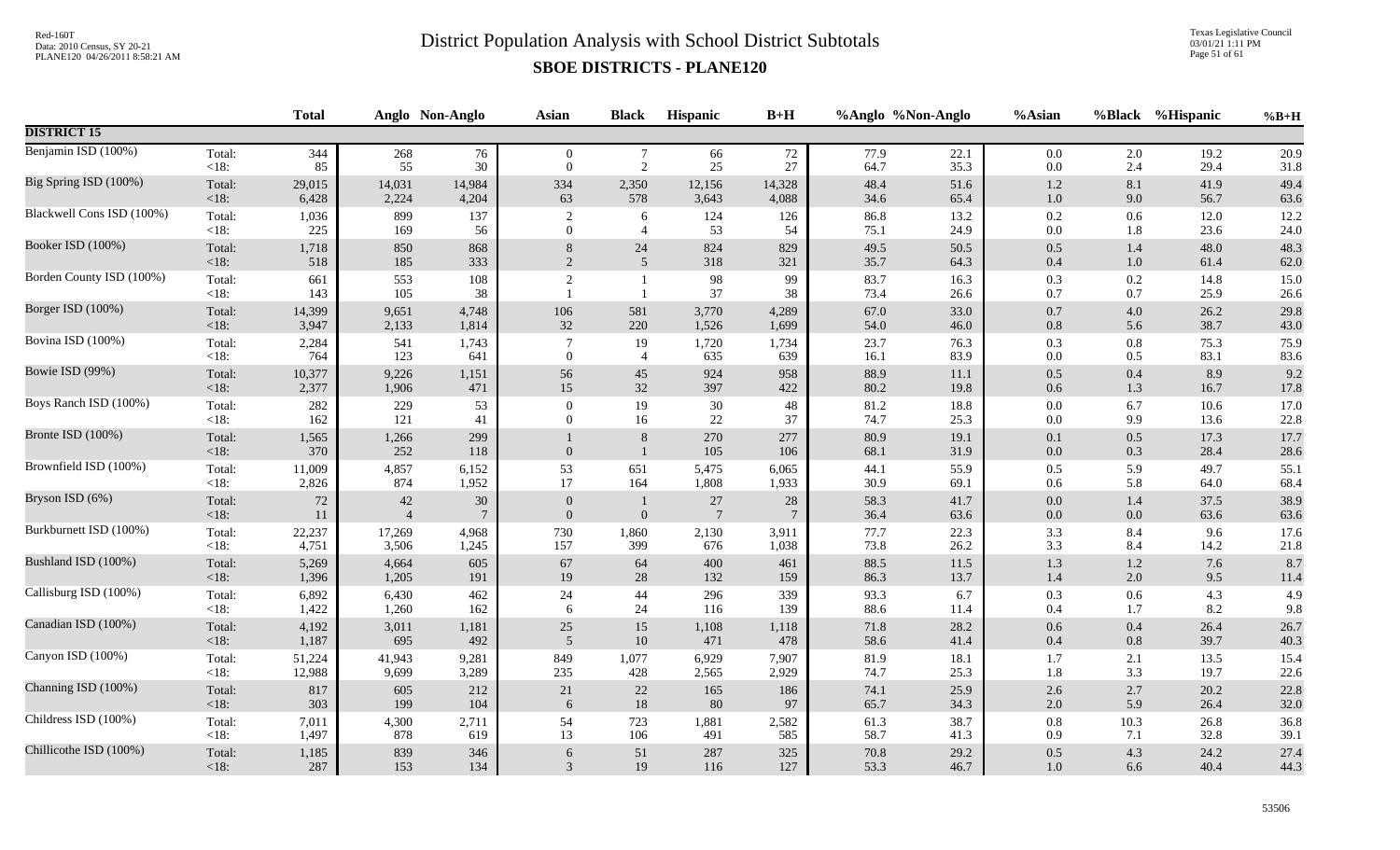Texas Legislative Council 03/01/21 1:11 PM Page 52 of 61

|                            |                   | <b>Total</b> |              | Anglo Non-Anglo | Asian          | <b>Black</b>     | Hispanic         | $B+H$          |              | %Anglo %Non-Anglo | %Asian             |            | %Black %Hispanic | $%B+H$       |
|----------------------------|-------------------|--------------|--------------|-----------------|----------------|------------------|------------------|----------------|--------------|-------------------|--------------------|------------|------------------|--------------|
| <b>DISTRICT 15</b>         |                   |              |              |                 |                |                  |                  |                |              |                   |                    |            |                  |              |
| Christoval ISD (100%)      | Total:            | 2,300        | 1,932        | 368             | $18\,$         | 18               | 322              | 338            | 84.0         | 16.0              | $0.8\,$            | 0.8        | 14.0             | 14.7         |
|                            | <18:              | 510          | 396          | 114             | 5              | 8                | 98               | 104            | 77.6         | 22.4              | $1.0\,$            | 1.6        | 19.2             | 20.4         |
| Cisco ISD (0%)             | Total:            | 9            | 9            | $\overline{0}$  | $\overline{0}$ | $\theta$         | $\mathbf{0}$     | $\overline{0}$ | 100.0        | $0.0\,$           | $0.0\,$            | $0.0\,$    | 0.0              | 0.0          |
|                            | $<18$ :           | 3            | 3            | $\overline{0}$  | $\overline{0}$ | $\mathbf{0}$     | $\mathbf{0}$     | $\overline{0}$ | 100.0        | $0.0\,$           | $0.0\,$            | $0.0\,$    | 0.0              | 0.0          |
| City View ISD (100%)       | Total:            | 4,779        | 3,417        | 1,362           | 146            | 470              | 698              | 1,140          | 71.5         | 28.5              | 3.1                | 9.8        | 14.6             | 23.9         |
|                            | $<18$ :           | 1,178        | 705          | 473             | 45             | 187              | 258              | 422            | 59.8         | 40.2              | 3.8                | 15.9       | 21.9             | 35.8         |
| Clarendon ISD (100%)       | Total:            | 3,187        | 2,694        | 493             | 16             | 180              | 264              | 441            | 84.5         | 15.5              | 0.5                | 5.6        | 8.3              | 13.8         |
|                            | <18:              | 636          | 475          | 161             | 5              | 68               | 84               | 152            | 74.7         | 25.3              | $0.8\,$            | 10.7       | 13.2             | 23.9         |
| Claude ISD (100%)          | Total:            | 1,830        | 1,658        | 172             | $\overline{c}$ | 14               | 121              | 135            | 90.6         | 9.4               | 0.1                | 0.8        | 6.6              | 7.4          |
|                            | $<18$ :           | 414          | 346          | 68              | 2              | 9                | 51               | 60             | 83.6         | 16.4              | 0.5                | 2.2        | 12.3             | 14.5         |
| Clyde Cons ISD (100%)      | Total:            | 12,539       | 8,296        | 4,243           | 65             | 1,845            | 2,259            | 4,079          | 66.2         | 33.8              | $0.5\,$            | 14.7       | 18.0             | 32.5         |
|                            | $<18$ :           | 1,951        | 1,665        | 286             | $17\,$         | 39               | 217              | 247            | 85.3         | 14.7              | 0.9                | 2.0        | 11.1             | 12.7         |
| Coahoma ISD (100%)         | Total:            | 3,513        | 2,752        | 761             | 6              | 31               | 686              | 715            | 78.3         | 21.7              | $0.2\,$            | 0.9        | 19.5             | 20.4         |
|                            | <18:              | 823          | 560          | 263             | $\sqrt{2}$     | 17               | 240              | 255            | 68.0         | 32.0              | 0.2                | 2.1        | 29.2             | $31.0\,$     |
| Coleman ISD (100%)         | Total:            | 5,932        | 4,707        | 1,225           | 32             | 178              | 975              | 1,132          | 79.3         | 20.7              | $0.5\,$            | 3.0        | 16.4             | 19.1         |
|                            | $<18$ :           | 1,351        | 938          | 413             | $10\,$         | 65               | 345              | 395            | 69.4         | $30.6\,$          | $0.7\,$            | 4.8        | 25.5             | 29.2         |
| Collinsville ISD (0%)      | Total:            | 9            | 9            | $\overline{0}$  | $\mathbf{0}$   | $\boldsymbol{0}$ | $\boldsymbol{0}$ | $\overline{0}$ | 100.0        | 0.0               | $0.0\,$            | $0.0\,$    | 0.0              | 0.0          |
|                            | $<18$ :           | $\Omega$     | $\mathbf{0}$ | $\Omega$        | $\overline{0}$ | $\mathbf{0}$     | $\mathbf{0}$     | $\overline{0}$ | 0.0          | 0.0               | $0.0\,$            | 0.0        | 0.0              | 0.0          |
| Colorado ISD (100%)        | Total:            | 7,498        | 3,407        | 4,091           | 25             | 1,042            | 2,991            | 4,011          | 45.4         | 54.6              | $0.3\,$            | 13.9       | 39.9             | 53.5         |
|                            | $<18$ :           | 1,361        | 580          | 781             | 3              | 93               | 692              | 770            | 42.6         | 57.4              | 0.2                | 6.8        | 50.8             | 56.6         |
| Cotton Center ISD (100%)   | Total:<br>< 18:   | 388<br>104   | 230<br>56    | 158<br>48       | $\overline{0}$ | 14<br>5          | 143<br>44        | 156<br>48      | 59.3<br>53.8 | 40.7<br>46.2      | 0.3<br>$0.0\,$     | 3.6<br>4.8 | 36.9<br>42.3     | 40.2<br>46.2 |
| Crosbyton Cons ISD (100%)  | Total:            | 2,248        | 1,064        | 1,184           | 5              | 111              | 1,072            | 1,172          | 47.3         | 52.7              | $0.2\,$            | 4.9        | 47.7             | 52.1         |
|                            | $<18$ :           | 589          | 191          | 398             | 3              | 41               | 360              | 395            | 32.4         | 67.6              | 0.5                | 7.0        | 61.1             | 67.1         |
| Cross Plains ISD (77%)     | Total:            | 2,046        | 1,913        | 133             | 5              | $\mathfrak{S}$   | 93               | 98             | 93.5         | 6.5               | $0.2\,$            | 0.2        | 4.5              | 4.8          |
|                            | $<18$ :           | 422          | 375          | 47              | 2              | $\overline{4}$   | 37               | 41             | 88.9         | 11.1              | $0.5\,$            | 0.9        | 8.8              | 9.7          |
| Crowell ISD (100%)         | Total:            | 1,372        | 1,117        | 255             | 5              | 54               | 190              | 244            | 81.4         | 18.6              | $0.4\,$            | 3.9        | 13.8             | 17.8         |
|                            | $<18$ :           | 281          | 196          | 85              | $\overline{c}$ | 23               | 59               | 82             | 69.8         | 30.2              | $0.7\,$            | 8.2        | 21.0             | 29.2         |
| Dalhart ISD (100%)         | Total:            | 10,237       | 6,163        | 4,074           | $70\,$         | 538              | 3,376            | 3,892          | 60.2         | 39.8              | 0.7                | 5.3        | 33.0             | 38.0         |
|                            | $<18$ :           | 2,576        | 1,379        | 1,197           | 21             | 60               | 1,092            | 1,138          | 53.5         | 46.5              | $0.8\,$            | 2.3        | 42.4             | 44.2         |
| Darrouzett ISD (100%)      | Total:<br>$<18$ : | 471<br>135   | 382<br>87    | 89<br>48        | 3              | 2<br>2           | 79<br>43         | 81<br>45       | 81.1<br>64.4 | 18.9<br>35.6      | $0.8\,$<br>$2.2\,$ | 0.4<br>1.5 | 16.8<br>31.9     | 17.2<br>33.3 |
| Dawson ISD (Dawson) (100%) | Total:            | 398          | 238          | 160             | $\overline{0}$ | $8\,$            | 159              | 160            | 59.8         | 40.2              | $0.0\,$            | 2.0        | 39.9             | 40.2         |
|                            | $<18$ :           | 120          | 53           | 67              | $\theta$       | 5                | 66               | 67             | 44.2         | 55.8              | $0.0\,$            | 4.2        | 55.0             | 55.8         |
| Denver City ISD (100%)     | Total:            | 5,798        | 2,112        | 3,686           | $37\,$         | 96               | 3,542            | 3,612          | 36.4         | 63.6              | $0.6\,$            | $1.7\,$    | 61.1             | 62.3         |
|                            | $<18$ :           | 1,838        | 442          | 1,396           | 12             | 37               | 1,360            | 1,381          | 24.0         | 76.0              | $0.7\,$            | 2.0        | 74.0             | 75.1         |
| Dimmitt ISD (100%)         | Total:            | 5,518        | 1,752        | 3,766           | 29             | 127              | 3,588            | 3,703          | 31.8         | 68.2              | $0.5\,$            | 2.3        | 65.0             | 67.1         |
|                            | $<18$ :           | 1,762        | 323          | 1,439           | 6              | 47               | 1,377            | 1,419          | 18.3         | 81.7              | 0.3                | 2.7        | 78.1             | 80.5         |
| Dumas ISD (100%)           | Total:            | 19,719       | 7,192        | 12,527          | 1,425          | 380              | 10,592           | 10,899         | 36.5         | 63.5              | $7.2\,$            | 1.9        | 53.7             | 55.3         |
|                            | $<18$ :           | 6,317        | 1,486        | 4,831           | 577            | 119              | 4,130            | 4,214          | 23.5         | 76.5              | 9.1                | 1.9        | 65.4             | 66.7         |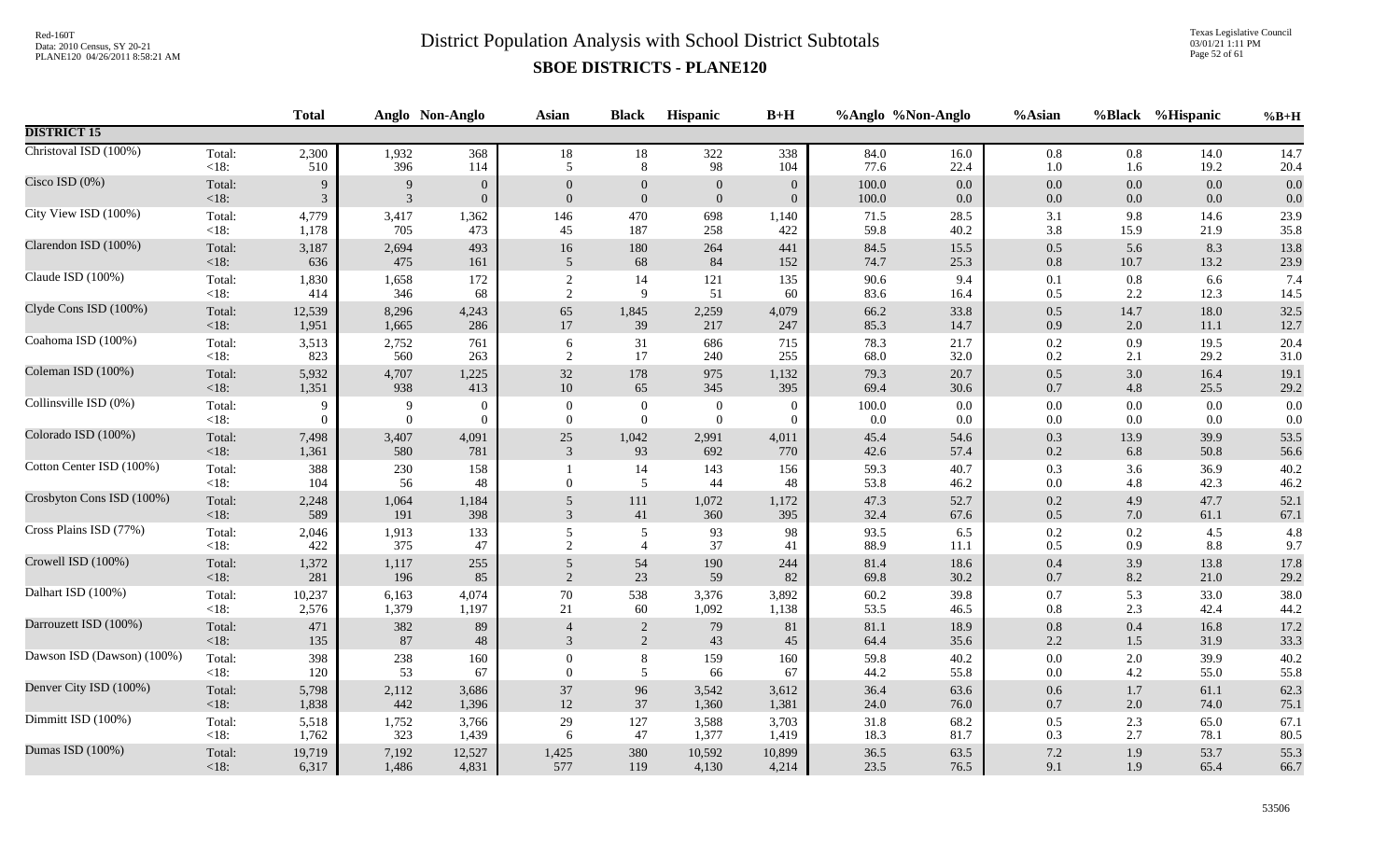Texas Legislative Council 03/01/21 1:11 PM Page 53 of 61

|                              |                   | <b>Total</b>   |              | Anglo Non-Anglo | <b>Asian</b>             | <b>Black</b>        | Hispanic         | $B+H$        |              | %Anglo %Non-Anglo | %Asian             |                | %Black %Hispanic | $%B+H$       |
|------------------------------|-------------------|----------------|--------------|-----------------|--------------------------|---------------------|------------------|--------------|--------------|-------------------|--------------------|----------------|------------------|--------------|
| <b>DISTRICT 15</b>           |                   |                |              |                 |                          |                     |                  |              |              |                   |                    |                |                  |              |
| Electra ISD (100%)           | Total:            | 3,174          | 2,541        | 633             | $18\,$                   | 204                 | 388              | 582          | 80.1         | 19.9              | 0.6                | 6.4            | 12.2             | 18.3         |
|                              | $<18$ :           | 765            | 505          | 260             | 5                        | 88                  | 166              | 249          | 66.0         | 34.0              | $0.7\,$            | 11.5           | 21.7             | 32.5         |
| Era ISD (100%)               | Total:            | 1,764          | 1,589        | 175             | 13                       | 9                   | 106              | 115          | 90.1         | 9.9               | $0.7\,$            | 0.5            | 6.0              | 6.5          |
|                              | <18:              | 435            | 373          | 62              | 5                        | $7\phantom{.0}$     | 37               | 44           | 85.7         | 14.3              | 1.1                | 1.6            | 8.5              | 10.1         |
| Eula ISD (100%)              | Total:            | 2,586          | 2,185        | 401             | $28\,$                   | 108                 | 244              | 347          | 84.5         | 15.5              | 1.1                | 4.2            | 9.4              | 13.4         |
|                              | $<18$ :           | 597            | 435          | 162             | 11                       | 53                  | 94               | 144          | 72.9         | 27.1              | 1.8                | 8.9            | 15.7             | 24.1         |
| Farwell ISD (100%)           | Total:            | 2,328          | 1,351        | 977             | 14                       | 36                  | 929              | 962          | 58.0         | 42.0              | $0.6\,$            | $1.5\,$        | 39.9             | 41.3         |
|                              | <18:              | 688            | 312          | 376             | $\overline{4}$           | $10\,$              | 364              | 372          | 45.3         | 54.7              | $0.6\,$            | 1.5            | 52.9             | 54.1         |
| Floydada ISD (100%)          | Total:<br>$<18$ : | 3,955<br>1,135 | 1,654<br>260 | 2,301<br>875    | 6                        | 180<br>56           | 2,119<br>828     | 2,283<br>875 | 41.8<br>22.9 | 58.2<br>77.1      | $0.2\,$<br>$0.1\,$ | 4.6<br>4.9     | 53.6<br>73.0     | 57.7<br>77.1 |
| Follett ISD (100%)           | Total:<br><18:    | 614<br>161     | 520<br>125   | 94<br>36        | $\overline{4}$           | 5<br>$\overline{4}$ | 79<br>$28\,$     | 84<br>32     | 84.7<br>77.6 | 15.3<br>22.4      | $1.1\,$<br>$2.5\,$ | 0.8<br>2.5     | 12.9<br>17.4     | 13.7<br>19.9 |
| Forestburg ISD (100%)        | Total:<br>$<18$ : | 1,033<br>213   | 954<br>183   | 79<br>30        | $\theta$<br>$\theta$     | $\overline{c}$      | 65<br>24         | 67<br>25     | 92.4<br>85.9 | 7.6<br>14.1       | $0.0\,$<br>$0.0\,$ | 0.2<br>0.5     | 6.3<br>11.3      | 6.5<br>11.7  |
| Forsan ISD (100%)            | Total:            | 2,198          | 1,823        | 375             | 19                       | 31                  | 325              | 339          | 82.9         | 17.1              | $0.9\,$            | 1.4            | 14.8             | 15.4         |
|                              | <18:              | 547            | 424          | 123             | 5                        | 15                  | 116              | 120          | 77.5         | 22.5              | $0.9\,$            | 2.7            | 21.2             | 21.9         |
| Fort Elliott Cons ISD (100%) | Total:            | 841            | 736          | 105             | 5                        | 9                   | 84               | 88           | 87.5         | 12.5              | 0.6                | 1.1            | 10.0             | 10.5         |
|                              | <18:              | 196            | 147          | 49              | $\overline{0}$           | $7\phantom{.0}$     | 43               | 47           | 75.0         | 25.0              | $0.0\,$            | 3.6            | 21.9             | 24.0         |
| Frenship ISD (100%)          | Total:            | 42,332         | 28,607       | 13,725          | 1,495                    | 1,890               | 10,199           | 11,884       | 67.6         | 32.4              | $3.5$              | 4.5            | 24.1             | 28.1         |
|                              | <18:              | 11,378         | 6,576        | 4,802           | 469                      | 713                 | 3,681            | 4,246        | 57.8         | 42.2              | 4.1                | 6.3            | 32.4             | 37.3         |
| Friona ISD (100%)            | Total:            | 5,085          | 1,678        | 3,407           | 19                       | 81                  | 3,314            | 3,367        | 33.0         | 67.0              | $0.4\,$            | 1.6            | 65.2             | 66.2         |
|                              | <18:              | 1,586          | 321          | 1,265           | 6                        | $25\,$              | 1,246            | 1,258        | 20.2         | 79.8              | $0.4\,$            | 1.6            | 78.6             | 79.3         |
| Gainesville ISD (100%)       | Total:            | 18,333         | 11,951       | 6,382           | 250                      | 1,181               | 4,734            | 5,858        | 65.2         | 34.8              | $1.4\,$            | 6.4            | 25.8             | 32.0         |
|                              | $<18$ :           | 5,079          | 2,393        | 2,686           | 71                       | 490                 | 2,081            | 2,536        | 47.1         | 52.9              | $1.4\,$            | 9.6            | 41.0             | 49.9         |
| Gold-Burg ISD (100%)         | Total:<br>$<18$ : | 728<br>153     | 647<br>124   | 81<br>29        | $\mathbf{0}$<br>$\Omega$ | $\overline{2}$      | 60<br>22         | 61<br>23     | 88.9<br>81.0 | 11.1<br>19.0      | $0.0\,$<br>$0.0\,$ | 0.3<br>0.7     | 8.2<br>14.4      | 8.4<br>15.0  |
| Grady ISD (100%)             | Total:<br>$<18$ : | 555<br>171     | 370<br>105   | 185<br>66       | $\overline{0}$           | 9<br>$\overline{4}$ | 170<br>61        | 179<br>65    | 66.7<br>61.4 | 33.3<br>38.6      | $0.7\,$<br>$0.0\,$ | 1.6<br>2.3     | 30.6<br>35.7     | 32.3<br>38.0 |
| Graham ISD (100%)            | Total:            | 13,560         | 10,973       | 2,587           | 80                       | 195                 | 2,226            | 2,395        | 80.9         | 19.1              | $0.6\,$            | 1.4            | 16.4             | 17.7         |
|                              | $<18$ :           | 3,261          | 2,288        | 973             | 26                       | 73                  | 860              | 919          | 70.2         | 29.8              | $0.8\,$            | 2.2            | 26.4             | 28.2         |
| Grandview-Hopkins ISD (100%) | Total:            | 111            | $108\,$      | 3               | $\theta$                 | $\overline{3}$      | $\boldsymbol{0}$ | 3            | 97.3         | 2.7               | $0.0\,$            | 2.7            | $0.0\,$          | 2.7          |
|                              | $<18$ :           | 18             | $18\,$       | $\overline{0}$  | $\overline{0}$           | $\mathbf{0}$        | $\mathbf{0}$     | $\mathbf{0}$ | $100.0\,$    | 0.0               | $0.0\,$            | 0.0            | 0.0              | 0.0          |
| Grape Creek ISD (100%)       | Total:            | 5,842          | 4,143        | 1,699           | $32\,$                   | $78\,$              | 1,549            | 1,599        | 70.9         | 29.1              | $0.5\,$            | 1.3            | 26.5             | 27.4         |
|                              | $<18$ :           | 1,492          | 900          | 592             | $\,8\,$                  | 44                  | 542              | 572          | 60.3         | 39.7              | $0.5\,$            | 2.9            | 36.3             | 38.3         |
| Greenwood ISD (100%)         | Total:            | 7,214          | 5,095        | 2,119           | $20\,$                   | 60                  | 1,979            | 2,017        | 70.6         | 29.4              | $0.3\,$            | 0.8            | 27.4             | 28.0         |
|                              | $<18$ :           | 2,176          | 1,362        | 814             | 6                        | $30\,$              | 771              | 787          | 62.6         | 37.4              | 0.3                | 1.4            | 35.4             | 36.2         |
| Groom ISD (100%)             | Total:            | 743            | 671          | 72              | 2                        | $\overline{7}$      | 48               | 55           | 90.3         | 9.7               | 0.3                | 0.9            | 6.5              | 7.4          |
|                              | $<18$ :           | 156            | 129          | 27              | $\Omega$                 | 5                   | 18               | 23           | 82.7         | 17.3              | $0.0\,$            | 3.2            | 11.5             | 14.7         |
| Gruver ISD (100%)            | Total:<br>$<18$ : | 1,767<br>528   | 1,077<br>276 | 690<br>252      | $\Omega$<br>$\Omega$     | $\frac{22}{7}$      | 662<br>244       | 684<br>251   | 61.0<br>52.3 | 39.0<br>47.7      | $0.0\,$<br>0.0     | $1.2\,$<br>1.3 | 37.5<br>46.2     | 38.7<br>47.5 |
|                              |                   |                |              |                 |                          |                     |                  |              |              |                   |                    |                |                  |              |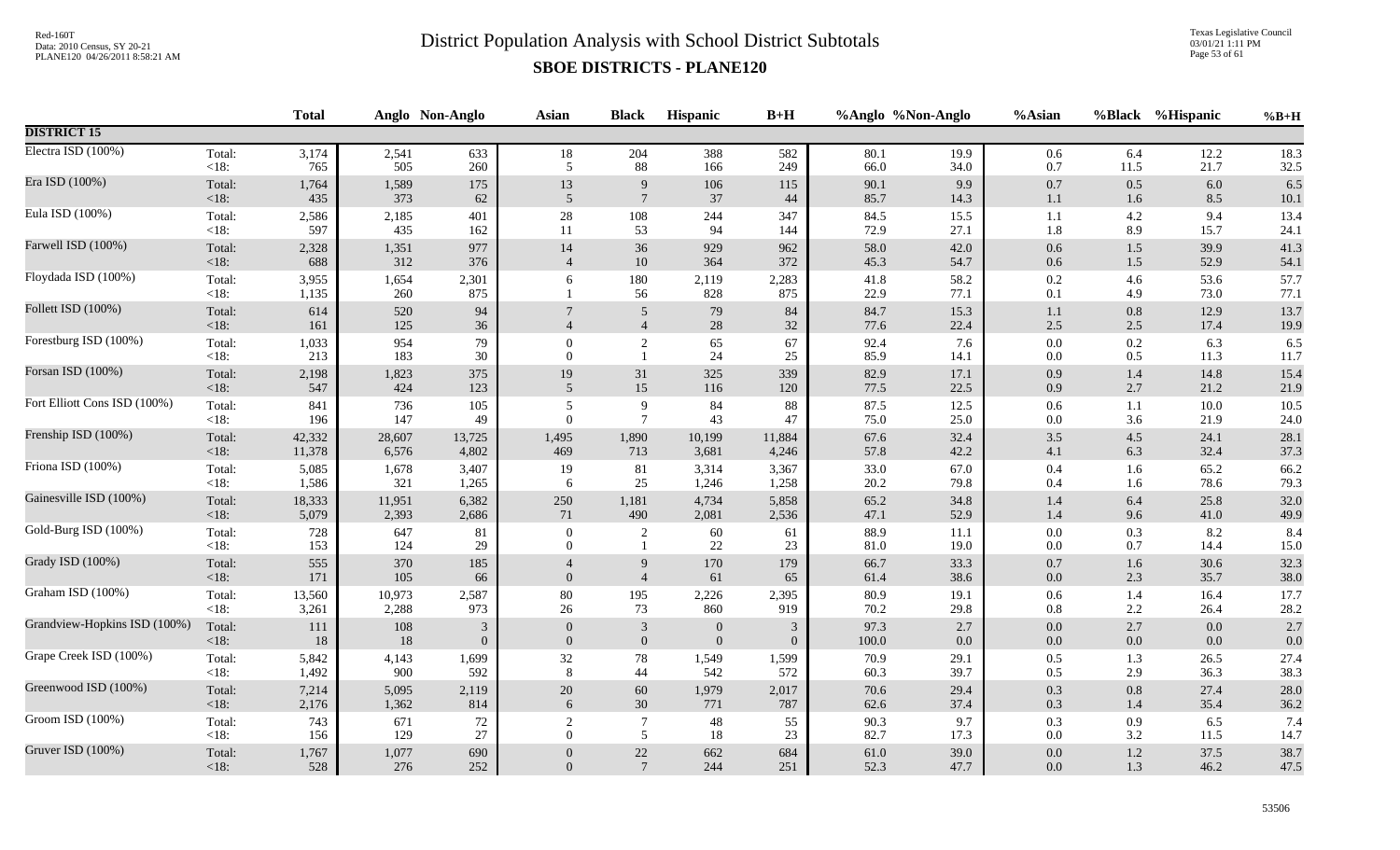Texas Legislative Council 03/01/21 1:11 PM Page 54 of 61

|                                          |                   | <b>Total</b> |              | Anglo Non-Anglo | <b>Asian</b>     | <b>Black</b>         | <b>Hispanic</b> | $B+H$                    |                  | %Anglo %Non-Anglo | %Asian             | <b>%Black</b>  | %Hispanic    | $%B+H$       |
|------------------------------------------|-------------------|--------------|--------------|-----------------|------------------|----------------------|-----------------|--------------------------|------------------|-------------------|--------------------|----------------|--------------|--------------|
| <b>DISTRICT 15</b>                       |                   |              |              |                 |                  |                      |                 |                          |                  |                   |                    |                |              |              |
| Guthrie CSD (100%)                       | Total:            | 274          | 237          | 37              | $\overline{0}$   | $\overline{0}$       | 32              | 32                       | 86.5             | 13.5              | $0.0\,$            | 0.0            | 11.7         | 11.7         |
|                                          | $<18$ :           | 64           | 52           | 12              | $\theta$         | $\overline{0}$       | 11              | 11                       | 81.3             | 18.8              | $0.0\,$            | 0.0            | 17.2         | 17.2         |
| Hale Center ISD (100%)                   | Total:            | 2,869        | 1,088        | 1,781           | 11               | 127                  | 1,647           | 1,760                    | 37.9             | 62.1              | 0.4                | 4.4            | 57.4         | 61.3         |
|                                          | <18:              | 854          | 194          | 660             | $\overline{4}$   | 52                   | 613             | 656                      | 22.7             | 77.3              | 0.5                | 6.1            | 71.8         | 76.8         |
| Hamlin ISD (100%)                        | Total:            | 2,499        | 1,622        | 877             | 15               | 217                  | 660             | 855                      | 64.9             | 35.1              | 0.6                | 8.7            | 26.4         | 34.2         |
|                                          | $<18$ :           | 646          | 361          | 285             | 8                | 62                   | 233             | 281                      | 55.9             | 44.1              | $1.2\,$            | 9.6            | 36.1         | 43.5         |
| Happy ISD (100%)                         | Total:<br><18:    | 1,073<br>293 | 873<br>219   | 200<br>74       |                  | 11<br>$\overline{4}$ | 178<br>65       | 187<br>68                | 81.4<br>74.7     | 18.6<br>25.3      | 0.1<br>0.3         | $1.0\,$<br>1.4 | 16.6<br>22.2 | 17.4<br>23.2 |
| Harrold ISD (100%)                       | Total:            | 129          | 113          | 16              | $\sqrt{2}$       | $\overline{4}$       | 6               | 10                       | 87.6             | 12.4              | 1.6                | 3.1            | 4.7          | 7.8          |
|                                          | $<18$ :           | 25           | 19           | 6               | $\theta$         | 2                    | 2               | $\overline{\mathcal{A}}$ | 76.0             | 24.0              | 0.0                | $8.0\,$        | 8.0          | 16.0         |
| Hart ISD (100%)                          | Total:            | 1,496        | 401          | 1,095           | $\,8\,$          | 40                   | 1,054           | 1,087                    | 26.8             | 73.2              | 0.5                | 2.7            | 70.5         | 72.7         |
|                                          | < 18:             | 459          | 74           | 385             | $\overline{2}$   | 19                   | 370             | 383                      | 16.1             | 83.9              | $0.4\,$            | 4.1            | 80.6         | 83.4         |
| Hartley ISD (100%)                       | Total:            | 877          | 506          | 371             | $\boldsymbol{0}$ | $\overline{4}$       | 358             | 362                      | 57.7             | 42.3              | $0.0\,$            | 0.5            | 40.8         | 41.3         |
|                                          | $<18$ :           | 314          | 157          | 157             | $\mathbf{0}$     | $\mathbf{0}$         | 153             | 153                      | 50.0             | 50.0              | 0.0                | $0.0\,$        | 48.7         | 48.7         |
| Haskell Cons ISD (100%)                  | Total:            | 4,356        | 2,966        | 1,390           | $40\,$           | 220                  | 1,104           | 1,303                    | 68.1             | 31.9              | 0.9                | 5.1            | 25.3         | 29.9         |
|                                          | < 18:             | 935          | 509          | 426             | 6                | 67                   | 356             | 406                      | 54.4             | 45.6              | $0.6\,$            | 7.2            | 38.1         | 43.4         |
| Hawley ISD (100%)                        | Total:            | 3,140        | 2,762        | 378             | 11               | 31                   | 299             | 325                      | 88.0             | 12.0              | 0.4                | 1.0            | 9.5          | 10.4         |
|                                          | $<18$ :           | 798          | 649          | 149             | 6                | 17                   | 125             | 138                      | 81.3             | 18.7              | 0.8                | 2.1            | 15.7         | 17.3         |
| Hedley ISD (100%)                        | Total:<br>$<18$ : | 584<br>131   | 525<br>110   | 59<br>21        | $\boldsymbol{0}$ | 2<br>$\mathbf{0}$    | 51<br>21        | 53<br>21                 | 89.9<br>84.0     | 10.1<br>16.0      | $0.2\,$<br>$0.0\,$ | 0.3<br>$0.0\,$ | 8.7<br>16.0  | 9.1<br>16.0  |
| Henrietta ISD (100%)                     | Total:            | 5,658        | 5,249        | 409             | 39               | 37                   | 223             | 257                      | 92.8             | $7.2\,$           | 0.7                | 0.7            | 3.9          | 4.5          |
|                                          | $<18$ :           | 1,273        | 1,126        | 147             | 14               | 15                   | 91              | 104                      | 88.5             | 11.5              | 1.1                | $1.2\,$        | 7.1          | 8.2          |
| Hereford ISD (100%)                      | Total:            | 19,135       | 5,724        | 13,411          | 89               | 296                  | 13,024          | 13,219                   | 29.9             | 70.1              | 0.5                | $1.5$          | 68.1         | 69.1         |
|                                          | <18:              | 6,186        | 1,132        | 5,054           | 19               | 118                  | 4,954           | 5,007                    | 18.3             | 81.7              | 0.3                | 1.9            | 80.1         | 80.9         |
| Hermleigh ISD (100%)                     | Total:            | 751          | 555          | 196             | $\sqrt{6}$       | 15                   | 173             | 186                      | 73.9             | 26.1              | $0.8\,$            | 2.0            | 23.0         | 24.8         |
|                                          | $<18$ :           | 186          | 118          | 68              | $\overline{2}$   | $\overline{4}$       | 63              | 66                       | 63.4             | 36.6              | 1.1                | 2.2            | 33.9         | 35.5         |
| Highland ISD (100%)                      | Total:            | 362          | 329          | 33              | $\boldsymbol{0}$ | $\boldsymbol{0}$     | 33              | 33                       | 90.9             | 9.1               | $0.0\,$            | 0.0            | 9.1          | 9.1          |
|                                          | <18:              | 91           | 83           | $\,8\,$         | $\mathbf{0}$     | $\mathbf{0}$         | 8               | 8                        | 91.2             | 8.8               | $0.0\,$            | $0.0\,$        | 8.8          | 8.8          |
| Highland Park ISD (Potter) (100%) Total: | <18:              | 8,463<br>988 | 3,866<br>632 | 4,597<br>356    | 60<br>13         | 2,135<br>49          | 2,369<br>293    | 4,493<br>338             | 45.7<br>64.0     | 54.3<br>36.0      | 0.7<br>1.3         | 25.2<br>5.0    | 28.0<br>29.7 | 53.1<br>34.2 |
| Holliday ISD (100%)                      | Total:            | 4,553        | 4,261        | 292             | 27               | 38                   | 196             | 229                      | 93.6             | 6.4               | 0.6                | 0.8            | 4.3          | 5.0          |
|                                          | $<18$ :           | 1,048        | 947          | 101             | $7\phantom{.0}$  | 21                   | 70              | 88                       | 90.4             | 9.6               | 0.7                | 2.0            | 6.7          | 8.4          |
| Idalou ISD (100%)                        | Total:            | 3,852        | 2,267        | 1,585           | $22\,$           | 56                   | 1,510           | 1,555                    | 58.9             | 41.1              | $0.6\,$            | 1.5            | 39.2         | 40.4         |
|                                          | $<18$ :           | 1,071        | 544          | 527             | $7\phantom{.0}$  | 27                   | 503             | 520                      | 50.8             | 49.2              | 0.7                | 2.5            | 47.0         | 48.6         |
| Iowa Park Cons ISD (100%)                | Total:            | 13,490       | 10,016       | 3,474           | 87               | 1,464                | 1,751           | 3,193                    | 74.2             | 25.8              | $0.6\,$            | 10.9           | 13.0         | 23.7         |
|                                          | <18:              | 2,316        | 1,986        | 330             | 30               | 39                   | 231             | 260                      | 85.8             | 14.2              | 1.3                | 1.7            | 10.0         | 11.2         |
| Ira ISD (100%)                           | Total:<br>< 18:   | 579<br>141   | 469<br>98    | 110<br>43       | 2                | 5<br>2               | 104<br>40       | 108<br>42                | $81.0\,$<br>69.5 | 19.0<br>30.5      | 0.3<br>0.7         | 0.9<br>1.4     | 18.0<br>28.4 | 18.7<br>29.8 |
| Jacksboro ISD (0%)                       | Total:            | $\,8\,$      | 8            | $\overline{0}$  | $\overline{0}$   | $\overline{0}$       | $\mathbf{0}$    | $\theta$                 | 100.0            | 0.0               | 0.0                | 0.0            | 0.0          | 0.0          |
|                                          | < 18:             | $\mathbf{0}$ | $\Omega$     | $\overline{0}$  | $\overline{0}$   | $\overline{0}$       | $\Omega$        | $\overline{0}$           | 0.0              | 0.0               | 0.0                | $0.0\,$        | 0.0          | $0.0\,$      |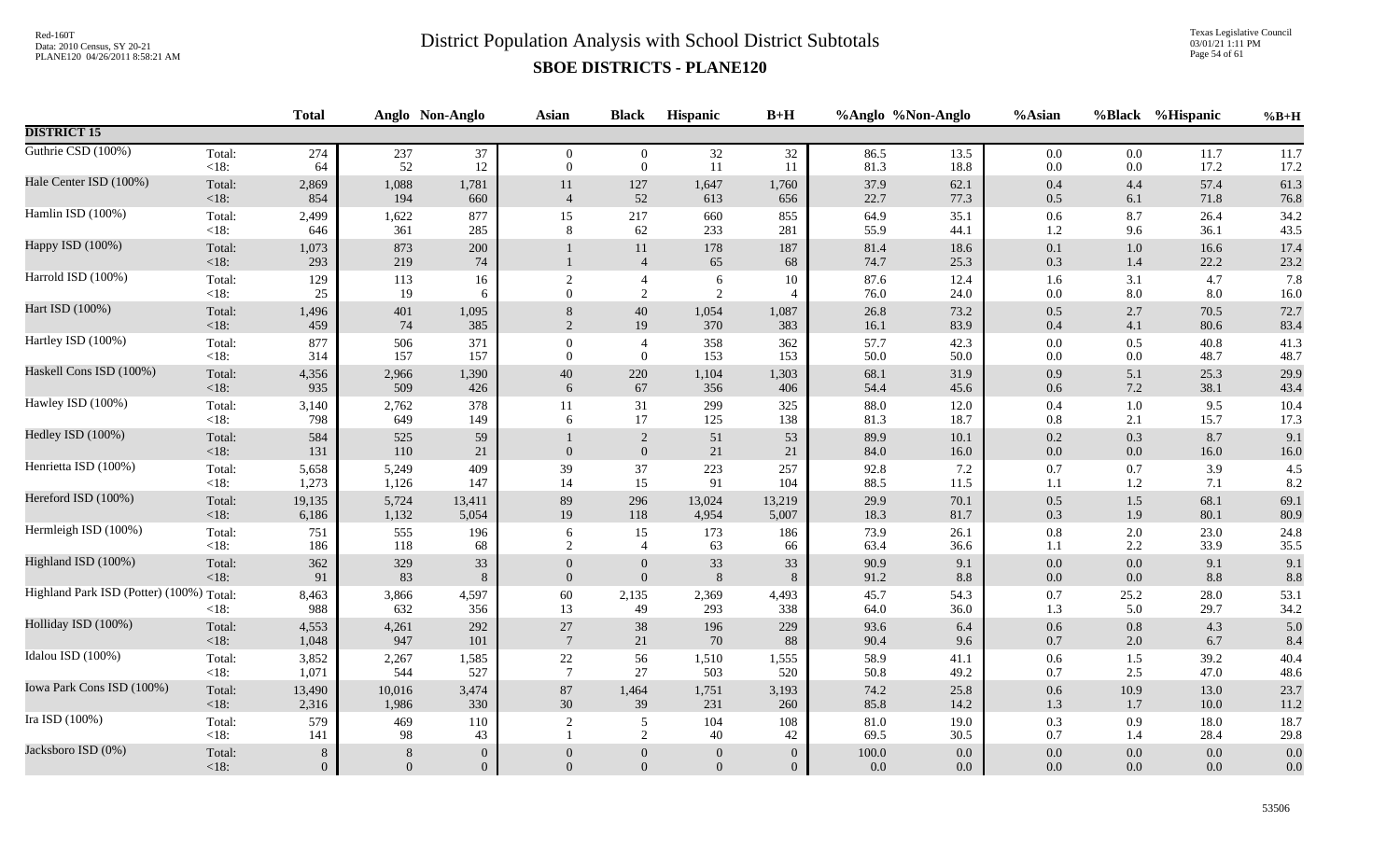Texas Legislative Council 03/01/21 1:11 PM Page 55 of 61

|                                         |                   | <b>Total</b> |              | Anglo Non-Anglo | Asian          | <b>Black</b>   | <b>Hispanic</b> | $B+H$         |                  | %Anglo %Non-Anglo | %Asian             |            | %Black %Hispanic | $%B+H$       |
|-----------------------------------------|-------------------|--------------|--------------|-----------------|----------------|----------------|-----------------|---------------|------------------|-------------------|--------------------|------------|------------------|--------------|
| <b>DISTRICT 15</b>                      |                   |              |              |                 |                |                |                 |               |                  |                   |                    |            |                  |              |
| Jayton-Girard ISD (100%)                | Total:<br><18:    | 770<br>175   | 637<br>119   | 133<br>56       |                | 10<br>5        | 117<br>50       | 123<br>53     | 82.7<br>68.0     | 17.3<br>32.0      | 0.1<br>0.6         | 1.3<br>2.9 | 15.2<br>28.6     | 16.0<br>30.3 |
| Jim Ned Cons ISD (100%)                 | Total:            | 5,629        | 5,086        | 543             | 26             | 46             | 412             | 454           | 90.4             | 9.6               | 0.5                | 0.8        | 7.3              | 8.1          |
|                                         | <18:              | 1,367        | 1,173        | 194             | 9              | 20             | 153             | 170           | 85.8             | 14.2              | $0.7\,$            | 1.5        | 11.2             | 12.4         |
| Kelton ISD (100%)                       | Total:            | 155          | 133          | 22              | $\Omega$       | $\mathbf{0}$   | 22              | 22            | 85.8             | 14.2              | $0.0\,$            | 0.0        | 14.2             | 14.2         |
|                                         | < 18:             | 44           | 33           | 11              | $\Omega$       | $\overline{0}$ | 11              | 11            | 75.0             | 25.0              | $0.0\,$            | $0.0\,$    | 25.0             | 25.0         |
| Klondike ISD (100%)                     | Total:            | 719          | 477          | 242             | $\overline{4}$ | $\overline{4}$ | 233             | 237           | 66.3             | 33.7              | $0.6\,$            | 0.6        | 32.4             | 33.0         |
|                                         | <18:              | 231          | 132          | 99              | 2              | $\mathbf{1}$   | 98              | 99            | 57.1             | 42.9              | 0.9                | 0.4        | 42.4             | 42.9         |
| Knox City-O'Brien Cons ISD<br>$(100\%)$ | Total:            | 1,557        | 1,007        | 550             | 10             | 100            | 435             | 527           | 64.7             | 35.3              | $0.6\,$            | 6.4        | 27.9             | 33.8         |
|                                         | <18:              | 374          | 200          | 174             | 2              | 36             | 138             | 169           | 53.5             | 46.5              | 0.5                | 9.6        | 36.9             | 45.2         |
| Kress ISD (100%)                        | Total:            | 1,256        | 619          | 637             | $\sqrt{2}$     | 55             | 580             | 631           | 49.3             | 50.7              | $0.2\,$            | 4.4        | 46.2             | 50.2         |
|                                         | < 18:             | 311          | 101          | 210             | $\mathbf{0}$   | 19             | 193             | 210           | 32.5             | 67.5              | $0.0\,$            | 6.1        | 62.1             | 67.5         |
| Lamesa ISD (100%)                       | Total:            | 12,585       | 4,689        | 7,896           | 68             | 969            | 6,874           | 7,776         | 37.3             | 62.7              | $0.5\,$            | 7.7        | 54.6             | 61.8         |
|                                         | <18:              | 3,027        | 743          | 2,284           | 24             | 192            | 2,106           | 2,256         | 24.5             | 75.5              | $0.8\,$            | 6.3        | 69.6             | 74.5         |
| Lazbuddie ISD (100%)                    | Total:            | 685          | 442          | 243             | $\mathbf{0}$   | $10\,$         | 240             | 242           | 64.5             | 35.5              | $0.0\,$            | $1.5\,$    | 35.0             | 35.3         |
|                                         | <18:              | 208          | 112          | 96              | $\mathbf{0}$   | $\overline{4}$ | 96              | 96            | 53.8             | 46.2              | $0.0\,$            | 1.9        | 46.2             | 46.2         |
| Lefors ISD (100%)                       | Total:            | 621          | 573          | 48              | $\overline{0}$ | $\mathfrak{S}$ | $32\,$          | 35            | 92.3             | 7.7               | $0.0\,$            | 0.8        | 5.2              | 5.6          |
|                                         | <18:              | 140          | 121          | 19              | $\overline{0}$ | 2              | 17              | 18            | 86.4             | 13.6              | $0.0\,$            | 1.4        | 12.1             | 12.9         |
| Levelland ISD (100%)                    | Total:            | 16,422       | 7,918        | 8,504           | $87\,$         | 801            | 7,552           | 8,295         | 48.2             | 51.8              | $0.5\,$            | 4.9        | 46.0             | 50.5         |
|                                         | <18:              | 4,397        | 1,473        | 2,924           | $22\,$         | 235            | 2,681           | 2,874         | 33.5             | 66.5              | $0.5\,$            | 5.3        | 61.0             | 65.4         |
| Lindsay ISD (100%)                      | Total:            | 1,937        | 1,780        | 157             | 18             | $18\,$         | 100             | 114           | 91.9             | 8.1               | 0.9                | 0.9        | 5.2              | 5.9          |
|                                         | <18:              | 569          | 507          | 62              | 6              | 6              | 45              | 51            | 89.1             | 10.9              | 1.1                | 1.1        | 7.9              | 9.0          |
| Littlefield ISD (100%)                  | Total:            | 7,067        | 2,977        | 4,090           | 19             | 457            | 3,633           | 4,033         | 42.1             | 57.9              | 0.3                | 6.5        | 51.4             | 57.1         |
|                                         | <18:              | 2,040        | 593          | 1,447           | $\overline{4}$ | 173            | 1,298           | 1,436         | 29.1             | 70.9              | $0.2\,$            | 8.5        | 63.6             | 70.4         |
| Lockney ISD (100%)                      | Total:            | 2,405        | 1,063        | 1,342           | 11             | 68             | 1,267           | 1,323         | 44.2             | 55.8              | $0.5\,$            | 2.8        | 52.7             | 55.0         |
|                                         | <18:              | 709          | 187          | 522             | $\overline{4}$ | 31             | 494             | 516           | 26.4             | 73.6              | 0.6                | 4.4        | 69.7             | 72.8         |
| Loop ISD (100%)                         | Total:<br>$<18$ : | 421<br>121   | 255<br>63    | 166<br>58       |                | 16<br>$6\,$    | 149<br>52       | 163<br>$57\,$ | $60.6\,$<br>52.1 | 39.4<br>47.9      | $0.2\,$<br>$0.8\,$ | 3.8<br>5.0 | 35.4<br>43.0     | 38.7<br>47.1 |
| Loraine ISD (100%)                      | Total:<br><18:    | 997<br>256   | 582<br>120   | 415<br>136      | 5              | 32<br>15       | 368<br>124      | 396<br>135    | 58.4<br>46.9     | 41.6<br>53.1      | $0.5\,$<br>0.4     | 3.2<br>5.9 | 36.9<br>48.4     | 39.7<br>52.7 |
| Lorenzo ISD (100%)                      | Total:            | 1,575        | 650          | 925             | $\overline{0}$ | $77\,$         | 831             | 904           | 41.3             | 58.7              | $0.0\,$            | 4.9        | 52.8             | 57.4         |
|                                         | <18:              | 478          | 125          | 353             | $\mathbf{0}$   | 31             | 321             | 348           | 26.2             | 73.8              | $0.0\,$            | 6.5        | 67.2             | 72.8         |
| Lubbock ISD (100%)                      | Total:            | 187,067      | 98,486       | 88,581          | 4,904          | 19,337         | 64,389          | 82,416        | 52.6             | 47.4              | 2.6                | 10.3       | 34.4             | 44.1         |
|                                         | <18:              | 42,811       | 14,295       | 28,516          | 883            | 6,456          | 21,823          | 27,473        | 33.4             | 66.6              | 2.1                | 15.1       | 51.0             | 64.2         |
| Lubbock-Cooper ISD (100%)               | Total:            | 22,352       | 16,383       | 5,969           | 462            | 713            | 4,696           | 5,351         | 73.3             | 26.7              | $2.1\,$            | 3.2        | 21.0             | 23.9         |
|                                         | $<18$ :           | 6,166        | 4,174        | 1,992           | 152            | 164            | 1,679           | 1,807         | 67.7             | 32.3              | $2.5\,$            | 2.7        | 27.2             | 29.3         |
| Lueders-Avoca ISD (100%)                | Total:            | 787          | 685          | 102             | 2              | $\tau$         | 77              | 84            | 87.0             | 13.0              | 0.3                | 0.9        | 9.8              | 10.7         |
|                                         | <18:              | 158          | 142          | 16              | $\Omega$       | 3              | 13              | 16            | 89.9             | 10.1              | $0.0\,$            | 1.9        | 8.2              | 10.1         |
| McLean ISD (100%)                       | Total:<br>$<18$ : | 1,177<br>271 | 1,034<br>218 | 143<br>53       |                | 11<br>$8\,$    | 103<br>41       | 114<br>49     | 87.9<br>80.4     | 12.1<br>19.6      | 0.6<br>0.4         | 0.9<br>3.0 | 8.8<br>15.1      | 9.7<br>18.1  |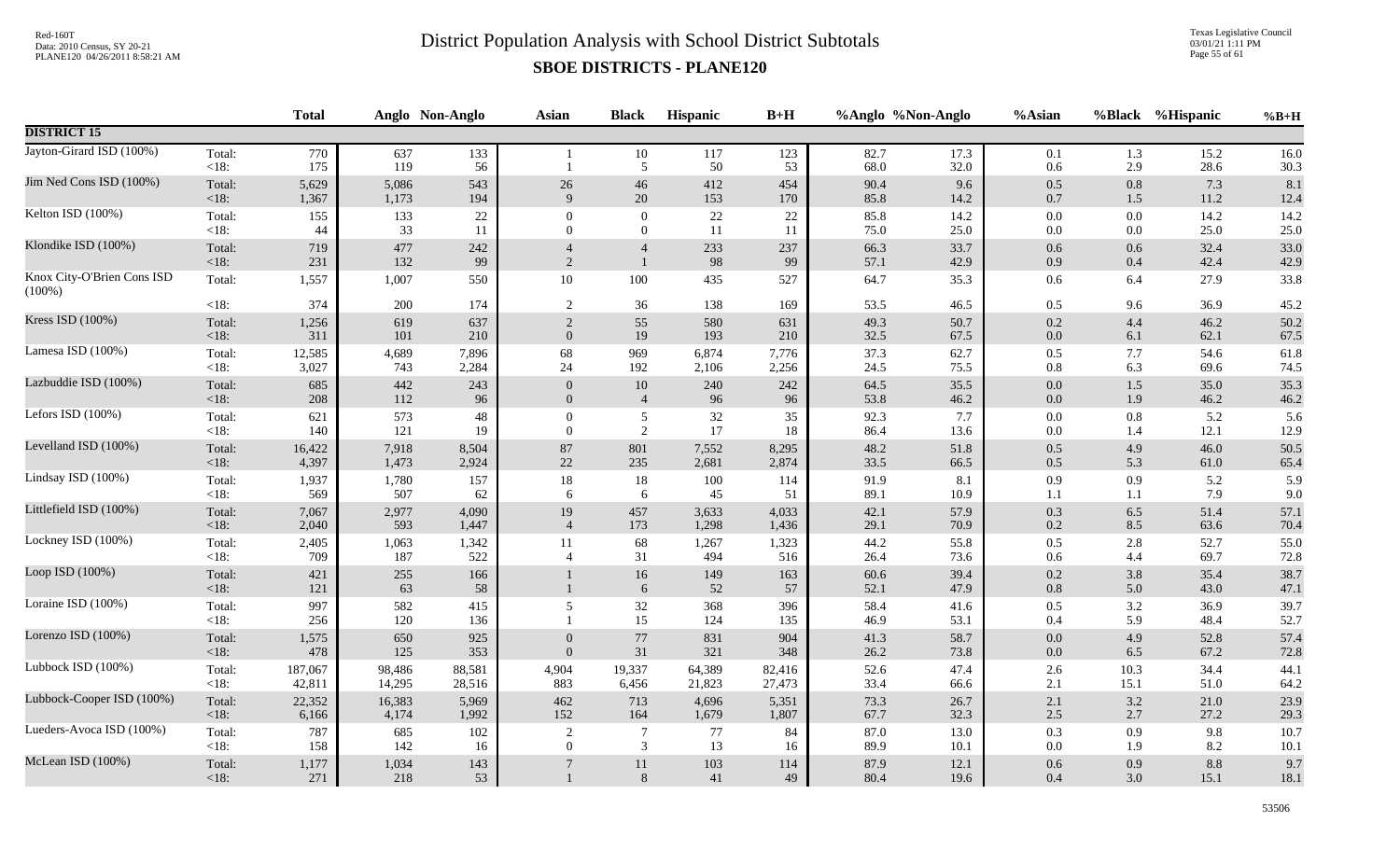Texas Legislative Council 03/01/21 1:11 PM Page 56 of 61

|                                  |                 | <b>Total</b> |              | Anglo Non-Anglo | Asian            | <b>Black</b>                     | <b>Hispanic</b> | $B+H$      |                  | %Anglo %Non-Anglo | %Asian         | %Black         | %Hispanic    | $%B+H$       |
|----------------------------------|-----------------|--------------|--------------|-----------------|------------------|----------------------------------|-----------------|------------|------------------|-------------------|----------------|----------------|--------------|--------------|
| <b>DISTRICT 15</b>               |                 |              |              |                 |                  |                                  |                 |            |                  |                   |                |                |              |              |
| Meadow ISD (100%)                | Total:<br>< 18: | 922<br>264   | 414<br>106   | 508<br>158      | $\overline{0}$   | $\overline{0}$<br>$\overline{0}$ | 504<br>156      | 504<br>156 | 44.9<br>40.2     | 55.1<br>59.8      | 0.1<br>$0.0\,$ | 0.0<br>0.0     | 54.7<br>59.1 | 54.7<br>59.1 |
| Memphis ISD (100%)               | Total:          | 2,862        | 1,680        | 1,182           | 11               | 233                              | 935             | 1,159      | 58.7             | 41.3              | 0.4            | $8.1\,$        | 32.7         | 40.5         |
|                                  | <18:            | 759          | 312          | 447             | $\overline{4}$   | 75                               | 372             | 443        | 41.1             | 58.9              | 0.5            | 9.9            | 49.0         | 58.4         |
| Merkel ISD (100%)                | Total:          | 6,404        | 5,299        | 1,105           | 32               | 127                              | 874             | 992        | 82.7             | 17.3              | 0.5            | 2.0            | 13.6         | 15.5         |
|                                  | <18:            | 1,569        | 1,179        | 390             | $10\,$           | 74                               | 298             | 363        | 75.1             | 24.9              | $0.6\,$        | 4.7            | 19.0         | 23.1         |
| Miami ISD (100%)                 | Total:          | 842          | 756          | 86              | 2                | $\overline{4}$                   | 73              | 73         | 89.8             | 10.2              | $0.2\,$        | 0.5            | 8.7          | 8.7          |
|                                  | < 18:           | 212          | 183          | 29              | $\overline{0}$   | $\mathfrak{Z}$                   | $27\,$          | 27         | 86.3             | 13.7              | $0.0\,$        | 1.4            | 12.7         | 12.7         |
| Midland ISD (100%)               | Total:          | 129,658      | 67,727       | 61,931          | 2,063            | 9,931                            | 49,621          | 58,807     | 52.2             | 47.8              | 1.6            | 7.7            | 38.3         | 45.4         |
|                                  | $<18$ :         | 35,353       | 13,651       | 21,702          | 588              | 3,282                            | 18,083          | 20,884     | 38.6             | 61.4              | 1.7            | 9.3            | 51.1         | 59.1         |
| Midway ISD (Clay) (93%)          | Total:          | 732          | 696          | $36\,$          | $\boldsymbol{0}$ | 1                                | $17\,$          | 18         | 95.1             | 4.9               | $0.0\,$        | 0.1            | 2.3          | $2.5$        |
|                                  | $<18$ :         | 137          | 128          | 9               | $\overline{0}$   | $\boldsymbol{0}$                 | $\overline{3}$  | 3          | 93.4             | 6.6               | $0.0\,$        | 0.0            | 2.2          | 2.2          |
| Miles ISD (100%)                 | Total:          | 1,724        | 1,202        | 522             | 12               | $10\,$                           | 491             | 501        | 69.7             | 30.3              | 0.7            | 0.6            | 28.5         | 29.1         |
|                                  | < 18:           | 464          | 285          | 179             | $\overline{7}$   | $5\phantom{.0}$                  | 168             | 173        | 61.4             | 38.6              | 1.5            | 1.1            | 36.2         | 37.3         |
| Montague ISD (100%)              | Total:<br>< 18: | 584<br>125   | 531<br>108   | 53<br>17        |                  | $7\phantom{.0}$<br>5             | 37<br>11        | 44<br>16   | 90.9<br>86.4     | 9.1<br>13.6       | 0.2<br>$0.8\,$ | $1.2\,$<br>4.0 | 6.3<br>8.8   | 7.5<br>12.8  |
| Moran ISD (94%)                  | Total:<br>< 18: | 440<br>89    | 390<br>72    | 50<br>17        |                  | $\overline{4}$<br>3              | 47<br>16        | 48<br>16   | $88.6\,$<br>80.9 | 11.4<br>19.1      | $0.2\,$<br>1.1 | 0.9<br>3.4     | 10.7<br>18.0 | 10.9<br>18.0 |
| Morton ISD (100%)                | Total:          | 2,280        | 866          | 1,414           | $\overline{7}$   | 100                              | 1,301           | 1,396      | 38.0             | 62.0              | 0.3            | 4.4            | 57.1         | 61.2         |
|                                  | $<18$ :         | 690          | 167          | 523             | 3                | 23                               | 498             | 519        | 24.2             | 75.8              | $0.4\,$        | 3.3            | 72.2         | 75.2         |
| Motley County ISD (100%)         | Total:<br>< 18: | 1,216<br>262 | 1,018<br>186 | 198<br>76       |                  | 24<br>$\overline{4}$             | 163<br>69       | 187<br>73  | 83.7<br>71.0     | 16.3<br>29.0      | $0.1\,$<br>0.4 | 2.0<br>1.5     | 13.4<br>26.3 | 15.4<br>27.9 |
| Muenster ISD (100%)              | Total:          | 2,925        | 2,766        | 159             | 16               | 6                                | 101             | 107        | 94.6             | 5.4               | 0.5            | 0.2            | 3.5          | 3.7          |
|                                  | < 18:           | 809          | 739          | 70              | 9                | $\overline{2}$                   | 48              | 50         | 91.3             | 8.7               | $1.1\,$        | 0.2            | 5.9          | 6.2          |
| Muleshoe ISD (100%)              | Total:          | 6,864        | 2,576        | 4,288           | 38               | 103                              | 4,160           | 4,231      | 37.5             | 62.5              | $0.6\,$        | 1.5            | $60.6\,$     | 61.6         |
|                                  | < 18:           | 2,136        | 465          | 1,671           | 16               | 28                               | 1,641           | 1,653      | 21.8             | 78.2              | 0.7            | 1.3            | 76.8         | 77.4         |
| Munday Cons ISD (100%)           | Total:          | 1,870        | 1,101        | 769             | $\mathfrak{Z}$   | 140                              | 624             | 756        | 58.9             | 41.1              | $0.2\,$        | 7.5            | 33.4         | 40.4         |
|                                  | $<18$ :         | 494          | 194          | 300             | $\mathbf{0}$     | 59                               | 242             | 296        | 39.3             | 60.7              | $0.0\,$        | 11.9           | 49.0         | 59.9         |
| Nazareth ISD (100%)              | Total:          | 738          | 662          | 76              | $\overline{0}$   | 3                                | 70              | 73         | 89.7             | 10.3              | $0.0\,$        | 0.4            | 9.5          | 9.9          |
|                                  | < 18:           | 219          | 188          | 31              | $\Omega$         | $\mathfrak{Z}$                   | 28              | 31         | 85.8             | 14.2              | 0.0            | 1.4            | 12.8         | 14.2         |
| New Deal ISD (100%)              | Total:          | 3,548        | 2,396        | 1,152           | 29               | 58                               | 1,047           | 1,099      | 67.5             | 32.5              | 0.8            | 1.6            | 29.5         | 31.0         |
|                                  | $<18$ :         | 961          | 517          | 444             | 11               | 29                               | 407             | 430        | 53.8             | 46.2              | 1.1            | 3.0            | 42.4         | 44.7         |
| New Home ISD (100%)              | Total:          | 794          | 518          | 276             | $\overline{0}$   | -1                               | 272             | 273        | 65.2             | 34.8              | $0.0\,$        | 0.1            | 34.3         | 34.4         |
|                                  | <18:            | 205          | 109          | 96              | $\Omega$         | $\overline{1}$                   | 95              | 96         | 53.2             | 46.8              | $0.0\,$        | $0.5\,$        | 46.3         | 46.8         |
| Newcastle ISD (100%)             | Total:          | 1,070        | 1,007        | 63              | $\boldsymbol{0}$ | $10\,$                           | 43              | 53         | 94.1             | 5.9               | $0.0\,$        | 0.9            | 4.0          | 5.0          |
|                                  | <18:            | 249          | 222          | 27              | $\overline{0}$   | $7\phantom{.0}$                  | 20              | 27         | 89.2             | $10.8\,$          | $0.0\,$        | 2.8            | 8.0          | $10.8\,$     |
| Nocona ISD (100%)                | Total:          | 4,681        | 3,907        | 774             | 17               | 43                               | 667             | 699        | 83.5             | 16.5              | $0.4\,$        | 0.9            | 14.2         | 14.9         |
|                                  | < 18:           | 1,127        | 817          | 310             | 6                | 27                               | 268             | 289        | 72.5             | 27.5              | 0.5            | 2.4            | 23.8         | 25.6         |
| Northside ISD (Wilbarger) (100%) | Total:          | 259          | 215          | 44              | $\overline{0}$   | $\mathbf{1}$                     | 40              | 41         | 83.0             | 17.0              | $0.0\,$        | 0.4            | 15.4         | 15.8         |
|                                  | $<18$ :         | 58           | 42           | 16              | $\mathbf{0}$     | $\overline{0}$                   | 16              | 16         | 72.4             | 27.6              | 0.0            | 0.0            | 27.6         | 27.6         |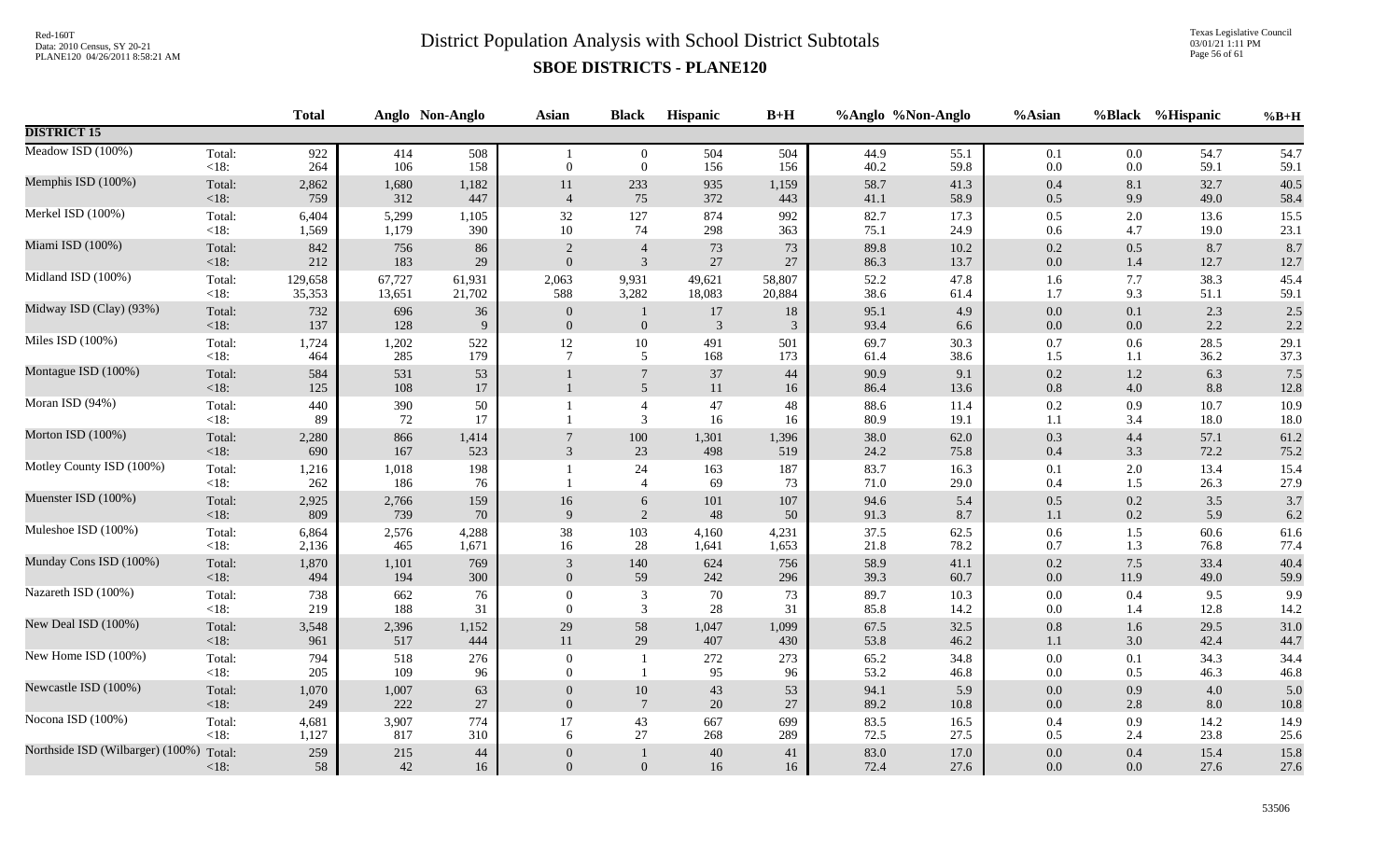Texas Legislative Council 03/01/21 1:11 PM Page 57 of 61

|                                                        |                   | <b>Total</b> |              | Anglo Non-Anglo | <b>Asian</b>     | <b>Black</b>                   | Hispanic     | $B+H$        |              | %Anglo %Non-Anglo | %Asian             |                | %Black %Hispanic | $%B+H$       |
|--------------------------------------------------------|-------------------|--------------|--------------|-----------------|------------------|--------------------------------|--------------|--------------|--------------|-------------------|--------------------|----------------|------------------|--------------|
| <b>DISTRICT 15</b>                                     |                   |              |              |                 |                  |                                |              |              |              |                   |                    |                |                  |              |
| O'Donnell ISD (100%)                                   | Total:            | 1,277        | 576          | 701             | 9                | 27                             | 662          | 680          | 45.1         | 54.9              | $0.7\,$            | 2.1            | 51.8             | 53.2         |
|                                                        | $<18$ :           | 386          | 135          | 251             | 5                | 11                             | 234          | 242          | 35.0         | 65.0              | 1.3                | 2.8            | 60.6             | 62.7         |
| Olfen ISD (100%)                                       | Total:            | 110          | 85           | $25\,$          | $\Omega$         | $\boldsymbol{0}$               | 25           | $25\,$       | 77.3         | 22.7              | $0.0\,$            | $0.0\,$        | 22.7             | 22.7         |
|                                                        | <18:              | 28           | 15           | 13              | $\boldsymbol{0}$ | $\boldsymbol{0}$               | 13           | 13           | 53.6         | 46.4              | $0.0\,$            | $0.0\,$        | 46.4             | 46.4         |
| Olney ISD (100%)                                       | Total:            | 4,260        | 3,325        | 935             | 34               | 102                            | 761          | 858          | 78.1         | 21.9              | $0.8\,$            | 2.4            | 17.9             | 20.1         |
|                                                        | $<18$ :           | 1,018        | 669          | 349             | 12               | 34                             | 301          | 332          | 65.7         | 34.3              | 1.2                | 3.3            | 29.6             | 32.6         |
| Olton ISD (100%)                                       | Total:<br>$<18$ : | 3,193<br>948 | 1,250<br>216 | 1,943<br>732    | $\overline{4}$   | $58\,$<br>$26\,$               | 1,865<br>701 | 1,916<br>722 | 39.1<br>22.8 | 60.9<br>77.2      | $0.1\,$<br>0.1     | $1.8\,$<br>2.7 | 58.4<br>73.9     | 60.0<br>76.2 |
| Paducah ISD (100%)                                     | Total:            | 1,488        | 1,026        | 462             | $\mathbf{1}$     | 142                            | 316          | 450          | 69.0         | 31.0              | 0.1                | 9.5            | 21.2             | 30.2         |
|                                                        | $<18$ :           | 350          | 195          | 155             | $\boldsymbol{0}$ | 46                             | 113          | 152          | 55.7         | 44.3              | $0.0\,$            | 13.1           | 32.3             | 43.4         |
| Paint Creek ISD (100%)                                 | Total:            | 424          | 377          | $47\,$          | $\theta$         | $\overline{4}$                 | 41           | 44           | 88.9         | 11.1              | $0.0\,$            | 0.9            | 9.7              | 10.4         |
|                                                        | $<18$ :           | 72           | 54           | 18              | $\mathbf{0}$     | $\overline{1}$                 | $17\,$       | 18           | 75.0         | 25.0              | $0.0\,$            | 1.4            | 23.6             | 25.0         |
| Pampa ISD (100%)                                       | Total:            | 20,728       | 13,945       | 6,783           | 128              | 1,199                          | 5,238        | 6,377        | 67.3         | 32.7              | 0.6                | 5.8            | 25.3             | 30.8         |
|                                                        | $<18$ :           | 5,170        | 2,841        | 2,329           | 44               | 274                            | 1,999        | 2,234        | 55.0         | 45.0              | 0.9                | 5.3            | 38.7             | 43.2         |
| Panhandle ISD (100%)                                   | Total:            | 3,465        | 3,021        | 444             | $15\,$           | $38\,$                         | 346          | 384          | 87.2         | 12.8              | $0.4\,$            | 1.1            | $10.0\,$         | 11.1         |
|                                                        | < 18:             | 965          | 805          | 160             | 5                | 19                             | 122          | 141          | 83.4         | 16.6              | $0.5\,$            | 2.0            | 12.6             | 14.6         |
| Panther Creek Cons ISD (100%)                          | Total:<br>$<18$ : | 1,162<br>217 | 1,010<br>159 | 152<br>58       | $\Omega$         | $\overline{3}$<br>$\mathbf{1}$ | 132<br>50    | 135<br>51    | 86.9<br>73.3 | 13.1<br>26.7      | 0.1<br>0.0         | 0.3<br>0.5     | 11.4<br>23.0     | 11.6<br>23.5 |
| Patton Springs ISD (100%)                              | Total:<br><18:    | 363<br>70    | 275<br>34    | 88<br>36        |                  | $12\,$<br>$\overline{5}$       | 78<br>$34\,$ | 83<br>34     | 75.8<br>48.6 | 24.2<br>51.4      | $0.3\,$<br>$1.4\,$ | 3.3<br>7.1     | 21.5<br>48.6     | 22.9<br>48.6 |
| Perryton ISD (100%)                                    | Total:            | 10,118       | 4,983        | 5,135           | 41               | 67                             | 4,957        | 4,990        | 49.2         | 50.8              | $0.4\,$            | 0.7            | 49.0             | 49.3         |
|                                                        | $<18$ :           | 3,210        | 1,098        | 2,112           | 13               | 36                             | 2,053        | 2,072        | 34.2         | 65.8              | $0.4\,$            | 1.1            | 64.0             | 64.5         |
| Petersburg ISD (100%)                                  | Total:            | 1,431        | 564          | 867             | $\sqrt{2}$       | $33\,$                         | 840          | 865          | 39.4         | 60.6              | $0.1\,$            | 2.3            | 58.7             | 60.4         |
|                                                        | $<18$ :           | 390          | 109          | 281             | $\Omega$         | 17                             | 271          | 281          | 27.9         | 72.1              | $0.0\,$            | 4.4            | 69.5             | 72.1         |
| Petrolia Cons ISD (100%)                               | Total:            | 3,008        | 2,726        | 282             | 11               | 33                             | 176          | 205          | 90.6         | 9.4               | $0.4\,$            | 1.1            | 5.9              | 6.8          |
|                                                        | $<18$ :           | 711          | 602          | 109             | $\overline{1}$   | 15                             | 75           | 87           | 84.7         | 15.3              | 0.1                | 2.1            | 10.5             | 12.2         |
| Pilot Point ISD (20%)                                  | Total:<br>$<18$ : | 1,598<br>352 | 1,341<br>259 | 257<br>93       | $\overline{4}$   | 14<br>$\mathbf{3}$             | 213<br>83    | 226<br>86    | 83.9<br>73.6 | 16.1<br>26.4      | $0.3\,$<br>0.3     | 0.9<br>0.9     | 13.3<br>23.6     | 14.1<br>24.4 |
| Plains ISD (100%)                                      | Total:            | 2,033        | 953          | 1,080           | $\overline{2}$   | 6                              | 1,057        | 1,062        | 46.9         | 53.1              | 0.1                | 0.3            | 52.0             | 52.2         |
|                                                        | $<18$ :           | 648          | 257          | 391             | $\overline{0}$   | 6                              | 382          | 387          | 39.7         | 60.3              | $0.0\,$            | 0.9            | 59.0             | 59.7         |
| Plainview ISD (100%)                                   | Total:            | 28,985       | 10,378       | 18,607          | 189              | 1,923                          | 16,499       | 18,237       | 35.8         | 64.2              | $0.7\,$            | 6.6            | 56.9             | 62.9         |
|                                                        | < 18:             | 8,308        | 1,748        | 6,560           | 56               | 515                            | 6,065        | 6,468        | 21.0         | 79.0              | $0.7\,$            | 6.2            | 73.0             | 77.9         |
| Plemons-Stinnett-Phillips Cons ISD Total:<br>$(100\%)$ |                   | 2,773        | 2,324        | 449             | $\tau$           | 57                             | 316          | 373          | 83.8         | 16.2              | 0.3                | 2.1            | 11.4             | 13.5         |
|                                                        | $<18$ :           | 709          | 559          | 150             | $\overline{2}$   | 19                             | 117          | 136          | 78.8         | 21.2              | $0.3\,$            | 2.7            | 16.5             | 19.2         |
| Post ISD (100%)                                        | Total:            | 6,246        | 2,829        | 3,417           | $11\,$           | 435                            | 2,973        | 3,371        | 45.3         | 54.7              | $0.2\,$            | 7.0            | 47.6             | 54.0         |
|                                                        | $<18$ :           | 1,225        | 488          | 737             | $\mathbf{0}$     | 103                            | 639          | 721          | 39.8         | 60.2              | $0.0\,$            | 8.4            | 52.2             | 58.9         |
| Prairie Valley ISD (100%)                              | Total:<br>$<18$ : | 695<br>141   | 643<br>113   | 52<br>$28\,$    | $\Omega$         | $\mathbf{3}$<br>2              | 38<br>22     | 41<br>24     | 92.5<br>80.1 | 7.5<br>19.9       | 0.1<br>$0.0\,$     | 0.4<br>1.4     | 5.5<br>15.6      | 5.9<br>17.0  |
| Pringle-Morse Cons ISD (100%)                          | Total:            | 407          | 288          | 119             | $\sqrt{2}$       | $\mathbf{1}$                   | 113          | 114          | 70.8         | 29.2              | $0.5\,$            | 0.2            | 27.8             | 28.0         |
|                                                        | $<18$ :           | 115          | 68           | 47              | $\overline{0}$   | $\mathbf{1}$                   | 44           | 45           | 59.1         | 40.9              | 0.0                | 0.9            | 38.3             | 39.1         |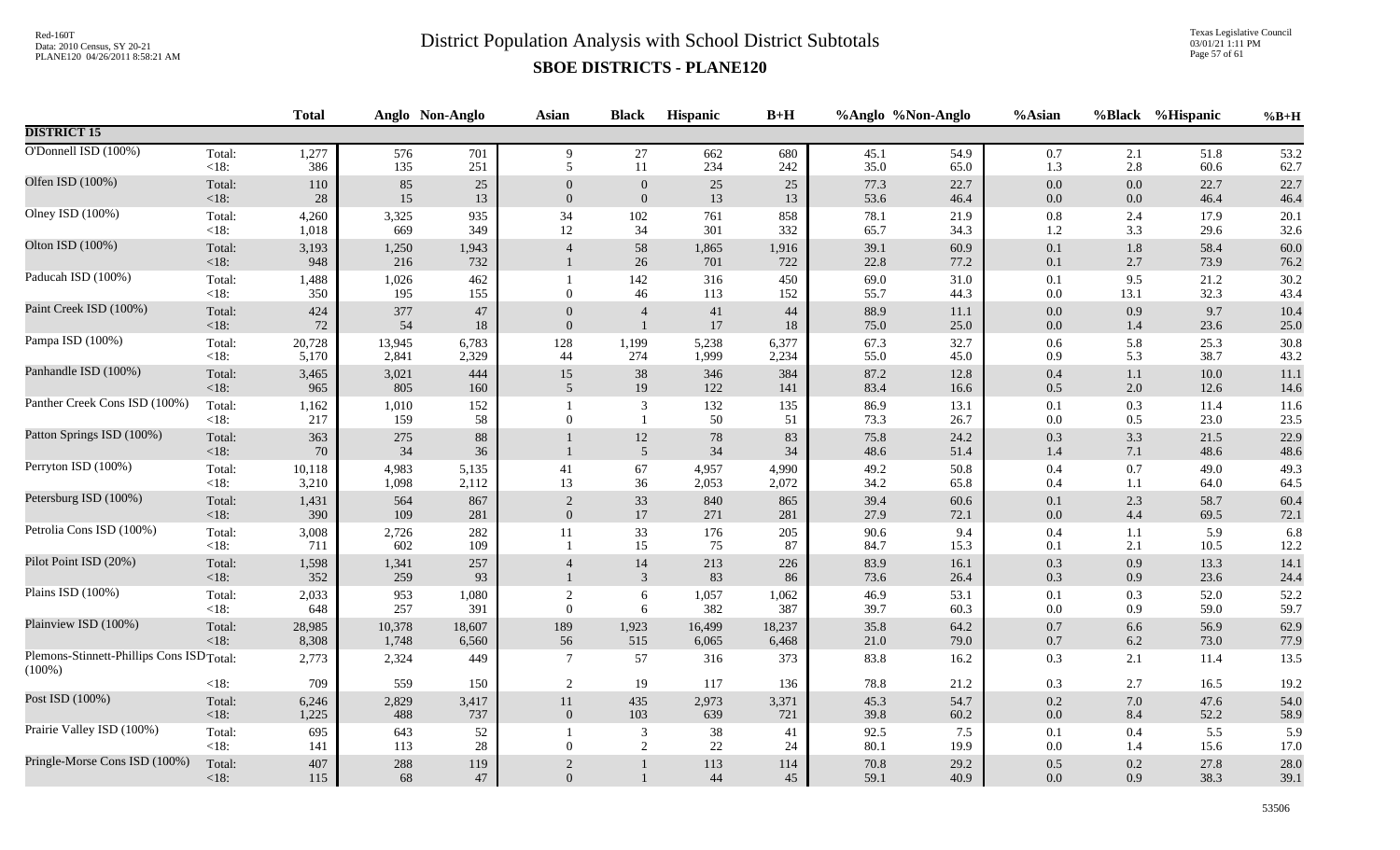Texas Legislative Council 03/01/21 1:11 PM Page 58 of 61

|                               |                   | <b>Total</b> |              | Anglo Non-Anglo | <b>Asian</b>     | <b>Black</b>   | Hispanic     | $B+H$        |              | %Anglo %Non-Anglo | %Asian             |                | %Black %Hispanic | $%B+H$       |
|-------------------------------|-------------------|--------------|--------------|-----------------|------------------|----------------|--------------|--------------|--------------|-------------------|--------------------|----------------|------------------|--------------|
| <b>DISTRICT 15</b>            |                   |              |              |                 |                  |                |              |              |              |                   |                    |                |                  |              |
| Quanah ISD (100%)             | Total:            | 3,169        | 2,291        | 878             | 11               | 221            | 621          | 826          | 72.3         | 27.7              | 0.3                | 7.0            | 19.6             | 26.1         |
|                               | <18:              | 772          | 432          | 340             | 2                | 76             | 263          | 327          | 56.0         | 44.0              | 0.3                | 9.8            | 34.1             | 42.4         |
| Ralls ISD (100%)              | Total:            | 2,334        | 987          | 1,347           | 14               | 57             | 1,287        | 1,333        | 42.3         | 57.7              | $0.6\,$            | 2.4            | 55.1             | 57.1         |
|                               | <18:              | 694          | 201          | 493             | 6                | $18\,$         | 483          | 491          | 29.0         | 71.0              | 0.9                | 2.6            | 69.6             | 70.7         |
| River Road ISD (100%)         | Total:            | 7,025        | 5,975        | 1,050           | 33               | 101            | 830          | 914          | 85.1         | 14.9              | $0.5\,$            | 1.4            | 11.8             | 13.0         |
|                               | $<18$ :           | 1,782        | 1,382        | 400             | 12               | 57             | 317          | 364          | 77.6         | 22.4              | 0.7                | 3.2            | 17.8             | 20.4         |
| Robert Lee ISD (100%)         | Total:            | 1,628        | 1,265        | 363             | $\overline{4}$   | $\sqrt{5}$     | 327          | 331          | 77.7         | 22.3              | $0.2\,$            | 0.3            | 20.1             | 20.3         |
|                               | < 18:             | 313          | 217          | 96              | $\overline{0}$   | 2              | 90           | 91           | 69.3         | 30.7              | $0.0\,$            | 0.6            | 28.8             | 29.1         |
| Roby Cons ISD (100%)          | Total:<br><18:    | 1,430<br>354 | 1,052<br>225 | 378<br>129      | $\mathbf{0}$     | 35<br>12       | 345<br>123   | 373<br>129   | 73.6<br>63.6 | 26.4<br>36.4      | 0.1<br>$0.0\,$     | 2.4<br>3.4     | 24.1<br>34.7     | 26.1<br>36.4 |
| Roosevelt ISD (100%)          | Total:            | 5,498        | 3,339        | 2,159           | $32\,$           | 228            | 1,857        | 2,071        | 60.7         | 39.3              | $0.6\,$            | 4.1            | 33.8             | 37.7         |
|                               | <18:              | 1,458        | 684          | 774             | $11\,$           | $70\,$         | 686          | 748          | 46.9         | 53.1              | $0.8\,$            | 4.8            | 47.1             | 51.3         |
| Ropes ISD (100%)              | Total:            | 1,243        | 805          | 438             | $\overline{2}$   | 12             | 416          | 427          | 64.8         | 35.2              | $0.2\,$            | 1.0            | 33.5             | 34.4         |
|                               | $<18$ :           | 337          | 207          | 130             | $\overline{0}$   | $\overline{3}$ | 125          | 128          | 61.4         | 38.6              | $0.0\,$            | 0.9            | 37.1             | 38.0         |
| Roscoe Collegiate ISD (100%)  | Total:            | 1,866        | 1,125        | 741             | 3                | $47\,$         | 682          | 720          | 60.3         | 39.7              | $0.2\,$            | 2.5            | 36.5             | 38.6         |
|                               | < 18:             | 437          | 218          | 219             | $\Omega$         | 23             | 200          | 215          | 49.9         | 50.1              | $0.0\,$            | 5.3            | 45.8             | 49.2         |
| Rotan ISD (100%)              | Total:            | 1,954        | 1,230        | 724             | 9                | 115            | 590          | 690          | 62.9         | 37.1              | $0.5\,$            | 5.9            | 30.2             | 35.3         |
|                               | < 18:             | 433          | 224          | 209             | 5                | 36             | 171          | 198          | 51.7         | 48.3              | $1.2\,$            | 8.3            | 39.5             | 45.7         |
| Rule ISD (100%)               | Total:<br>$<18$ : | 899<br>176   | 646<br>104   | 253<br>72       | $\mathbf{0}$     | $32\,$<br>12   | 215<br>61    | 242<br>70    | 71.9<br>59.1 | 28.1<br>40.9      | $0.4\,$<br>$0.0\,$ | 3.6<br>6.8     | 23.9<br>34.7     | 26.9<br>39.8 |
| Saint Jo ISD (100%)           | Total:            | 1,746        | 1,556        | 190             | 14               | $10\,$         | 142          | 144          | 89.1         | 10.9              | $\rm 0.8$          | 0.6            | 8.1              | 8.2          |
|                               | $<18$ :           | 414          | 343          | 71              | $\overline{7}$   | 6              | 57           | 57           | 82.9         | 17.1              | 1.7                | 1.4            | 13.8             | 13.8         |
| San Angelo ISD (100%)         | Total:            | 94,460       | 51,919       | 42,541          | 1,630            | 5,086          | 35,826       | 40,216       | 55.0         | 45.0              | $1.7\,$            | 5.4            | 37.9             | 42.6         |
|                               | <18:              | 21,973       | 8,729        | 13,244          | 451              | 1,510          | 11,654       | 12,722       | 39.7         | 60.3              | $2.1\,$            | 6.9            | 53.0             | 57.9         |
| Sands Consolidated ISD (100%) | Total:            | 697          | 438          | 259             | $\overline{0}$   | 13             | 244          | 256          | 62.8         | 37.2              | $0.0\,$            | 1.9            | 35.0             | 36.7         |
|                               | <18:              | 211          | 124          | 87              | $\mathbf{0}$     | 11             | 76           | 86           | 58.8         | 41.2              | $0.0\,$            | 5.2            | 36.0             | 40.8         |
| Sanford-Fritch ISD (100%)     | Total:            | 5,111        | 4,596        | 515             | 23               | 45             | 336          | 376          | 89.9         | 10.1              | $0.5\,$            | 0.9            | 6.6              | 7.4          |
|                               | $<18$ :           | 1,196        | 990          | 206             | 9                | 29             | 148          | 172          | 82.8         | 17.2              | $0.8\,$            | 2.4            | 12.4             | 14.4         |
| Santa Anna ISD (100%)         | Total:            | 1,747        | 1,345        | 402             | 2                | 66             | 321          | 380          | 77.0         | 23.0              | 0.1                | 3.8            | 18.4             | 21.8         |
|                               | $<18$ :           | 395          | 258          | 137             | $\boldsymbol{0}$ | 21             | 116          | 133          | 65.3         | 34.7              | $0.0\,$            | 5.3            | 29.4             | 33.7         |
| Seagraves ISD (100%)          | Total:<br>$<18$ : | 2,776<br>857 | 933<br>212   | 1,843<br>645    | $\Omega$         | 151<br>53      | 1,684<br>589 | 1,826<br>638 | 33.6<br>24.7 | 66.4<br>75.3      | $0.0\,$<br>$0.0\,$ | 5.4<br>$6.2\,$ | 60.7<br>68.7     | 65.8<br>74.4 |
| Seminole ISD (100%)           | Total:            | 14,399       | 9,491        | 4,908           | 63               | 185            | 4,593        | 4,734        | 65.9         | 34.1              | $0.4\,$            | 1.3            | 31.9             | 32.9         |
|                               | $<18$ :           | 5,148        | 3,298        | 1,850           | 29               | 83             | 1,728        | 1,786        | 64.1         | 35.9              | $0.6\,$            | 1.6            | 33.6             | 34.7         |
| Seymour ISD (100%)            | Total:            | 3,798        | 3,199        | 599             | 6                | 99             | 475          | 562          | 84.2         | 15.8              | $0.2\,$            | 2.6            | 12.5             | 14.8         |
|                               | $<18$ :           | 786          | 575          | 211             | $\Omega$         | 36             | 180          | 208          | 73.2         | 26.8              | $0.0\,$            | 4.6            | 22.9             | 26.5         |
| Shallowater ISD (100%)        | Total:            | 5,445        | 3,940        | 1,505           | 14               | 62             | 1,404        | 1,452        | 72.4         | 27.6              | $0.3\,$            | 1.1            | 25.8             | 26.7         |
|                               | $<18$ :           | 1,655        | 1,046        | 609             | 2                | 30             | 574          | 596          | 63.2         | 36.8              | 0.1                | 1.8            | 34.7             | 36.0         |
| Shamrock ISD (100%)           | Total:            | 2,437        | 1,804        | 633             | 13               | 127            | 467          | 587          | 74.0         | 26.0              | $0.5\,$            | 5.2            | 19.2             | 24.1         |
|                               | $<18$ :           | 580          | 325          | 255             | 3                | 51             | 202          | 249          | 56.0         | 44.0              | 0.5                | 8.8            | 34.8             | 42.9         |
|                               |                   |              |              |                 |                  |                |              |              |              |                   |                    |                |                  |              |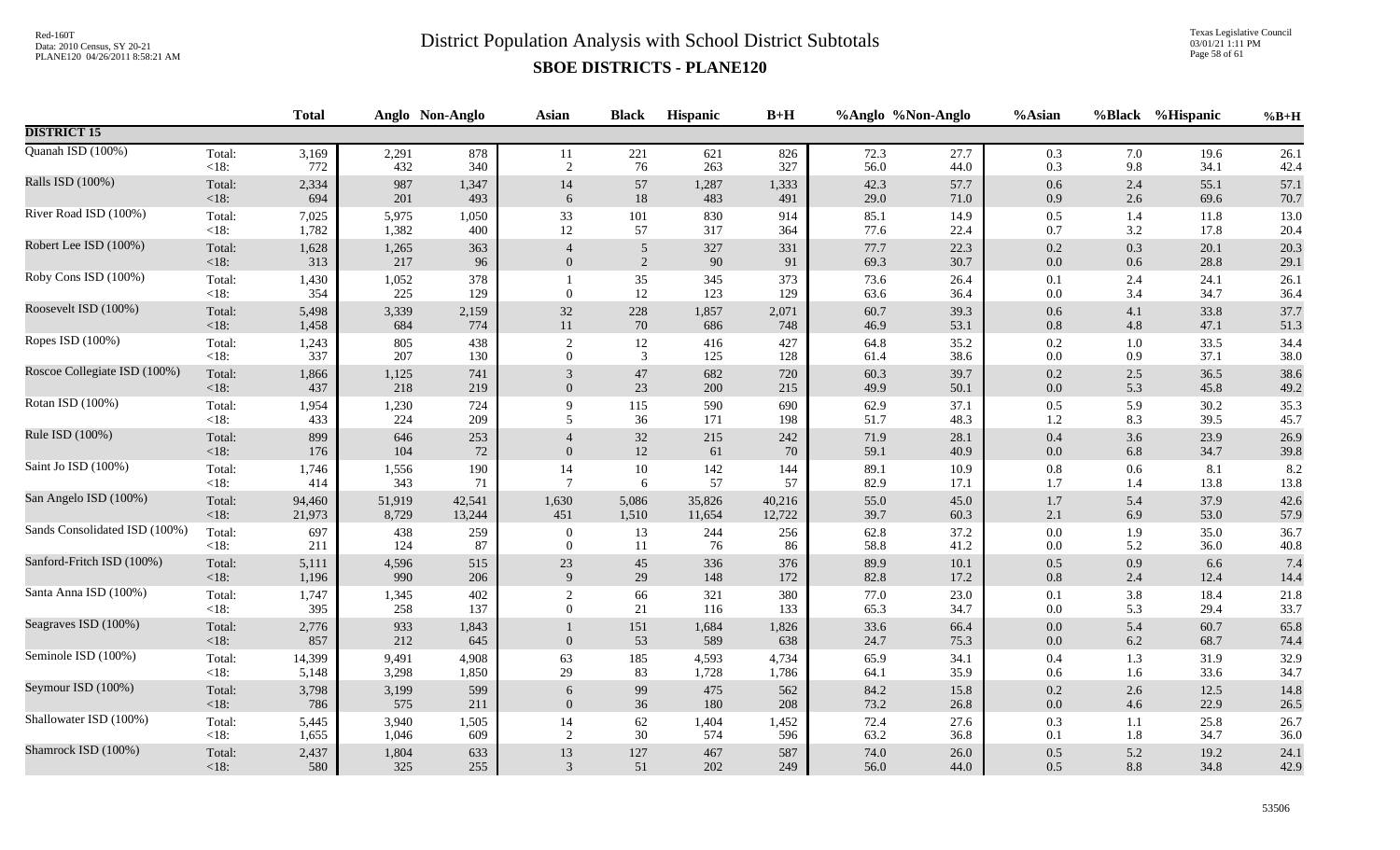Texas Legislative Council 03/01/21 1:11 PM Page 59 of 61

|                             |                   | <b>Total</b>   |              | Anglo Non-Anglo | Asian            | <b>Black</b>                 | Hispanic         | $B+H$            |              | %Anglo %Non-Anglo | %Asian             |                    | %Black %Hispanic | $%B+H$       |
|-----------------------------|-------------------|----------------|--------------|-----------------|------------------|------------------------------|------------------|------------------|--------------|-------------------|--------------------|--------------------|------------------|--------------|
| <b>DISTRICT 15</b>          |                   |                |              |                 |                  |                              |                  |                  |              |                   |                    |                    |                  |              |
| Silverton ISD (100%)        | Total:            | 1,100          | 789          | 311             | $\overline{0}$   | 21                           | 283              | 303              | 71.7         | 28.3              | $0.0\,$            | 1.9                | 25.7             | 27.5         |
|                             | <18:              | 243            | 135          | 108             | $\overline{0}$   | $\,8\,$                      | 97               | 104              | 55.6         | 44.4              | $0.0\,$            | 3.3                | 39.9             | 42.8         |
| Sivells Bend ISD (100%)     | Total:<br><18:    | 533<br>97      | 496<br>84    | 37<br>13        | 2                | $\mathbf{0}$<br>$\mathbf{0}$ | 30<br>$12\,$     | 30<br>12         | 93.1<br>86.6 | 6.9<br>13.4       | 0.4<br>$1.0\,$     | $0.0\,$<br>$0.0\,$ | 5.6<br>12.4      | 5.6<br>12.4  |
| Slaton ISD (100%)           | Total:            | 7,743          | 3,833        | 3,910           | $28\,$           | 461                          | 3,425            | 3,825            | 49.5         | 50.5              | $0.4\,$            | 6.0                | 44.2             | 49.4         |
|                             | <18:              | 2,095          | 689          | 1,406           | 6                | 160                          | 1,271            | 1,391            | 32.9         | 67.1              | 0.3                | 7.6                | 60.7             | 66.4         |
| Slidell ISD (0%)            | Total:            | 6              | 6            | $\mathbf{0}$    | $\overline{0}$   | $\boldsymbol{0}$             | $\mathbf{0}$     | $\overline{0}$   | 100.0        | $0.0\,$           | $0.0\,$            | 0.0                | 0.0              | 0.0          |
|                             | < 18:             | $\overline{0}$ | $\mathbf{0}$ | $\mathbf{0}$    | $\mathbf{0}$     | $\boldsymbol{0}$             | $\boldsymbol{0}$ | $\boldsymbol{0}$ | 0.0          | $0.0\,$           | $0.0\,$            | $0.0\,$            | 0.0              | 0.0          |
| Smyer ISD (100%)            | Total:            | 1,666          | 1,077        | 589             | 8                | 38                           | 530              | 563              | 64.6         | 35.4              | $0.5\,$            | 2.3                | 31.8             | 33.8         |
|                             | < 18:             | 439            | 219          | 220             | $\overline{c}$   | $23\,$                       | 197              | 215              | 49.9         | 50.1              | $0.5\,$            | 5.2                | 44.9             | 49.0         |
| Snyder ISD (100%)           | Total:            | 15,627         | 8,778        | 6,849           | 86               | 891                          | 5,875            | 6,689            | 56.2         | 43.8              | $0.6\,$            | 5.7                | 37.6             | 42.8         |
|                             | <18:              | 3,921          | 1,650        | 2,271           | $30\,$           | 209                          | 2,082            | 2,229            | 42.1         | 57.9              | $0.8\,$            | 5.3                | 53.1             | 56.8         |
| Southland ISD (100%)        | Total:            | 289            | 177          | 112             | $\overline{0}$   | 8                            | 104              | 112              | 61.2         | 38.8              | $0.0\,$            | 2.8                | 36.0             | 38.8         |
|                             | $<18$ :           | 68             | 36           | 32              | $\theta$         | $\sqrt{2}$                   | 30               | 32               | 52.9         | 47.1              | $0.0\,$            | 2.9                | 44.1             | 47.1         |
| Spearman ISD (100%)         | Total:            | 3,791          | 2,004        | 1,787           | $17\,$           | $32\,$                       | 1,716            | 1,734            | 52.9         | 47.1              | $0.4\,$            | 0.8                | 45.3             | 45.7         |
|                             | $<18$ :           | 1,140          | 426          | 714             | 6                | 13                           | 690              | 697              | 37.4         | 62.6              | $0.5\,$            | $1.1\,$            | 60.5             | 61.1         |
| Spring Creek ISD (100%)     | Total:            | 157            | 145          | 12              | $\boldsymbol{0}$ | $\sqrt{2}$                   | 9                | 11               | 92.4         | 7.6               | $0.0\,$            | 1.3                | 5.7              | 7.0          |
|                             | $<18$ :           | 44             | 40           | $\overline{4}$  | $\theta$         | -1                           | 3                | $\overline{4}$   | 90.9         | 9.1               | $0.0\,$            | 2.3                | 6.8              | 9.1          |
| Springlake-Earth ISD (100%) | Total:            | 1,714          | 735          | 979             | 8                | 51                           | 916              | 966              | 42.9         | 57.1              | $0.5\,$            | 3.0                | 53.4             | 56.4         |
|                             | < 18:             | 529            | 154          | 375             | 2                | 26                           | 345              | 370              | 29.1         | 70.9              | 0.4                | 4.9                | 65.2             | 69.9         |
| Spur ISD (100%)             | Total:            | 2,083          | 1,317        | 766             | $23\,$           | 95                           | 630              | 718              | 63.2         | 36.8              | 1.1                | 4.6                | 30.2             | 34.5         |
|                             | < 18:             | 422            | 227          | 195             | 3                | $7\phantom{.0}$              | 180              | 184              | 53.8         | 46.2              | 0.7                | 1.7                | 42.7             | 43.6         |
| Stamford ISD (100%)         | Total:<br><18:    | 3,429<br>823   | 2,036<br>332 | 1,393<br>491    | 11               | 315<br>$118\,$               | 1,062<br>380     | 1,355<br>484     | 59.4<br>40.3 | 40.6<br>59.7      | $0.3\,$<br>0.1     | 9.2<br>14.3        | 31.0<br>46.2     | 39.5<br>58.8 |
| Stanton ISD (100%)          | Total:            | 3,806          | 1,913        | 1,893           | 12               | 89                           | 1,778            | 1,849            | 50.3         | 49.7              | $0.3\,$            | 2.3                | 46.7             | 48.6         |
|                             | <18:              | 1,123          | 447          | 676             | 3                | 39                           | 632              | 663              | 39.8         | 60.2              | $0.3\,$            | 3.5                | 56.3             | 59.0         |
| Sterling City ISD (100%)    | Total:            | 1,143          | 733          | 410             | $\overline{0}$   | 22                           | 365              | 386              | 64.1         | 35.9              | $0.0\,$            | 1.9                | 31.9             | 33.8         |
|                             | <18:              | 279            | 154          | 125             | $\mathbf{0}$     | $8\,$                        | 107              | 115              | 55.2         | 44.8              | 0.0                | 2.9                | 38.4             | 41.2         |
| Stratford ISD (100%)        | Total:<br>< 18:   | 2,494<br>757   | 1,368<br>285 | 1,126<br>472    | 5                | 11<br>-1                     | 1,096<br>466     | 1,104<br>467     | 54.9<br>37.6 | 45.1<br>62.4      | 0.2<br>0.1         | 0.4<br>0.1         | 43.9<br>61.6     | 44.3<br>61.7 |
| Sudan ISD (100%)            | Total:<br>$<18$ : | 1,503<br>454   | 862<br>195   | 641<br>259      | $\mathbf{0}$     | 53<br>25                     | 575<br>231       | 626<br>255       | 57.4<br>43.0 | 42.6<br>57.0      | $0.1\,$<br>$0.0\,$ | 3.5<br>5.5         | 38.3<br>50.9     | 41.7<br>56.2 |
| Sundown ISD (100%)          | Total:            | 1,596          | 867          | 729             | $\overline{0}$   | 27                           | 690              | 715              | 54.3         | 45.7              | $0.0\,$            | 1.7                | 43.2             | 44.8         |
|                             | <18:              | 506            | 216          | 290             | $\overline{0}$   | 16                           | 272              | 287              | 42.7         | 57.3              | $0.0\,$            | 3.2                | 53.8             | 56.7         |
| Sunray ISD (100%)           | Total:            | 2,116          | 1,138        | 978             | 16               | $\,8\,$                      | 928              | 935              | 53.8         | 46.2              | $0.8\,$            | 0.4                | 43.9             | 44.2         |
|                             | <18:              | 661            | 260          | 401             | 6                | 5                            | 386              | 391              | 39.3         | 60.7              | 0.9                | 0.8                | 58.4             | 59.2         |
| Sweetwater ISD (100%)       | Total:            | 12,696         | 7,487        | 5,209           | 82               | 788                          | 4,348            | 5,061            | 59.0         | 41.0              | 0.6                | 6.2                | 34.2             | 39.9         |
|                             | $<18$ :           | 3,310          | 1,466        | 1,844           | 21               | 313                          | 1,552            | 1,810            | 44.3         | 55.7              | 0.6                | 9.5                | 46.9             | 54.7         |
| Tahoka ISD (100%)           | Total:            | 3,042          | 1,427        | 1,615           | 6                | 114                          | 1,479            | 1,584            | 46.9         | 53.1              | $0.2\,$            | $3.7$              | 48.6             | 52.1         |
|                             | $<18$ :           | 856            | 295          | 561             | 2                | 37                           | 519              | 548              | 34.5         | 65.5              | 0.2                | 4.3                | 60.6             | 64.0         |
|                             |                   |                |              |                 |                  |                              |                  |                  |              |                   |                    |                    |                  |              |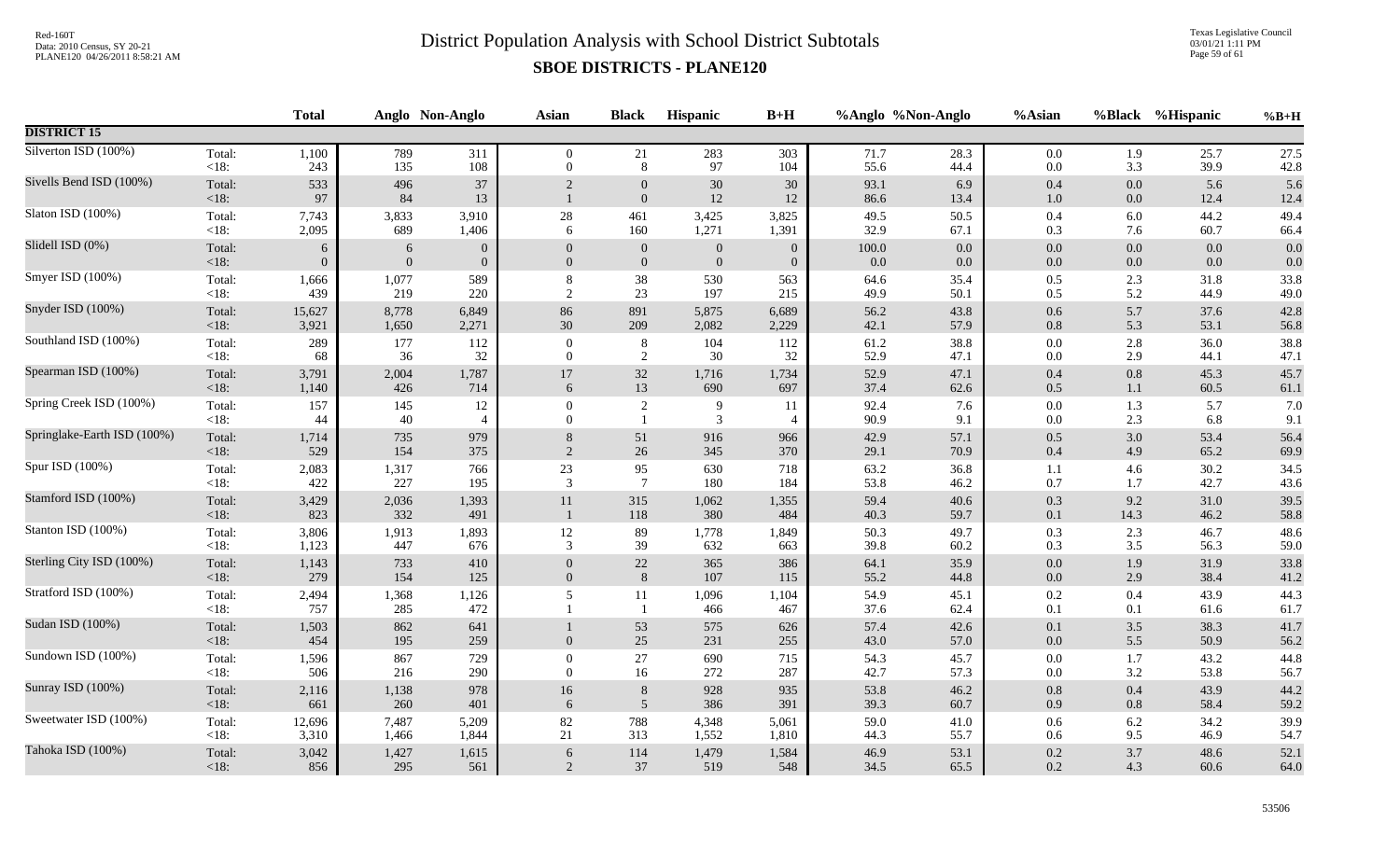Texas Legislative Council 03/01/21 1:11 PM Page 60 of 61

|                                          |                   | <b>Total</b> |              | Anglo Non-Anglo | <b>Asian</b>   | <b>Black</b>               | Hispanic   | $B+H$      |              | %Anglo %Non-Anglo | %Asian             | %Black             | %Hispanic    | $%B+H$       |
|------------------------------------------|-------------------|--------------|--------------|-----------------|----------------|----------------------------|------------|------------|--------------|-------------------|--------------------|--------------------|--------------|--------------|
| <b>DISTRICT 15</b>                       |                   |              |              |                 |                |                            |            |            |              |                   |                    |                    |              |              |
| Texhoma ISD (100%)                       | Total:            | 542          | 379          | 163             | 6              | 5                          | 147        | 152        | 69.9         | 30.1              | 1.1                | 0.9                | 27.1         | 28.0         |
|                                          | $<18$ :           | 157          | 102          | 55              | $\overline{2}$ | 3                          | 47         | 50         | 65.0         | 35.0              | 1.3                | 1.9                | 29.9         | 31.8         |
| Texline ISD (100%)                       | Total:            | 962          | 650          | 312             | $\theta$       | $\overline{0}$             | 277        | 277        | 67.6         | 32.4              | $0.0\,$            | 0.0                | 28.8         | 28.8         |
|                                          | $<18$ :           | 298          | 165          | 133             | $\mathbf{0}$   | $\boldsymbol{0}$           | 119        | 119        | 55.4         | 44.6              | $0.0\,$            | 0.0                | 39.9         | 39.9         |
| Throckmorton Collegiate ISD<br>$(100\%)$ | Total:            | 1,165        | 1,049        | 116             | 8              | $\mathfrak{Z}$             | 95         | 98         | 90.0         | 10.0              | $0.7\,$            | 0.3                | 8.2          | 8.4          |
|                                          | $<18$ :           | 259          | 215          | 44              | 5              | 2                          | $37\,$     | 39         | 83.0         | 17.0              | 1.9                | $0.8\,$            | 14.3         | 15.1         |
| Trent ISD (100%)                         | Total:            | 736          | 637          | 99              | $\overline{0}$ | $11\,$                     | 76         | 87         | 86.5         | 13.5              | 0.0                | $1.5\,$            | 10.3         | 11.8         |
|                                          | < 18:             | 168          | 131          | 37              | $\overline{0}$ | $\overline{2}$             | 30         | 32         | 78.0         | 22.0              | $0.0\,$            | 1.2                | 17.9         | 19.0         |
| Tulia ISD (100%)                         | Total:            | 5,817        | 2,804        | 3,013           | 24             | 569                        | 2,404      | 2,940      | 48.2         | 51.8              | 0.4                | 9.8                | 41.3         | 50.5         |
|                                          | $<18$ :           | 1,533        | 526          | 1,007           | $10\,$         | 159                        | 848        | 984        | 34.3         | 65.7              | 0.7                | 10.4               | 55.3         | 64.2         |
| Turkey-Quitaque ISD (100%)               | Total:            | 1,062        | 719          | 343             | $\theta$       | 50                         | 287        | 328        | 67.7         | 32.3              | $0.0\,$            | 4.7                | 27.0         | 30.9         |
|                                          | <18:              | 243          | 126          | 117             | $\overline{0}$ | 12                         | 104        | 110        | 51.9         | 48.1              | $0.0\,$            | 4.9                | 42.8         | 45.3         |
| Valley View ISD (Cooke) (100%)           | Total:            | 3,144        | 2,727        | 417             | 21             | 12                         | 339        | 351        | 86.7         | 13.3              | 0.7                | 0.4                | 10.8         | 11.2         |
|                                          | $<18$ :           | 759          | 596          | 163             | $\overline{7}$ | $\overline{4}$             | 134        | 138        | 78.5         | 21.5              | 0.9                | 0.5                | 17.7         | 18.2         |
| Vega ISD (100%)                          | Total:<br>$<18$ : | 1,156<br>307 | 1,017<br>262 | 139<br>45       | 5              | 15<br>$12\,$               | 105<br>30  | 119<br>41  | 88.0<br>85.3 | 12.0<br>14.7      | 0.4<br>0.3         | 1.3<br>3.9         | 9.1<br>9.8   | 10.3<br>13.4 |
| Veribest ISD (100%)                      | Total:            | 1,150        | 819          | 331             | $10\,$         | $\boldsymbol{0}$           | 315        | 315        | 71.2         | 28.8              | 0.9                | $0.0\,$            | 27.4         | 27.4         |
|                                          | $<18$ :           | 277          | 163          | 114             | 5              | $\mathbf{0}$               | 109        | 109        | 58.8         | 41.2              | 1.8                | $0.0\,$            | 39.4         | 39.4         |
| Vernon ISD (100%)                        | Total:            | 12,955       | 8,081        | 4,874           | 133            | 1,177                      | 3,450      | 4,570      | 62.4         | 37.6              | $1.0\,$            | 9.1                | 26.6         | 35.3         |
|                                          | $<18$ :           | 3,347        | 1,615        | 1,732           | 35             | 389                        | 1,317      | 1,660      | 48.3         | 51.7              | $1.0\,$            | 11.6               | 39.3         | 49.6         |
| Walcott ISD (100%)                       | Total:            | 143          | 100          | 43              | $\mathbf{0}$   | $\boldsymbol{0}$           | 41         | 41         | 69.9         | 30.1              | $0.0\,$            | $0.0\,$            | 28.7         | 28.7         |
|                                          | <18:              | 37           | 16           | 21              | $\overline{0}$ | $\mathbf{0}$               | 20         | 20         | 43.2         | 56.8              | $0.0\,$            | $0.0\,$            | 54.1         | 54.1         |
| Wall ISD (100%)                          | Total:            | 4,157        | 3,141        | 1,016           | $28\,$         | $26\,$                     | 940        | 964        | 75.6         | 24.4              | $0.7\,$            | 0.6                | 22.6         | 23.2         |
|                                          | $<18$ :           | 1,157        | 849          | 308             | 6              | $18\,$                     | 278        | 294        | 73.4         | 26.6              | 0.5                | 1.6                | 24.0         | 25.4         |
| Walnut Bend ISD (100%)                   | Total:            | 162          | 125          | 37              | 6              | $\sqrt{5}$                 | 18         | 23         | 77.2         | 22.8              | 3.7                | 3.1                | 11.1         | 14.2         |
|                                          | <18:              | 50           | 29           | 21              | 2              | 5                          | 11         | 16         | 58.0         | 42.0              | $4.0\,$            | 10.0               | 22.0         | 32.0         |
| Water Valley ISD (100%)                  | Total:            | 1,862        | 1,492        | 370             | $\overline{2}$ | 91                         | 267        | 347        | 80.1         | 19.9              | $0.1\,$            | 4.9                | 14.3         | 18.6         |
|                                          | $<18$ :           | 392          | 304          | 88              | $\mathbf{0}$   | $\overline{9}$             | 76         | 84         | 77.6         | 22.4              | $0.0\,$            | 2.3                | 19.4         | 21.4         |
| Wellington ISD (100%)                    | Total:            | 3,008        | 1,901        | 1,107           | $10\,$         | 168                        | 908        | 1,039      | 63.2         | 36.8              | 0.3                | 5.6                | 30.2         | 34.5         |
|                                          | <18:              | 837          | 393          | 444             | 3              | 60                         | 392        | 425        | 47.0         | 53.0              | 0.4                | 7.2                | 46.8         | 50.8         |
| Wellman-Union Cons ISD (100%)            | Total:<br>$<18$ : | 635<br>171   | 393<br>85    | 242<br>86       | $\overline{2}$ | $\sqrt{3}$<br>$\mathbf{1}$ | 236<br>84  | 239<br>85  | 61.9<br>49.7 | 38.1<br>50.3      | 0.3<br>$0.6\,$     | $0.5\,$<br>$0.6\,$ | 37.2<br>49.1 | 37.6<br>49.7 |
| Westbrook ISD (100%)                     | Total:<br><18:    | 900<br>197   | 759<br>148   | 141<br>49       |                | 11<br>6                    | 120<br>39  | 129<br>44  | 84.3<br>75.1 | 15.7<br>24.9      | 0.1<br>0.5         | 1.2<br>3.0         | 13.3<br>19.8 | 14.3<br>22.3 |
| Wheeler ISD (100%)                       | Total:            | 2,114        | 1,295        | 819             | $13\,$         | 13                         | 782        | 795        | 61.3         | 38.7              | $0.6\,$            | $0.6\,$            | 37.0         | 37.6         |
|                                          | $<18$ :           | 586          | 244          | 342             | $\overline{2}$ | $7\phantom{.0}$            | 331        | 338        | 41.6         | 58.4              | 0.3                | $1.2\,$            | 56.5         | 57.7         |
| White Deer ISD (100%)                    | Total:            | 1,648        | 1,497        | 151             | $18\,$         | 6                          | 98         | 104        | 90.8         | 9.2               | 1.1                | 0.4                | 5.9          | 6.3          |
|                                          | <18:              | 382          | 326          | 56              | $10\,$         | $\overline{4}$             | 37         | 41         | 85.3         | 14.7              | 2.6                | 1.0                | 9.7          | 10.7         |
| Whiteface Cons ISD (100%)                | Total:<br>$<18$ : | 932<br>254   | 528<br>112   | 404<br>142      | $\overline{2}$ | 43<br>19                   | 368<br>134 | 393<br>141 | 56.7<br>44.1 | 43.3<br>55.9      | $0.2\,$<br>$0.4\,$ | 4.6<br>7.5         | 39.5<br>52.8 | 42.2<br>55.5 |